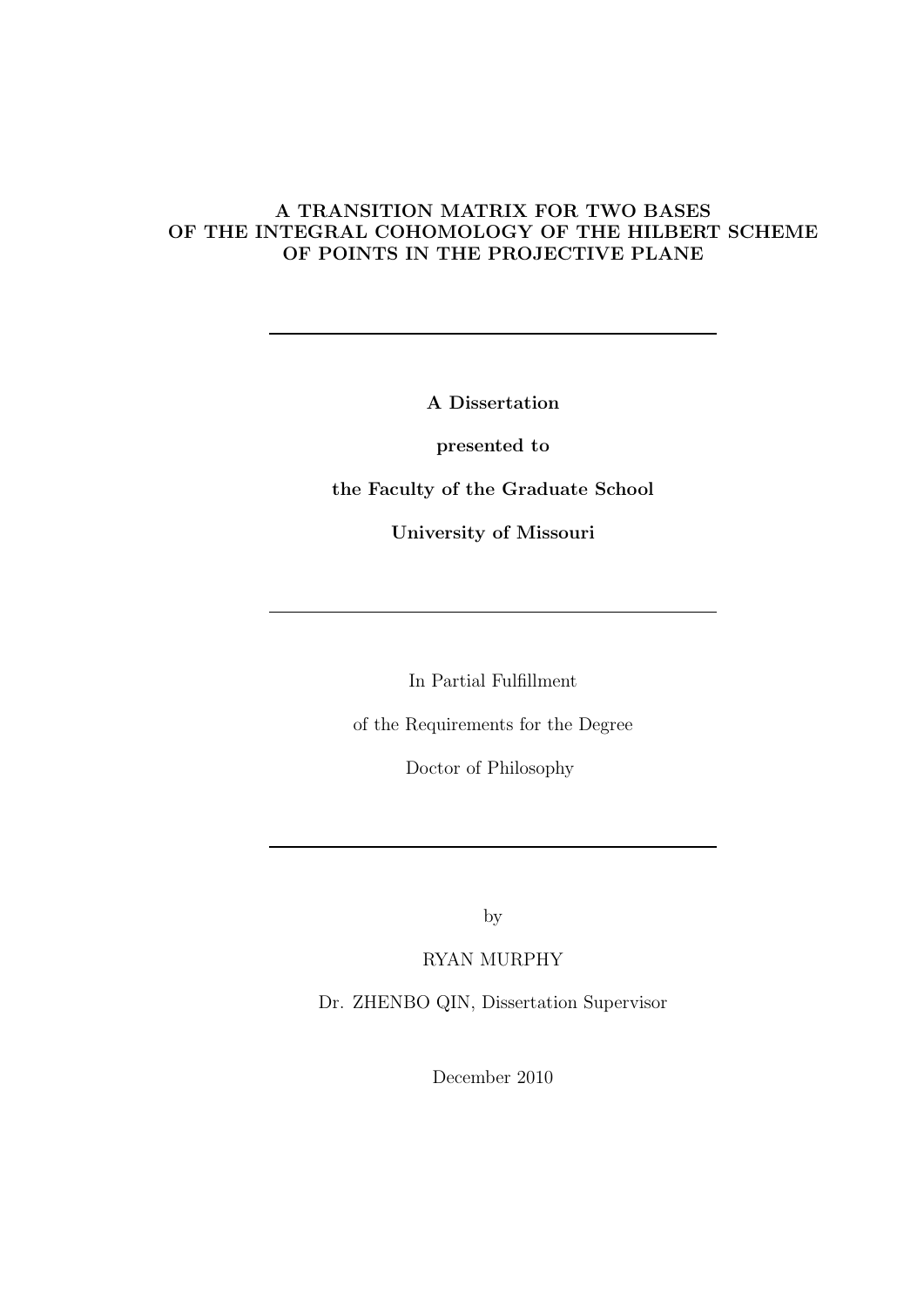The undersigned, appointed by the Dean of the Graduate School, have examined the dissertation entitled

#### A TRANSITION MATRIX FOR TWO BASES OF THE INTEGRAL COHOMOLOGY OF THE HILBERT SCHEME OF POINTS IN THE PROJECTIVE PLANE

presented by Ryan Murphy,

a candidate for the degree of Doctor of Philosophy and hereby certify that in their opinion it is worthy of acceptance.

Professor Dan Edidin

Professor Qi Zhang

Professor Shuguang Wang

(Department of Economics) Professor Xinghe Wang

(Supervisor) Professor Zhenbo Qin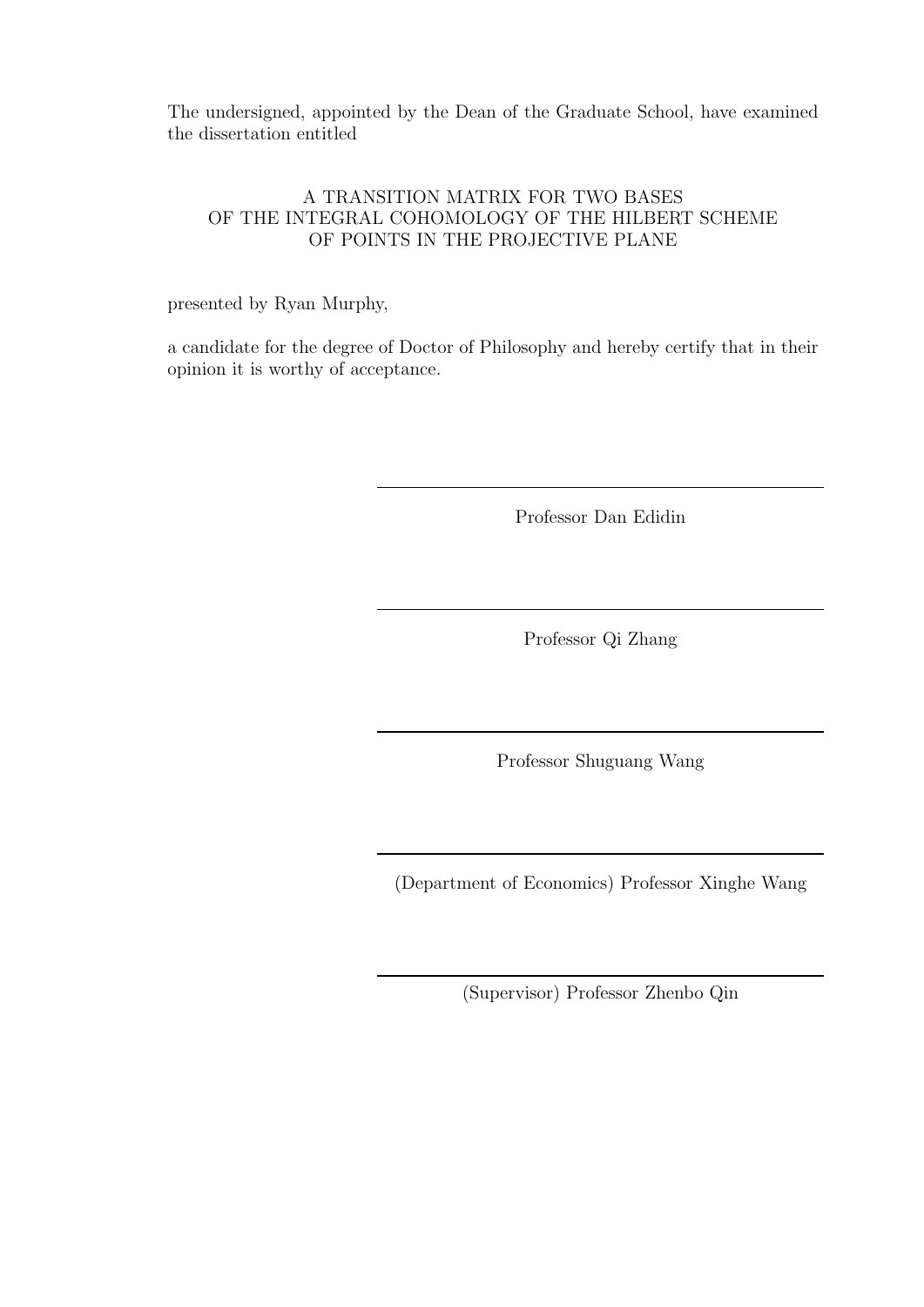#### ACKNOWLEDGMENTS

I would like to thank the Department of Mathematics of the University of Missouri - Columbia for their support and kindness over these past five and a half years. I have always found the instructors, professors and support staff to be understanding, welcoming, and most importantly, patient with this slow-developing mathematician.

I would like to thank my advisor, Dr. Zhenbo Qin. From the very beginning of my graduate career, he has guided me expertly. I aspire to his level of instruction and ability, and I can only hope that I keep him from cringing when he is forced to admit that I am his advisee.

I thank my committee of Dr. Dan Edidin, Dr. Shuguang Wang, Dr. Xinghe Wang, and Dr. Qi Zhang for their assistance and help over these past years. I would like to thank all the professors who taught me so much and the coordinators who made me the teacher I am today.

Finally, I would like to thank the following people for their support: Josh Cochran, Billy Haring, Bob Haring, Damon Hombs, Ted Sharp, Sarah Lacy, Rachel Franklin, Benjamin Jaye, Michael Curry, my brother Conor Murphy, sister Cara Murphy and parents Cathy and Patrick Murphy.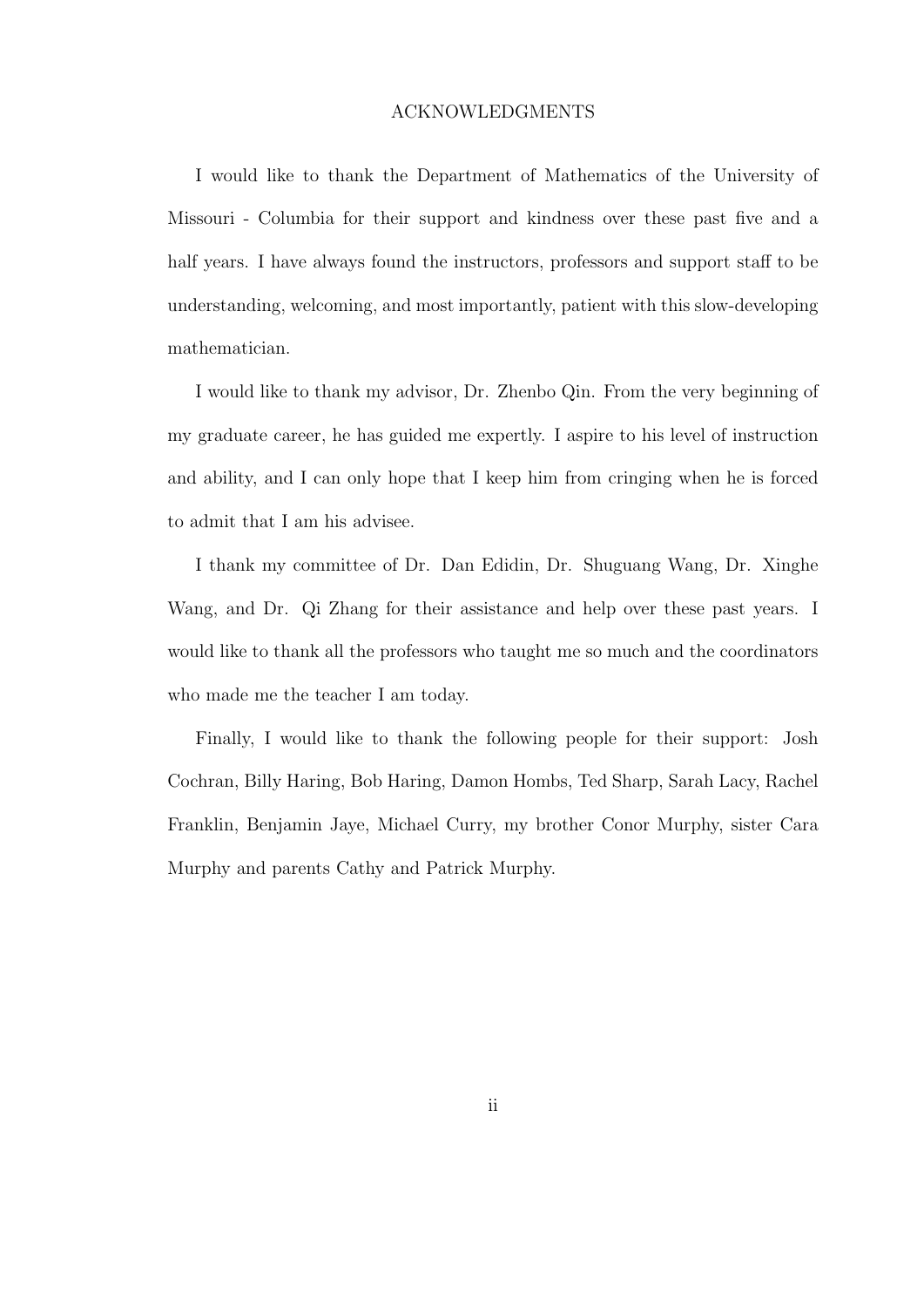#### TABLE OF CONTENTS

| $\mathbf{1}$     |                 | <b>INTRODUCTION</b>       | $\mathbf{1}$   |  |
|------------------|-----------------|---------------------------|----------------|--|
| $\overline{2}$   |                 | HILBERT SCHEMES OF POINTS | $\overline{5}$ |  |
|                  | 2.1             |                           |                |  |
|                  | 2.2             |                           |                |  |
|                  | 2.3             |                           |                |  |
| 3                |                 | THREE SPECIAL CASES       | 19             |  |
|                  | 4.1             |                           |                |  |
|                  | 4.2             |                           |                |  |
|                  | 4.3             |                           |                |  |
| $\boldsymbol{4}$ |                 | <b>MAIN THEOREM</b>       | 60             |  |
| $\overline{5}$   | <b>EXAMPLES</b> |                           | 68             |  |
|                  | 5.1             |                           |                |  |
|                  | 5.2             |                           |                |  |
|                  | 5.3             |                           |                |  |
|                  |                 |                           |                |  |
|                  |                 |                           |                |  |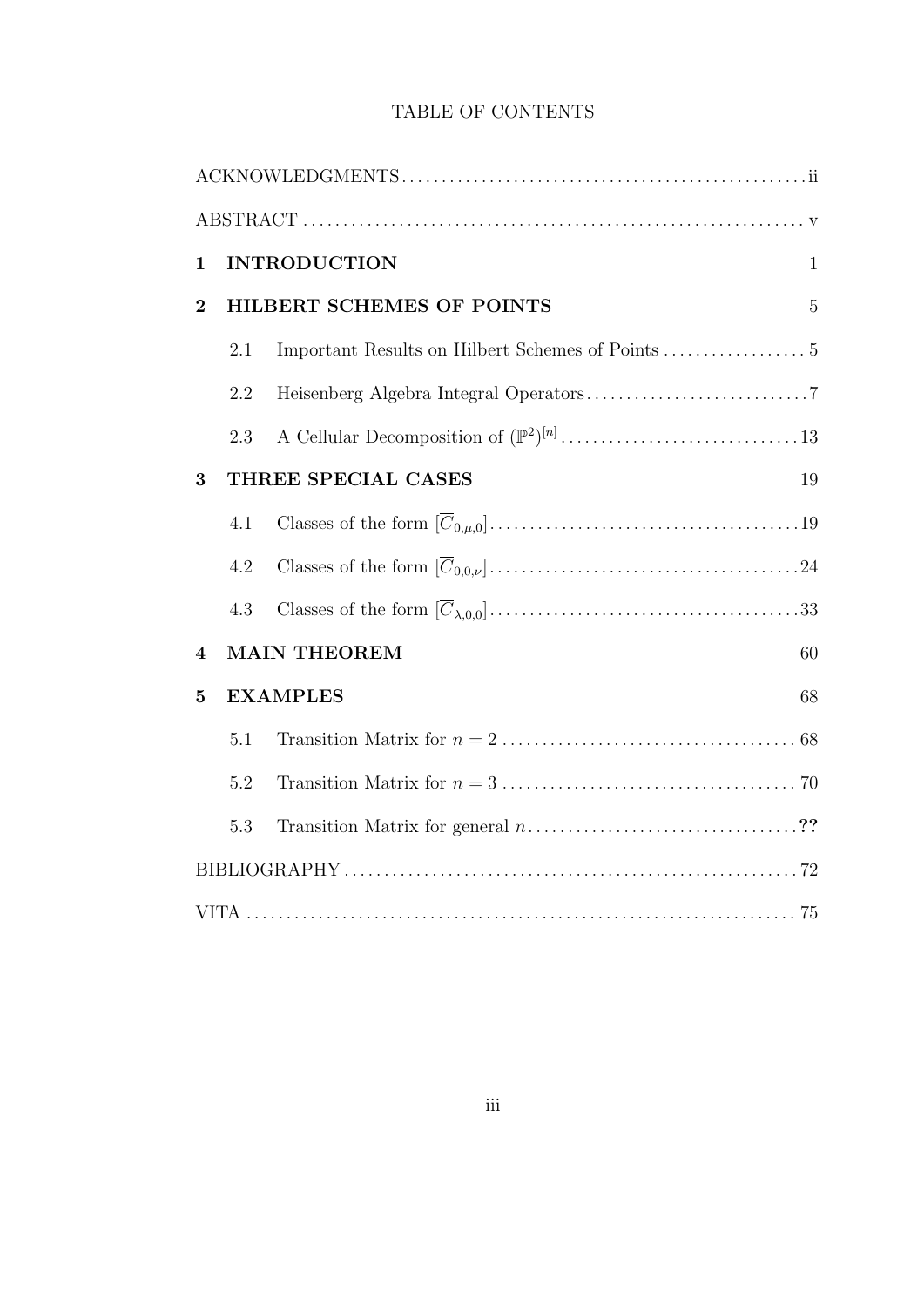# A TRANSITION MATRIX FOR TWO BASES OF THE INTEGRAL COHOMOLOGY OF THE HILBERT SCHEME OF POINTS IN THE PROJECTIVE PLANE

Ryan Murphy

Dr. Zhenbo Qin, Dissertation Supervisor

#### ABSTRACT

This work is devoted to comparing two integral bases for the integral cohomology of the Hilbert scheme of points in the projective plane. Let  $X$  be a smooth complex projective surface. One of the more interesting moduli spaces parameterizing objects associated with X is the Hilbert scheme of points, denoted  $X^{[n]}$ , which parameterizes all 0-dimensional closed subschemes of length n in X. W. Wang, Z. Qin and W.P. Li used Heisenberg algebra operators to construct an integral basis of the integral cohomology of  $X^{[n]}$  whenever X is a smooth projective surface with vanishing odd Betti numbers. On the other hand, a work by G. Ellingsrud and S.A. Strømme gives a cellular decomposition of the Hilbert scheme of points on the projective plane. From this work, we have a second integral basis for the integral cohomology of  $X^{[n]}$  when  $X = \mathbb{P}^2$ . We compare the elements of these two bases and ultimately give the upper triangular transition matrix from one basis to the other.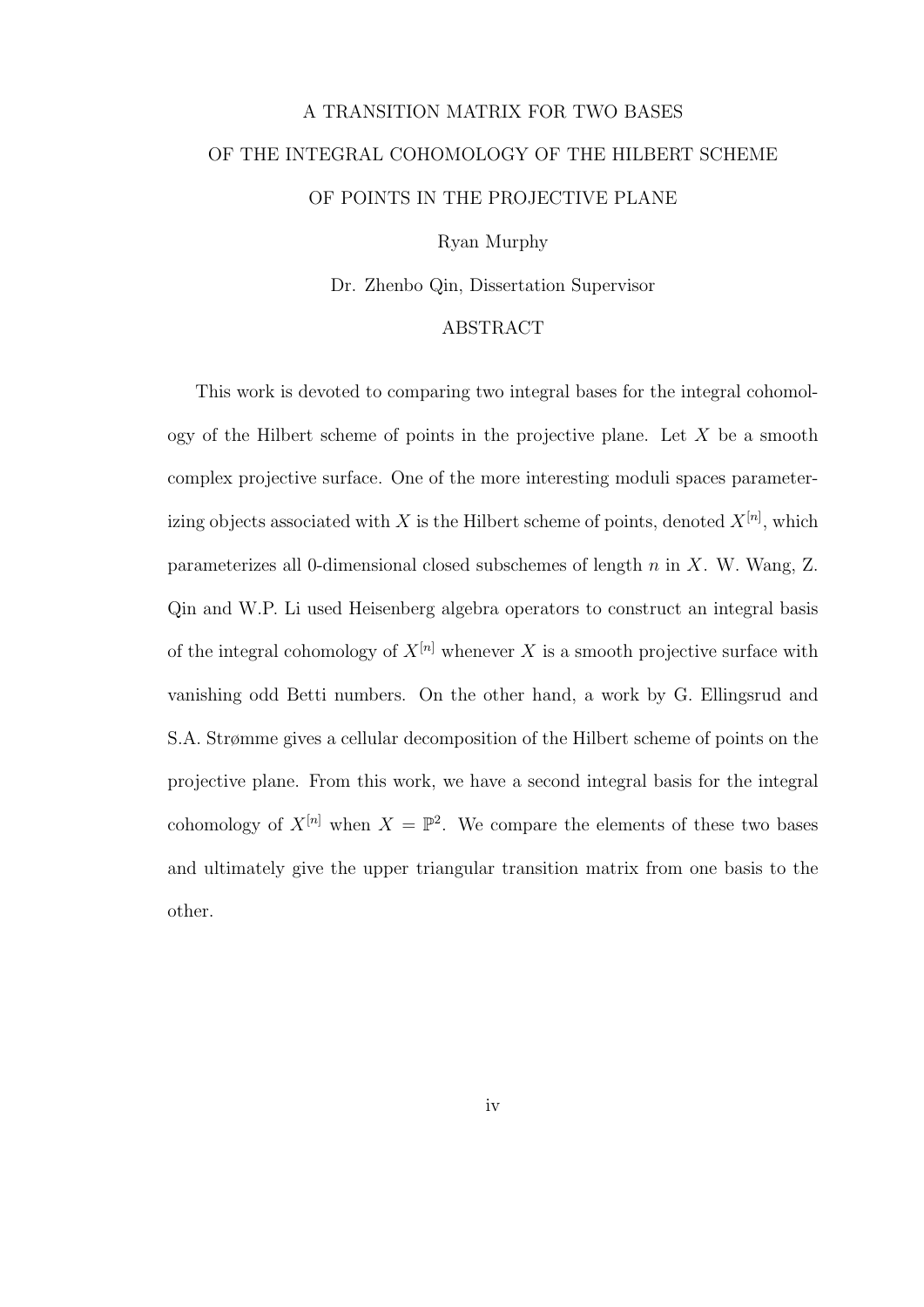# Chapter 1 INTRODUCTION

Suppose  $X$  is a complex projective scheme. The Hilbert scheme of points, which we will call  $X^{[n]}$ , paramaterizes all 0-dimensional closed subschemes of length n in X. As with most moduli spaces, the Hilbert scheme of points inherits structures from X. This follows from the construction of Hilbert schemes, which we will provide in Chapter 2. If X is a complex projective scheme, we see that  $X^{[n]}$  is also a complex projective scheme. Beauville showed that if X has a holomorphic symplectic form, then  $X^{[n]}$  also has one ([1]). However,  $X^{[n]}$  is particularly interesting as it is a moduli space which has newly arising structures. These structures appear when we consider the components of  $X^{[n]}$  all together.

In 1990, Göttsche provided the Betti numbers of  $X^{[n]}$  for an aribtrary surface X ([11]). Nakajima was able to construct a Heisenberg algebra which acts irreducibly on the direct sum of the rational cohomology of the Hilbert schemes  $X^{[n]}$  for all n ([20],[12]). A resulting corollary gave a linear basis for the rational cohomology of the Hilbert schemes  $X^{[n]}$  in terms of these Heisenberg operators.

In 2004, using Heisenberg operators, Qin and Wang ([22]) were able to find an integral basis for the integral cohomology of  $X^{[n]}$  whenever X was a projective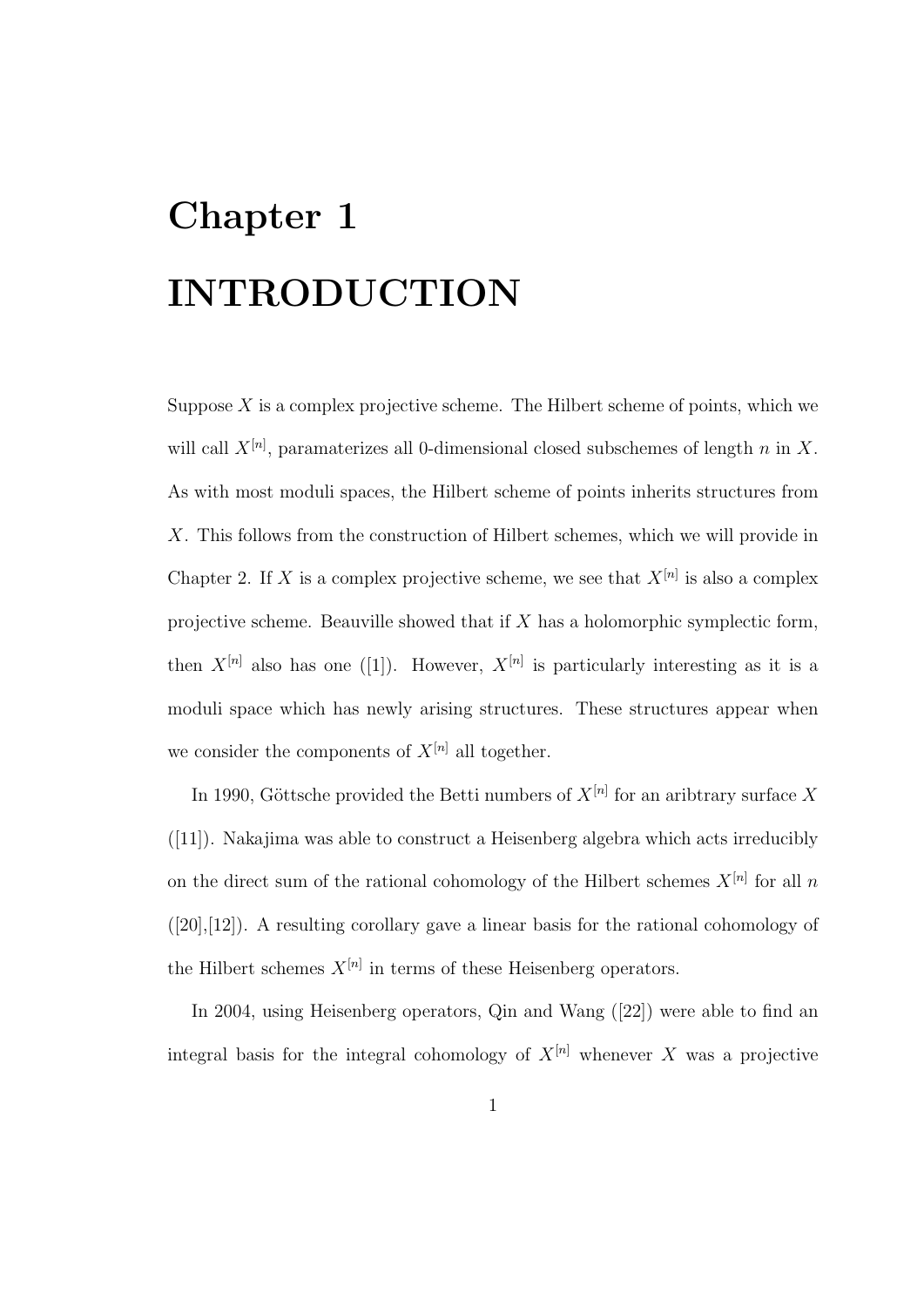surface such that  $H^1(X; \mathcal{O}_X) = H^2(X; \mathcal{O}_X) = 0$  ([22]). In 2008, Li and Qin ([16]) improved upon this result, now only requiring that  $X$  have vanishing odd Betti numbers  $([16])$ .

In the 1970s and 1980s, significant work was done in the case  $X = \mathbb{P}^2$ . Fogarty calculated the Picard group of  $(\mathbb{P}^2)^{[n]}$  ([8]). In 1984, Hirschowitz computed the homology groups of  $(\mathbb{P}^2)^{[3]}$  ([14]). Finally, in 1987, Ellingsrud and Strømme applied results of Bialynicki-Birula to give an integral basis for the integral cohomology of  $(\mathbb{P}^2)^{[n]}$ , using a cellular decomposition defined by the natural action of a maximal torus of  $SL(3)$  on  $(\mathbb{P}^2)^{[n]}$  ([6]).

The purpose of this paper is to compare the basis for  $(\mathbb{P}^2)^{[n]}$  that Ellingsrud and Strømme established with the general integral basis described in [22] and [16]. We will see we can eventually describe the transistion matrix between these two bases. In Chapter 2, we provide some important results on the Hilbert scheme of points  $X^{[n]}$  where X is a complex smooth projective surface. We will define the creation Heisenberg algebra operators  $\mathfrak{a}_{-r}(1)$  and  $\mathfrak{a}_{-r}(x)$  associated to the identity cohomology class 1 and the point cohomology class  $x$ , resp.

Suppose a partition  $\lambda = (1^{m_1}, 2^{m_2}, ...)$  where  $m_r$  is the number of parts equal to  $r, |\lambda| = \sum_{r\geq 1} rm_r$  and  $l(\lambda) = \sum_{r\geq 1} m_r$ . Then define

$$
\mathfrak{z}_{\lambda} = \prod_{r \ge 1} r^{m_r} m_r!.
$$

Also, for a class  $\alpha \in H^*(X)$  define

$$
\mathfrak{a}_{-\lambda}(\alpha) = \prod_{r \geq 1} \mathfrak{a}_{-r}(\alpha)^{m_r}.
$$

From here, we will define anothe operator  $\mathfrak{m}_{\lambda,C}$  which we can describe as  $\mathfrak{a}_{[L^{\lambda}C]}$ ,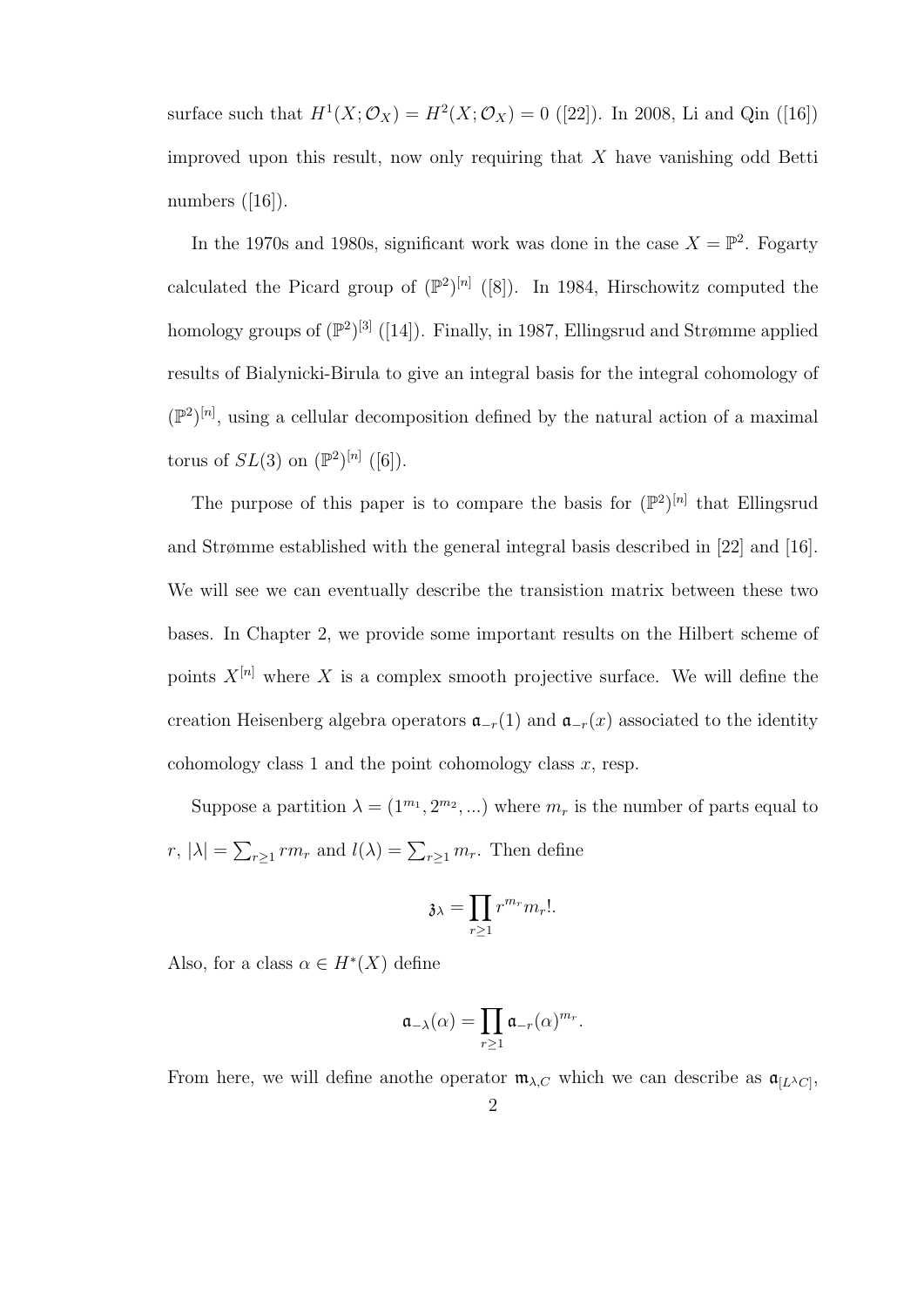where  $[L^{\lambda}C] \subset X^{[n]}$  is defined in [20].

We then look at the special case  $X = \mathbb{P}^2$ . Following [6], we define cellular decomposition and provide one for  $(\mathbb{P}^2)^{[n]}$ , denoting the cells of this decomposition as  $C_{\lambda,\mu,\nu}$  where  $\lambda,\mu$  and  $\nu$  are partitions such that  $|\lambda| + |\mu| + |\nu| = n$ . Let us fix a system of homogeneous coordinates  $T_0, T_1, T_2$  on  $\mathbb{P}^2$ . Then we will define a line  $\mathfrak{L} = \{T_2 = 0\}$ . From here, we can get an integral basis for the integral homology (and thus cohomology) for  $(\mathbb{P}^2)^{[n]}$ .

It also becomes clear in this chapter that describing  $C_{\lambda,\mu,\nu}$  reduces to describing cells of the form  $C_{\lambda,0,0}$ ,  $C_{0,\mu,0}$ , and  $C_{0,0,\nu}$ . Thus, in Chapter 3, we study the special cases of cells of these forms.

In Chapter 4, we provide our main theorem which is the following.

**Theorem 1.0.1.** Let  $\lambda, \mu$ , and  $\nu$  be partitions such that  $|\lambda| + |\mu| + |\nu| = n$ . Then

$$
[\overline{C}_{\lambda,\mu,\nu}] = (-1)^{|\nu|-l(\nu)} \frac{1}{\mathfrak{z}_{\nu}} \mathfrak{a}_{-\nu}(1) \mathfrak{m}_{\mu,\mathfrak{L}} \mathfrak{a}_{-\lambda}(x)|0\rangle + \sum_{\substack{\lambda',\mu',\nu'\\ |\lambda'|+|\mu'|+|\nu'|=n}} e^{\lambda,\mu,\nu}_{\lambda',\mu',\nu'} \frac{1}{\mathfrak{z}_{\nu'}} \mathfrak{a}_{-\nu'}(1) \mathfrak{m}_{\mu',\mathfrak{L}} \mathfrak{a}_{-\lambda'}(x)|0\rangle
$$

where  $e^{\lambda,\mu,\nu}_{\lambda',\mu'}$  $\lambda,\mu,\nu,\lambda,\mu',\nu' \in \mathbb{Z}$  and one of the following is true about the triple  $(\lambda',\mu',\nu')$ . (i)  $|\nu'| < |\nu|$ (*ii*)  $\nu' = \nu$  and  $|\mu'| < |\mu|$ (iii)  $\nu' = \nu$ ,  $\mu' = \mu$ ,  $l(\lambda') = l(\lambda)$ , and  $\lambda < \lambda'$ .

With the appropriate ordering of basis elements, this theorem allows us to give a tranisition matrix between these two bases such that this matrix is upper triangular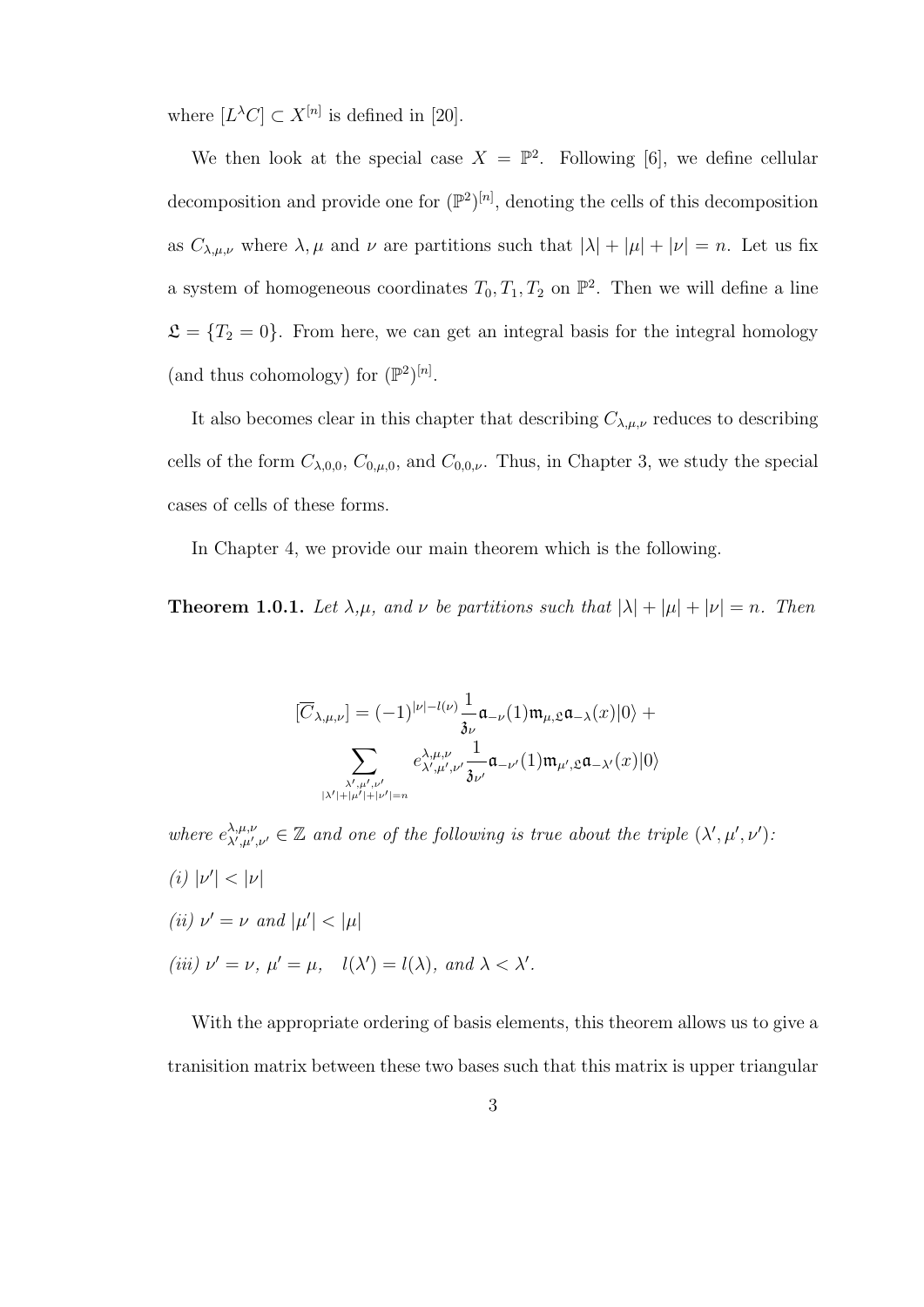with diagonal entries of  $\pm 1$ . In Chapter 5, we will look closely at the cases in which  $n=2$  and  $n=3.$ 

While we can determine quite a bit about the transition matrices, we are not certain of every entry. Thus, our result suggests one might be able to find the exact entries for transition matrices between these two bases. Future work might be done to test cases, such as the  $n = 2$  and  $n = 3$  cases started in Chapter 5 of this work.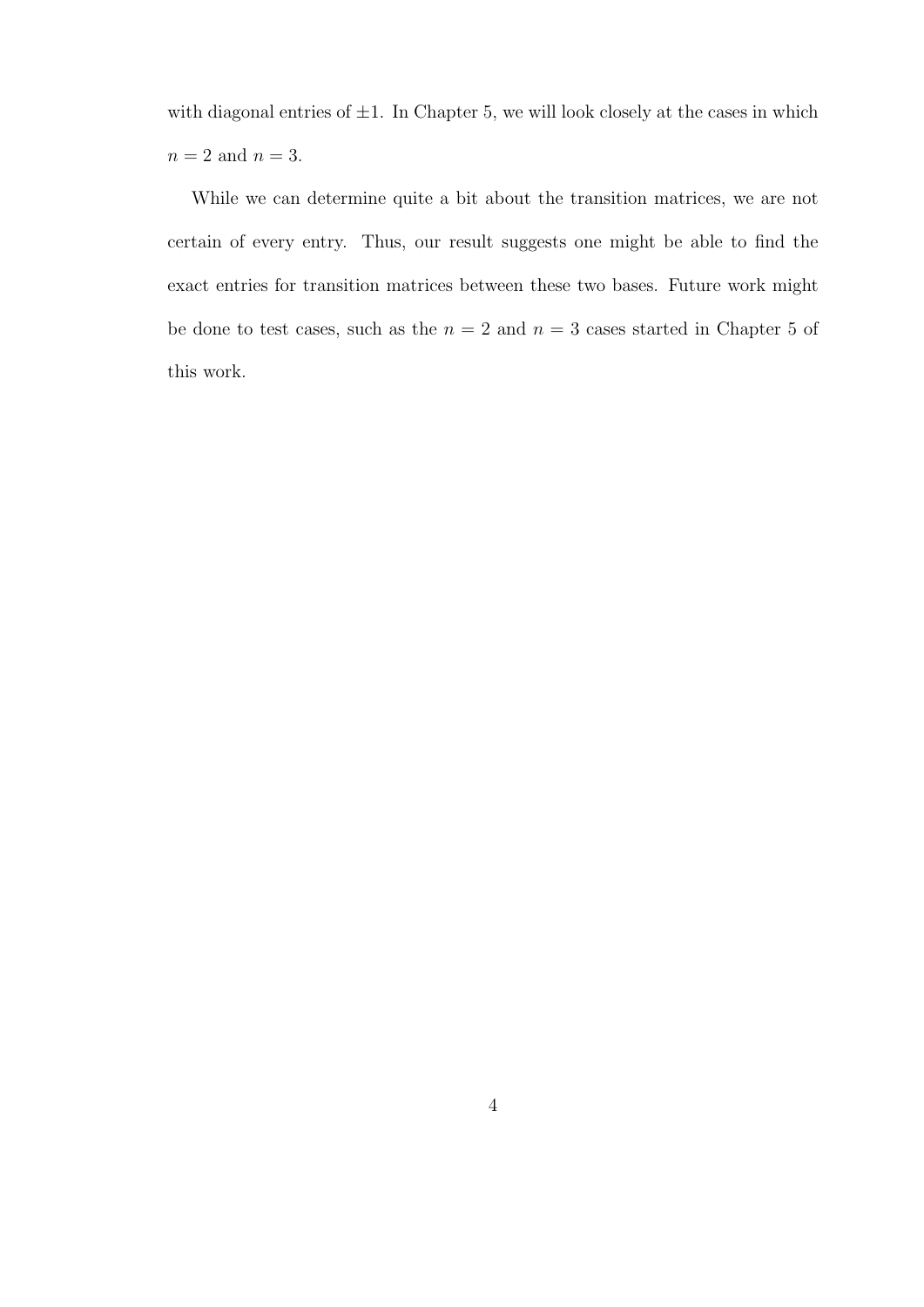# Chapter 2 The Hilbert Scheme of Points

## 2.1 Important Results on the Hilbert Schemes of Points

First, we would like to give the precise definition of a Hilbert scheme. We follow Nakajima's definition from [20], but we note Grothendieck originally constructed this definition in [13].

**Definition 2.1.1.** ([13],[20]) Let X be a projective scheme over an algebraically closed field k and  $\mathcal{O}_X(1)$  an ample line bundle on X. Now consider the contravariant functor  $\it Hilb_X$  from the category of complex schemes to the category of sets

$$
Hilb_X : [Schemes] \to [Sets],
$$

defined by

 $Hilb_X(U) = \{ Z \subset X \times U | Z \text{ is a closed subscheme and flat over } U \}.$ 

Note that  $Hilb_X$  associates a complex scheme U with a set of families of closed subschemes in X parametrized by U. Let  $\pi: Z \to U$  be the projection. Then for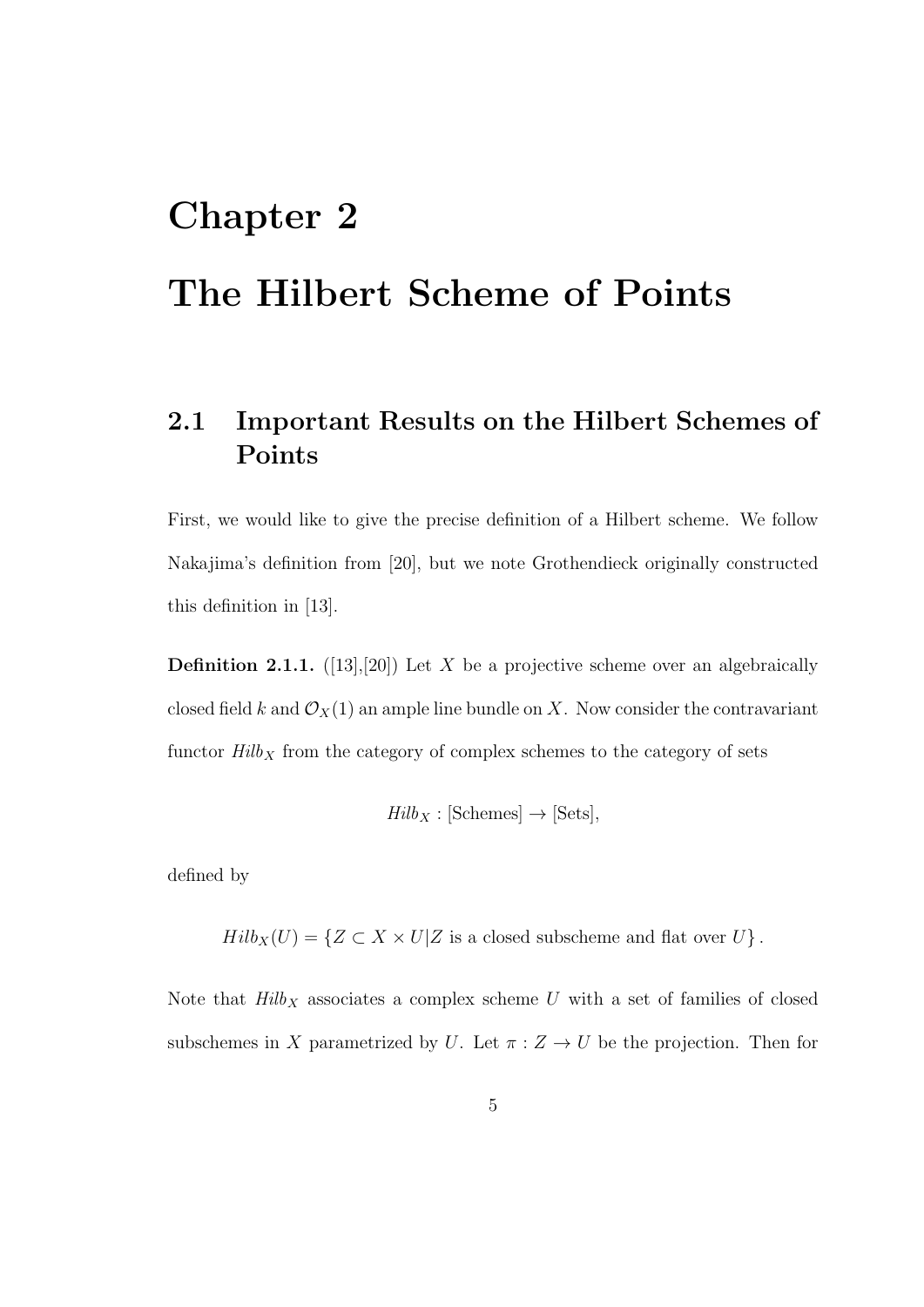$u \in U$ , the Hilbert polynomial in u is defined by

$$
P_u(m) = \chi(\mathcal{O}_{Z_u} \otimes \mathcal{O}_X(m)),
$$

where  $Z_u = \pi^{-1}(u)$ .

Let  $Hilb_X^P$  be the subfunctor of  $Hilb_X$  which associates U with a set of families of closed subschemes in  $X$  parameterized by  $U$  which has  $P$  as its Hilbert polynomial. In 1960, Grothendieck ([13]) proved the functor  $Hilb_X^P$  is representible by a projective scheme Hilb $_X^P$ . Now, suppose P is the constant polynomial  $P(m) = n$ for  $m \in \mathbb{Z}$ , where n is an integer such that  $n > 0$ . Then, we denote

$$
X^{[n]} = \operatorname{Hilb}_X^P
$$

and call it the Hilbert scheme of  $n$  points in  $X$ .

Now we would like to highlight three results which are important in the study of Hilbert schemes of points. Let  $S<sup>n</sup>X$  be the nth symmetric product of X. We can define the Hilbert-Chow morphism

$$
\pi_n: X^{[n]} \to S^n X
$$

by sending an element in  $X^{[n]}$  to its support in  $S^n X$ . Our first result gives a few properties of  $X^{[n]}$  which Fogarty ([7]) proved in 1968.

**Theorem 2.1.2.** (Fogarty) Suppose  $X$  is a smooth complex projective surface. Then the following hold:

i)  $X^{[n]}$  is smooth and has dimension  $2n$ . ii)  $\pi_n: X^{[n]} \to S^n X$  is a resolution of singularities.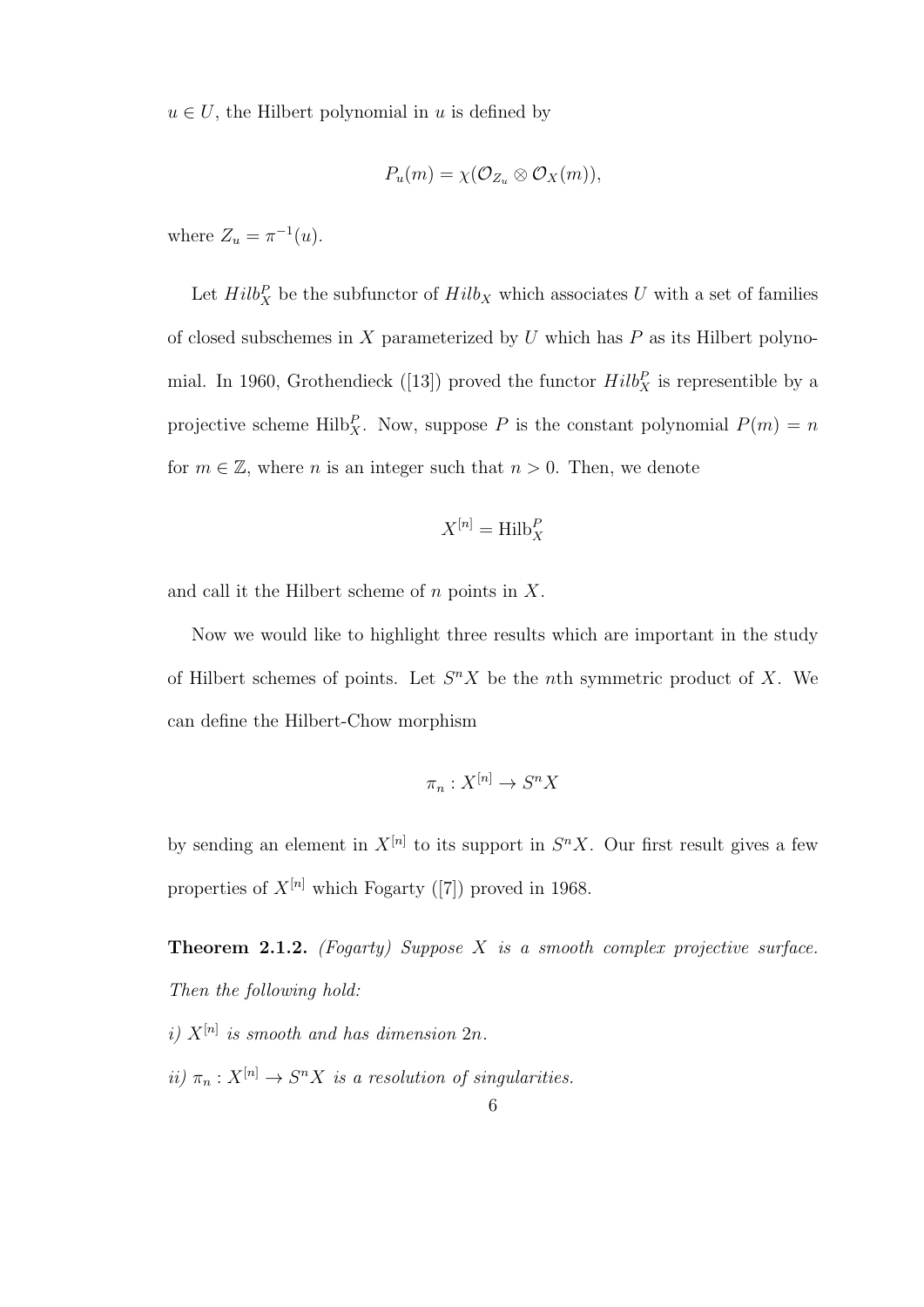Recall that  $X^{[n]}$  parameterizes 0-dimensional closed subschemes of length n in X. We would like to define a punctured Hilbert scheme.

**Definition 2.1.3.** Suppose  $x \in X$ . Then we define  $M_n(x)$  to be the closed subscheme of  $X^{[n]}$  parameterizing 0-dimensional closed subscemes of length n supported at  $x$ . We will call this the *punctured Hilbert scheme* at  $x$ .

In 1977, Briancon ([4]) provided an important result on punctured Hilbert schemes.

**Theorem 2.1.4.** (Briancon)  $M_n(x)$  is irreducible of dimension  $n-1$ .

This result can also be seen as a result of Theorem 2 in [10] and a corollary of Theorem 1.1 in [6].

Finally, in 1990, Göttsche $([11])$  used the Weil conjecture to prove the following formula.

**Theorem 2.1.5.** (Göttsche) Let  $P_t(X^{[n]})$  be the Poincaré polynomial of  $X^{[n]}$ . The generating function of these polynomials is given by

$$
\sum_{n=0}^{\infty} q^n P_t(X^{[n]}) = \prod_{m=1}^{\infty} \frac{(1+t^{2m-1}q^m)^{b_1(X)}(1+t^{2m+1}q^m)^{b_3(X)}}{(1-t^{2m-2}q^m)^{b_0(X)}(1-t^{2m}q^m)^{b_2(X)}(1-t^{2m+2}q^m)^{b_4(X)}}
$$

where  $b_i(X)$  is the ith Betti number of X.

This formula allows us to find the Betti numbers of  $X^{[n]}$  whenever X is a quasiprojective nonsingular surface. In 2000, a more elementary and natural proof of this theorem was devised by Cataldo and Migliorini ([5]).

### 2.2 Heisenberg Algebra Integral Operators

Suppose  $X$  is a smooth complex projective surface. As we have mentioned, the the Hilbert scheme of points on X,  $X^{[n]}$ , parameterizes all length-n 0-dimensional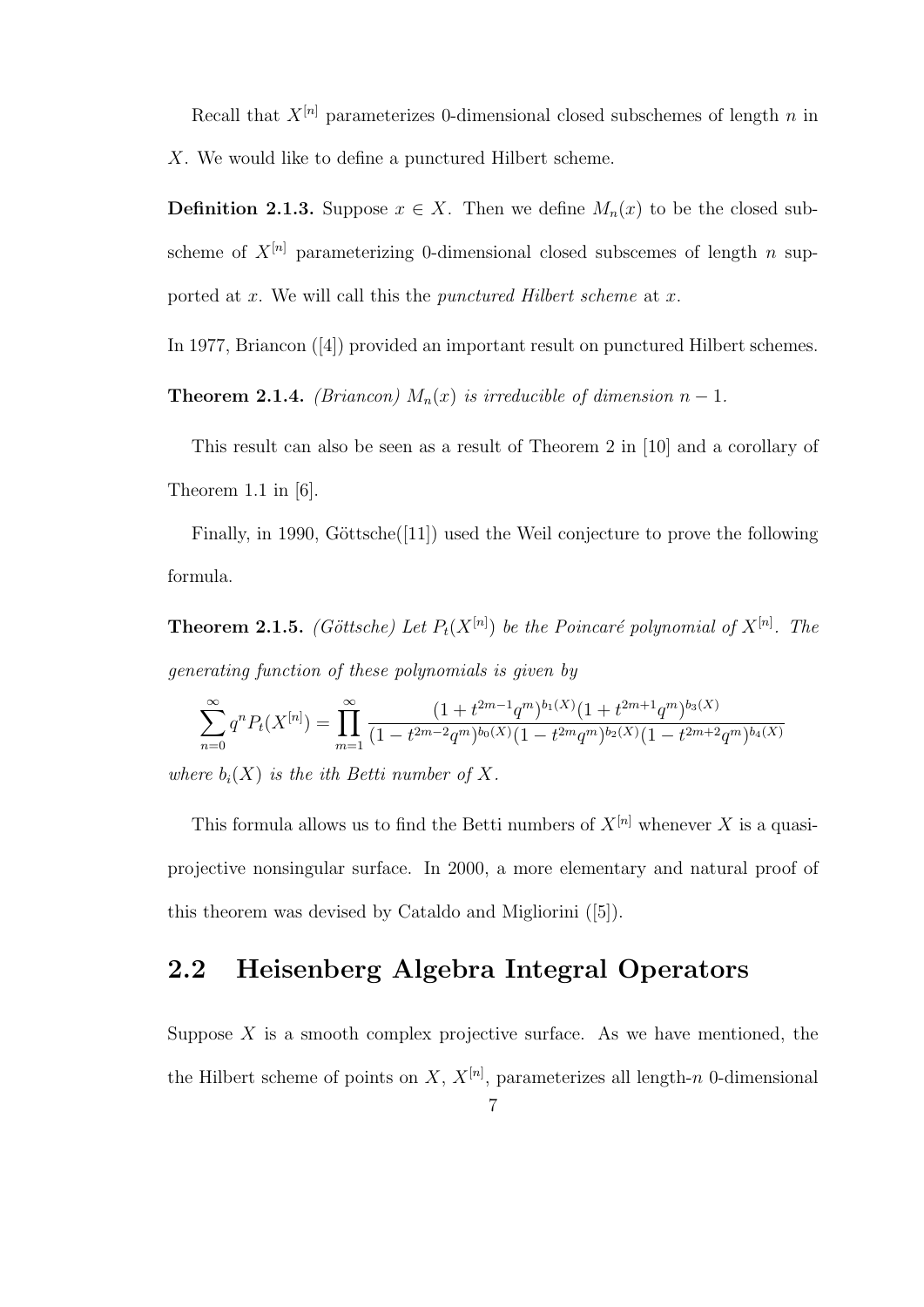closed subschemes of X. Let

$$
H^*(X^{[n]}) = \bigoplus_{i=0}^{4n} H^i(X^{[n]})
$$

be the total cohomology of  $X^{[n]}$  with  $\mathbb{Q}$ -coefficients. Set

$$
\mathbb{H}_X = \bigoplus_{n=0}^{\infty} H^*(X^{[n]}).
$$

There is a non-degenerate super-symmetric bilinear form  $\langle -, - \rangle$  on  $\mathbb{H}_X$  induced from the standard one on  $H^*(X^{[n]})$  defined by

$$
\langle \alpha, \beta \rangle = \int_{X^{[n]}} \alpha \beta, \quad \alpha, \beta \in H^*(X^{[n]}). \tag{2.2.1}
$$

In this section, we will see we can find a basis for  $H^*(X^{[n]}; \mathbb{Z})/Tor$  using integral operators defined in [22]. We first introduce some terms and operators defined in Nakajima ([20]).

We now want to define the Heisenberg algebra action on  $\mathbb{H}_X$  as given in Nakajima ([20]) and Grojnowski ([12]). Let  $I_{\xi}$  be the corresponding sheaf of ideals for a length-n 0-dimensional closed subscheme  $\xi$  of X. For  $m \geq 0$  and  $n > 0$ , let  $Q^{[m,m]} = \emptyset$  and  $Q^{[m+n,m]}$  be the closed subscheme of  $X^{[m+n]} \times X \times X^{[m]}$  defined set-theoretically by

$$
\left\{ (\xi, x, \eta) \in X^{[m+n]} \times X \times X^{[m]} | \xi \supset \eta \text{ and } \text{Supp}(I_{\eta}/I_{\xi}) = \{x\} \right\}.
$$

Let  $\tilde{p_1}, \tilde{p_2}$  be the projections from  $X^{[m+n]} \times X \times X^{[m]}$  to  $X^{[m+n]}$ ,  $X, X^{[m]}$  respectively.

**Definition 2.2.1.** Let  $n > 0$ . Then for  $Z \in H^*(X^{[m]})$  and  $\alpha \in H^*(X)$ , we define the linear operator  $\mathfrak{a}_{-n}(\alpha) \in \text{End}(\mathbb{H}_X)$  by

$$
\mathfrak{a}_{-n}(\alpha)(Z) = \tilde{p}_{1*} ([Q^{[m+n,m]}] \cdot \tilde{\rho}^* \alpha \cdot \tilde{p}_2^* Z).
$$
8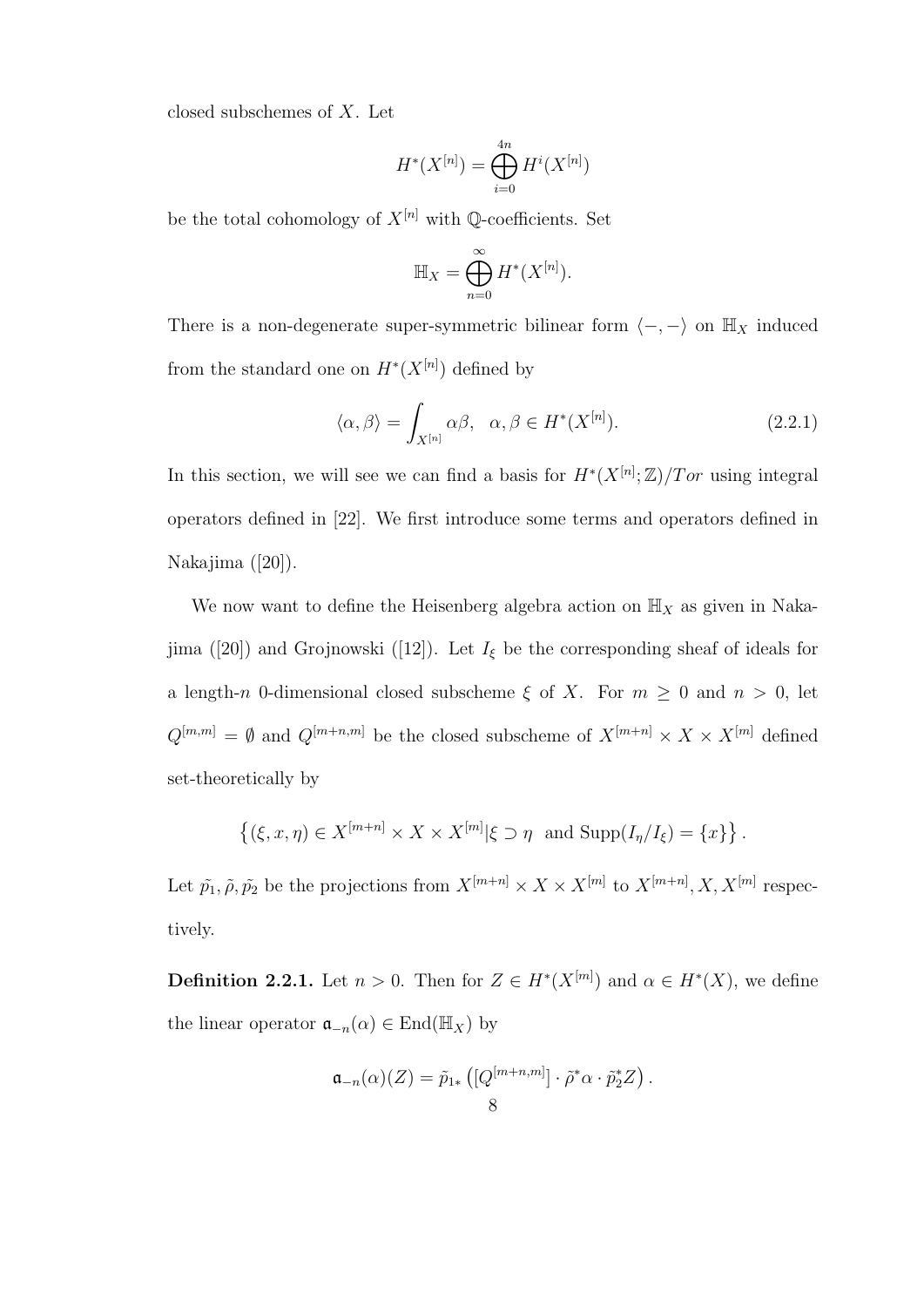We define  $\mathfrak{a}_n(\alpha) \in \text{End}(\mathbb{H}_X)$  to be  $(-1)^n$  times the operator in the definition of  $\mathfrak{a}_{-n}(\alpha)$  by interchanging the roles of  $\tilde{p}_1$  and  $\tilde{p}_2$ . We call  $\mathfrak{a}_{-n}(\alpha)$  (resp.  $\mathfrak{a}_n(\alpha)$ ) the *creation* (resp. *annihilation*) operator. Also, we define  $a_0(\alpha) = 0$ .

From (2.2.1) we can define the *adjoint*  $f^T \in End(\mathbb{H}_X)$  for  $f \in End(\mathbb{H}_X)$ . Thus

$$
\mathfrak{a}_n(\alpha) = (-1)^n \cdot \mathfrak{a}_{-n}(\alpha)^T.
$$

We provide the following theorem from [21] and [12].

**Theorem 2.2.2.** (Nakajima, Grojnowski) The operators  $\mathfrak{a}_n(\alpha) \in End(\mathbb{H}_X)$  with  $\alpha, \beta \in H^*(X)$  and  $n \in \mathbb{Z}$  satisfy the following Heisenberg algebra commutation relation:

$$
[\mathfrak{a}_m(\alpha), \mathfrak{a}_n(\beta)] = -m \cdot \delta_{m,-n} \cdot \langle \alpha, \beta \rangle \cdot Id_{\mathbb{H}_X}.
$$

Note that  $\mathbb{H}_X$  is an irreducible module over the Heisenberg algebra generated by the operators  $a_n(\alpha)$  with a highest weight vector

$$
|0\rangle = 1 \in H^0(X^{[0]}) \cong \mathbb{Q}.
$$

Thus  $\mathbb{H}_X$  is spanned by the Heisenberg monomial classes

$$
\mathfrak{a}_{-n_1}(\alpha_1)\cdots \mathfrak{a}_{-n_k}(\alpha_k)|0\rangle
$$

where  $k \geq 0$ ,  $n_1, \ldots, n_k > 0$ , and  $\alpha_1, \ldots, \alpha_k$  run over a linear basis of  $H^*(X)$ .

Now, let  $\lambda = (1^{m_1}, 2^{m_2}, \dots)$  be a partition of  $n = \sum_{r \geq 1} r m_r$ , i.e. the r part of  $\lambda$  has multiplicity  $m_r$ . Note the length of  $\lambda$ , denoted by  $l(\lambda)$ , is  $\sum_{r\geq 1} m_r$ . Suppose  $\alpha \in H^*(X)$ . Then define

$$
\mathfrak{z}_{\lambda} = \prod_{r \geq 1} r^{m_r} m_r!
$$

$$
\mathfrak{a}_{-\lambda}(\alpha) = \prod_{r \geq 1} \mathfrak{a}_{-r}(\alpha)^{m_r}.
$$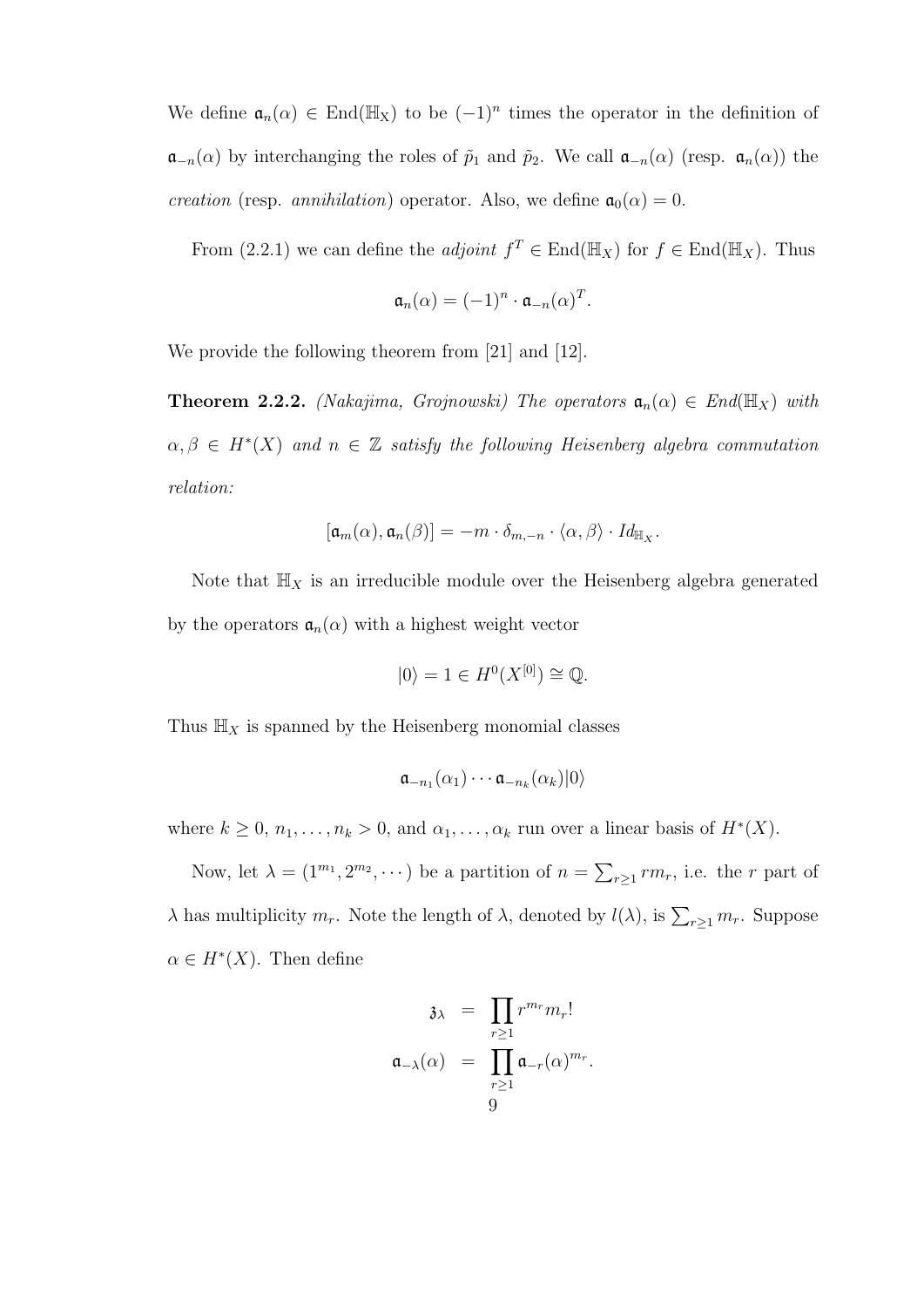#### 2.2.1 The Operator  $m_{\lambda,\alpha}$

Suppose  $C$  is a smooth irreducible curve in the surface  $X$ . Abusing notation, we will also use C to denote its corresponding divisor and cohomology class. Let  $\lambda = (\lambda_1 \geq \lambda_2 \geq \cdots)$  be a partition of n (we may write this  $\lambda \vdash n$ ). Define

$$
S_{\lambda}^{n}C = \left\{ \sum_{i} \lambda_{i} x_{i} | x_{i} \in C, x_{i} \neq x_{j} \text{ for } i \neq j \right\}.
$$

From Section 9.3 in [20], we have the following definition:

**Definition 2.2.3.** Let  $\pi_n: X^{[n]} \to S^n(X)$  be the Hilbert-Chow morphism. Then

$$
L^{\lambda}C = \overline{(\pi_n)^{-1}(S_{\lambda}^n C)}.
$$

For  $n \geq 0$ , let  $\mathbb{H}_{n,C}$  be the Q-linear span of the classes  $\mathfrak{a}_{-\lambda}(C)|0\rangle$  where  $\lambda$  is a partition of *n*. Theorem 9.14 in [20] tells us the fundamental class

$$
[L^{\lambda}C]\in H^{2n}(X^{[n]};\mathbb{Z})
$$

is contained in  $\mathbb{H}_{n,C} \subset H^*(X^{[n]})$ . Define

$$
\mathbb{H}_C = \bigoplus_{n=0}^{\infty} \mathbb{H}_{n,C}.
$$
\n(2.2.2)

Let  $\Lambda$  be the ring of symmetric functions in infinitely many variables (see [19]) and  $\Lambda_{\mathbb{Q}} = \Lambda \otimes_{\mathbb{Z}} \mathbb{Q}$ . For a partition  $\lambda$ , let  $p_{\lambda}$  and  $m_{\lambda}$  denote the power-sum symmetric function and the monomial symmetric function, respectively. Nakajima defines the following linear isomorphism

$$
\Phi_C : \Lambda_{\mathbb{Q}} \to \mathbb{H}_{n,C}
$$

satisfying the following two properties

$$
\Phi_C(p_\lambda) = \mathfrak{a}_{-\lambda}(C)|0\rangle, \quad \Phi_C(m_\lambda) = [L^\lambda C].
$$
  
10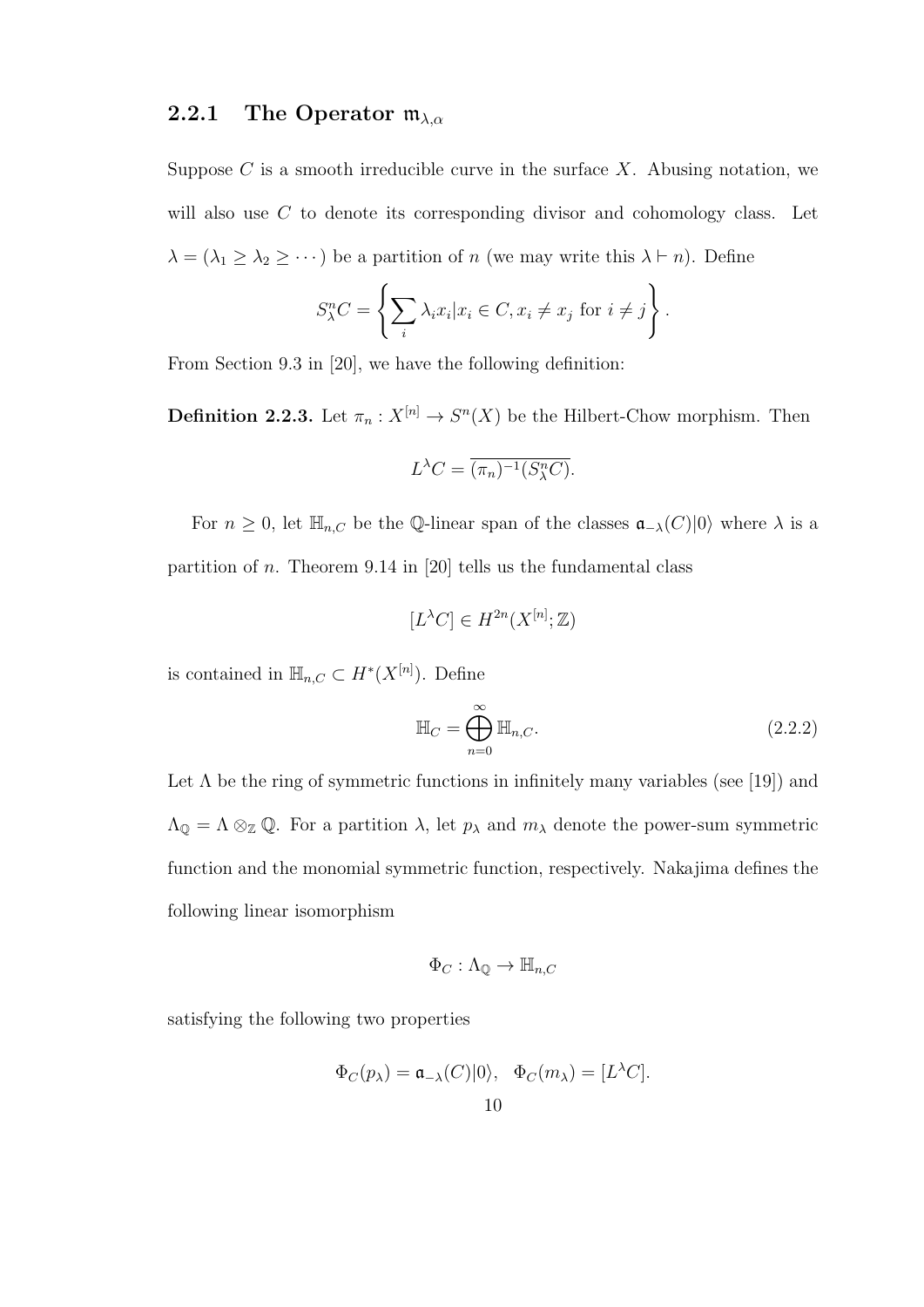**Definition 2.2.4.** Let  $\xi \in \mathbb{H}_X$ . We define  $\mathfrak{a}_{\xi}$  be the unique polynomial of creation operators such that we can write  $\xi$  as  $\mathfrak{a}_{\xi}|0\rangle$ .

Now for a partition  $\lambda$ , let us denote

$$
\mathfrak{m}_{\lambda,C} = \mathfrak{a}_{[L^{\lambda}C]} \in \text{End}(\mathbb{H}_C).
$$

Note that  $[L^{\lambda}C] \in \mathbb{H}_{[\lambda],C}$ . By the definition of  $\mathbb{H}_{n,C}$ , we see the operator  $\mathfrak{m}_{\lambda,C}$  is a polynomial of creation operators of the form  $\mathfrak{a}_{-i}(C)$ ,  $i > 0$ . We can extend this idea to an arbitrary class  $\alpha \in H^2(X)$ .

**Definition 2.2.5.** Let  $\alpha \in H^2(X)$  and  $\lambda$  be a partition. If we replace the creation operators  $\mathfrak{a}_{-i}(C)$  in  $\mathfrak{m}_{\lambda,C}$  by the corresponding operators  $\mathfrak{a}_{-i}(\alpha)$ , then we can define

$$
\mathfrak{m}_{\lambda,\alpha}\in \mathrm{End}(\mathbb{H}_X).
$$

We define the class  $[L^{\lambda}\alpha] \in H^*(X^{[|\lambda|]})$  by

$$
[L^{\lambda}\alpha] = \mathfrak{m}_{\lambda,\alpha}|0\rangle.
$$

Note that by replacing C with arbitrary  $\alpha \in H^2(X)$ , we can define subspaces  $\mathbb{H}_{n,\alpha}$  and  $\mathbb{H}_{\alpha}$  of  $\mathbb{H}_X$  corresponding to  $\mathbb{H}_{n,C}$  and  $\mathbb{H}_C$ , respectively.

### 2.2.2 An Integral Basis for  $H^*(X^{[n]};\mathbb{Z})/Tor$  using Integral **Operators**

Here we state some results from Qin and Wang ([22]), which were later improved by Li and Qin ([16]). From this work, we have our first basis of  $H^*(X^{[n]};\mathbb{Z})/Tor$ , which we will later compare to the basis we describe below. First, we need the following definition.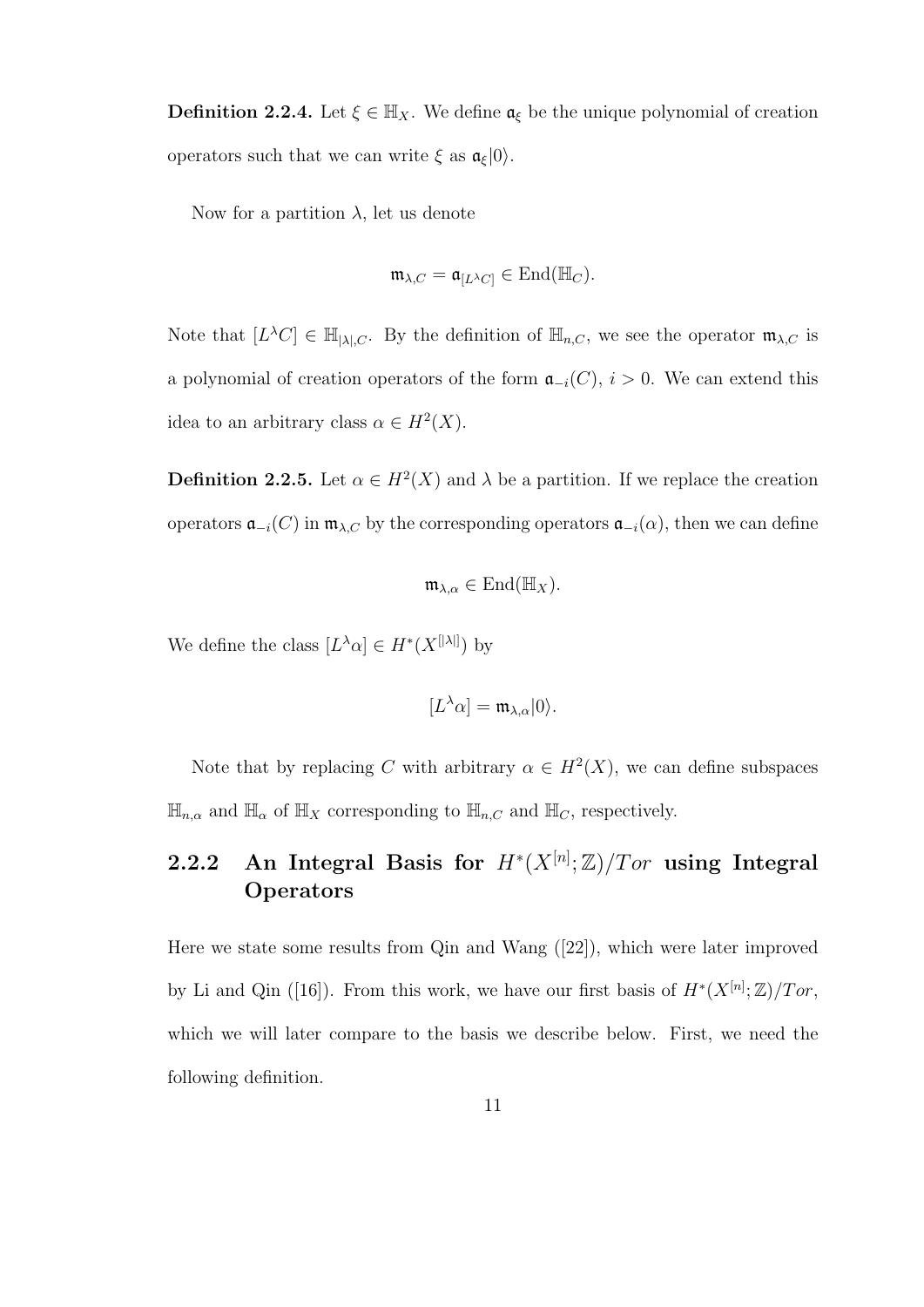**Definition 2.2.6.** (i) A class  $Z \in H^*(X^{[n]})$  is *integral* if it is contained in

$$
H^*(X^{[n]};\mathbb{Z})/Tor \subset H^*(X^{[n]}).
$$

(ii) A linear basis of  $H^*(X^{[n]})$  is *integral* if its members are integral classes and form a Z-basis of the lattice  $H^*(X^{[n]};\mathbb{Z})/Tor$ .

(iii) A linear operator  $f \in End(\mathbb{H}_X)$  is *integral* if  $f(Z) \in \mathbb{H}_X$  is an integral class whenever  $Z \in \mathbb{H}_X$  is an integral cohomology class.

**Lemma 2.2.7.** (Qin, Wang) Suppose  $\alpha \in H^*(X)$ . Then we have the following

(i) The operators  $\mathfrak{a}_n(\alpha)$ ,  $n \in \mathbb{Z}$ , are integral operators if  $\alpha \in H^*(X)$  is integral.

(ii) The operators  $1/\mathfrak{z}_{\lambda} \cdot \mathfrak{a}_{-\lambda}(1)$  are integral operators for all partitions  $\lambda$ .

(iii) For every divisor  $\alpha$  on X and every partition  $\lambda$ ,  $\mathfrak{m}_{\lambda,\alpha}$  is an integral operator.

In [16], part (iii) of Lemma 2.2.7 was improved as it was shown  $\mathfrak{m}_{\lambda,\alpha}$  is integral whenever  $\alpha \in H^2(X)$  is integral. Thus, for integral  $\alpha_1, \ldots, \alpha_k \in H^2(X)$ , we see the following are integral operators:

$$
1/\mathfrak{z}_{\lambda} \cdot \mathfrak{a}_{-\lambda}(1), \qquad \mathfrak{m}_{\mu_i, \alpha_i}, \qquad \mathfrak{a}_{-\nu}(x)
$$

where  $\lambda, \mu_i, \nu$  are partitions.

**Theorem 2.2.8.** (Li,Qin) Let X be a smooth projective surface with vanishing odd Betti numbers. Let  $\alpha_1, \ldots, \alpha_k$  be an integral basis for  $H^2(X; \mathbb{Z})/T$ or. Then the classes

$$
\frac{1}{3\lambda}\mathfrak{a}_{-\lambda}(1)\mathfrak{m}_{\mu_1,\alpha_1}\cdots\mathfrak{m}_{\mu_k,\alpha_k}\mathfrak{a}_{-\nu}(x)|0\rangle, \quad |\lambda|+|\nu|+\sum_{i=1}^k|\mu_i|=n\tag{2.2.3}
$$

are integral, and furthermore, they form an integral basis for  $H^*(X^{[n]}; \mathbb{Z})/Tor$ .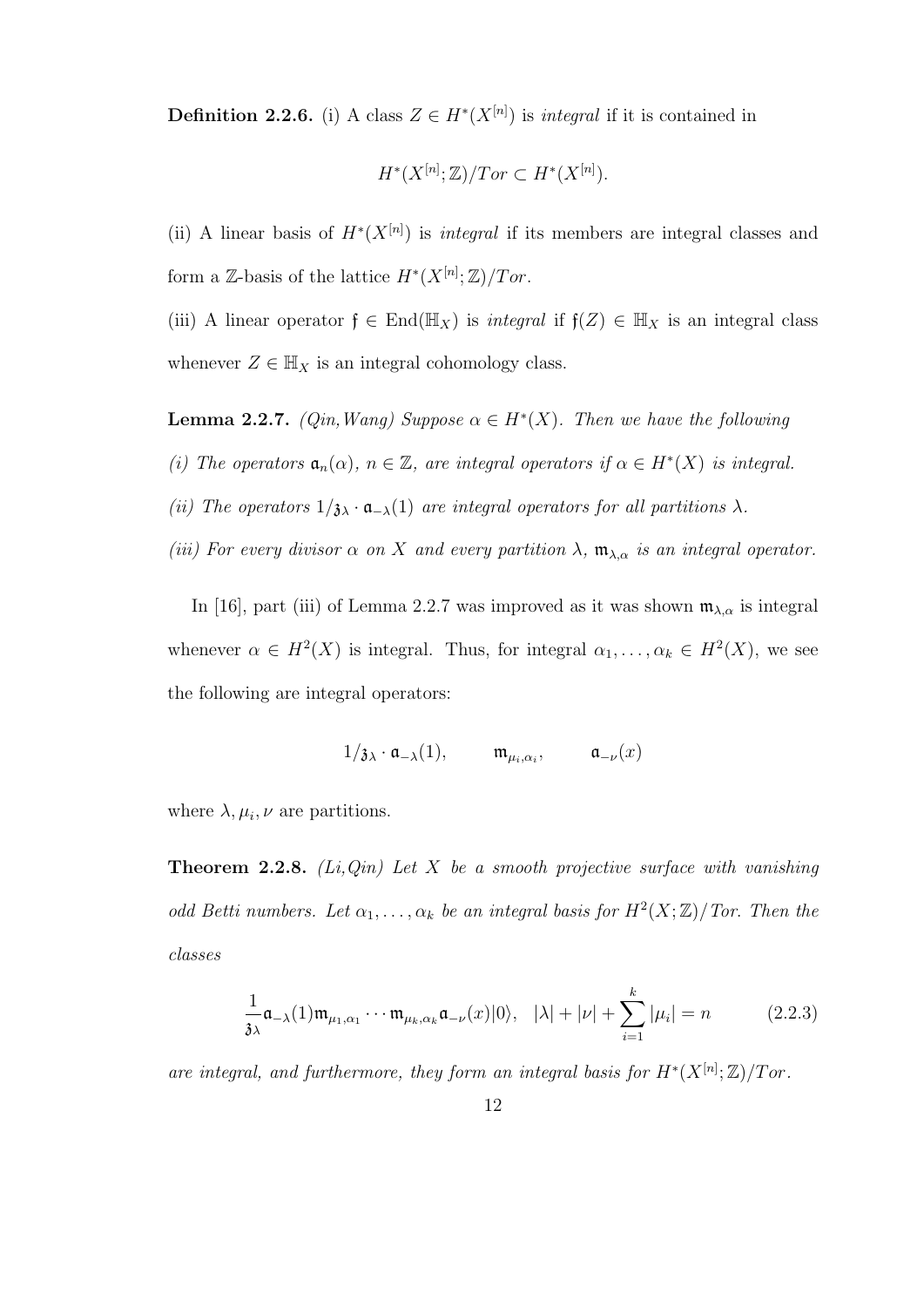## 2.3 A Cellular Decomposition for  $(\mathbb{P}^2)^{[n]}$

Now we look specifically at the case of  $X = \mathbb{P}^2$ . By following the work of Ellingsrud and Strømme ([6]), we can find a cellular decomposition of  $(\mathbb{P}^2)^{[n]}$ . We will then use this decomposition to find a basis for the integral cohomology of  $H^*((\mathbb{P}^2)^{[n]}; \mathbb{Z})$ .

#### 2.3.1 Definition of Cellular Decomposition

**Definition 2.3.1.** A scheme X has a *cellular decomposition* if there is a filtration

$$
X = X_n \supset X_{n-1} \supset \cdots \supset X_0 \supset X_{-1} = \emptyset
$$

by closed subschemes where each  $X_i - X_{i-1}$  is a disjoint union of schemes  $U_{ij}$ isomorphic to affine spaces  $\mathbb{A}^{n_{ij}}$ . The  $U_{ij}$  are called the *cells* of the decomposition.

Now suppose X is a variety with an action of  $\mathbb{C}^*$ . Then we have the following result, proved in [2] and [3].

**Theorem 2.3.2.** (Bialynicki-Birula). Let X be a smooth projective variety with an action of  $\mathbb{C}^*$ . Suppose the fixpoint set  $\{x_1, \ldots, x_n\}$  is finite and let

$$
X_i = \{ x \in X \mid \lim_{t \to 0} tx = x_i \}.
$$

Then X has a cellular decomposition with cells  $X_i$ .

Suppose  $X$  is a smooth projective variety with an action of a torus  $G$  with a finite fixpoint set. By Remark 1.7 in [6], we see if  $\phi : \mathbb{C}^* \to G$  is a "general" one-parameter subgroup, then we get an action of  $\mathbb{C}^*$  on X with the same set of fixpoints as G. Thus, if G has a finite set of fixpoints, we may use Theorem 2.3.2 to show X has a cellular decomposition.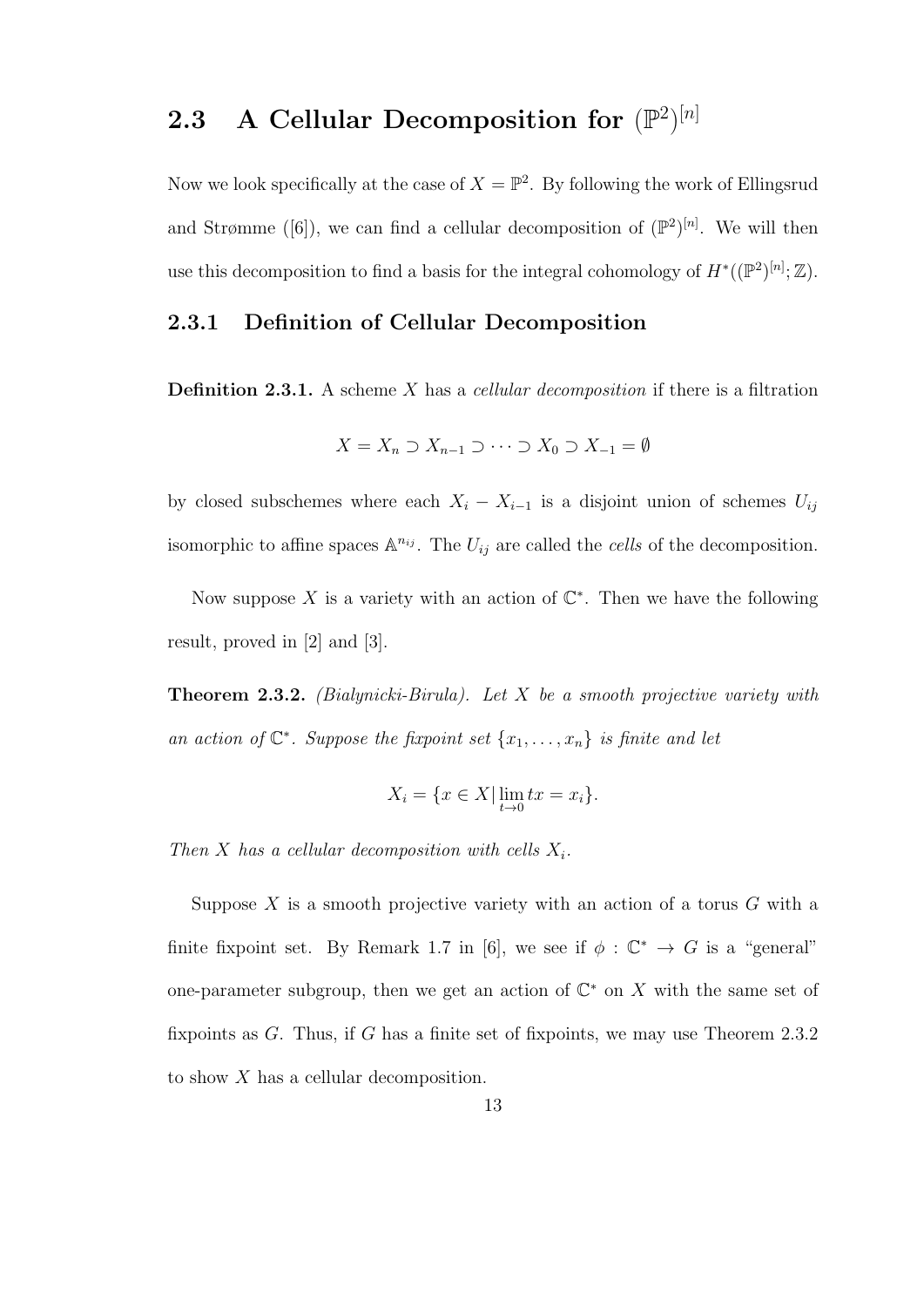Now, let X be  $\mathbb{P}^2$ . We can introduce torus action on  $\mathbb{P}^2$  and apply Theorem 2.3.2 to achieve a cellular decomposition for  $\mathbb{P}^2$ , and subsequently, for  $(\mathbb{P}^2)^{[n]}$ . Fix a system of homogeneous coordinates  $T_0, T_1, T_2$  on  $\mathbb{P}^2$  and let  $G \subset SL(3, \mathbb{C})$  be the maximal torus consisting of all diagonal matrices. Suppose  $g = diag(g_0, g_1, g_2) \in G$ . Then G acts on  $\mathbb{P}^2$  by

$$
g(T_i) = g_i T_i.
$$

For points  $(a_0, a_1, a_2) \in \mathbb{P}^2$ , we have

$$
g(a_0, a_1, a_2) = (g_0^{-1}a_0, g_1^{-1}a_1, g_2^{-1}a_2).
$$

Note the fixpoints of G are  $P_0 = (1, 0, 0), P_1 = (0, 1, 0),$  and  $P_2 = (0, 0, 1)$ .

Recall  $\mathfrak{L} = \{T_2 = 0\} \subset \mathbb{P}^2$ . Set

$$
F_0 = \{P_0\}
$$

$$
F_1 = \mathfrak{L} - \{P_0\}
$$

and

$$
F_2=\mathbb{P}^2-\mathfrak{L}.
$$

Consider the one-parameter subgroups  $\phi : \mathbb{C}^* \to G$  of the type

$$
\phi(t) = \text{diag}(t^{w_0}, t^{w_1}, t^{w_2})
$$

such that  $w_0 < w_1 < w_2$  and  $w_0 + w_1 + w_2 = 0$ . We have a cellular decomposition of  $\mathbb{P}^2$ 

$$
\mathbb{P}^2 \supset \mathfrak{L} \supset \{P_0\}
$$

and  $F_0, F_1$  and  $F_2$  are the cells.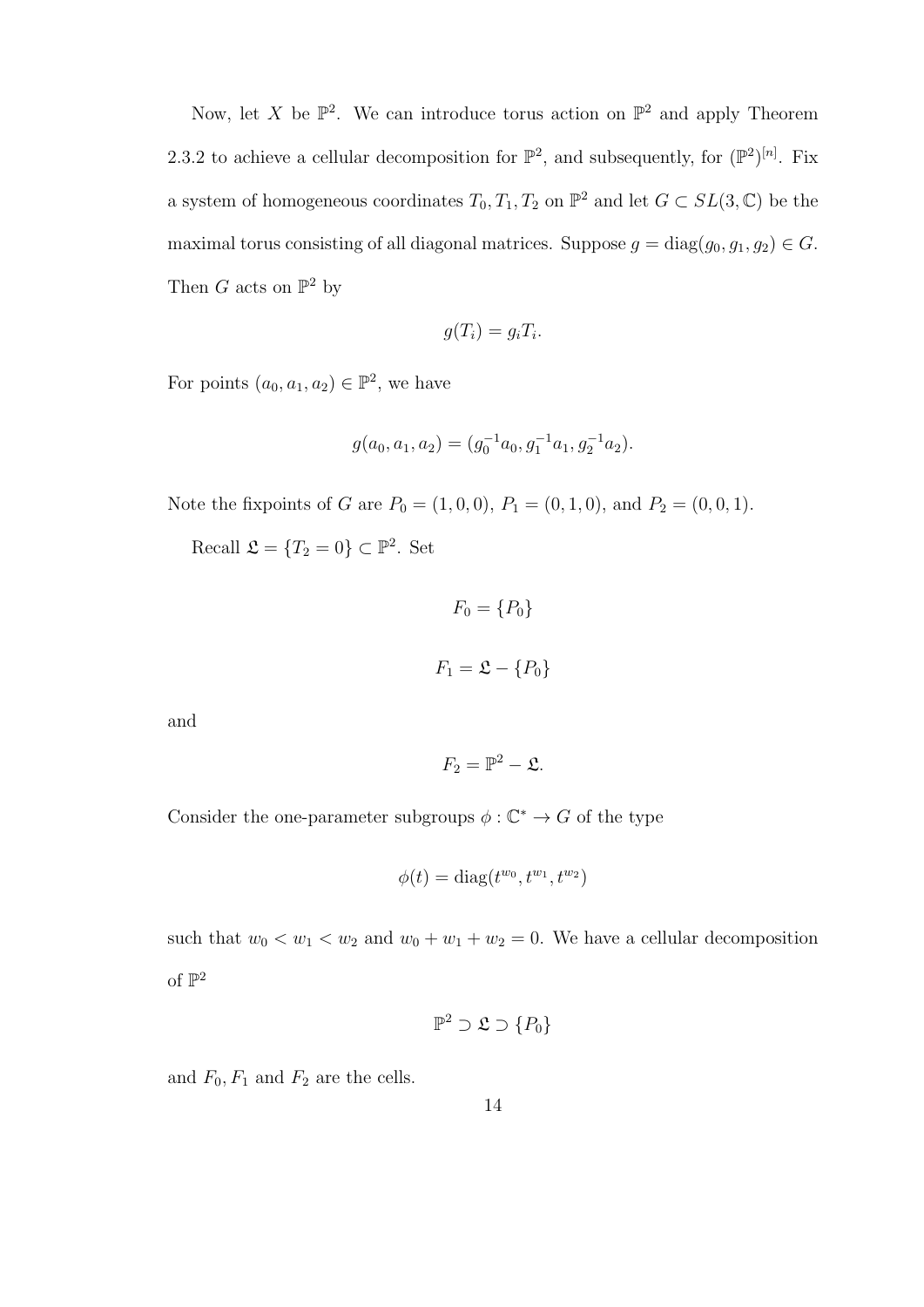We see in [6] that G naturally induces an action on  $(\mathbb{P}^2)^{[n]}$  and that this action has finitely many fixpoints (Lemma 2.1 in [6]). Since  $(\mathbb{P}^2)^{[n]}$  is smooth and projective, we have a cellular decomposition of  $(\mathbb{P}^2)^{[n]}$  by Theorem 2.3.2.

#### 2.3.2 Cells of the Decomposition

Suppose  $\xi \subset \mathbb{P}^2$  is of finite length n. For any such  $\xi$ , we can write

$$
\xi = \xi_0 \cup \xi_1 \cup \xi_2
$$

where  $\xi_i$  is a closed subscheme of  $\mathbb{P}^2$  supported in  $F_i$  for  $i = 0, 1, 2$ . Now define  $n_i(\xi) = \text{length}(\xi_i)$ . Suppose we have non-negative integers  $n_0, n_1, n_2$  such that  $n_0 + n_1 + n_2 = n$ . Then we can define  $W(n_0, n_1, n_2)$  to be the locally closed subset of  $(\mathbb{P}^2)^{[n]}$  corresponding to the set of subschemes

$$
\{\xi \subset \mathbb{P}^2 | n_i(\xi) = n_i \text{ for } i = 0, 1, 2\}.
$$

It is clear

$$
(\mathbb{P}^2)^{[n]} = \bigcup_{n_0+n_1+n_2=n} W(n_0, n_1, n_2). \tag{2.3.1}
$$

Recall that the one-parameter subgroup  $\phi$  induces a cellular decomposition of  $(\mathbb{P}^2)^{[n]}$ . Then  $W(n_0, n_1, n_2)$  is a union of cells from this decomposition. Now suppose  $\xi \in W(n_0, n_1, n_2)$ . If we write  $\xi = \xi_0 \cup \xi_1 \cup \xi_2$ , then we see  $\lim_{t\to 0} \phi(t)(\xi_i)$ is a subscheme supported in  $P_i$ . Thus,  $W(n_0, n_1, n_2)$  has a cellular decomposition. Note

$$
W(n_0, n_1, n_2) \cong W(n_0, 0, 0) \times W(0, n_1, 0) \times W(0, 0, n_2).
$$

As mentioned in [6], this allows us to use different one-parameter subgroups

$$
\phi: \mathbb{C}^* \to G
$$
  
15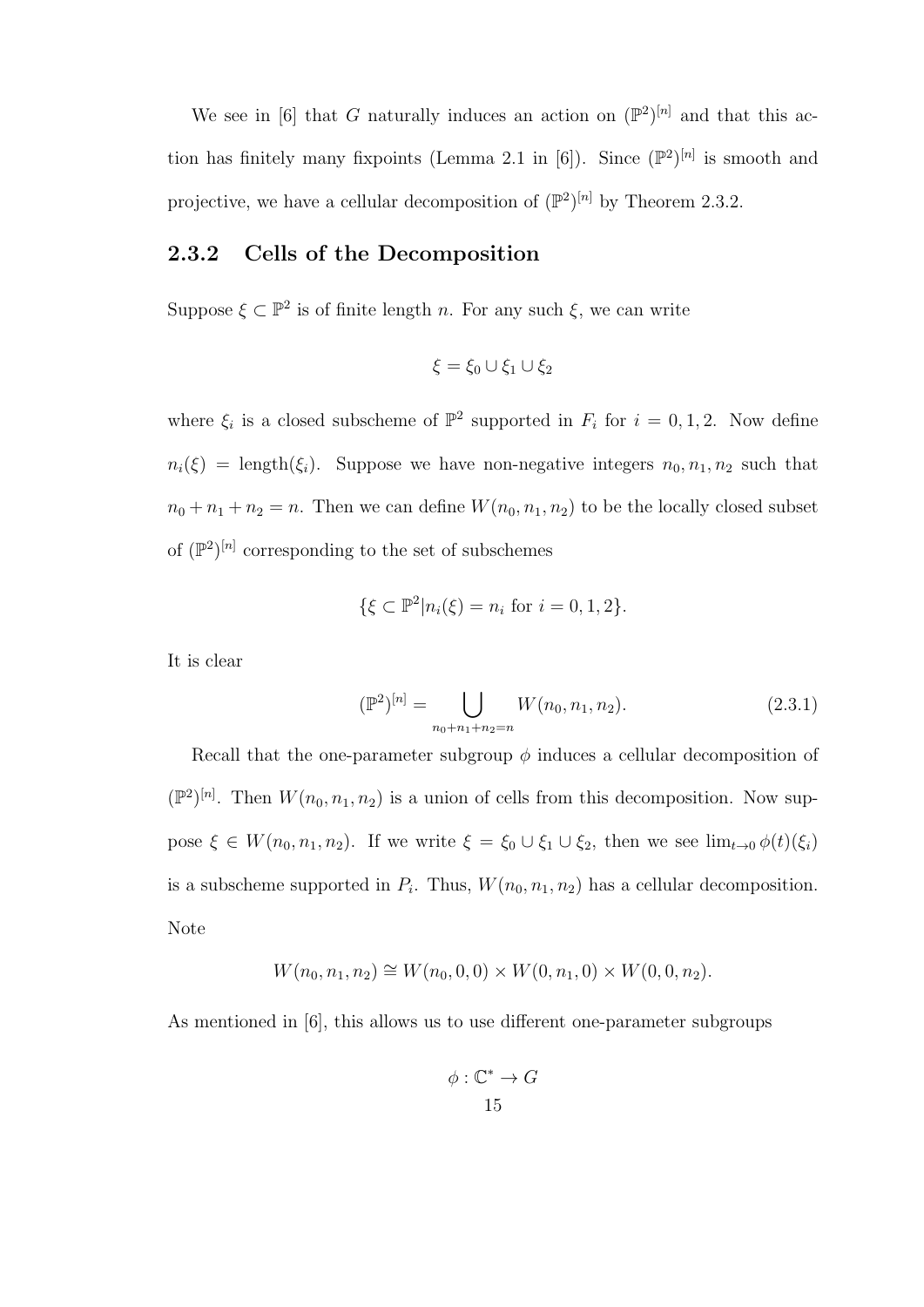on the different  $W$ 's as long as they leave the  $W$ 's invariant.

Suppose  $n > 0$ . The cells contained in  $W(n, 0, 0)$  correspond to fixpoints supported in  $P_0$ . From Section 3 of [6], we see that this means we are reduced to the study of ideals of  $\mathbb{C}[u, v]$  of finite colength, invariant under the action of a two-dimensional torus. These in turn are in one-to-one correspondence with the partitions  $\lambda$  of n. Of course, the same can be said for  $W(0, n, 0)$  and  $W(0, 0, n)$ . Thus, we can give a description of the cells of these subsets.

Since they are in correspondence with partitions of  $n$ , let us call the fixpoints of G

$$
\xi_{\lambda,0,0}, \xi_{0,\mu,0}, \xi_{0,0,\nu}
$$

for partitions  $\lambda$ ,  $\mu$  and  $\nu$  of n. Note these are supported at  $P_0, P_1$  and  $P_2$ , respecitvely. Then the cells of  $W(n, 0, 0), W(0, n, 0)$  and  $W(0, 0, n)$  are of the form

$$
C_{\lambda,0,0} = \left\{ \xi \in (\mathbb{P}^2)^{[n]} \, | \, \lim_{t \to 0} \phi(t) \xi = \xi_{\lambda,0,0} \right\} \tag{2.3.2}
$$

$$
C_{0,\mu,0} = \left\{ \xi \in (\mathbb{P}^2)^{[n]} \, \Big| \, \lim_{t \to 0} \phi(t) \xi = \xi_{0,\mu,0} \right\} \tag{2.3.3}
$$

$$
C_{0,0,\nu} = \left\{ \xi \in (\mathbb{P}^2)^{[n]} \, | \, \lim_{t \to 0} \phi(t) \xi = \xi_{0,0,\nu} \right\} \tag{2.3.4}
$$

respectively. Suppose

$$
\lambda = (\lambda_1 \ge \dots \ge \lambda_j)
$$
  

$$
\mu = (\mu_1 \ge \dots \ge \mu_k)
$$

and

$$
\nu=(\nu_1\geq\cdots\geq\nu_l).
$$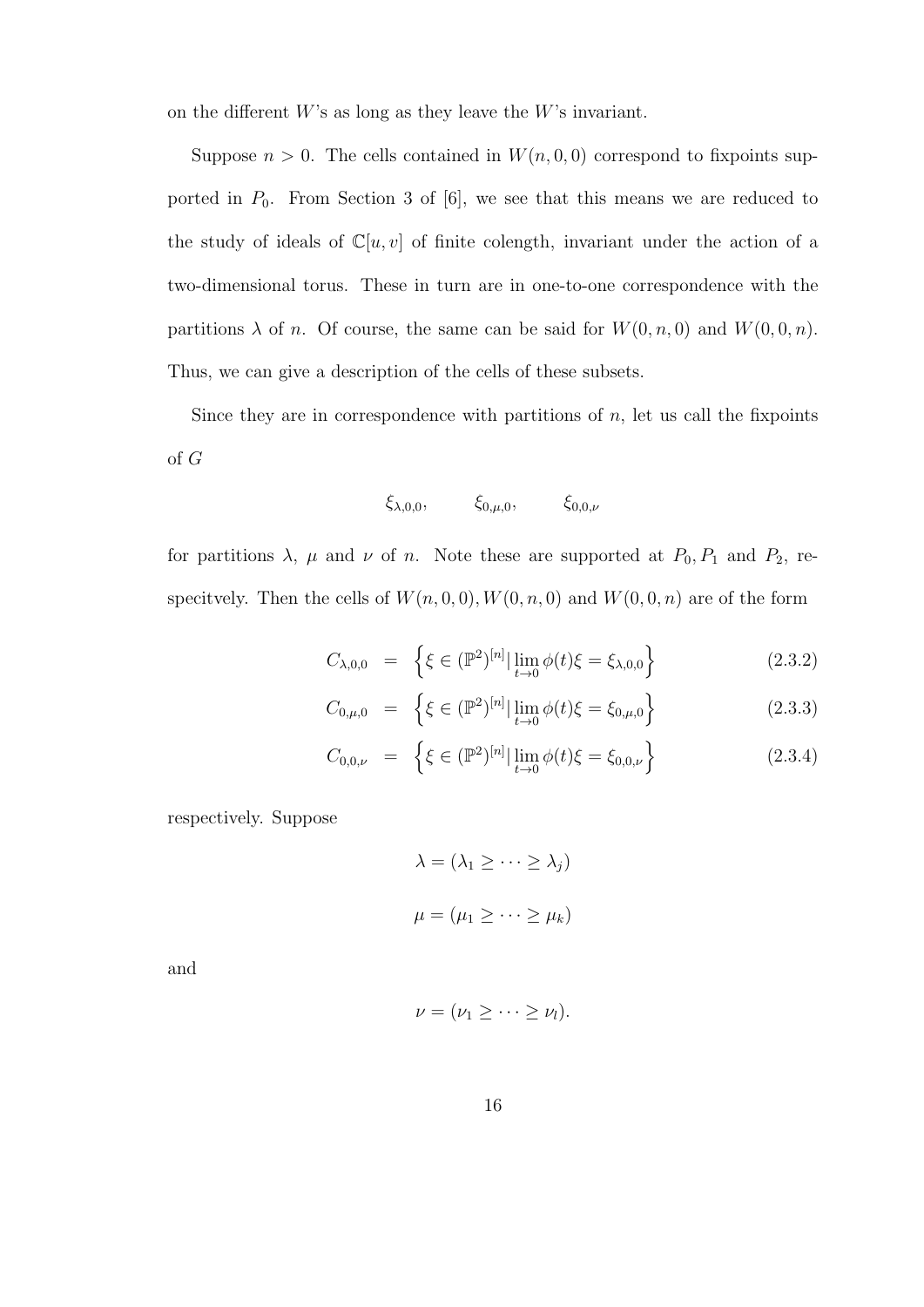Then, we see from [6], the corresponding ideals of  $\mathbb{C}[u, v]$  are of the form

$$
I_{\xi_{\lambda,0,0}} = \langle v^{\lambda_1}, uv^{\lambda_2}, \dots, u^{j-1}v^{\lambda_j}, u^j \rangle \qquad (2.3.5)
$$

$$
I_{\xi_{0,\mu,0}} = \langle v^{\mu_1}, uv^{\mu_2}, \dots, u^{k-1}v^{\mu_k}, u^k \rangle \qquad (2.3.6)
$$

$$
I_{\xi_{0,0,\nu}} = \langle v^{\nu_1}, uv^{\nu_2}, \dots, u^{l-1}v^{\nu_l}, u^l \rangle \qquad (2.3.7)
$$

respectively. Thus, for a general cell  $C \subset W(n_0, n_1, n_2)$ , we see that for each  $\xi \in C$ , we can write  $\xi = \xi_0 \cup \xi_1 \cup \xi_2$  such that for some  $\lambda \vdash n_0, \mu \vdash n_1$ , and  $\nu \vdash n_2$ , we have

$$
\xi_0 \in C_{\lambda,0,0}
$$
 and  $\text{Supp}(\xi_0) \in F_0 = \{P_0\}$   
\n $\xi_1 \in C_{0,\mu,0}$  and  $\text{Supp}(\xi_1) \in F_1 = \mathfrak{L} - \{P_0\}$   
\n $\xi_2 \in C_{0,0,\nu}$  and  $\text{Supp}(\xi_2) \in F_2 = \mathbb{P}^2 - \mathfrak{L}$ .

Let us then give this cell C the name  $C_{\lambda,\mu,\nu}$ . Clearly now, we see

$$
W(n_0, n_1, n_2) = \bigcup_{|\lambda| = n_0, |\mu| = n_1, |\nu| = n_2} C_{\lambda, \mu, \nu}.
$$

### 2.3.3 An Integral Basis for  $H^*((\mathbb{P}^2)^{[n]}; \mathbb{Z})$  using Cells

In Chapter 19.1 of [9], the following proposition was proven.

**Proposition 2.3.3.** (Fulton) Let  $X$  be a scheme with a cellular decomposition. Let  $A_*(X)$  be the Chow group. Then for  $0 \leq i \leq \dim X$ 

(i)  $H_{2i+1}(X) = 0$ 

(ii)  $H_{2i}(X)$  is a Z-module freely generated by the classes of the closure of the idimensional cells.

(iii) The cycle map  $cl: A_*(X) \to H_*(X)$  is an isomorphism.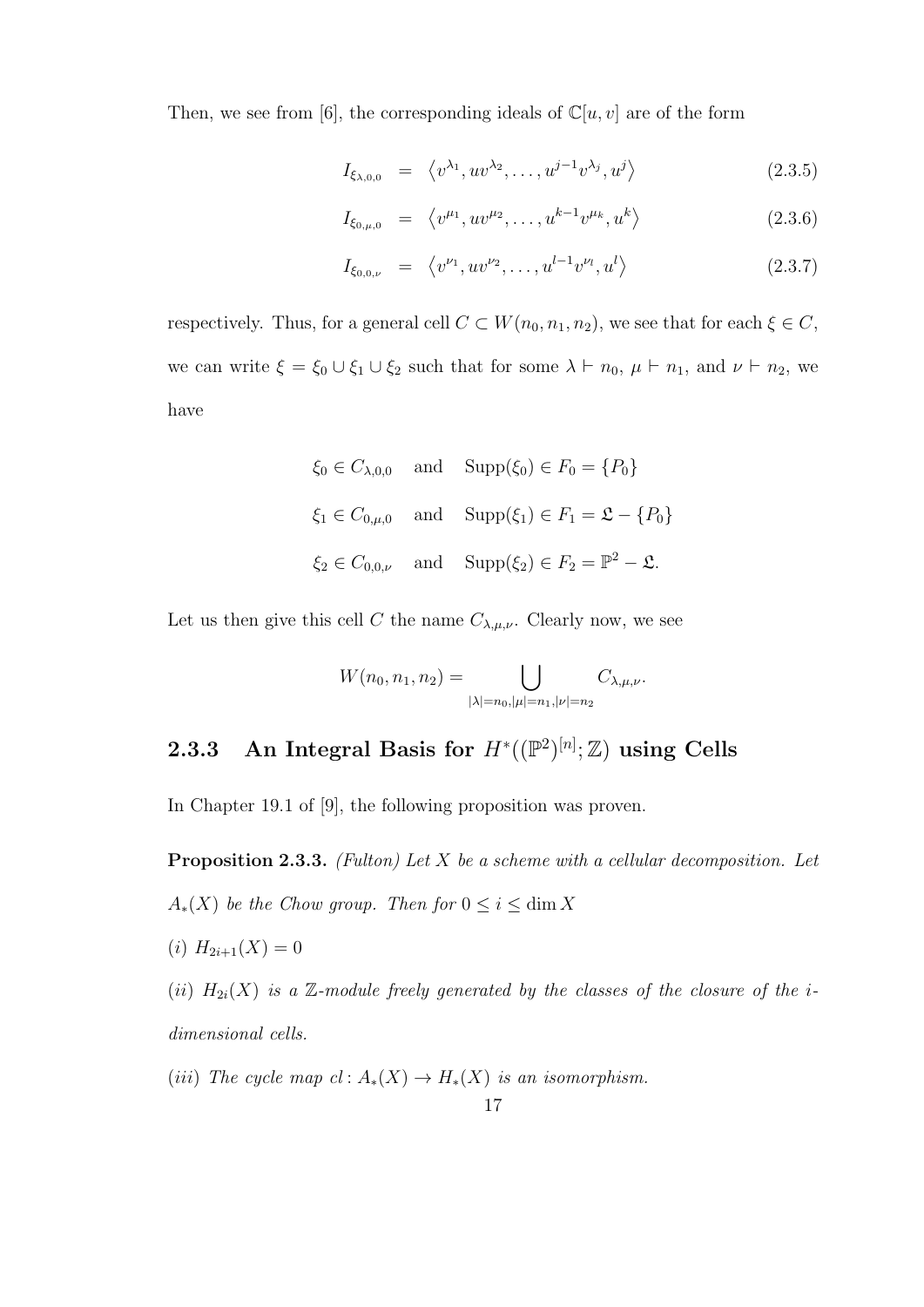Note from part (ii) of this proposition that  $H^*((\mathbb{P}^2)^{[n]}; \mathbb{Z})$  is torsion-free. Since  $\mathbb{P}^2$ is a smooth projective surface with vanishing odd Betti numbers, we have one basis for  $H^*((\mathbb{P}^2)^{[n]}; \mathbb{Z})$  by Theorem 2.2.8. Now that we have a description of the cells of the cellular decomposition of  $(\mathbb{P}^2)^{[n]}$ , we can find another basis for  $H^*((\mathbb{P}^2)^{[n]};\mathbb{Z})$ . Since we have a cellular decomposition of  $(\mathbb{P}^2)^{[n]}$ , we can apply this proposition to  $H^*((\mathbb{P}^2)^{[n]};\mathbb{Z})$  with the Poincare Duality. Thus, we have a basis for  $H^*((\mathbb{P}^2)^{[n]};\mathbb{Z})$ with baisis elements

$$
[\overline{C}_{\lambda,\mu,\nu}], \ \ |\lambda|+|\mu|+|\nu|=n.
$$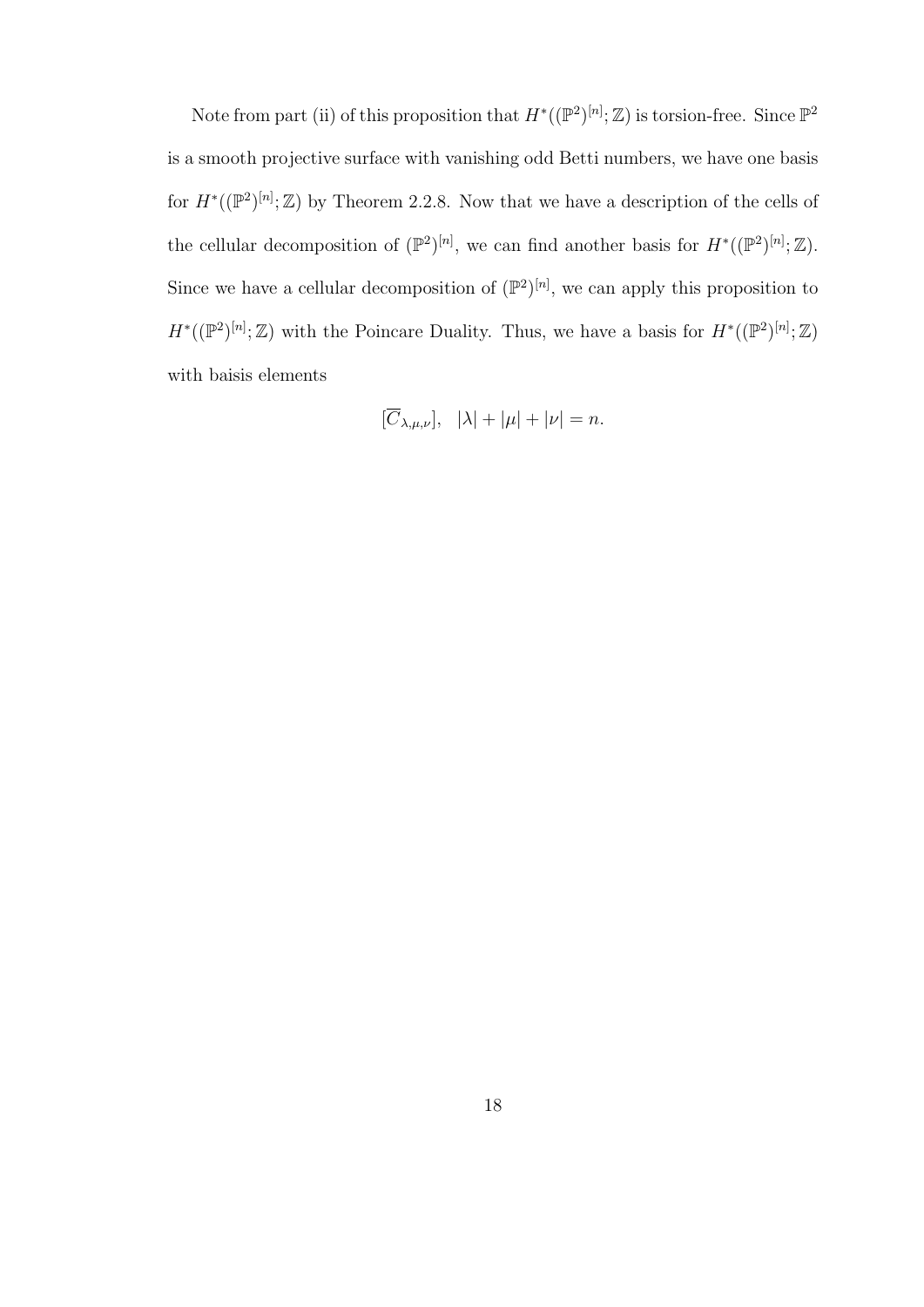# Chapter 3 Three Special Cases

In the above sections, we discovered two bases for the integral cohomology of  $(\mathbb{P}^2)^{[n]}$ . We found a basis for  $H^*((\mathbb{P}^2)^{[n]}; \mathbb{Z})$  by looking at a cellular decomposition of  $(\mathbb{P}^2)^{[n]}$ . This is given by

$$
\mathcal{A} = \left\{ \left[ \overline{C}_{\lambda,\mu,\nu} \right] \mid |\lambda| + |\mu| + |\nu| = n \right\}.
$$
 (3.0.1)

Now, recall the line  $\mathfrak{L} = \{T_2 = 0\}$  of  $\mathbb{P}^2$  we described above. Since the class  $[\mathfrak{L}]$  is an integral basis for  $H^2(\mathbb{P}^2; \mathbb{Z})$ , by Theorem 2.2.8 we have

$$
\mathcal{B} = \left\{ \frac{1}{3\lambda} \mathfrak{a}_{-\lambda}(1) \mathfrak{m}_{\mu,[\mathfrak{L}]} \mathfrak{a}_{-\nu}(x) |0\rangle \ \mid \ |\lambda| + |\mu| + |\nu| = n \right\}
$$
(3.0.2)

is also an integral basis for  $H^*((\mathbb{P}^2)^{[n]}; \mathbb{Z})$ .

Our goal is to compare these two bases and eventually describe the transition matrix from  $A$  to  $B$ . In this chapter, we look specifically at classes of the form  $[\overline{C}_{\lambda,0,0}], [\overline{C}_{0,\mu,0}]$  and  $[\overline{C}_{0,0,\nu}].$ 

# 3.1 Classes of the form  $[\overline{C}_{0,\mu,0}]$

Here we want to describe classes of the form  $[\overline{C}_{0,\mu,0}]$  where  $\mu \vdash n$ , and

$$
\mu = (\mu_1 \ge \mu_2 \ge \cdots \ge \mu_k).
$$
  
19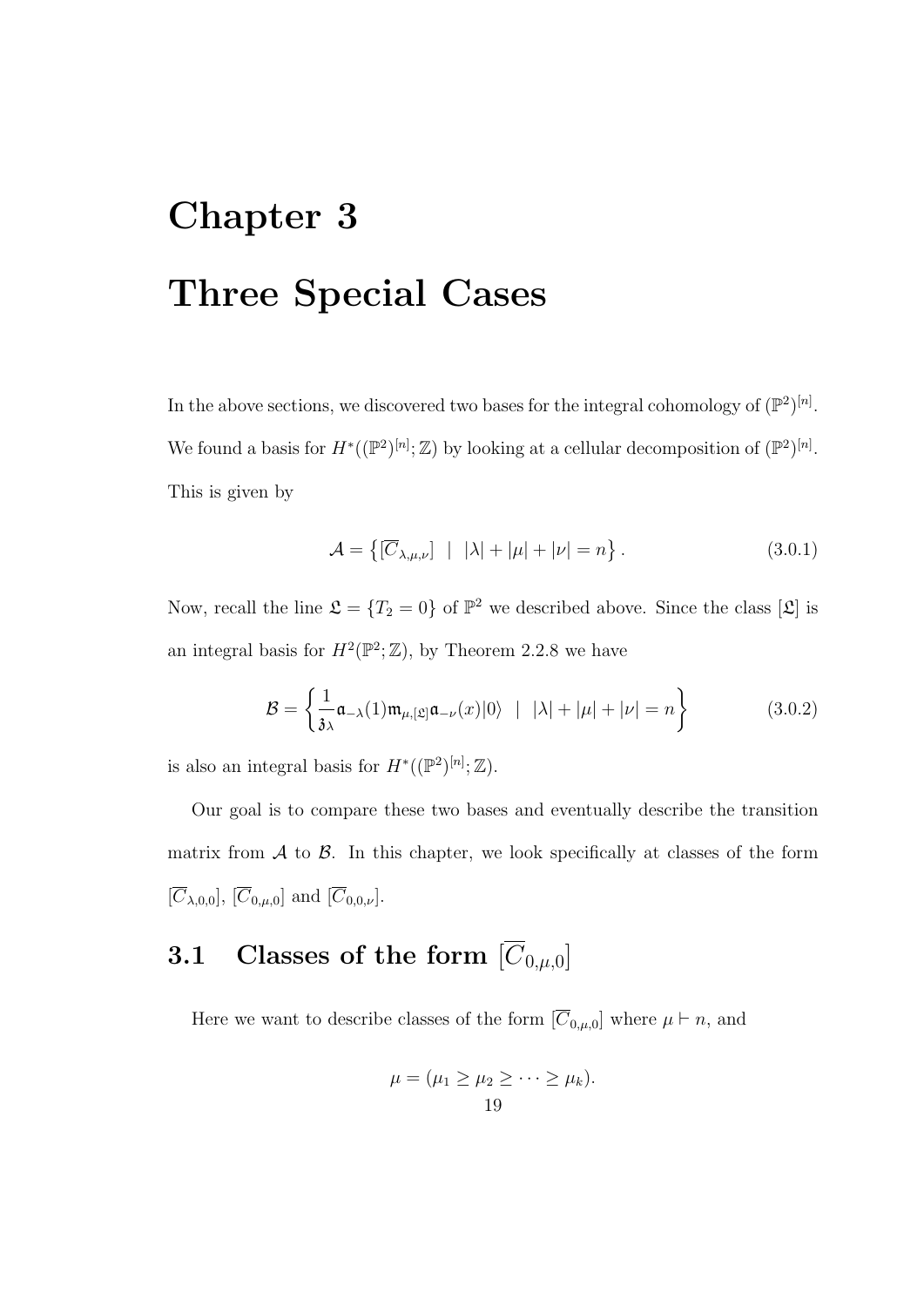Note we assume that  $l(\mu) = k$ . We intend to show  $[\overline{C}_{0,\mu,0}] = \mathfrak{m}_{\mu,\mathfrak{L}}|0\rangle$  where  $\mathfrak{L} =$  ${T_2 = 0}$ . Now, we recall by  $(2.3.3)$ ,

$$
C_{0,\mu,0} = \left\{ \xi \in (\mathbb{P}^2)^{[n]} | \lim_{t \to 0} \phi(t) \xi = \xi_{0,\mu,0} \right\}.
$$

Since the subschemes corresponding to points in  $W(0, n, 0)$  are contained in the affine plane Spec  $\mathbb{C}[\frac{T_0}{T_1}]$  $\frac{T_0}{T_1}, \frac{T_2}{T_1}$  $\frac{T_2}{T_1}$ , we may set  $u = \frac{T_0}{T_1}$  $\frac{T_0}{T_1}$  and  $v = \frac{T_2}{T_1}$  $\frac{T_2}{T_1}$ . Then the invariant ideal of  $\mathbb{C}[u, v]$  corresponding to the cell  $C_{0,\mu,0}$ , which we recall from (2.3.6), is

$$
I_{\xi_{0,\mu,0}} = \langle v^{\mu_1}, uv^{\mu_2}, \dots, u^{k-1}v^{\mu_k}, u^k \rangle.
$$

Now, if we look at the operator  $\mathfrak{m}_{\mu,\mathfrak{L}}$  we recall from Definition 2.2.5 that

$$
\mathfrak{m}_{\mu,\mathfrak{L}}|0\rangle=[L^{\mu}\mathfrak{L}].
$$

Then  $\mathfrak{m}_{\mu,\mathfrak{L}}|0\rangle$  is the closure of the set of subschemes of the form

$$
\xi_{x_1}+\xi_{x_2}+\cdots+\xi_{x_k}
$$

where  $x_i \in \mathfrak{L}$  are mutually distinct,  $l(\xi_{x_i}) = \mu_i$  and  $\text{Supp}(\xi_{x_i}) = \{x_i\}.$ 

Next, we construct an open subset of  $\mathfrak{m}_{\mu,\mathfrak{L}}|0\rangle$ . Let  $a_1,\ldots,a_k\in\mathbb{C}$  be distinct. Let

$$
x_i = (a_i, 0)
$$

where  $i = 1, ..., k$ . Define the subscheme  $\xi_{x_i}$  by the ideal in  $\mathbb{C}[u, v]$ 

$$
I_{\xi_{x_i}} = \left\langle (u - a_i) + \sum_{j=1}^{\mu_i - 1} b_{i,j} v^j, v^{\mu_i} \right\rangle
$$

where  $b_{i,j} \in \mathbb{C}$ . Define  $\xi = \xi_{x_1} + \xi_{x_2} + \cdots + \xi_{x_k}$ . Then the ideal corresponding to  $\xi$ is

$$
I_{\xi} = \prod_{j=1}^{k} I_{\xi_{x_j}}.
$$
\n(3.1.1)\n  
\n20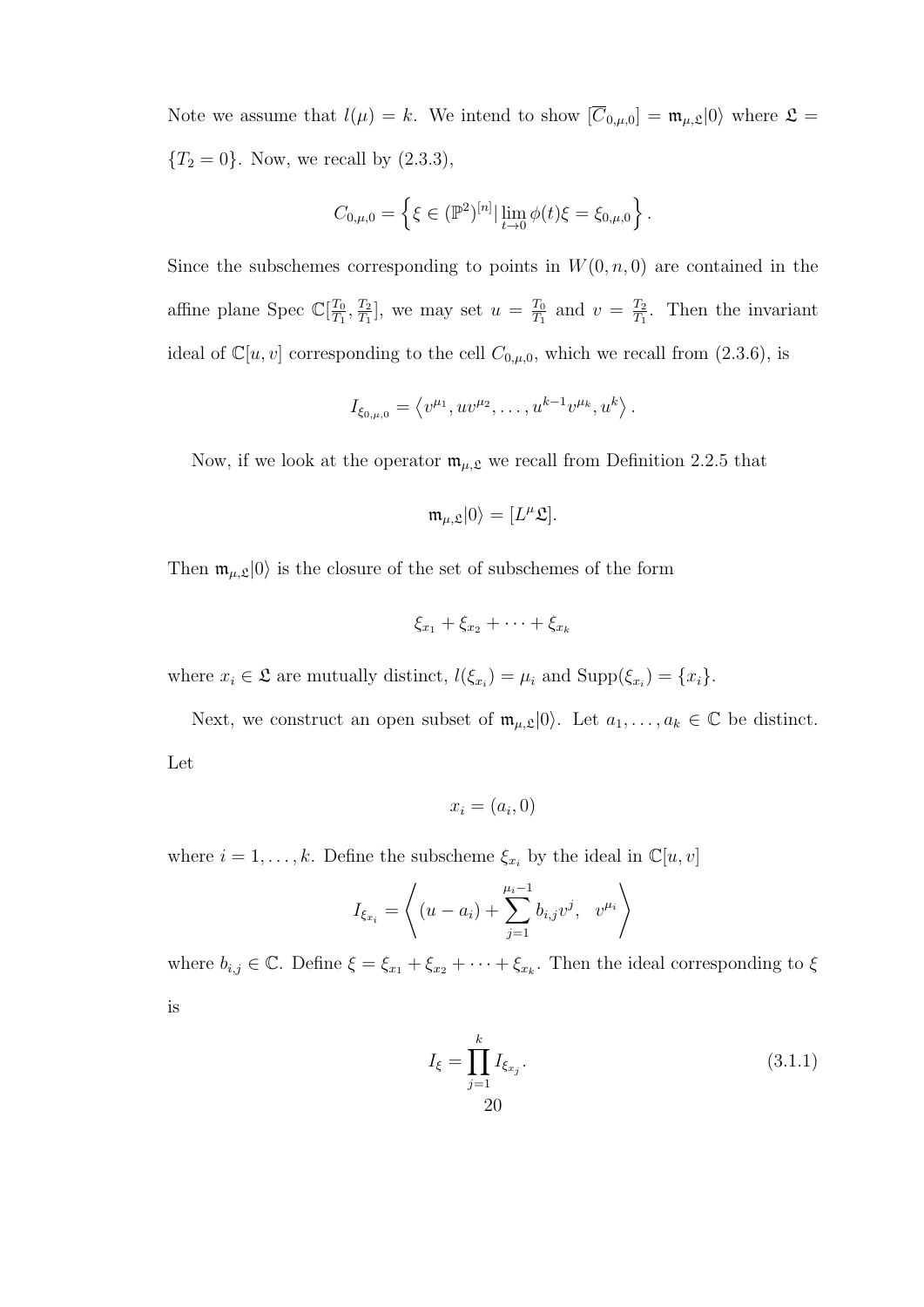and  $\xi \in \mathfrak{m}_{\mu,\mathfrak{L}}|0\rangle$ . Let U be the subset of  $\mathfrak{m}_{\mu,\mathfrak{L}}|0\rangle$  consisting of all such  $\xi$ . Then the dimension of U is  $n = |\mu|$ , and U is an open subset of  $\mathfrak{m}_{\mu, \mathfrak{L}} |0\rangle$ .

By [6], we know the dimension of  $\overline{C}_{0,\mu,0}$  is n. Thus,  $\overline{C}_{0,\mu,0}$  and  $\mathfrak{m}_{\mu,\mathfrak{L}}|0\rangle$  have the same dimension and are both irreducible. Therefore, to show  $[\overline{C}_{0,\mu,0}] = \mathfrak{m}_{\mu,\mathfrak{L}} |0\rangle$ , it suffices to show  $U \subset \overline{C}_{0,\mu,0}$ . Of course, this amounts to showing for any  $\xi$  in U we have  $\xi \in C_{0,\mu,0}$ , i.e.

$$
\lim_{t \to 0} \phi(t)\xi = \xi_{0,\mu,0}.
$$

We will show this by proving an equivalent statement:

$$
\lim_{t\to 0}\phi(t)I_{\xi}=I_{\xi_{0,\mu,0}}.
$$

First, however, we need the following lemma.

**Lemma 3.1.1.** Let  $a_{j+1}, \ldots, a_k \in \mathbb{C}$  be mutually distinct. Then the vector space  ${c_0 + c_1u + \cdots + c_{k-j-1}u^{k-j-1}|c_i \in \mathbb{C}}$  has a basis

$$
\left\{\prod_{i=j+1, i\neq s}^{k} (u-a_i) \mid j+1 \leq s \leq k\right\}.
$$

*Proof.* Clearly we have  $k - j$  elements, so we must only check these are linearly indepedent. Suppose there exist  $\lambda_{j+1}, \ldots, \lambda_k \in \mathbb{C}$  such that

$$
\sum_{s=j+1}^{k} \lambda_s \prod_{i=j+1, i \neq s}^{k} (u - a_i) = 0.
$$

For each  $j + 1 \leq l \leq k$ , let  $u = a_l$ . Then we have

$$
\lambda_l \prod_{i=j+1, i \neq l}^{k} (a_l - a_i) = 0
$$

Since the  $a_i$  are distinct, we must have  $\lambda_l = 0$ .

 $\Box$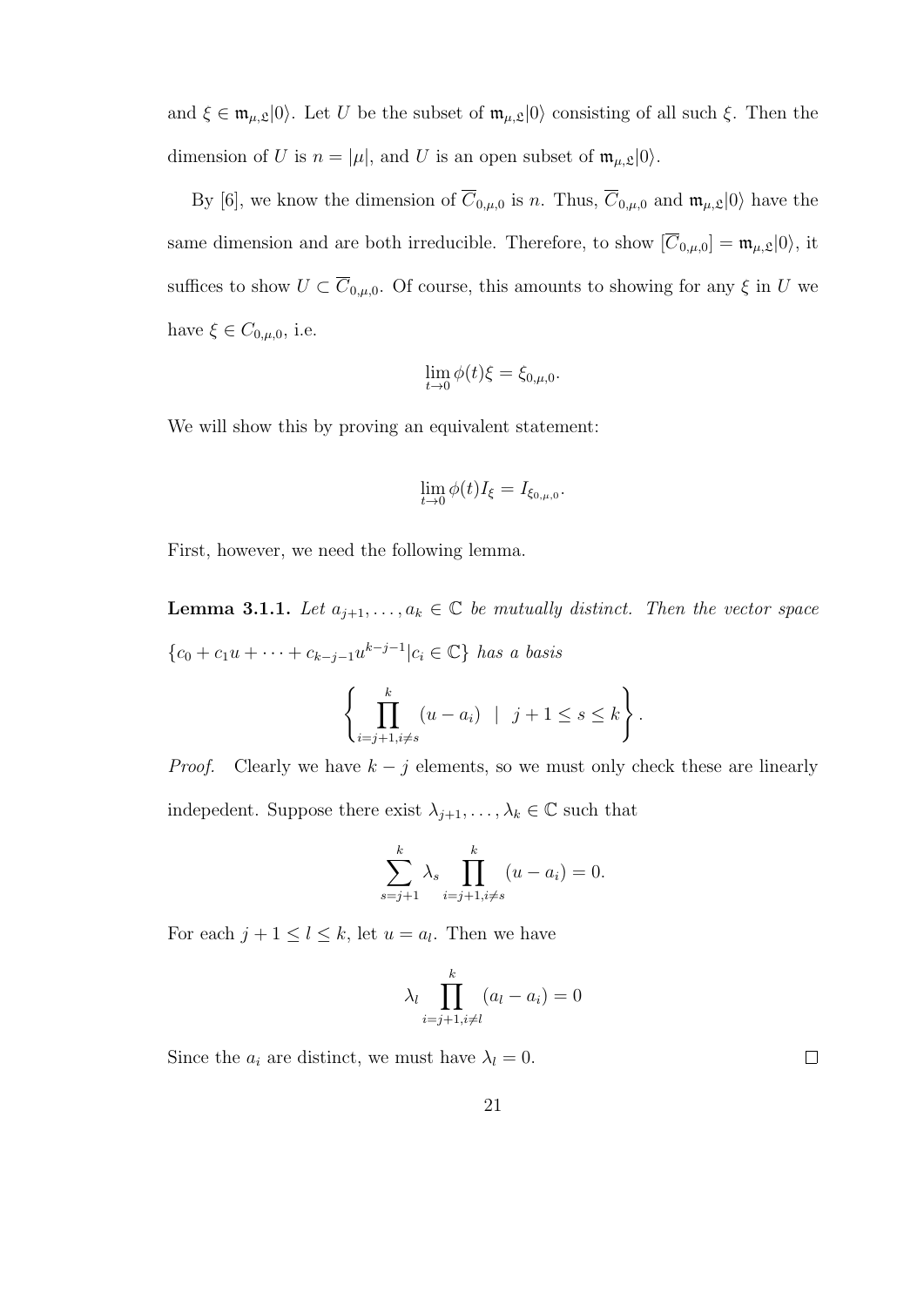## Proposition 3.1.2.  $\mathfrak{m}_{\mu,\mathfrak{L}}|0\rangle = [\overline{C}_{0,\mu,0}]$

*Proof.* Let  $I = \lim_{t\to 0} \phi(t)I_{\xi}$ . As we stated above, our intention is to show  $I = I_{\xi_{0,\mu,0}}$ . We will prove the generators of  $I_{\xi_{0,\mu,0}}$  are in  $\lim_{t\to 0} \phi(t)I_{\xi}$ . First, we show

$$
u^k \in I.
$$

From  $(3.1.1)$ , we know

$$
\prod_{i=1}^{k} \left[ (u - a_i) + \sum_{j=1}^{\mu_i - 1} b_{i,j} v^j \right] = u^k + f(u, v) \in I_{\xi}
$$

where  $f(u, v)$  consists of terms where the degree of u is at most  $k - 1$ . We remark that when f consists of terms where the degree of  $u$  is less than  $k$ , we will write  $\deg_u(f) < k$ . Now we note  $\phi(t)(u) = t^{w_0 - w_1}u$  and  $\phi(t)(v) = t^{w_2 - w_1}v$ . Thus,

$$
t^{k(w_0-w_1)}u^k + f(t^{w_0-w_1}u, t^{w_2-w_1}v) \in \phi(t)I_{\xi}.
$$

We can multiply by  $t^{k(w_1-w_0)}$  to see

$$
u^k + t^{k(w_1 - w_0)} f(t^{w_0 - w_1} u, t^{w_2 - w_1} v) \in \phi(t) I_{\xi}.
$$

Since  $w_1 - w_0 > 0, w_2 - w_0 > 0, w_2 - w_1 > 0$  and the degree of u in  $f(u, v)$  is less than k, we see the above polynomial will approach  $u^k$  as  $t \to 0$ . Thus,  $u^k \in I$ .

We finish proving Proposition 3.1.2 by showing

$$
v^{\mu_{j+1}}u^j \in I \quad \text{for } 0 \le j \le k-1.
$$

Let  $0\leq j\leq k-1.$  Then, for each  $j+1\leq s\leq k$  , we know the product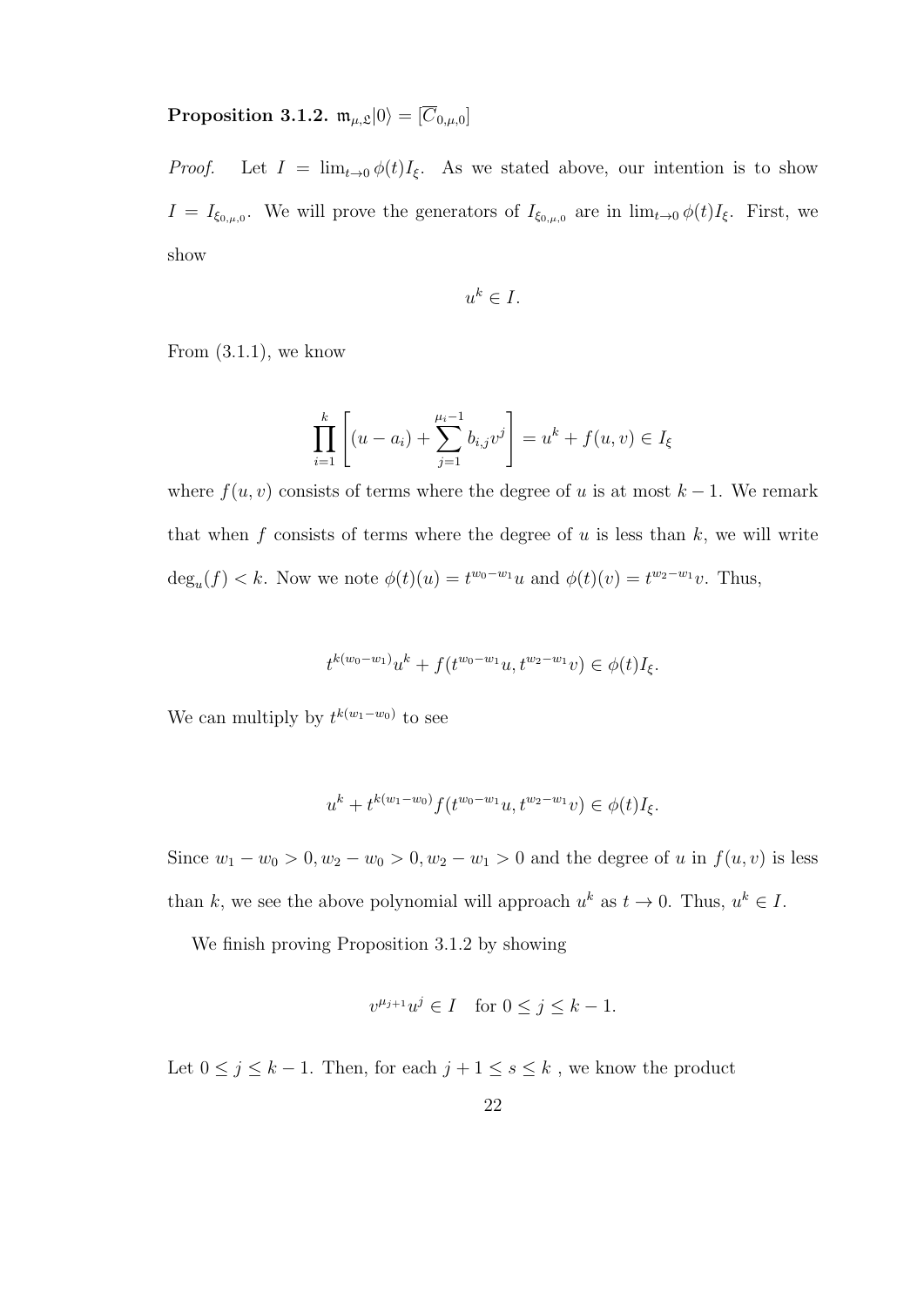$$
\prod_{i=1}^{j} \left[ (u - a_i) + \sum_{l=1}^{\mu_i - 1} b_{i,l} v^l \right] \prod_{i=j+1}^{s-1} \left[ (u - a_i) + \sum_{l=1}^{\mu_i - 1} b_{i,l} v^l \right] \cdot \frac{v^{\mu_s}}{v^{\mu_s}} \prod_{i=s+1}^{k} \left[ (u - a_i) + \sum_{l=1}^{\mu_i - 1} b_{i,l} v^l \right]
$$

is contained in  $I_{\xi}$ . If we expand out, we can rewrite these polynomials as

$$
p_s(u, v) = \left[ \prod_{i=1}^j (u - a_i) \prod_{\substack{i=j+1 \\ i \neq s}}^k (u - a_i) + v \cdot f_s(u, v) \right] v^{\mu_s}
$$

for some polynomial  $f_s(u, v)$ . By Lemma 3.1.1 there must exsit

 $\lambda_{i+1}, \ldots, \lambda_k \in \mathbb{C}$ 

such that  $\sum$ k  $s=j+1$  $\lambda_s$   $\prod$ k  $i=j+1,i\neq s$  $(u - a_i) = 1$ . Now we see

$$
p(u, v) := \sum_{s=j+1}^{k} \lambda_s v^{\mu_{j+1} - \mu_s} p_s(u, v) = \left[ \prod_{i=1}^{j} (u - a_i) + v \cdot f(u, v) \right] v^{\mu_{j+1}} = \left[ u^j + g(u) + v \cdot f(u, v) \right] v^{\mu_{j+1}} \in I_{\xi}
$$

where  $f(u, v) = \sum$ k  $s=j+1$  $\lambda_s f_s(u, v)$  and  $g(u)$  has degree less than j. Applying  $\phi(t)$  to  $p(u, v)$  and then multiplying by  $t^{j(w_1-w_0)+\mu_{j+1}(w_0-w_2)}$ , we have

$$
t^{j(w_1-w_0)+\mu_{j+1}(w_0-w_2)}\phi(t)p(u,v) =
$$
  
\n
$$
\left[u^{j}+t^{j(w_1-w_0)}g(t^{w_0-w_1}u)+t^{j(w_1-w_0)+(w_2-w_0)}v \cdot f(t^{w_0-w_1}u,t^{w_2-w_0}v)\right]v^{\mu_{j+1}}
$$

Since  $g(u)$  has degree less than j,  $t^{j(w_1-w_0)}g(t^{w_0-w_1}u)$  approaches 0 as  $t \to 0$ . Assuming  $w_2 - w_0 >> w_1 - w_0$ , we see that  $t^{j(w_1-w_0)+(w_2-w_0)}v \cdot f(t^{w_0-w_1}u, t^{w_2-w_0}v)$ approaches 0 as  $t \to 0$ . Thus we have shown

$$
u^{j}v^{\mu_{j+1}} \in \lim_{t \to 0} \phi(t)I_{\xi}.
$$
  
23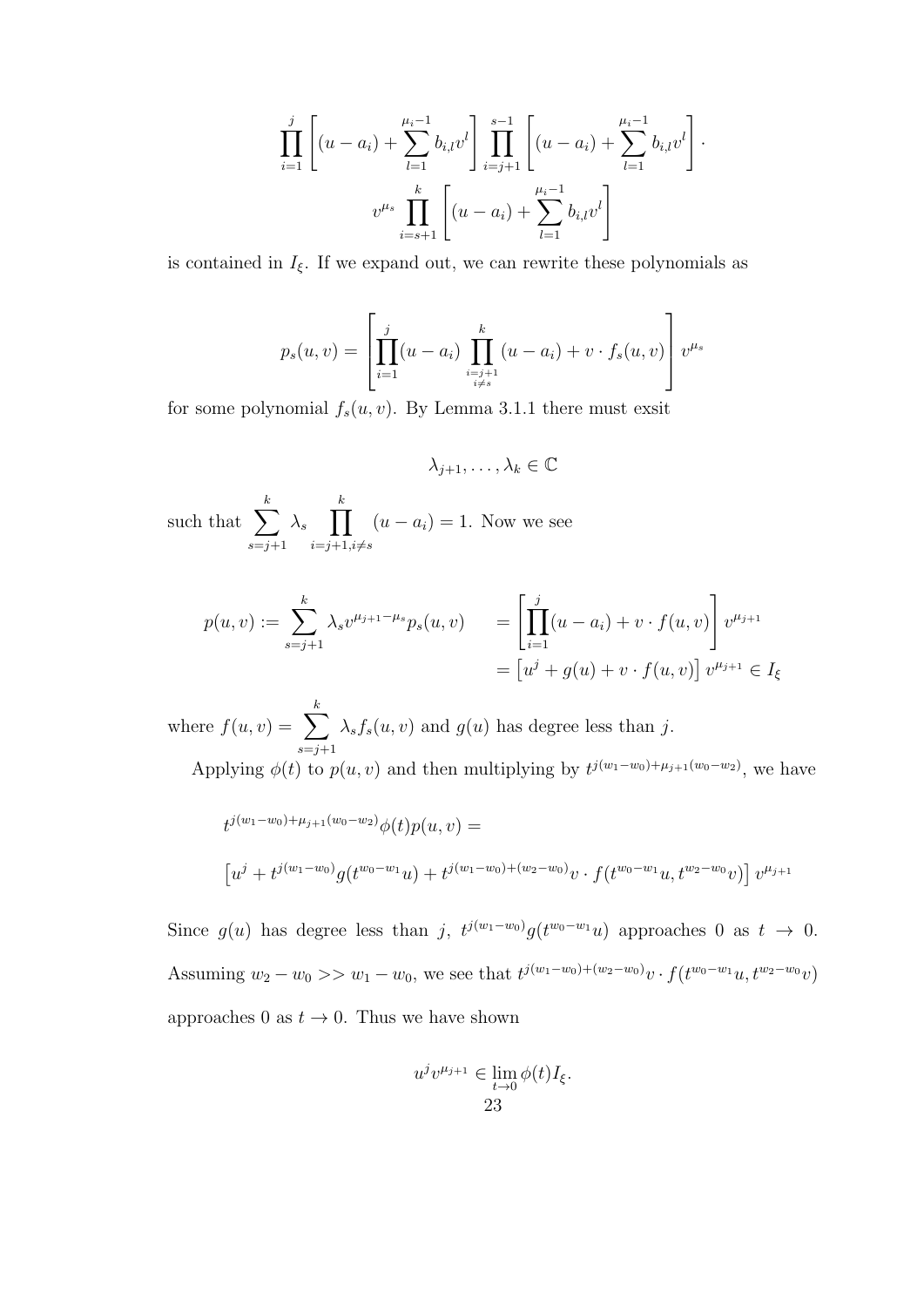## **3.2** Classes of the form  $[\overline{C}_{0,0,\nu}]$

In this section, we want to describe classes of the form  $[\overline{C}_{0,0,\nu}]$  where  $\nu \vdash n$ , and

$$
\nu=(\nu_1\geq \nu_2\geq \cdots \geq \nu_k).
$$

While we cannot determine the class  $[\overline{C}_{0,0,\nu}]$  exactly in terms one operator, we can show

$$
\left[\overline{C}_{0,0,\nu}\right] \equiv \frac{(-1)^{|\nu| + l(\nu)}\tilde{f}_{\nu}}{3\nu} \mathfrak{a}_{-\nu}(1) |0\rangle \ \ (\bmod\ \mathcal{I}^{[n]}).
$$

where  $\mathcal{I}^{[n]}$  will be defined below and  $\tilde{f}_{\nu}$  is a positive integer. Now, we recall by  $(2.3.4),$ 

$$
C_{0,0,\nu} = \left\{ \xi \in (\mathbb{P}^2)^{[n]} | \lim_{t \to 0} \phi(t) \xi = \xi_{0,0,\nu} \right\}.
$$

Since the subschemes corresponding to points in  $W(0, 0, n)$  are contained in the affine plane Spec  $\mathbb{C}[\frac{T_1}{T_2}]$  $\frac{T_1}{T_2}, \frac{T_0}{T_2}$  $\frac{T_0}{T_2}$ , we may set  $u = \frac{T_1}{T_2}$  $\frac{T_1}{T_2}$  and  $v = \frac{T_0}{T_2}$  $\frac{T_0}{T_2}$ . Then the ideal of  $\mathbb{C}[u, v]$ corresponding to the cell  $C_{0,0,\nu}$ , which we recall from  $(3.2.1)$ , is

$$
I_{\xi_{0,0,\nu}} = \langle v^{\nu_1}, uv^{\nu_2}, \dots, u^{k-1}v^{\nu_k}, u^k \rangle.
$$

Our first goal is to show what generic elements of  $\overline{C}_{0,0,\nu}$  look like. Consider subschemes  $\xi \in X^{[n]}$  of the form

$$
\xi = \sum_{i=1}^{k} \sum_{j=0}^{\nu_i} (a_i, b_{i,j})
$$
\n(3.2.1)

where  $a_i, b_{i,j}$  are all distinct. For any such  $\xi$ , we see the corresponding ideal is given by

$$
I_{\xi} = \prod_{i=1}^{k} \left\langle (u - a_i), \prod_{j=1}^{\nu_i} (v - b_{i,j}) \right\rangle
$$
  
24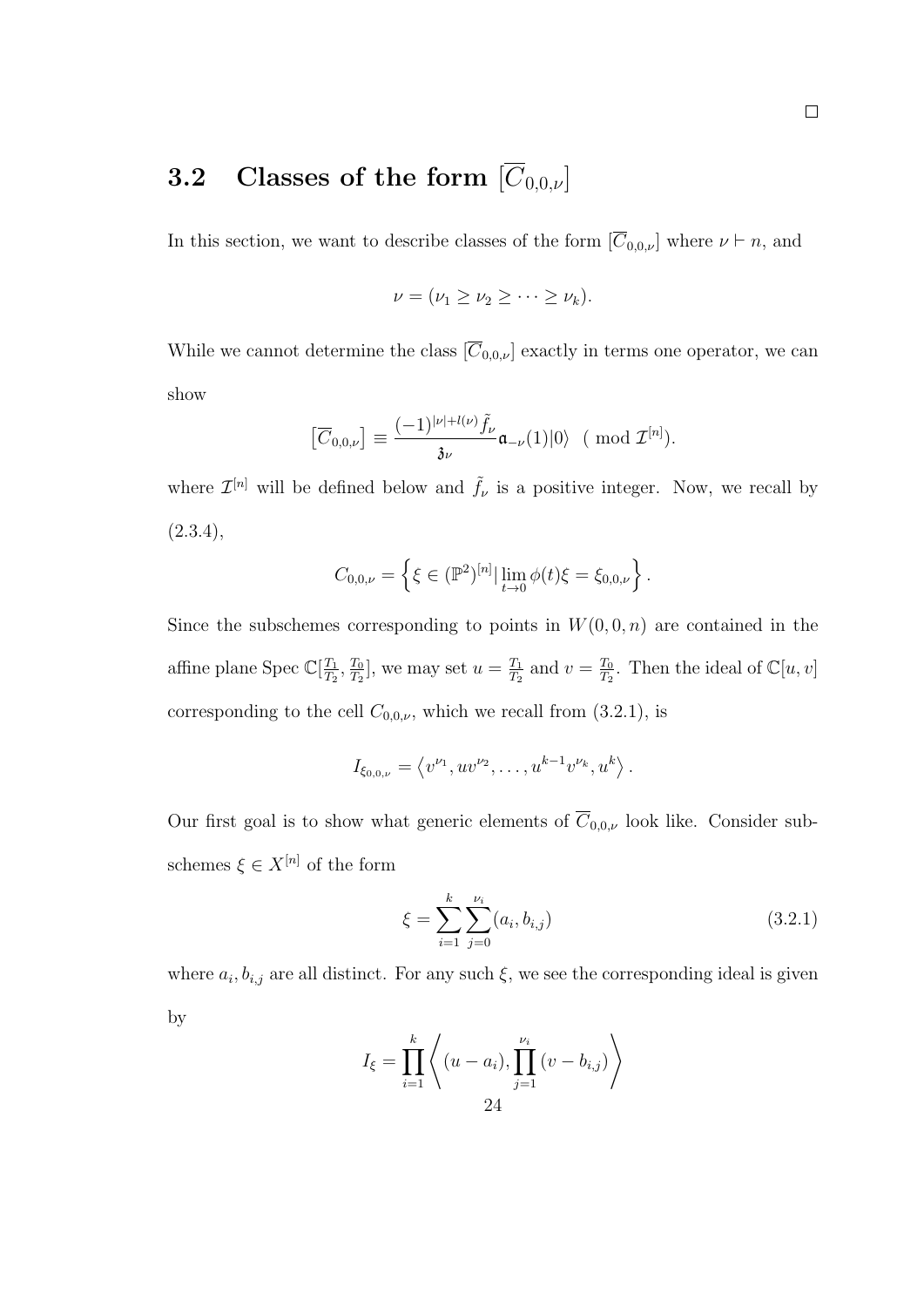We will see the subschemes of (3.2.1) will be the generic elements of  $\overline{C}_{0,0,\nu}$ . First, of course, we would like to show these subschemes are in  $C_{0,0,\nu}$ . We accomplish this with the following lemma.

**Lemma 3.2.1.**  $\lim_{t\to 0} \phi(t) I_{\xi} = I_{\xi_{0,0,\nu}}$ .

Proof. We proceed in a similar fashion as Lemma 3.1.2. Now we note

$$
\phi(t)(u) = t^{w_1 - w_2}u
$$
 and  $\phi(t)(v) = t^{w_0 - w_2}v$ .

First we show  $u^k \in \lim_{t \to 0} \phi(t)I_{\xi}$ . We know

$$
\prod_{i=1}^k (u - a_i) = u^k + f(u) \in I_{\xi}
$$

where  $deg_u(f) < k$ . Thus,

$$
t^{k(w_1-w_2)}u^k + f(t^{w_1-w_2}u) \in \phi(t)I_{\xi}.
$$

We can multiply by  $t^{k(w_2-w_1)}$  to see

$$
u^{k} + t^{k(w_{2} - w_{1})} f(t^{w_{1} - w_{2}} u) \in \phi(t) I_{\xi}.
$$

Since  $w_2 - w_1 > 0$  and the degree of u in  $f(u, v)$  is less than k, we see the above polynomial will approach  $u^k$  as  $t \to 0$ . Thus,  $u^k \in \lim_{t \to 0} \phi(t)I_{\xi}$ .

We finish proving Lemma 3.2.1 by showing

$$
v^{\nu_{j+1}}u^j\in\lim_{t\to 0}\phi(t)I_\xi
$$

for  $0 \leq j \leq k-1.$  Let  $0 \leq j \leq k-1.$  Then, for each  $j+1 \leq s \leq k$  , we have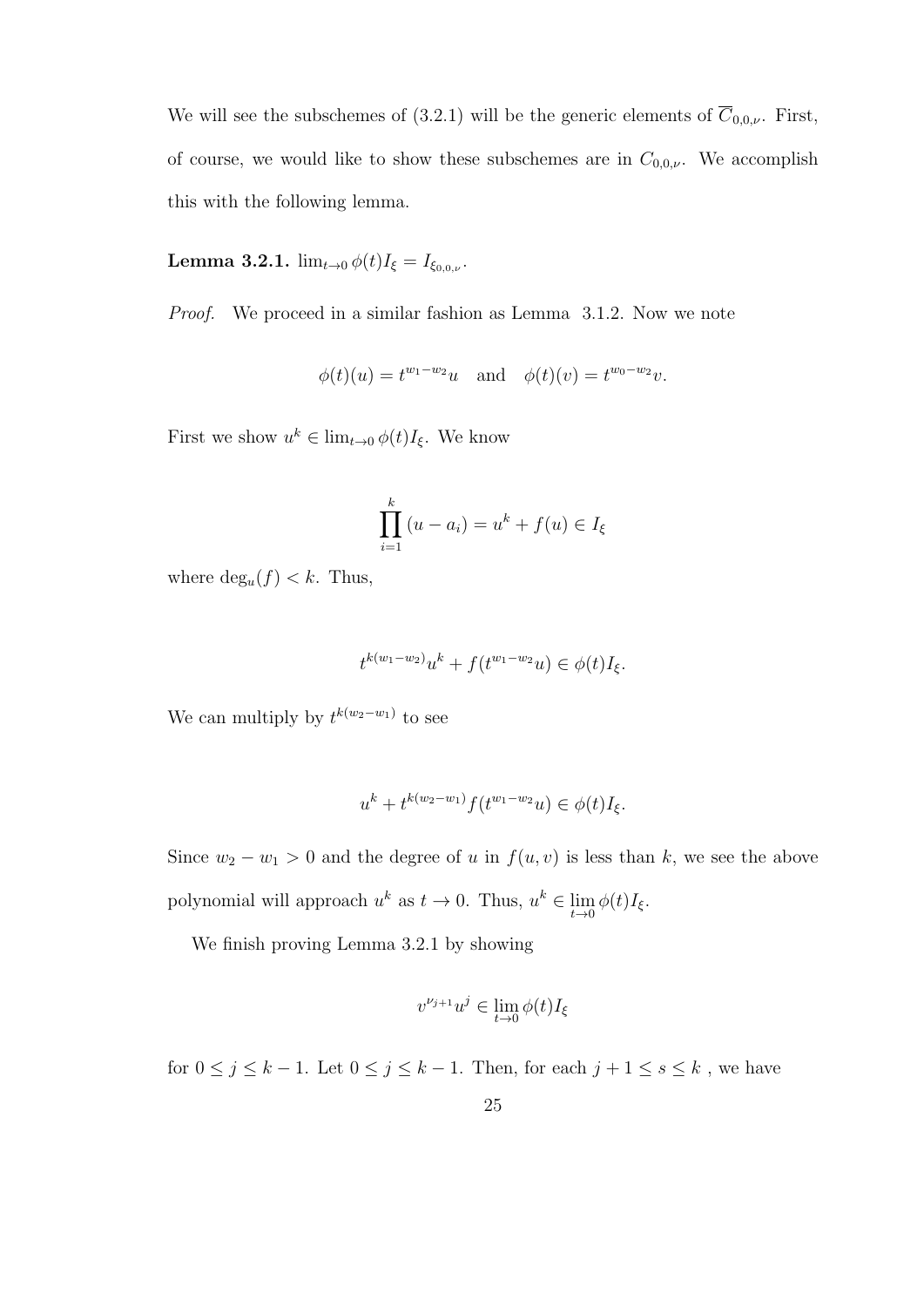$$
\prod_{i=1}^{j} (u - a_i) \prod_{i=j+1}^{s-1} (u - a_i) \prod_{i=1}^{\nu_s} (v - b_{i,s}) \prod_{i=s+1}^{k} (u - a_i) \in I_{\xi}.
$$

If we expand out, we can rewrite these polynomials as

$$
p_s(u,v) = \left[ \prod_{i=1}^j (u - a_i) \prod_{i=j+1}^{s-1} (u - a_i) \prod_{i=s+1}^k (u - a_i) \right] [v^{\nu_s} + g_s(v)]
$$

where  $g_s(v)$  has degree at most  $\nu_s - 1$ . By Lemma 3.1.1, there must exsit

 $\lambda_{i+1}, \ldots, \lambda_k \in \mathbb{C}$ 

such that  $\sum_{s=j+1}^{k} \lambda_s \prod_{i=j+1, i \neq s}^{k} (u - a_i) = 1$ . Recalling  $\nu_{j+1} \geq \nu_{j+2} \geq \ldots \geq \nu_k$ , we see

$$
p(u, v) := \sum_{s=j+1}^{k} \lambda_s v^{\nu_{j+1} - \nu_s} p_s(u, v) = [u^j + f(u)] [v^{\nu_{j+1}} + g(u, v)] \in I_{\xi}
$$

where  $g(u, v) = \sum$  $\sum_{s=j+1}^{k} \left[ \prod_{i=j+1}^{s-1} \right]$  $(u-a_i)$   $\prod$ k  $i=$ s $+1$  $(u - a_i)\lambda_s v^{\nu_{j+1} - \nu_s} g_s(v)$ 1 and thus  $g(u, v)$ consists of terms where the degree of v is at most  $\nu_{j+1} - 1$ . Also note  $f(u)$  has degree at most  $j - 1$ .

Applying  $\phi(t)$  to  $p(u, v)$  and then multiplying by  $t^{j(w_2-w_1)+\nu_{j+1}(w_2-w_0)}$ , we have

$$
\left[u^{j}+t^{j(w_{2}-w_{1})}f(t^{w_{1}-w_{2}}u)\right]\left[v^{\nu_{j+1}}+t^{\nu_{j+1}(w_{2}-w_{0})}g(t^{w_{1}-w_{2}}u,t^{w_{0}-w_{2}}v)\right]\in\phi(t)I_{\xi}
$$

Now, as  $t \to 0$ , clearly  $t^{j(w_2-w_1)} f(t^{w_1-w_2}u) \to 0$ . Recall, we have assumed that  $w_0 < w_1 < w_2$ . Thus, we can choose  $w_0, w_1, w_2$  such that  $w_2 - w_0 >> w_1 - w_2$ , then we assure  $t^{\nu_{j+1}(w_2-w_0)}g(t^{w_1-w_2}u,t^{w_0-w_2}v) \to 0$  as  $t \to 0$ . Thus,  $v^{\nu_{j+1}}u^j \in$  $\Box$  $\lim_{t\to 0} \phi(t)I_{\xi}$ .

Now we are prepared to present a proof of our earlier claim that subschemes of the form (3.2.1) are the generic elements of  $\overline{C}_{0.0,\nu}$ .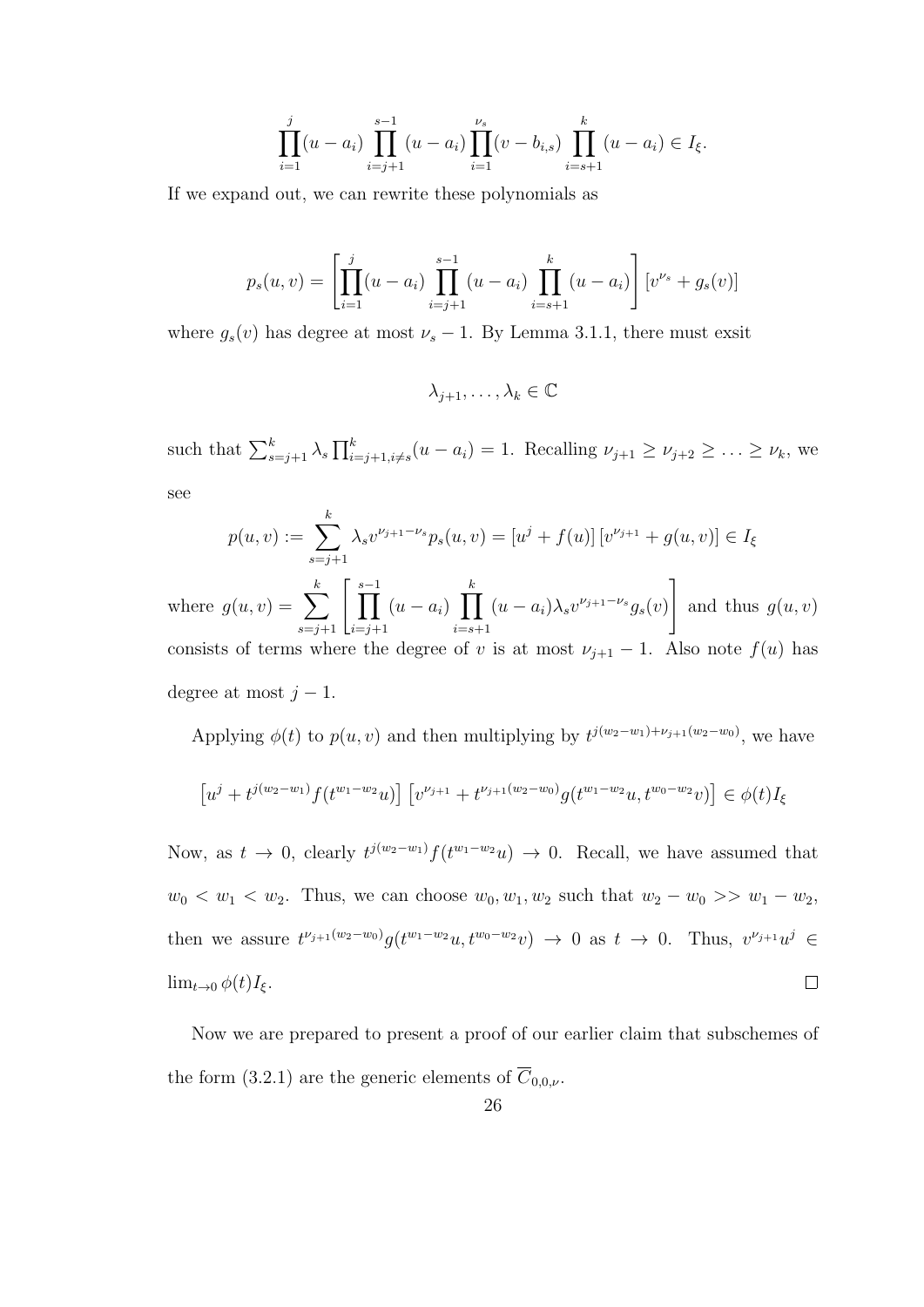**Proposition 3.2.2.** Suppose  $\nu = (\nu_1 \geq \cdots \geq \nu_k)$  is a partition of n. Then generic elements in  $\overline{C}_{0,0,\nu}$  are of the form (3.2.1), i.e.

$$
\sum_{i=1}^{\nu_1} (a_1, b_{i,1}) + \dots + \sum_{i=1}^{\nu_k} (a_k, b_{i,k}) \in (\mathbb{C}^2)^{[n]} \subset (\mathbb{P}^2)^{[n]}
$$
 (3.2.2)

where the  $a_1, b_{1,1}, \ldots, a_k, b_{1,k}, \ldots, b_{\nu_k,k}$  are all distinct.

*Proof.* By Proposition 4.1 in [6], we know the dimension of  $C_{0,0,\nu}$  is  $|\nu| + l(\nu)$ . As a cell,  $C_{0,0,\nu}$  is isomorphic to  $\mathbb{C}^{|\nu|+l(\nu)}$ , and thus  $C_{0,0,\nu}$  is irreducible. In addition, Lemma 3.2.1 showed that elements of the form 3.2.2 are contained in  $C_{0,0,\nu}$ . Now, one will notice there are  $l(\nu)$  distinct  $a_i$  and  $|\nu|$  distinct  $b_{i,j}$ . Thus, the subvariety made up of subschemes in the form of (3.2.2) has dimension  $|\nu| + l(\nu)$ . Thus, we conclude the generic elements of  $\overline{C}_{0,0,\nu}$  are of the form (3.2.2).  $\Box$ 

It remains to show the claim we made at the beginning of the section. For this, we will need the help of several lemmas. First, let us encapsulate our progress. By Theorem 2.2.8, we can write  $\left[\overline{C}_{0,0,\nu}\right]$  as an integral linear combination of

$$
\frac{1}{\mathfrak{z}_{\lambda}}\mathfrak{a}_{-\lambda}(1)\mathfrak{a}_{-\overline{\nu}}(x)\mathfrak{m}_{\mu,[\mathfrak{L}]}|0\rangle
$$

where  $\lambda, \overline{\nu}, \mu$  are partitions such that  $|\lambda| + |\overline{\nu}| + |\mu| = n$ . Let  $P_{\nu}$  be the part of the linear combination in which either  $\overline{\nu} \neq \emptyset$  or  $\mu \neq \emptyset$ . Then

$$
\left[\overline{C}_{0,0,\nu}\right] = \sum_{\lambda,|\lambda|=|\nu|} f_{\lambda} \frac{1}{\mathfrak{z}_{\lambda}} \mathfrak{a}_{-\lambda}(1)|0\rangle + P_{\nu}
$$
\n(3.2.3)

for some  $f_{\lambda} \in \mathbb{Z}$ . Then we have the following lemma.

**Lemma 3.2.3.** Suppose  $f_{\lambda} \in \mathbb{Z}$  are the coefficients in (3.2.3). If  $f_{\lambda} \neq 0$ , then  $l(\lambda) = l(\nu).$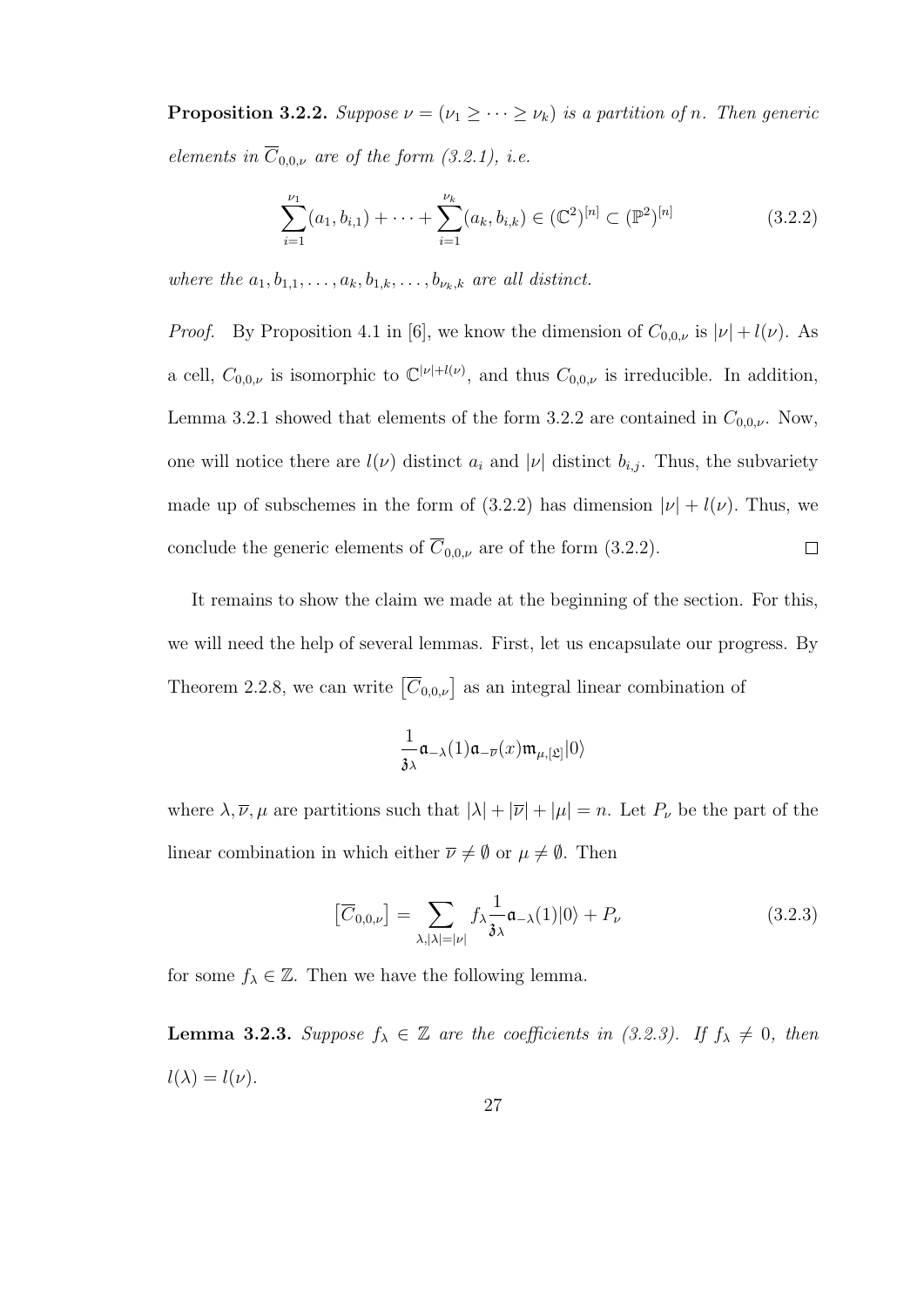*Proof.* Again, by [6], the dimension of  $\overline{C}_{0,0,\nu}$  is  $|\nu| + l(\nu)$ . If  $\lambda = (\lambda_1 \geq \cdots \geq \lambda_r)$ , then

$$
\dim \mathfrak{a}_{-\lambda}(1)|0\rangle = \sum_{i=1}^{r} (2 + (\lambda_i - 1))
$$

$$
= \sum_{i=1}^{r} (\lambda_i + 1)
$$

$$
= |\lambda| + r
$$

since  $\lambda_i - 1$  is the dimension of the punctured Hilbert scheme  $M_{\lambda_i}(x)$ . Now  $\nu$  and  $\lambda$  are both partitions of n, so if  $f_{\lambda} \neq 0$ , then we must have  $r = l(\nu)$ .  $\Box$ 

We will also need the following lemma concerning commutation relations of the Heisenberg operators. We will see this is useful in subsequent lemmas.

**Lemma 3.2.4.** Suppose  $\lambda = (\lambda_1 \geq \lambda_2 \geq \cdots \geq \lambda_k)$  is a partition of n. Then

$$
\langle \mathfrak{a}_{-\lambda}(x)|0\rangle
$$
,  $\frac{1}{3\lambda} \mathfrak{a}_{-\lambda}(1)|0\rangle$   $= (-1)^{n+k}$ .

*Proof.* We procede by induction on k. When  $k = 1$ ,  $\lambda = (\lambda_1) = (n)$  and  $\lambda = n$ . We compute the inner product.

$$
\left\langle \mathfrak{a}_{-n}(x)|0\rangle, \frac{1}{n}\mathfrak{a}_{-n}(1)|0\rangle \right\rangle = \frac{(-1)^n}{n} \langle |0\rangle, \mathfrak{a}_n(x)\mathfrak{a}_{-n}(1)|0\rangle \rangle
$$

$$
= \frac{(-1)^n}{n} \langle |0\rangle, \ \ ((-n)\cdot \mathrm{Id}_{\mathbb{H}_X} + \mathfrak{a}_{-n}(1)\mathfrak{a}_n(x))|0\rangle \rangle
$$

$$
= (-1)^{n+1}.
$$

Fix  $k > 1$ . Suppose we have  $\lambda_1 = \lambda_2 = \ldots = \lambda_r > \lambda_{r+1}$ . Let  $\tilde{\lambda} = (\lambda_{r+1}, \ldots, \lambda_k)$ . Then  $\mathfrak{z}_{\lambda} = \mathfrak{z}_{\lambda}(\lambda_1)^r r!$ . Then we have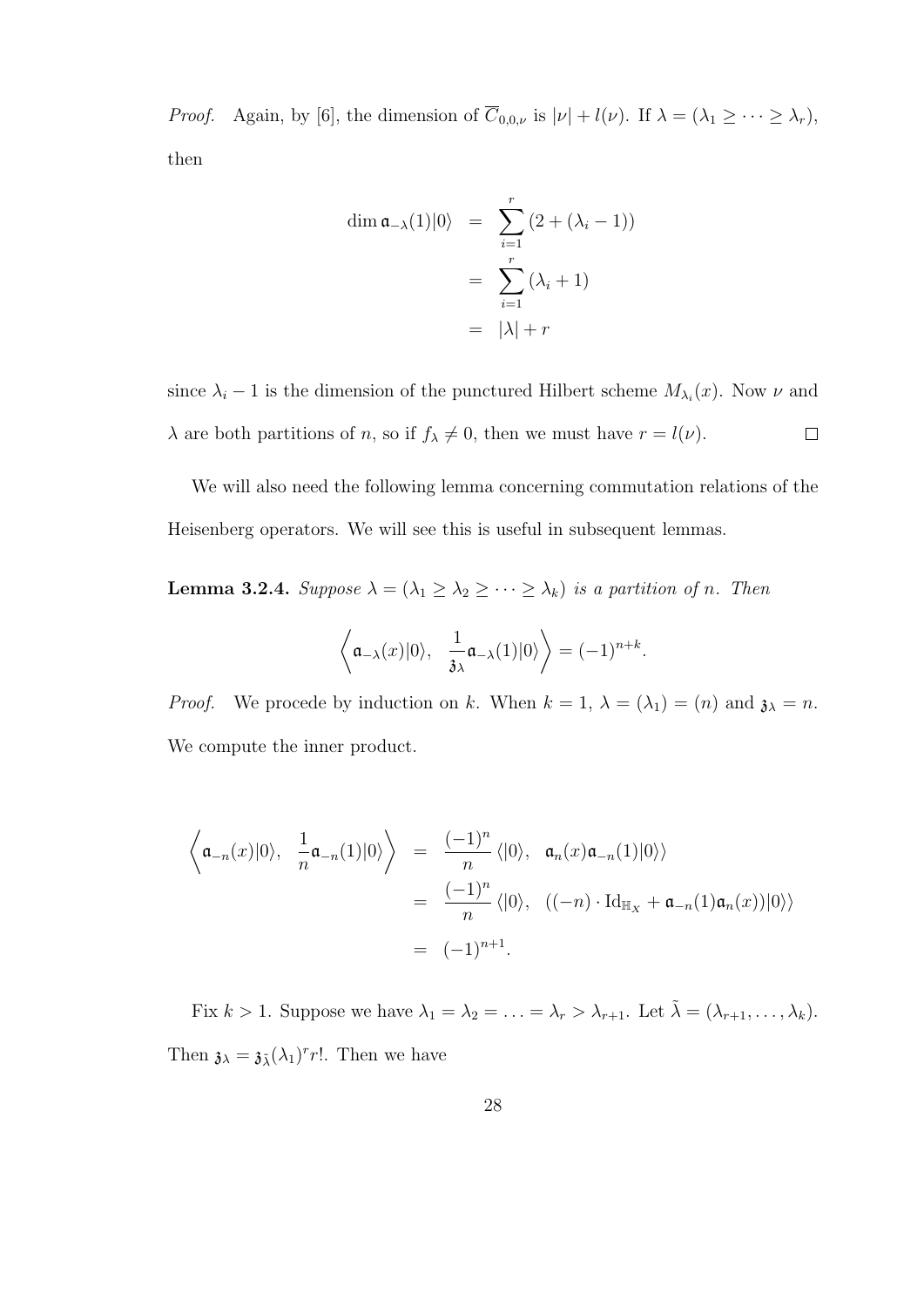$$
\left\langle [\mathfrak{a}_{-\lambda_1}(x)]^r \mathfrak{a}_{-\tilde{\lambda}}(x)|0\rangle, \ \frac{1}{\mathfrak{z}_{\tilde{\lambda}}(\lambda_1)^r r!}[\mathfrak{a}_{-\lambda_1}(1)]^r \mathfrak{a}_{-\tilde{\lambda}}(1)|0\rangle \right\rangle
$$

which we can rewrite as

$$
\frac{(-1)^{\lambda_1}}{\lambda_1 r}\left\langle [\mathfrak{a}_{-\lambda_1}(x)]^{r-1}\mathfrak{a}_{-\tilde{\lambda}}(x)|0\rangle, \ \frac{1}{\mathfrak{z}_{\tilde{\lambda}}(\lambda_1)^{r-1}(r-1)!}\mathfrak{a}_{\lambda_1}(x)[\mathfrak{a}_{-\lambda_1}(1)]^r\mathfrak{a}_{-\tilde{\lambda}}(1)|0\rangle\right\rangle.
$$

After  $r$  iterations of the commutation relation, we have

$$
\frac{(-1)^{\lambda_1}}{\lambda_1 r}\left\langle [\mathfrak{a}_{-\lambda_1}(x)]^{r-1}\mathfrak{a}_{-\tilde{\lambda}}(x)|0\rangle,\ \ -r\lambda_1\cdot \frac{1}{\mathfrak{z}_{\tilde{\lambda}}(\lambda_1)^{r-1}(r-1)!}[\mathfrak{a}_{-\lambda_1}(1)]^{r-1}\mathfrak{a}_{-\tilde{\lambda}}(1)|0\rangle\right\rangle
$$

which, by induction, is

$$
(-1)^{\lambda_1+1} \cdot (-1)^{(n-\lambda_1)+(k-1)} = (-1)^{n+k}.
$$

 $\Box$ 

Let us now define  $\mathcal{I}^{[n]}$  which we referred to earlier this section.

**Definition 3.2.5.** Let us define  $\mathcal{I}^{[n]} \subset H^*(P^2)^{[n]}; \mathbb{Z}$  to be the subgroup generated by basis elements of the form

$$
\frac{1}{\mathfrak{z}_{\lambda}}\mathfrak{a}_{-\lambda}(1)\mathfrak{a}_{-\nu}(x)\mathfrak{m}_{\mu,\mathfrak{L}}|0\rangle
$$

where  $|\lambda| + |\nu| + |\mu| = n$  and either  $\nu \neq \emptyset$  or  $\mu \neq \emptyset$ .

We can show that this subgroup  $\mathcal{I}^{[n]}$  is, in fact, an ideal of  $H^*((\mathbb{P}^2)^{[n]};\mathbb{Z})$ .

**Lemma 3.2.6.**  $\mathcal{I}^{[n]}$  is an ideal of  $H^*((\mathbb{P}^2)^{[n]}; \mathbb{Z})$ .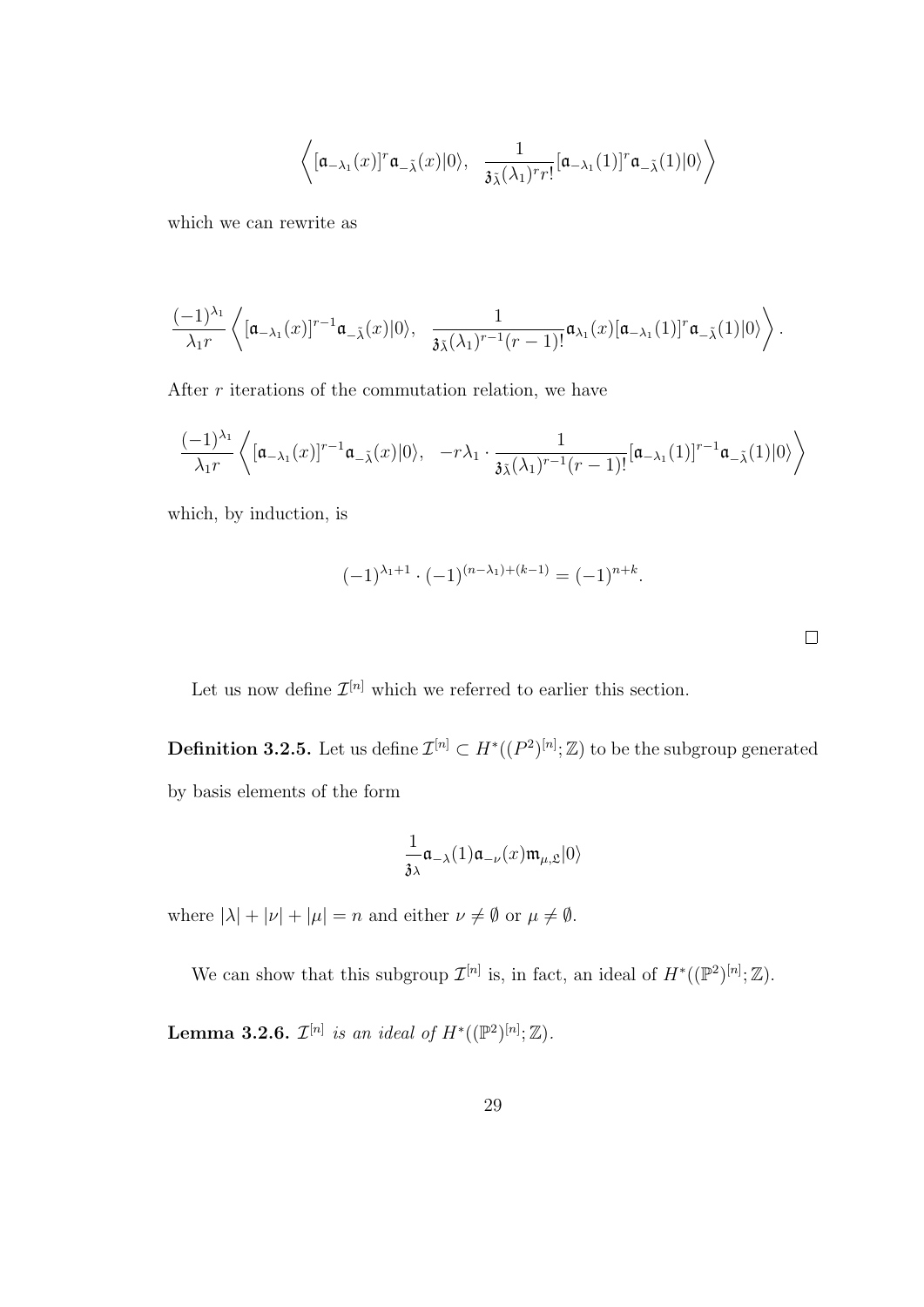*Proof.* We have the inclusion map  $\iota : \mathbb{C}^2 \to \mathbb{P}^2$  and this induces the map

$$
\iota_n : (\mathbb{C}^2)^{[n]} \to (\mathbb{P}^2)^{[n]}
$$

and the ring homomorphism

$$
\iota_n^* : H^*((\mathbb{P}^2)^{[n]}; \mathbb{Z}) \to H^*((\mathbb{C}^2)^{[n]}; \mathbb{Z})
$$

for  $n \geq 0$ . We complete the proof by showing  $\mathcal{I}^{[n]} = \text{ker } \iota_n^*$ , and thus an ideal of  $H^*((\mathbb{P}^2)^{[n]};\mathbb{Z}).$ 

Let

$$
\iota^*: H^*((\mathbb{P}^2); \mathbb{Z}) \to H^*((\mathbb{C}^2); \mathbb{Z})
$$

be the ring homomorphism induced from  $\iota$ . By Lemma 4.1 from [17], we know

$$
\iota_n^*(\mathfrak{a}_{-n_1}(\alpha_1)\cdots \mathfrak{a}_{-n_k}(\alpha_k)|0\rangle)=\mathfrak{a}_{-n_1}(\iota^*\alpha_1)\cdots \mathfrak{a}_{-n_k}(\iota^*\alpha_k)|0\rangle
$$

where  $k \geq 0, n_1, \ldots, n_k > 0, n_1 + \cdots + n_k = n$  and  $\alpha_1, \ldots, \alpha_k \in H^*(\mathbb{P}^2; \mathbb{Z})$ .

Since  $H^*(\mathbb{C}^2;\mathbb{Z}) \cong H^0(\mathbb{C}^2;\mathbb{Z}) \cong \mathbb{Z}$ , we see the basis elements of  $H^*(\mathbb{P}^2;\mathbb{Z})$ ,  $1_{\mathbb{P}^2}$ ,  $[\mathfrak{L}]$ ,  $[x]$  have images of  $1_{\mathbb{C}^2}$ , 0, 0, respectively, under  $\iota^*$ . Thus, by the paragraph above,  $\mathcal{I}^{[n]} \subset \text{ker } \iota_n^*$ . Also we see

$$
\iota_n^*\left(\frac{1}{\mathfrak{z}_{\lambda}}\mathfrak{a}_{-\lambda}(1)|0\rangle\right)=\frac{1}{\mathfrak{z}_{\lambda}}\mathfrak{a}_{-\lambda}(1_{\mathbb{C}^2})|0\rangle\in H^*((\mathbb{C}^2)^{[n]};\mathbb{Z}).
$$

Now, we see in [15] that  $\left\{\frac{1}{n}\right\}$  $\frac{1}{3\lambda}\mathfrak{a}_{-\lambda}(1_{\mathbb{C}^2})|0\rangle\big||\lambda|=n\Big\}$  is a basis for  $H^*((\mathbb{C}^2)^{[n]};\mathbb{Z})$ . Thus, we must have  $\mathcal{I}^{[n]} = \text{ker } \iota_n^*$ .  $\Box$ 

Note that  $\iota_n^*$  is surjective and thus,  $H^*((\mathbb{P}^2)^{[n]}; \mathbb{Z})/\mathcal{I}^{[n]} \cong H^*((\mathbb{C}^2)^{[n]}; \mathbb{Z})$ . With one final lemma, we will have the necessary facts in place to give our main result for this subsection.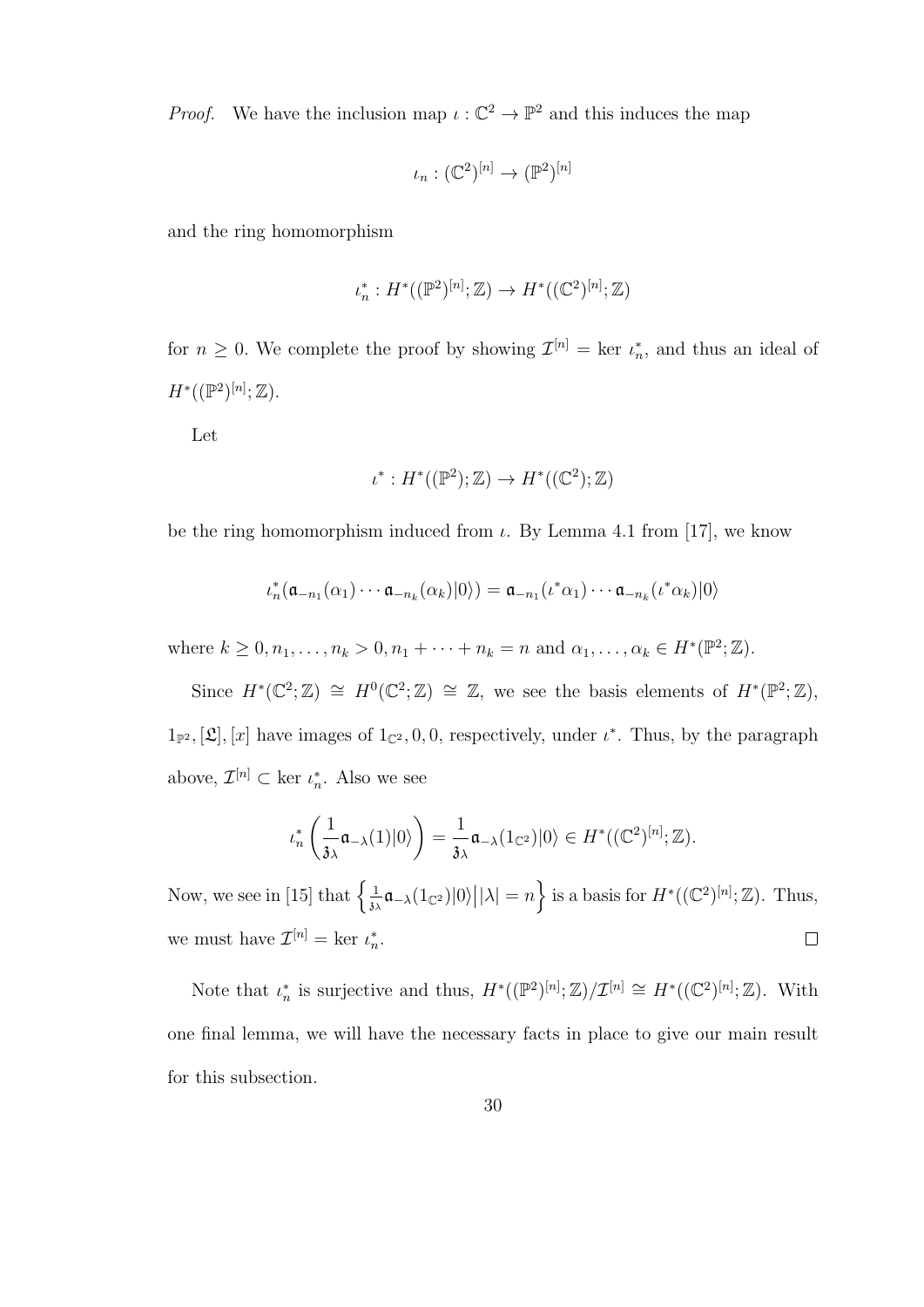**Lemma 3.2.7.** Suppose  $\nu$  and  $\lambda$  are partitions of n. Then we have the following two results.

(i) If the intersection pairing between the cohomology classes  $\mathfrak{a}_{-\lambda}(x)|0\rangle$  and  $[\overline{C}_{0,0,\nu}]$ is nonzero, then  $\lambda = \nu$ .

(ii) The intersection pairing between  $\mathfrak{a}_{-\nu}(x)|0\rangle$  and  $[\overline{C}_{0,0,\nu}]$  is a positive integer.

*Proof.* (i) Recall  $P_{\overline{\nu},\mu}$  is the part of the linear combination in (3.2.3) in which either  $\overline{\nu} \neq \emptyset$  or  $\mu \neq \emptyset$ . From (3.2.3) and Lemma 3.2.4, we can calculate the intersection pairing.

$$
\langle \mathfrak{a}_{-\lambda}(x)|0\rangle, [\overline{C}_{0,0,\nu}]\rangle = \left\langle \mathfrak{a}_{-\lambda}(x)|0\rangle, \sum_{\tilde{\lambda}, |\tilde{\lambda}|=|\nu|} f_{\tilde{\lambda}} \frac{1}{3\tilde{\lambda}} \mathfrak{a}_{-\tilde{\lambda}}(1)|0\rangle + P_{\overline{\nu},\mu} \right\rangle
$$
  
=  $f_{\lambda} \left\langle \mathfrak{a}_{-\lambda}(x)|0\rangle, \frac{1}{3\lambda} \mathfrak{a}_{-\lambda}(1)|0\rangle \right\rangle$ 

$$
= (-1)^{|\lambda| + l(\lambda)} f_{\lambda}.
$$
\n(3.2.4)

Suppose  $\langle \mathfrak{a}_{-\lambda}(x)|0\rangle, \langle \overline{C}_{0,0,\nu}\rangle \rangle \neq 0$ . Then  $f_{\lambda} \neq 0$  and by Lemma 3.2.3, we have  $l(\nu) = l(\lambda)$ . Let  $k = l(\nu) = l(\lambda)$ . Thus, we can write

$$
\nu = (\nu_1 \geq \cdots \geq \nu_k)
$$
 and  $\lambda = (\lambda_1 \geq \cdots \geq \lambda_k)$ .

Now, let  $\xi \in \mathfrak{a}_{-\lambda}(x)|0\rangle \cap \overline{C}_{0,0,\nu}$ . Fix  $x_1 = (a_1, b_1), \ldots, x_r = (a_k, b_k) \in \mathbb{C}^2$  with the  $a_i$  distinct. Since  $\xi \in \mathfrak{a}_{-\lambda}(x)|0\rangle$  and

$$
\mathfrak{a}_{-\lambda}(x)|0\rangle = \mathfrak{a}_{-\lambda_1}(x_1)\cdots \mathfrak{a}_{-\lambda_r}(x_r)|0\rangle = \{\xi_1 + \cdots + \xi_k|\xi_i \in M_{\lambda_i}(x_i)\}
$$

we can write  $\xi = \xi_1 + \cdots + \xi_k$  where  $\xi_i \in M_{\lambda_i}(x_i)$ . On the other hand, since  $\xi \in \overline{C}_{0,0,\nu}$ , then  $\xi = \lim_{t \to 0} \eta(t)$  where

$$
\eta(t) = \eta_1(t) + \dots + \eta_k(t)
$$
  
31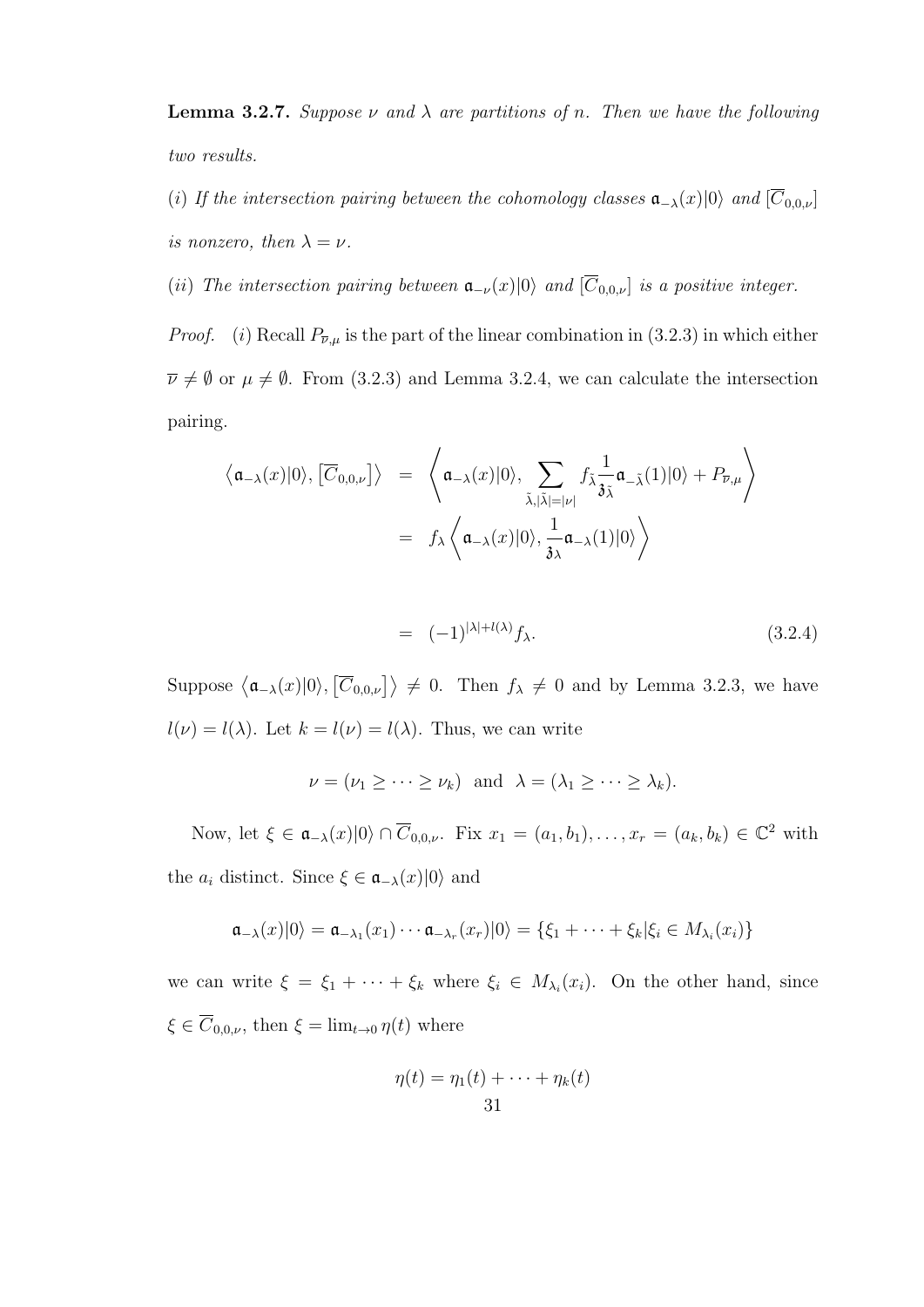each  $\eta_i(t)$  being on the line  $x = a_i(t)$ .

For each  $a_i(t)$  we must have  $\lim_{t\to 0} a_i(t) = a_j$  for some  $a_j$  in  $a_1, \ldots, a_k$ , and thus  $\lim_{t\to 0}\eta_i(t)=\xi_j$ . By rearranging indices, we can say  $\lim_{t\to 0}\eta_i(t)=\xi_i$  for  $i=1,\ldots,k$ . Since  $\lambda$  and  $\nu$  are both partitions of n, we must have  $\lambda = \nu$ . This proves (i).

(ii) Without loss of generality, we may assume  $l(\nu) = 1$  (so  $\nu = (n)$ ) and  $x = (a, 0)$ . Then  $\mathfrak{a}_{-\nu}(x)|0\rangle = M_n(x)$ .

Let  $\xi_0$  be defined by the ideal  $\langle u - a, v^n \rangle$ . Clearly,  $\xi_0 \in M_n(x)$ . Notice that

$$
\lim_{t \to 0} \phi(t) I_{\xi_0} = \lim_{t \to 0} \langle t^{w_1 - w_2} u - a, t^{(w_0 - w_2)^n} v^n \rangle
$$
  
= 
$$
\lim_{t \to 0} \langle u - t^{w_2 - w_1} a, v^n \rangle
$$
  
= 
$$
I_{\xi_{0,0,\nu}}.
$$

Thus,  $\xi_0 \in \overline{C}_{0,0,\nu}$  from which we conclude  $\xi_0 \in M_n(x) \cap \overline{C}_{0,0,\nu}$ .

Finally, we show  $\xi_0$  is the only element in the intersection. Suppose

$$
\xi \in M_n(x) \cap \overline{C}_{0,0,\nu}.
$$

Then supp $(\xi) = \{x\} = \{(a, 0)\}\$ . By Proposition 3.2.2,  $\xi = \lim_{t \to 0} \xi(t)$  where  $\xi(t) \in$  $C_{0,0,\nu}$  is given by the ideal

$$
I_{\xi(t)} = \left\langle u - a(t), \prod_{i=1}^{n} (v - b_i(t)) \right\rangle
$$

and  $a(t), b_1(t), \ldots, b_n(t)$  are distinct. Since  $supp(\xi) = \{(a, 0)\}\)$ , we have

$$
\lim_{t \to 0} a(t) = a \text{ and } \lim_{t \to 0} b_i(t) = 0
$$

for  $i = 1...n$ , and thus  $\langle u - a, v^n \rangle \subset \lim_{t \to 0} I_{\xi(t)}$ . But we also know  $\langle u - a, v^n \rangle$  has length  $n$ . Therefore,

$$
I_{\xi_0} = \langle u - a, v^n \rangle = \lim_{t \to 0} I_{\xi(t)} = I_{\xi}.
$$
  
32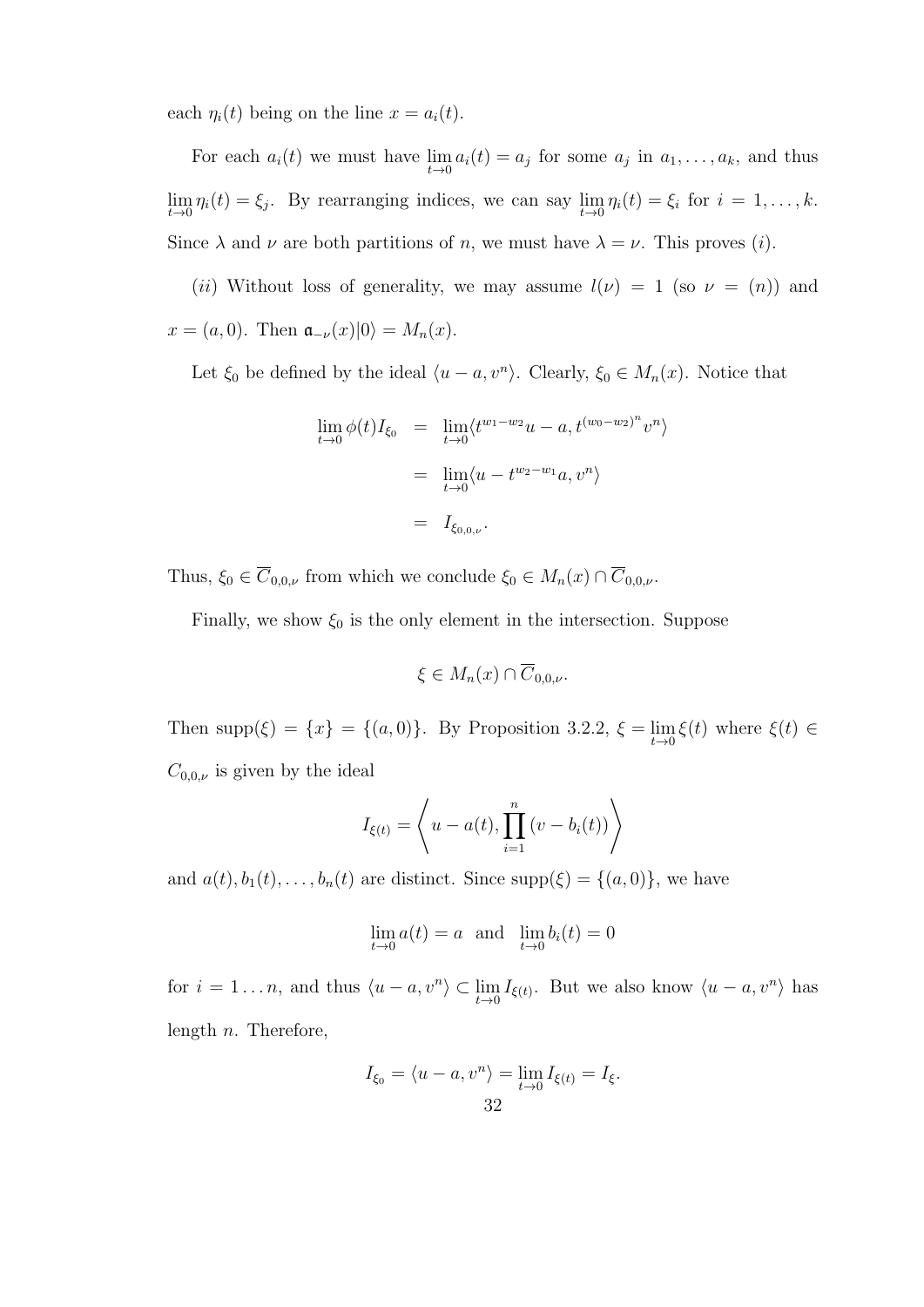This shows the intersection of  $M_n(x)$  and  $\overline{C}_{0,0,\nu}$  is  $\{\xi_0\}$  and so their intersection number is a positive integer.  $\Box$ 

**Proposition 3.2.8.** For some positive integer  $\tilde{f}_{\nu}$ , we have

$$
\left[\overline{C}_{0,0,\nu}\right]\equiv\frac{(-1)^{|\nu|+l(\nu)}\tilde{f}_{\nu}}{3\nu}\mathfrak{a}_{-\nu}(1)|0\rangle\quad (\mathrm{mod}\ \mathcal{I}^{[n]}).
$$

Proof. Recall from (3.2.3)

$$
\left[\overline{C}_{0,0,\nu}\right] = \sum_{\lambda, |\lambda|=|\nu|} f_{\lambda} \frac{1}{\mathfrak{z}_{\lambda}} \mathfrak{a}_{-\lambda}(1)|0\rangle + P_{\nu}.
$$

By Lemma 3.2.7 (*i*),  $f_{\lambda} = 0$  if  $\lambda \neq \nu$ . Also, by Lemma 3.2.7 (*ii*),

$$
f_{\nu}=(-1)^{|\nu|+l(\nu)}\tilde{f}_{\nu}
$$

where  $\tilde{f}_{\nu}$  is a positive integer.

## **3.3** Classes of the form  $[\overline{C}_{\lambda,0,0}]$

In this section, we want to describe classes of the form  $[\overline{C}_{\lambda,0,0}]$  where  $\lambda \vdash n$ , and

$$
\lambda = (\lambda_1 \geq \lambda_2 \geq \cdots \geq \lambda_k).
$$

Note we assume that  $l(\lambda) = k$ .

We remind the reader of some facts. Recall that by (2.3.2),

$$
C_{\lambda,0,0} = \left\{ \xi \in (\mathbb{P}^2)^{[n]} \, | \, \lim_{t \to 0} \phi(t) \xi = \xi_{\lambda,0,0} \right\}.
$$

Since the subschemes corresponding to points in  $W(n, 0, 0)$  are contained in the affine plane Spec  $\mathbb{C}[\frac{T_1}{T_2}]$  $\frac{T_1}{T_0}, \frac{T_2}{T_0}$  $\frac{T_2}{T_0}$ , we may set  $u = \frac{T_1}{T_0}$  $\frac{T_1}{T_0}$  and  $v = \frac{T_2}{T_0}$  $\frac{T_2}{T_0}$ . Then the invariant ideal of  $\mathbb{C}[u, v]$  corresponding to the cell  $C_{\lambda,0,0}$ , which we recall from (2.3.5), is

$$
I_{\xi_{\lambda,0,0}} = \langle v^{\lambda_1}, uv^{\lambda_2}, \dots, u^{k-1}v^{\lambda_k}, u^k \rangle.
$$
  
33

 $\Box$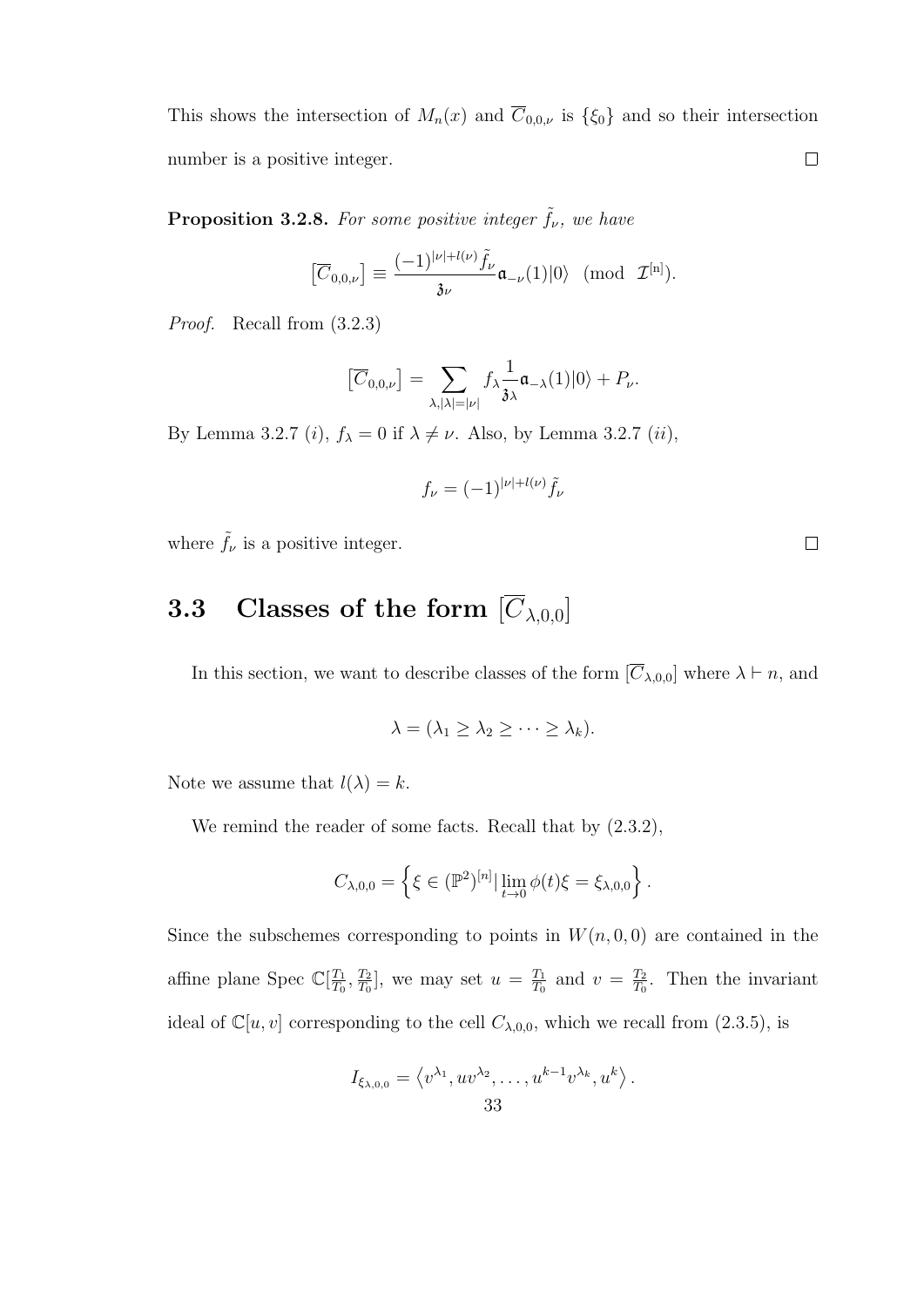Once again, we cannot determine the class  $[\overline{C}_{\lambda,0,0}]$  exactly. However, we can show  $[\overline{C}_{\lambda,0,0}]$  will be a linear combination of classes of the form  $\mathfrak{a}_{-\nu}(x)|0\rangle$  where  $|\nu| = |\lambda|$ . In fact, we can improve upon this. First, let us state a definition so that we may order partitions. The following definition comes from [19].

**Definition 3.3.1.** Suppose  $\lambda = (\lambda_1 \geq \lambda_2 \geq \cdots \geq \lambda_k)$  and  $\tilde{\lambda} = (\tilde{\lambda_1} \geq \tilde{\lambda_2} \geq \cdots \geq \lambda_k)$  $\tilde{\lambda}_l$ ) are two partitions. Then  $\lambda < \tilde{\lambda}$  if one of the three following conditions hold: (i)  $|\lambda| < |\tilde{\lambda}|$ (*ii*)  $|\lambda| = |\tilde{\lambda}|$  and  $l(\lambda) < l(\tilde{\lambda})$ 

(*iii*) 
$$
|\lambda| = |\tilde{\lambda}|
$$
,  $l(\lambda) = l(\tilde{\lambda})$ , and  $\lambda_r < \tilde{\lambda}_r$  but  $\lambda_i = \tilde{\lambda}_i$  for all  $i = r + 1, ..., k$ .

Note that this gives a total ordering on the set of partitions.

We will eventually show

$$
[\overline{C}_{\lambda,0,0}]=\mathfrak{a}_{-\lambda}(x)|0\rangle+\sum_{\substack{l(\nu)=l(\lambda)\\|\nu|=|\lambda|\\ \nu>\lambda}}e_{\lambda,\nu}\mathfrak{a}_{-\nu}(x)|0\rangle
$$

where  $e_{\nu,\lambda} \in \mathbb{Z}$ .

Following Theorem 2.2.8, we can write  $[\overline{C}_{\lambda,0,0}]$  as an integral linear combination of

$$
\frac{1}{3\overline{\lambda}}\mathfrak{a}_{-\overline{\lambda}}(1)\mathfrak{a}_{-\nu}(x)\mathfrak{m}_{\mu,\mathfrak{L}}|0\rangle
$$

where  $\overline{\lambda}, \nu, \mu$  are partitions such that  $|\overline{\lambda}| + |\nu| + |\mu| = n$ . As we did in the previous section, let us call  $P_\lambda$  be the part of the linear combination in which either  $\overline{\lambda}\neq\emptyset$ or  $\mu \neq \emptyset$ . Then

$$
\left[\overline{C}_{\lambda,0,0}\right] = \sum_{\nu, |\nu|=|\lambda|} g_{\nu} \mathfrak{a}_{-\nu}(x)|0\rangle + P_{\lambda}
$$
\n(3.3.1)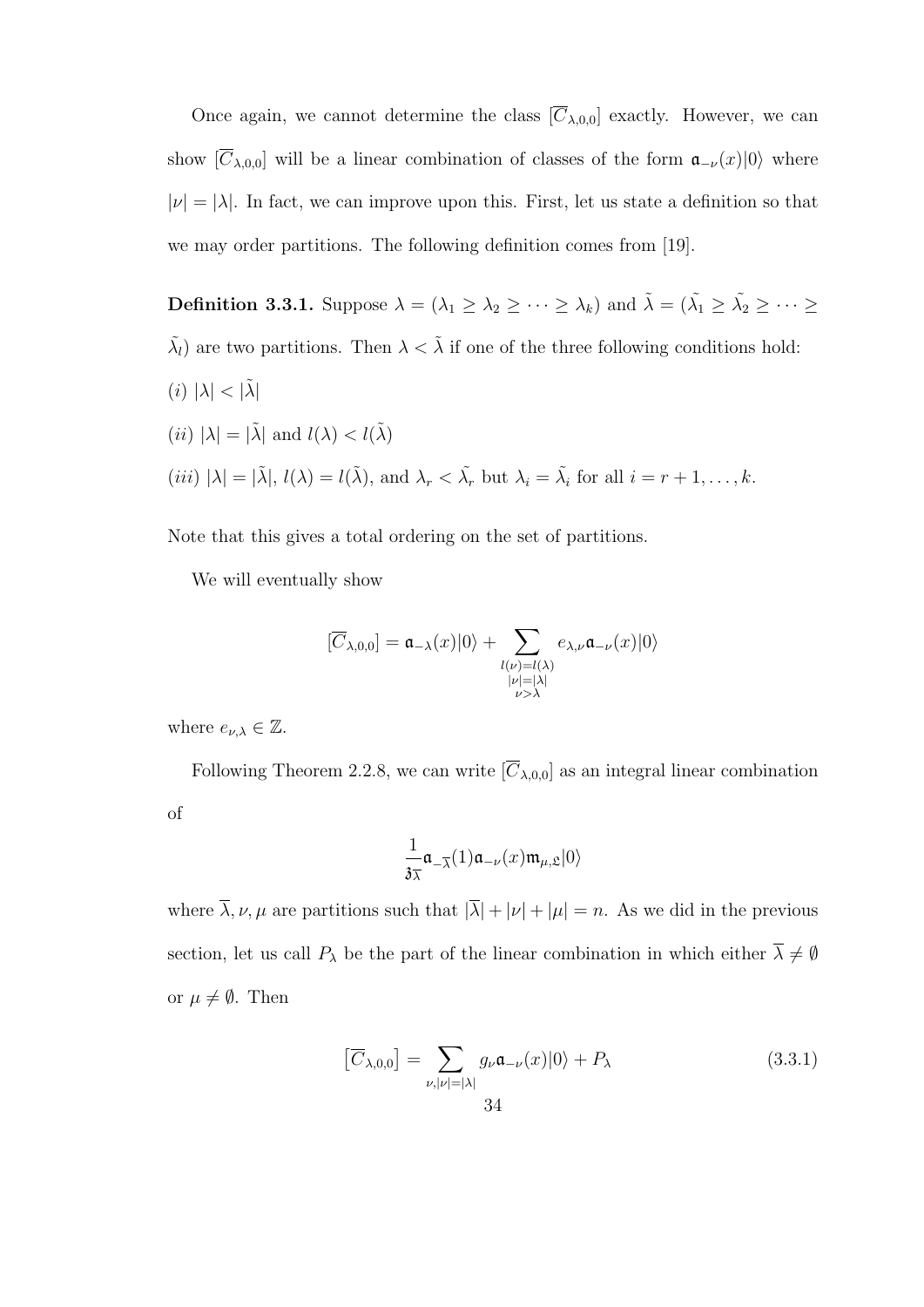for some  $g_{\nu} \in \mathbb{Z}$ . Then we have the following observation which we will state as a lemma.

## Lemma 3.3.2.  $P_{\lambda} = 0$ .

*Proof.* Any element in  $C_{\lambda,0,0}$  is supported at a point. However, elements contained in  $\frac{1}{3\lambda}\mathfrak{a}_{-\overline{\lambda}}(1)|0\rangle$  are supported on all of  $\mathbb{P}^2$ . Elements contained in  $\mathfrak{m}_{\mu,\mathfrak{L}}|0\rangle$  are supported on a line. Thus, we must have  $P_{\lambda} = 0$ .  $\Box$ 

In addition, we can cut out some more terms from the linear combination with the following observation. By [6], dim  $C_{\lambda,0,0} = |\lambda| - l(\lambda)$ . Also, we notice that

$$
\dim \mathfrak{a}_{-\nu}(x) = \sum_{i}^{l(\nu)} (\nu_i - 1) = |\nu| - l(\nu).
$$

Thus, if  $g_{\nu} \neq 0$ , we must have  $l(\nu) = l(\lambda)$ . With Lemma 3.3.2, we can now say

$$
[\overline{C}_{\lambda,0,0}]=\sum_{\stackrel{\nu,|\nu|=|\lambda|}{\iota(\nu)=\iota(\lambda)}}g_{\nu}\mathfrak{a}_{-\nu}(x)|0\rangle.
$$

Since we will eventually want to consider all  $\lambda$  such that  $|\lambda| = n$ , let us say  $g_{\nu} = e_{\lambda,\nu}$ . Thus we have

$$
[\overline{C}_{\lambda,0,0}] = \sum_{\substack{\nu, |\nu| = |\lambda| \\ l(\nu) = l(\lambda)}} e_{\lambda,\nu} \mathfrak{a}_{-\nu}(x)|0\rangle.
$$
 (3.3.2)

Notice that we, seemingly, have very little left to prove. We must show only  $e_{\lambda,\nu} = 0$ when  $\lambda > \nu$  and  $e_{\lambda,\lambda} = 1$ .

The strategy is to find these  $e_{\lambda,\nu}$  by intersecting the classes  $[\overline{C}_{\lambda,0,0}]$  with the cohomology classes of a constructed subspace in the hopes we can isolate each coefficient. Let us define these subspaces here.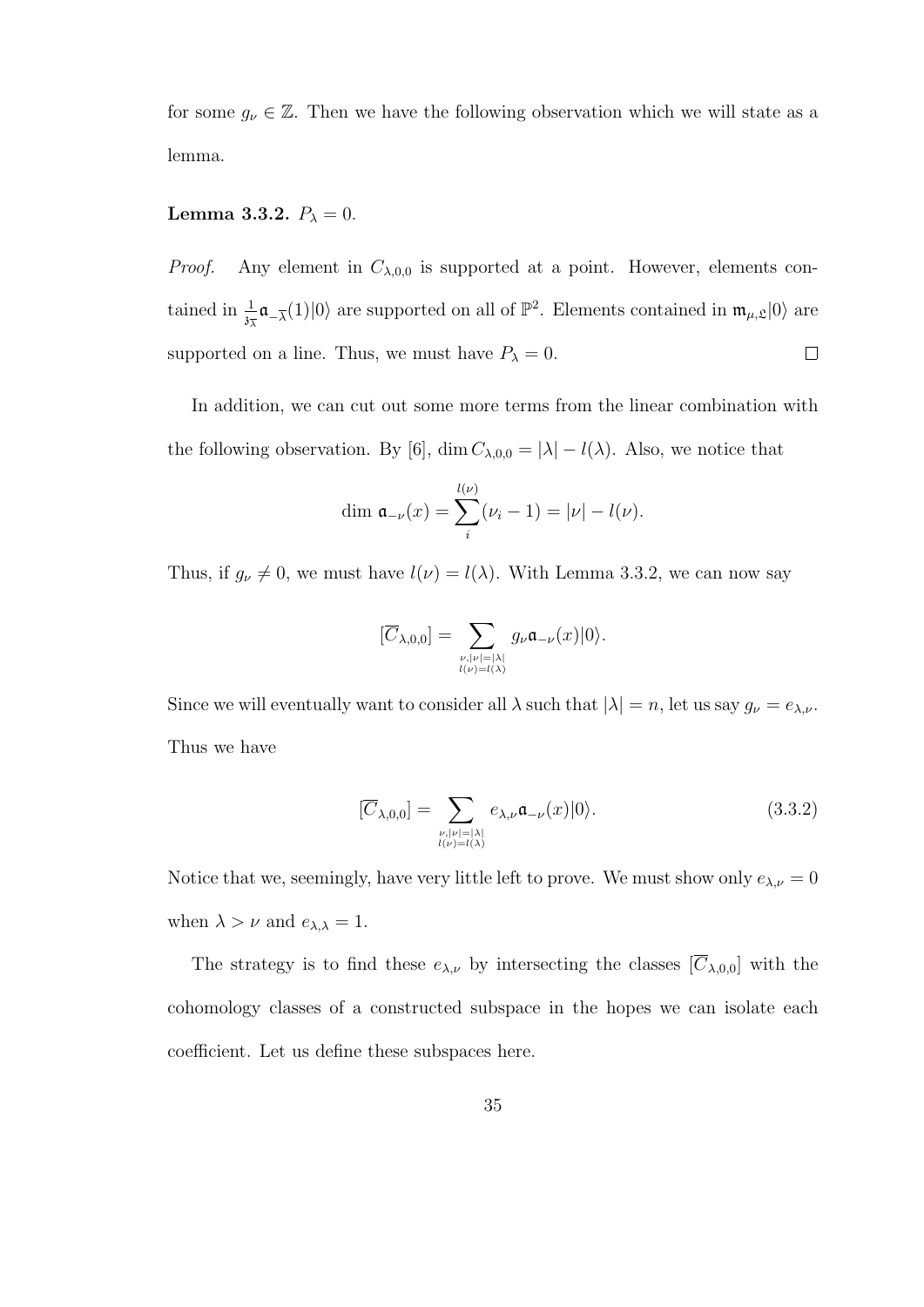**Definition 3.3.3.** Suppose  $\nu = (\nu_1 \geq \nu_2 \geq \cdots \geq \nu_k)$  is a partition of *n*. Then let us define the subspace

$$
W_{\nu} = \left\{ \sum_{i=1}^{\nu_1} (a_1, b_{1,i}) + \dots + \sum_{i=1}^{\nu_k} (a_k, b_{k,i}) \right\} \subset (\mathbb{C}^2)^{[n]} \subset (\mathbb{P}^2)^{[n]}
$$
(3.3.3)

where  $a_1, \ldots, a_k, b_{1,1}, \ldots, b_{k,\nu_k}$  are all distinct. In this definition, we note that  $\mathbb{C}^2$ is centered at  $P_0$ .

Remark 3.3.4. We recall from Proposition 3.2.2 that the elements of  $W_{\nu}$  look like the generic elements of  $\overline{C}_{0,0,\nu}$ . Of course, the only difference between the two is that in the case of  $W_{\nu}$ ,  $\mathbb{C}^2$  is centered at  $P_0$  and in the case of  $C_{0,0,\nu}$ ,  $\mathbb{C}^2$  is centered at  $P_2$ . Now, it should be clear that

$$
\overline{W}_{\nu}\cong \overline{C}_{0,0,\nu}.
$$

Thus, by Proposition 3.2.8, we have

$$
[\overline{W}_{\nu}] \equiv \frac{(-1)^{|\nu| + l(\nu)} \tilde{f}_{\nu}}{\mathfrak{z}_{\nu}} \mathfrak{a}_{-\nu}(1)|0\rangle \pmod{\mathcal{I}^{[n]}}
$$
(3.3.4)

where  $\tilde{f}_{\nu}$  is a positive integer.

*Claim* 3.3.5. Suppose  $\xi \in \overline{C}_{\lambda,0,0} - C_{\lambda,0,0}$  and

$$
\lim_{t \to 0} \phi(t)\xi = \xi_{\nu,0,0}
$$

where  $\lambda$  and  $\nu$  are both partitions of n. Then  $\lambda < \nu$ .

Recall here, of course, that  $\xi_{\nu,0,0}$  is the subscheme associated with the partiton  $\nu$  and the ideal  $I_{\xi_{\nu,0,0}}$ . In addition, we recall the meaning of  $\lambda < \nu$  is explained in Definition 3.3.1. To prove this claim, we must go through a bit of backstory,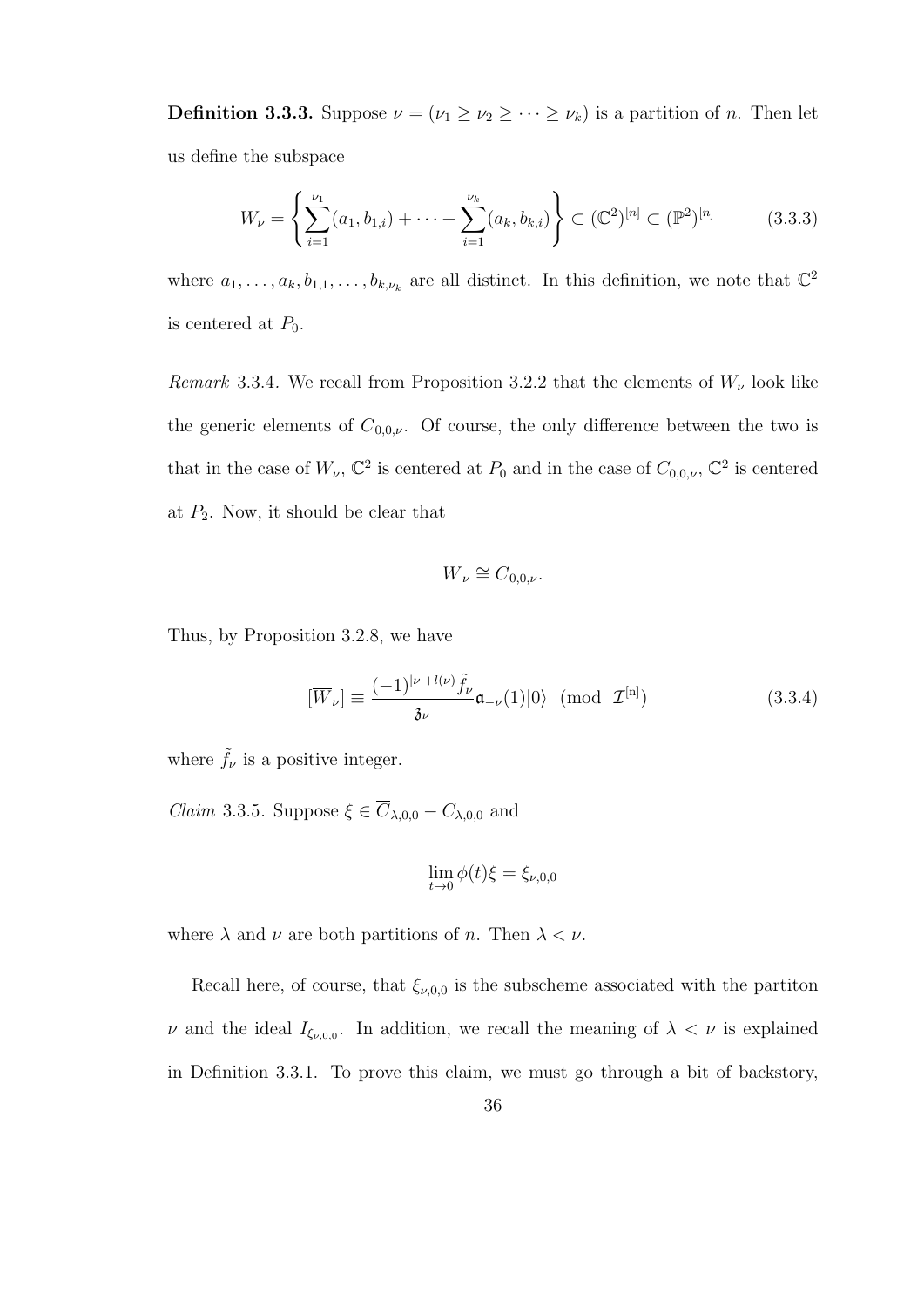including some rather messy techinical proofs. To be sure, the method which we use again and again is of some interest. However, the actual tedium of the proofs can probably be foregone after the reader acquaints himself with said method.

**Lemma 3.3.6.** Suppose  $\xi$  is supported at  $(0, 0)$ . Then there exist  $n_1, n_2 > 0$  such that  $u^{n_1}, v^{n_2} \in I_{\xi} \subset \mathbb{C}[u, v].$ 

*Proof.* If  $\xi$  is supported at  $(0, 0)$ , then  $Z(I_{\xi}) = \{(0, 0)\}\$ . From Nullstellensatz, we know  $I(Z(I_{\xi})) = \sqrt{I_{\xi}}$ . Also, we have  $I(\{(0,0)\}) = \langle u, v \rangle$ . Thus,  $u, v \in \sqrt{I_{\xi}}$  and so there exist some  $n_1, n_2 > 0$  such that  $u^{n_1}, v^{n_2} \in I_{\xi}$ .  $\Box$ 

**Lemma 3.3.7.** Suppose  $f(u, v) = [u^k + vh(u, v) + u^{k+1}g(u)]v^l$  for some  $k, l \geq 0$ . Then

$$
\lim_{t \to 0} t^{-k(w_1 - w_0) - l(w_2 - w_0)} \phi(t) f(u, v) = u^k v^l.
$$

*Proof.* We see that  $t^{-k(w_1-w_0)-l(w_2-w_0)}\phi(t)f(u, v)$  is equal to

$$
\left[u^{k}+t^{(w_{2}-w_{0})-k(w_{1}-w_{0})}vh(t^{w_{1}-w_{0}}u,t^{w_{2}-w_{0}}v)+t^{w_{1}-w_{0}}u^{k+1}g(t^{w_{1}-w_{0}}u)\right]v^{l}.
$$

As  $t \to 0$ , we see  $t^{w_1 - w_0} u^{k+1} g(t^{w_1 - w_0} u) \to 0$  since  $w_1 > w_0$ . Furthermore, we can assume  $w_2 - w_0 >> w_1 - w_0$ . Thus  $t^{(w_2-w_0)-k(w_1-w_0)}v h(t^{w_1-w_0}u, t^{w_2-w_0}v) \to 0$  as  $t \to 0$ . This shows  $\lim_{t \to 0} t^{-k(w_1 - w_0) - l(w_2 - w_0)} \phi(t) f(u, v) = u^k v^l$ .  $\Box$ 

Here, let us recall that if we have some  $\xi \in \overline{C}_{\lambda,0,0} - C_{\lambda,0,0}$ , then we must have some subschemes  $\xi_w$  such that  $\xi_w \in C_{\lambda,0,0}$  and

$$
\lim_{w \to 0} \xi_w = \xi.
$$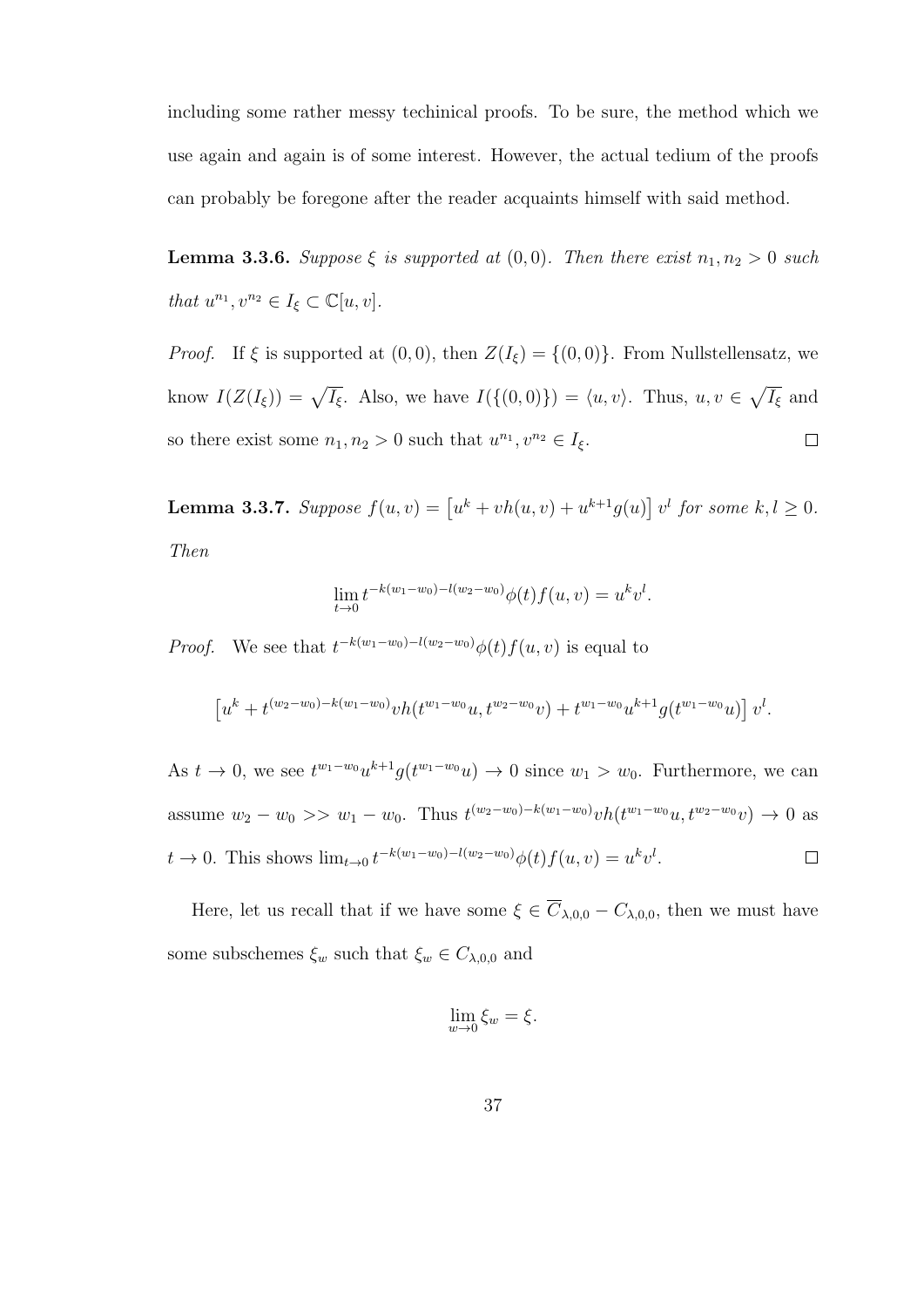**Lemma 3.3.8.** Let  $\xi \in \overline{C}_{\lambda,0,0} - C_{\lambda,0,0}$  and  $\xi_w$  be the subschemes described above so that  $\xi_w \in C_{\lambda,0,0}$  and  $\lim_{w \to 0} \xi_w = \xi$ . Let  $\lim_{t \to 0} \phi(t)\xi = \xi_{\nu,0,0}$ . If  $l(\lambda) = l(\nu) = k$ , then the ideal associated to the subscheme  $\xi_w$ ,  $I_{\xi_w}$ , will contain a polynomial

$$
P(u, v; w) = u^k + v f(u, v; w) \in \mathbb{C}[u, v]
$$

where the degree of u in  $f(u, v; w)$  is less than k and the  $P(u, v; w)$  converge as  $w\rightarrow 0.$ 

*Proof.* Suppose  $\nu = (\nu_1 \ge \nu_2 \ge \cdots \ge \nu_k)$ . From (2.3.5), we have

$$
I_{\xi_{\nu,0,0}} = \langle v^{\nu_1}, v^{\nu_2}u, \dots, v^{\nu_k}u^{k-1}, u^k \rangle.
$$

Therefore  $u^k \in I_{\xi_{\nu,0,0}}$ . Since  $\lim_{t\to 0} \phi(t)I_{\xi} = I_{\xi_{\nu,0,0}}$ , we have a polynomial of the form

$$
Q(u, v) = u^{k} + vh(u, v) + u^{k+1}g(u) \in I_{\xi}
$$

by Lemma 3.3.7. Since  $\lim_{w\to 0} I_{\xi_w} = I_{\xi}$ , for w sufficiently close to 0, there must exist polynomials

$$
Q(u, v; w) = \rho(w)u^k + vh(u, v; w) + u^{k+1}g(u; w) + \sum_{i < k} u^i c_i(w) \in I_{\xi_w}
$$

where, as  $w \to 0$ , we have

$$
\rho(w) \rightarrow 1
$$
  
\n
$$
h(u, v; w) \rightarrow h(u, v)
$$
  
\n
$$
g(u; w) \rightarrow g(u)
$$
  
\n
$$
c_i(w) \rightarrow 0.
$$

Now we claim we actually have  $\sum$  $i < k$  $u^i c_i(w) = 0$  for all such  $Q(u, v; w)$ . Let l be the smallest integer such that  $c_l(w) \neq 0$  and  $l < k$ . Then  $u^l \in \lim_{t \to 0} \phi(t)I_{\xi_w} = I_{\xi_{\lambda,0,0}}$  by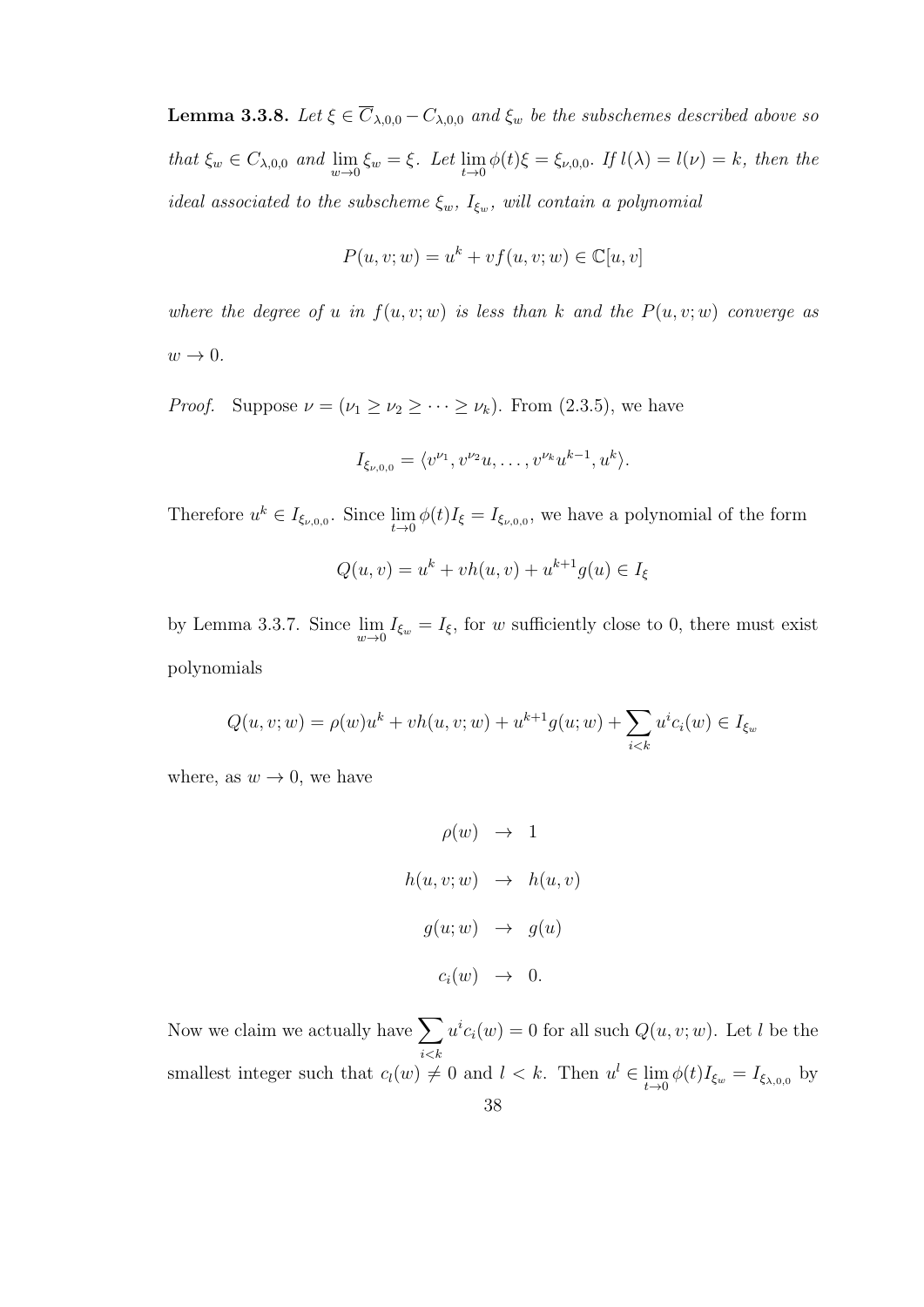Lemma 3.3.7. But this is a contradiction, since  $k$  is the smallest possible power for a monomial of the form  $u^i$  in  $I_{\xi_{\lambda,0,0}}$ . Thus  $\sum$  $i < k$  $u^i c_i(w) = 0.$ 

For each  $w$ , let us define

$$
Q_0(u, v; w) = \rho(w)^{-1} Q(u, v; w)
$$
  
=  $u^k + \rho(w)^{-1} v h(u, v; w) + \rho(w)^{-1} u^{k+1} g(u; w).$ 

We now notice we can write

$$
Q_0(u, v; w) = u^k + vh_0(u, v; w) + u^{k+1}g_0(u; w)
$$

where  $h_0(u, v; w)$  and  $g_0(u; w)$  are the obvious adjustments of  $h(u, v; w)$  and  $g(u; w)$ respectively. We will make this maneuver, without explicitly saying so, often to keep notation somewhat under control. Now, let us define

$$
Q_1(u, v; w) = Q_0(u, v; w) - ug_0(u; w)Q_0(u, v; w)
$$
  
=  $u^k + vh_1(u, v; w) + u^{k+2}g_1(u; w) \in I_{\xi_w}.$ 

Note, for example in this case, we assume

$$
h_1(u, v; w) = h_0(u, v; w) - ug_0(u; w)h_0(u, v; w)
$$

and

$$
g_1(u; w) = -g_0^2(u; w).
$$

We can continue this process and define for any  $i > 1$ 

$$
Q_i(u, v; w) = Q_{i-1}(u, v; w) - u^i g_{i-1}(u; w) Q_{i-1}(u, v; w)
$$
  
=  $u^k + v h_i(u, v; w) + u^{k+i+1} g_i(u; w) \in I_{\xi_w}.$   
39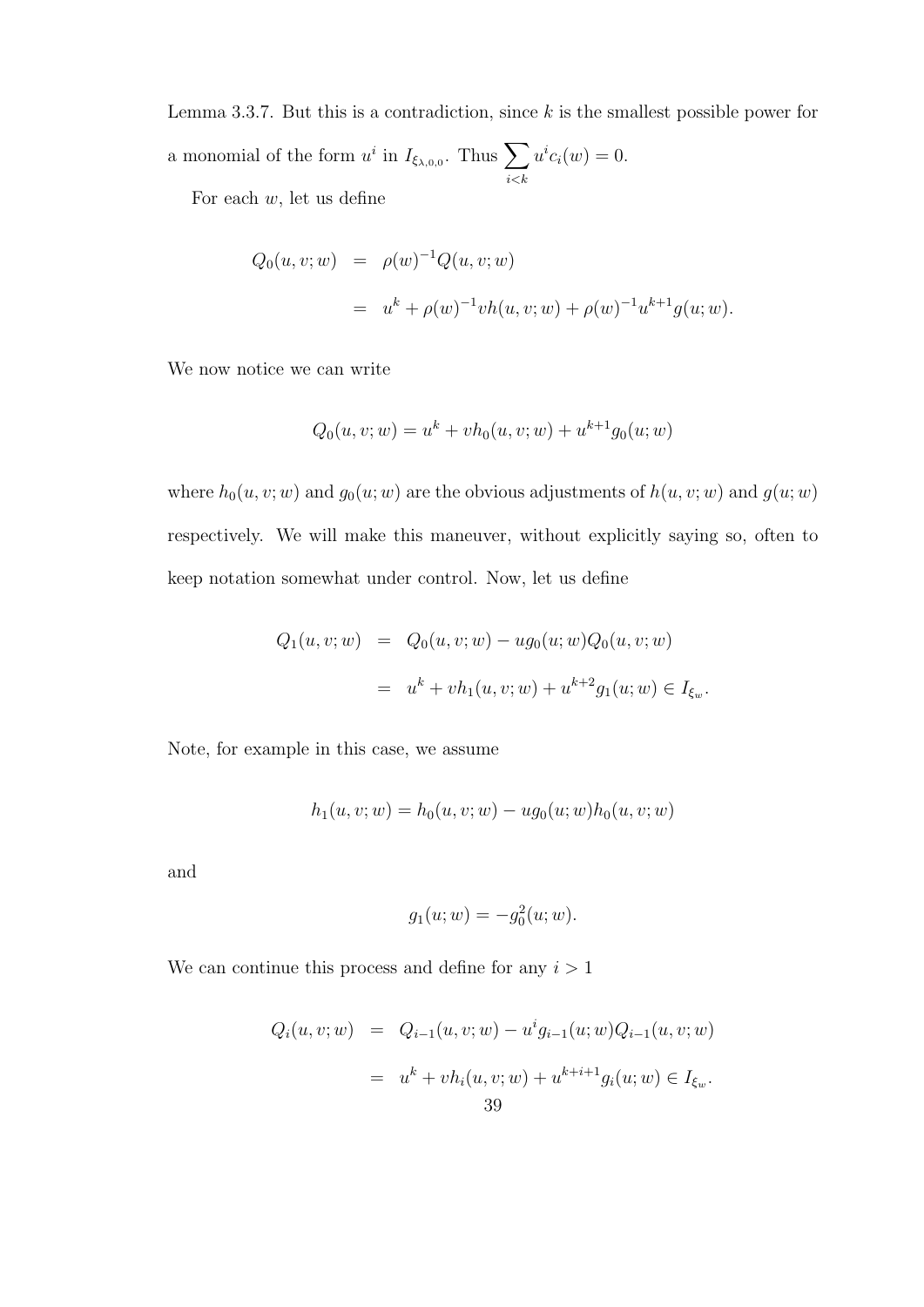Of course,  $\xi_w$  is supported at  $(0, 0)$ . Thus, we may apply Lemma 3.3.6, which asserts that there exist  $n_1, n_2$  such that  $u^{n_1}, v^{n_2} \in I_{\xi_w}$ . Then

$$
Q_{n_1-k-1}(u, v; w) = Q_{n_1-k-2}(u, v; w) - u^i g_{n_1-k-2}(u; w) Q_{n_1-k-2}(u, v; w)
$$
  

$$
= u^k + v h_{n_1-k-1}(u, v; w) + u^{n_1} g_{n_1-k-1}(u; w) \in I_{\xi_w}.
$$

Since  $u^{n_1} \in I_{\xi_w}$ , we have  $u^k + v h_{n_1-k-1}(u, v; w) \in I_{\xi_w}$ . Let us give this polynomial the name  $P_0(u, v; w)$  and note that we can write it as

$$
P_0(u, v; w) = u^k + v f_0(u, v; w) + v u^k R_0(u, v; w) \in I_{\xi_w}
$$

breaking up  $h_{n_1-k-1}(u, v; w)$  such that the degree of u in  $f_0(u, v; w)$  is less than k. Now define

$$
P_1(u, v; w) = P_0(u, v; w) - vR_0(u, v; w)P_0(u, v; w)
$$
  
=  $u^k + v f_1(u, v; w) + v^2 u^k R_1(u, v; w) \in I_{\xi_w}$ 

where we have again adjusted so that the degree of u in  $f_1(u, v; w)$  is less than k. Noticing again that we can continue this process, we define for  $i > 1$ 

$$
P_i(u, v; w) = P_{i-1}(u, v; w) - v^i R_{i-1}(u, v; w) P_{i-1}(u, v; w)
$$
  
=  $u^k + v f_i(u, v; w) + v^{i+1} u^k R_i(u, v; w) \in I_{\xi_w}.$ 

We note that for each step, we adjust the terms so that the degree of u in  $f_i(u, v; w)$ is less than  $k$ . Then we see

$$
P_{n_2-1}(u, v; w) = P_{n_2-2}(u, v; w) - v^{n_2-1} R_{n_2-2}(u, v; w) P_{n_2-2}(u, v; w)
$$
  
=  $u^k + v f_{n_2-1}(u, v; w) + v^{n_2} u^k R_{n_2-1}(u, v; w) \in I_{\xi_w}.$   
40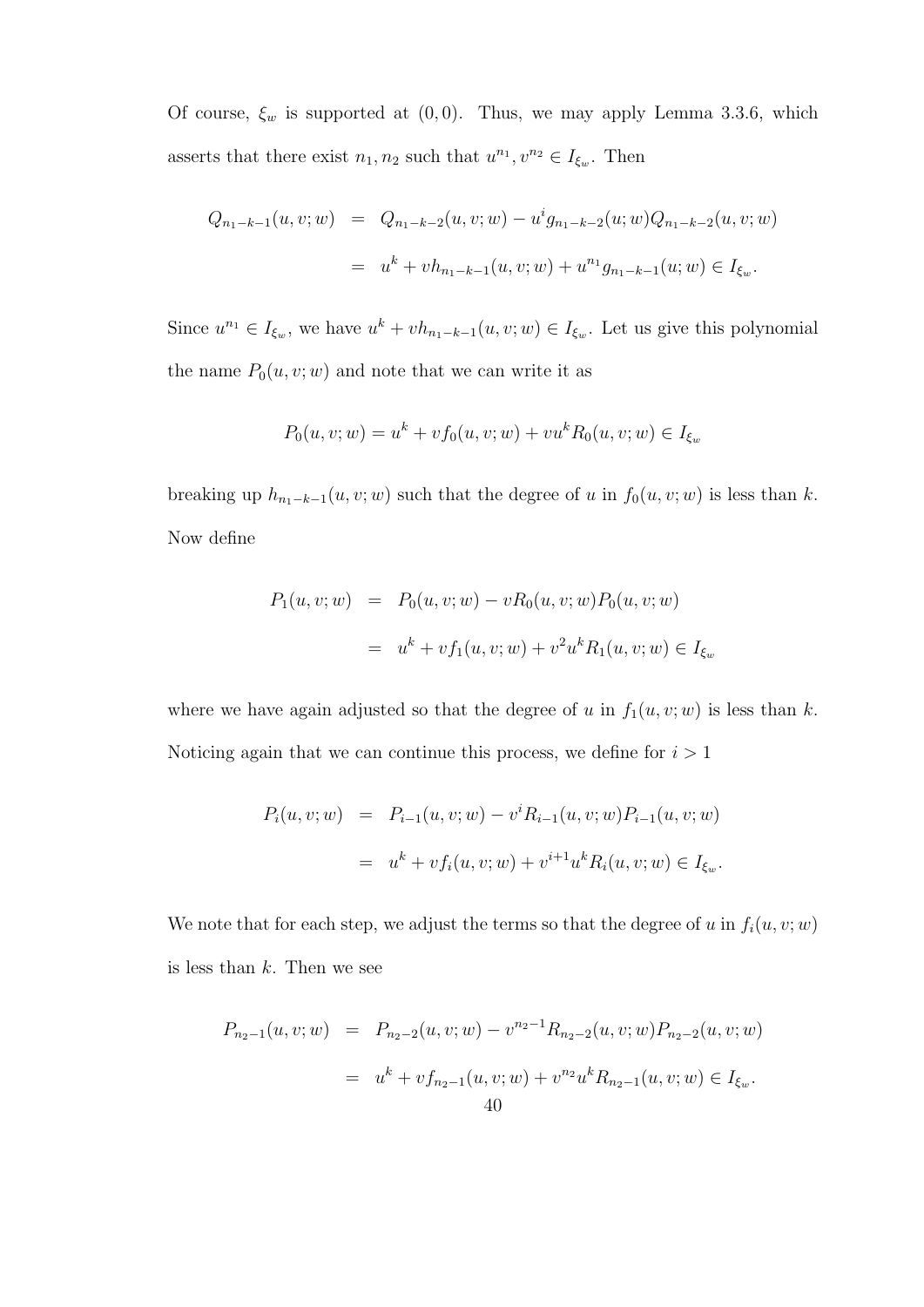Let us define  $f(u, v; w) = f_{n_2-1}(u, v; w)$  and let us define  $P(u, v; w)$  to be given by

$$
P(u, v; w) = u^k + v f(u, v; w).
$$

Since  $v^{n_2} \in I_{\xi_w}$ , we see  $P(u, v; w) \in I_{\xi_w}$  and the degree of u in  $f(u, v; w)$  is less than k. Finally, since  $f(u, v; w)$  is convergent,  $P(u, v; w)$  converges as  $w \to 0$ .  $\Box$ 

In Lemma 3.3.8, we have essentially proven the base case of an argument by induction. Suppose  $\xi \in \overline{C}_{\lambda,0,0} - C_{\lambda,0,0}$ . Then certainly there exists some partition  $\nu$  such that

$$
\lim_{t \to 0} \phi(t)\xi = \xi_{\nu,0,0}
$$

where, once again, we realize  $\xi_{\nu,0,0}$  is the subscheme associated with the ideal  $I_{\xi_{\nu,0,0}}$ .

Now we provide the more general result.

**Lemma 3.3.9.** Suppose  $\lambda = (\lambda_1 \geq \lambda_2 \geq \cdots \geq \lambda_k)$  is a partition of n and  $\xi \in \mathcal{E}$  $\overline{C}_{\lambda,0,0}$  –  $C_{\lambda,0,0}$  where  $\lim_{t\to 0}\phi(t)\xi = \xi_{\nu,0,0}$  for some partition  $\nu$  of n. Let  $\xi =$  $\lim_{w\to 0} \xi_w$  where  $\xi_w \in C_{\lambda,0,0}$ . Assume the following:

- (i)  $l(\nu) = l(\lambda) = k$ (ii)  $\lambda_s \neq \nu_s$  for some s with  $1 \leq s \leq k$
- (iii)  $\lambda_r = \nu_r$  for  $s < r \leq k$
- $(iv)$   $\lambda_s > \lambda_{s+1}$ .

Then for  $s < r \leq k+1$ ,  $I_{\xi_w}$  contains a polynomial of the form

$$
P_{r-1}(u, v; w) = \left[ u^{r-1} + v f_{r-1}(u, v; w) \right] v^{\lambda_r}
$$

where the degree of u in  $f_{r-1}(u, v; w)$  is less than r -1 and the  $P_{r-1}(u, v; w)$  converge as  $w \to 0$ .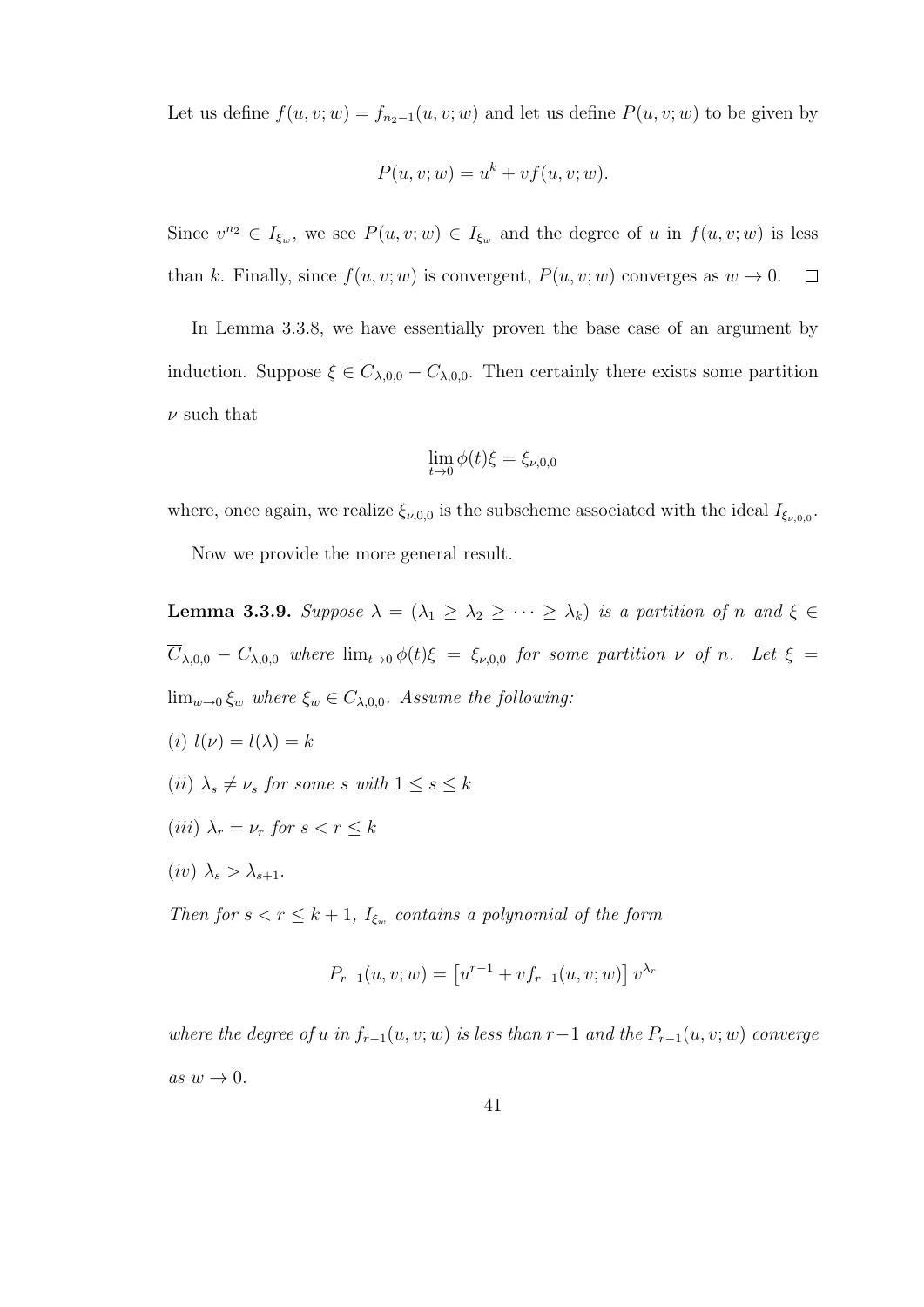Proof. We will prove the lemma by induction. By Lemma 3.3.8, we have already shown the case in which  $r = k + 1$ . Now fix  $r_0$  such that  $s < r_0 \leq k$  and assume our statement holds for all  $r_0 < r \leq k+1$ . First, note there exists  $r_1 \leq r_0$  such that  $\lambda_{r_1} = \cdots = \lambda_{r_0}$  and  $\lambda_{r_1-1} > \lambda_{r_1}$ . If  $r_1 \leq s$ , then

$$
\lambda_{r_1} \ge \lambda_s > \lambda_{s+1} \ge \lambda_{r_0}
$$

which would be a contradiction. Thus, we must have  $s < r_1$ .

We know by (2.3.5) that  $u^{r_1-1}v^{\nu_{r_1}} \in I_{\xi_{\nu,0,0}}$ . Now, since  $\lambda_{r_1} = \nu_{r_1}$ , we have

$$
u^{r_1-1}v^{\lambda_{r_1}} = u^{r_1-1}v^{\nu_{r_1}} \in I_{\xi_{\nu,0,0}} = \lim_{t \to 0} \phi(t)I_{\xi}.
$$

Then by Lemma 3.3.7, we must have a polynomial of the form

$$
Q(u, v) = [u^{r_1 - 1} + vh(u, v) + u^{r_1}g(u)] v^{\lambda_{r_1}} \in I_{\xi}.
$$

Since  $\lim_{w\to 0} I_{\xi_w} = I_{\xi}$ , for w sufficiently close to 0, there must exist polynomials

$$
Q(u, v; w) = [u^{r_1 - 1} + vh(u, v; w) + u^{r_1}g(u; w)] v^{\lambda_{r_1}} + \sum_{i,j} a_{i,j}(w)u^iv^j \in I_{\xi_w}
$$

where as  $w \to 0$ , we have

$$
h(u, v; w) \rightarrow h(u, v)
$$
  

$$
g(u; w) \rightarrow g(u)
$$
  

$$
a_{i,j}(w) \rightarrow 0.
$$

Note that in the tail summation, all  $(i, j)$  should be such that either  $j < \lambda_{r_1}$  or  $j = \lambda_{r_1}$  and  $i < r_1 - 1$  since terms that do not fit those restrictions can be included in either polynomials  $h(u, v; w)$  or  $g(u; w)$ .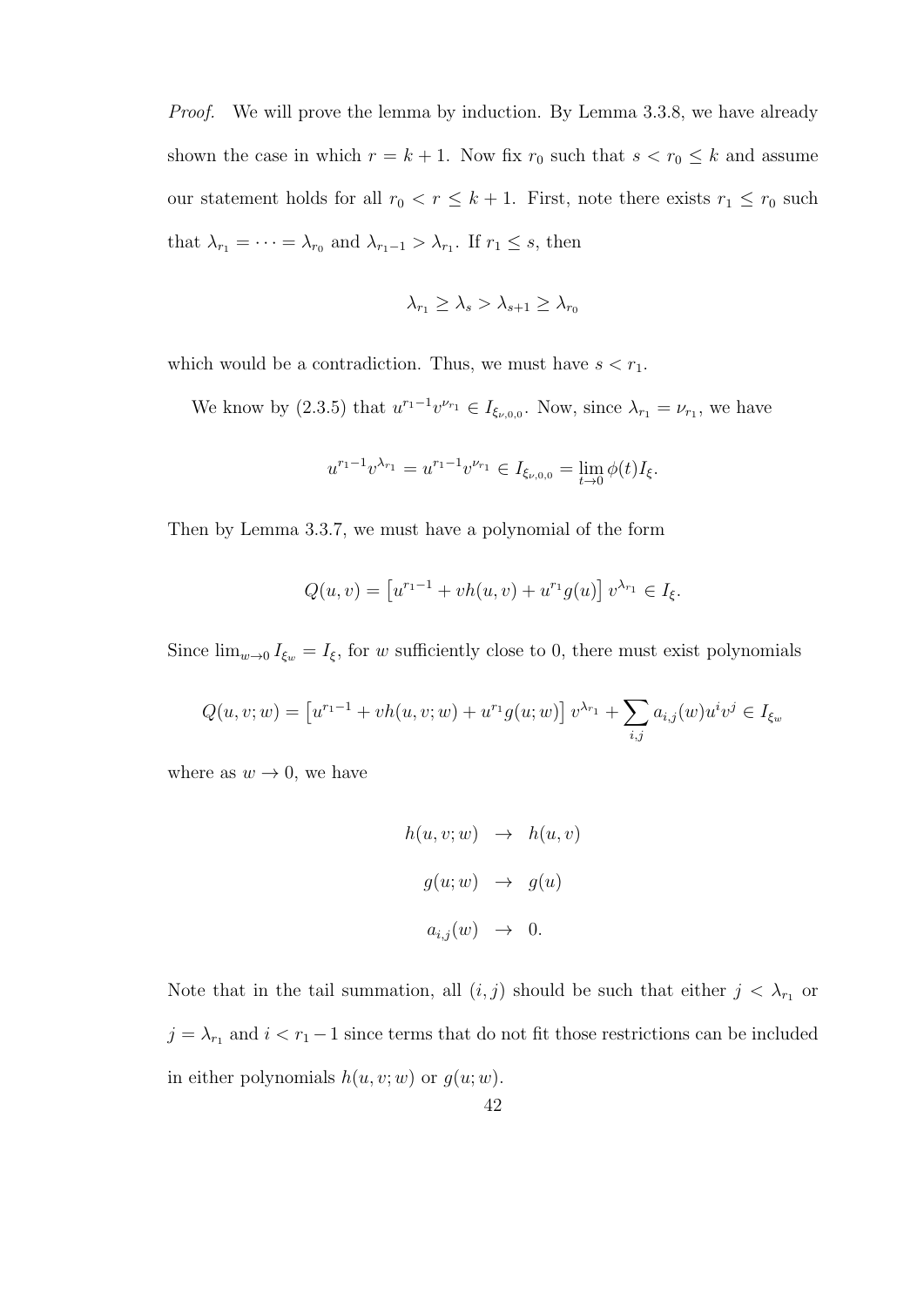As our notation grows more and more cumbersome, we may find it necessary to abuse notation. We will strive to keep an explicit nature to each newly-introduced function and symbol. However, the reader should be aware that we may neglect to explain each and every step. Let us begin by defining

$$
Q(u, v; w) = A(u, v; w) + B(u, v; w) + C(u, v; w)
$$

where

$$
A(u, v; w) = [u^{r_1 - 1} + vh(u, v; w) + u^{r_1}g(u; w)] v^{\lambda_{r_1}}
$$
  

$$
B(u, v; w) = \sum_{i < r_0} a_{i,j}(w)u^iv^j + \sum_{i = r_0}^{k-1} \sum_{j < \lambda_{i+1}} a_{i,j}(w)u^iv^j
$$

and

$$
C(u, v; w) = \sum_{i=r_0}^{k} u^{i} v^{\lambda_{i+1}} h_i(u, v; w)
$$

for some polynomials  $h_i(u, v; w), \ldots, h_k(u, v; w)$ .

We first show  $A(u, v; w) + B(u, v; w) \in I_{\xi_w}$  (here  $A(u, v; w)$  and  $B(u, v; w)$  will be of the same form as above, but might not be the same polynomials as above). By our induction assumption, we know there exist some

$$
D_{r-1}(u, v; w) = \left[ u^{r-1} + v f_{r-1}(u, v; w) \right] v^{\lambda_r} \in I_{\xi_w}
$$

for  $r_0 < r \leq k+1$ . By using tactics similar to those used in our proof of Lemma 3.3.8, we can "cut off" part of the tail. For example, set

$$
Q_0(u, v; w) = Q(u, v; w) - h_k(u, v; w)D_k(u, v; w)
$$
  
=  $A(u, v; w) + B(u, v; w) + \sum_{i=r_0}^{k-1} u^i v^{\lambda_{i+1}} h_i(u, v; w)$   
-  $v h_k(u, v; w) f_k(u, v; w).$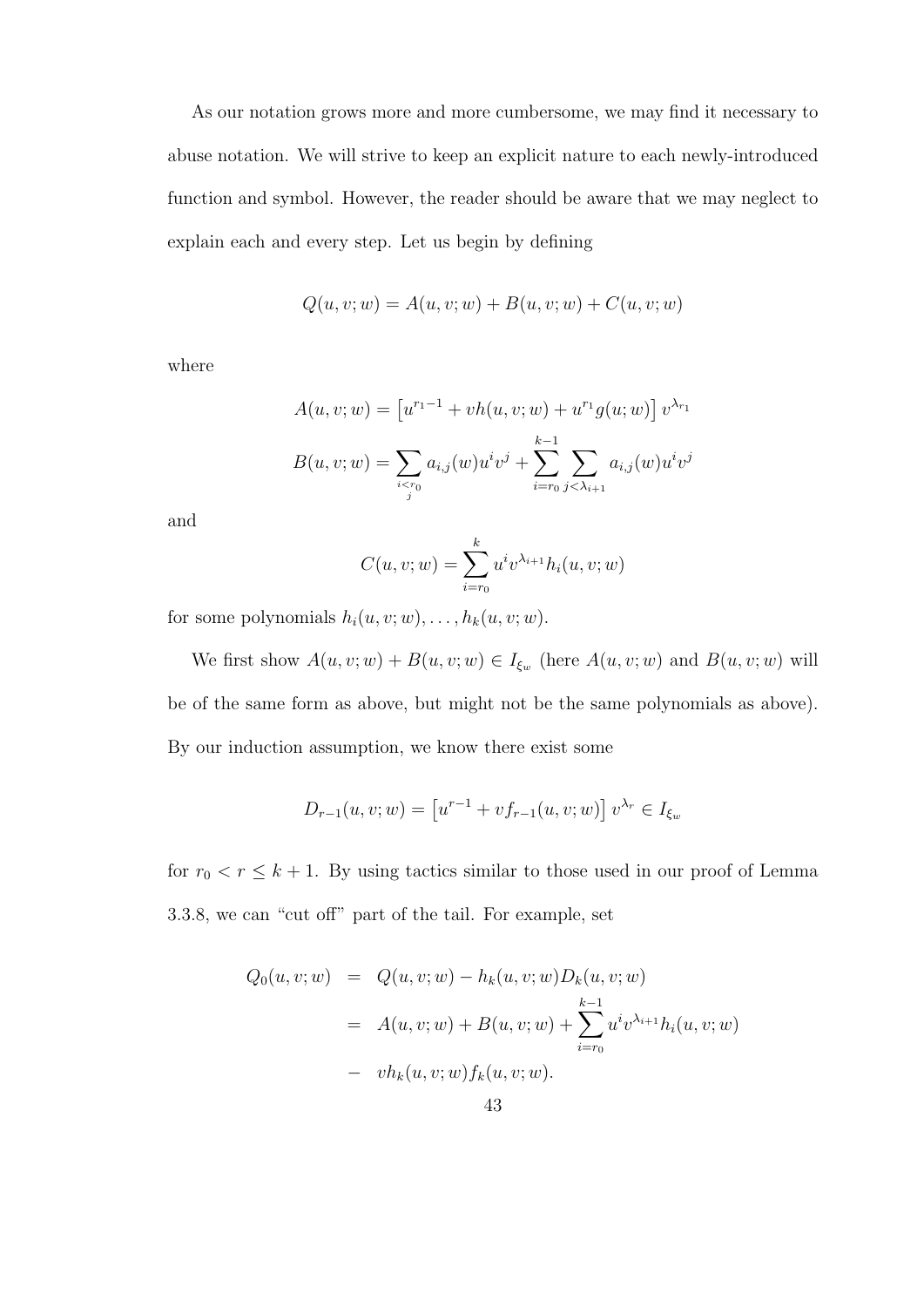To see how our abuse of notation will work, we will explicitly detail it here. Notice we can write

$$
vh_k(u, v; w) f_k(u, v; w) = \sum_{i=0}^{k-1} vu^i g_i(u, v; w) + \sum_{i=k}^{\infty} vu^i g_i(u, v; w)
$$

for some polynomials  $g_0(u, v; w), \ldots, g_k(u, v; w), \ldots$  where infinitely many  $g_i(u, v; w)$ may be 0. Of course, we realize we can rewrite  $A(u, v; w)$ ,  $B(u, v; w)$  and

$$
\sum_{i=r_0}^{k-1} u^i v^{\lambda_{i+1}} h_i(u, v; w)
$$

from above to include  $vg_0(u, v; w) + vug_1(u, v; w) + \cdots + vu^{k-1}g_{k-1}(u, v; w)$ . Thus, when we abuse the notation, we are foregoing changing the names of these polynomials when we do this type of inclusion. So, as we will do many more times, we will simply say that

$$
Q_0(u, v; w) = A(u, v; w) + B(u, v; w) + \sum_{i=r_0}^{k-1} u^i v^{\lambda_{i+1}} h_i(u, v; w) + v u^k h_k(u, v; w).
$$

Now if we set

$$
Q_1(u, v; w) = Q_0(u, v; w) - v h_k(u, v; w) D_k(u, v; w)
$$
  
=  $A(u, v; w) + B(u, v; w) + \sum_{i=r_0}^{k-1} u^i v^{\lambda_{i+1}} h_i(u, v; w) + v^2 u^k h_k(u, v; w)$ 

and in general

$$
Q_i(u, v; w) = Q_{i-1}(u, v; w) - v^i h_k(u, v; w) D_k(u, v; w)
$$
  
=  $A(u, v; w) + B(u, v; w) + \sum_{i=r_0}^{k-1} u^i v^{\lambda_{i+1}} h_i(u, v; w) + v^{i+1} u^k h_k(u, v; w).$ 

By Lemma 3.3.6, there exists some  $n_2$  such that  $v^{n_2} \in I_{\xi_w}$ . Thus, we see

$$
Q_{n_2-1}(u, v; w) = Q_{n_2-2}(u, v; w) - v^{n_2-1} h_k(u, v; w) D_k(u, v; w)
$$
  
=  $A(u, v; w) + B(u, v; w) + \sum_{i=r_0}^{k-1} u^i v^{\lambda_{i+1}} h_i(u, v; w) + v^{n_2} u^k h_k(u, v; w).$   
44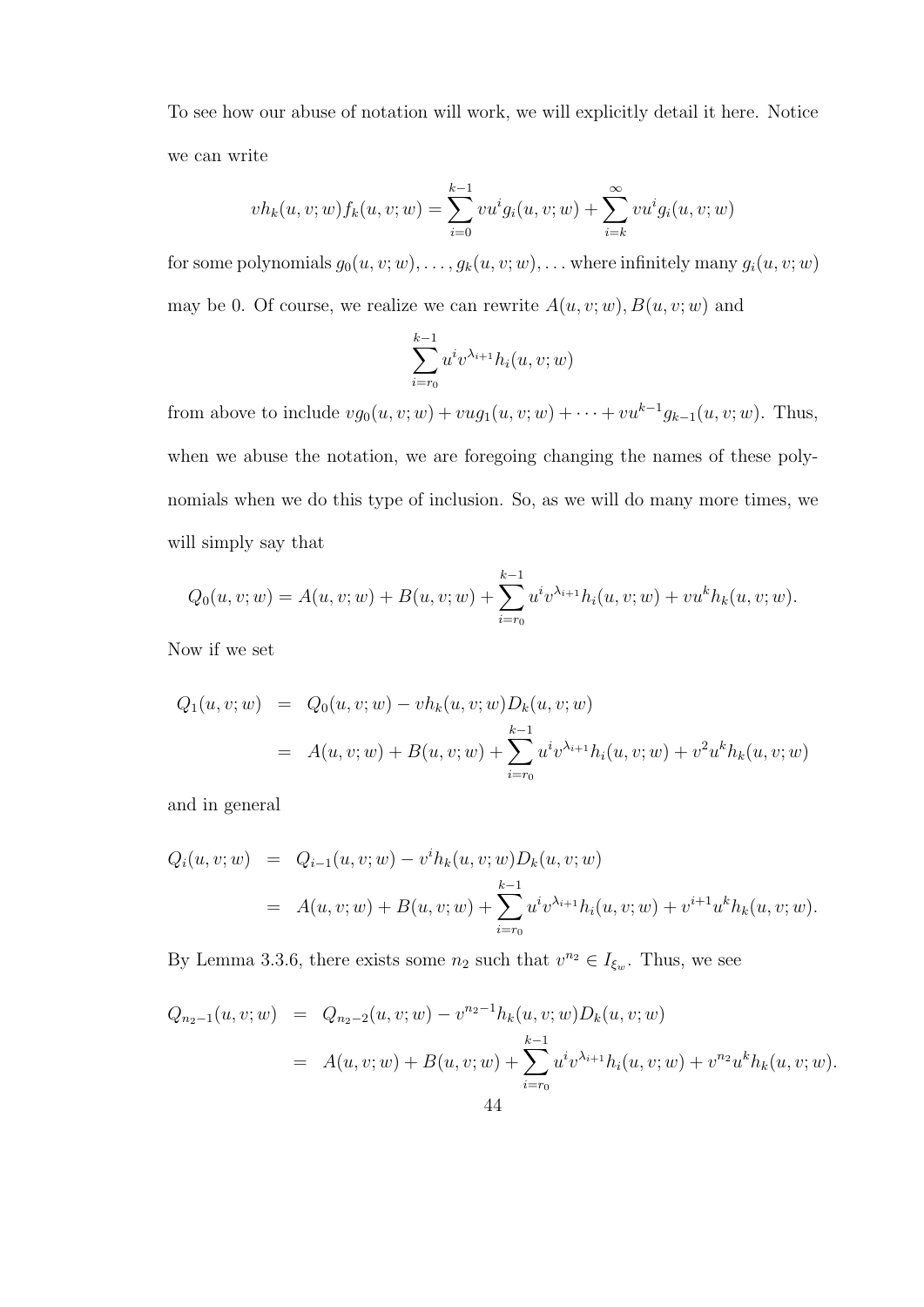Since  $v^{n_2} \in I_{\xi_w}$ , we have

$$
A_w(u, v) + B_w(u, v) + \sum_{i=r_0}^{k-1} u^i v^{\lambda_{i+1}} h^{(i)}(u, v) \in I_{\xi_w}.
$$

It should be clear we can repeat this process another  $k - r_0$  times, using each polynomial  $D_{r-1}(u, v; w)$  with  $r_0 < r \leq k$  at some point to "cut off" another piece of the tail. After this is completed, we are left with  $A(u, v; w) + B(u, v; w) \in I_{\xi_w}$ .

Our next step is to show we actually have  $B(u, v; w) = 0$ . Recall

$$
B(u, v; w) = \sum_{i < r_0} a_{i,j}(w) u^i v^j + \sum_{i = r_0}^{k-1} \sum_{j < \lambda_{i+1}} a_{i,j}(w) u^i v^j
$$

Suppose  $a_{i,j}(w) \neq 0$  for some  $(i, j)$ . Since  $a_{i,j}(w)$  is in one of the summations, we can say either  $i < r_0$  or  $r_0 \le i \le k-1$  and  $j < \lambda_{i+1}$ . However, we also must recall either  $j < \lambda_{r_1}$  or  $j = \lambda_{r_1}$  and  $i < r_1 - 1$ . Now, if  $a_{i,j}(w) \neq 0$ , then  $u^i v^j \in \lim_{t \to 0} \phi(t) I_{\xi_w} = I_{\xi_{\lambda,0,0}}$  and thus we also must have  $j \geq \lambda_{i+1}$ .

Suppose  $i < r_0$  or equivalently  $i + 1 \le r_0$ . Then we see

$$
j \geq \lambda_{i+1} \geq \lambda_{r_0} = \lambda_{r_1} \geq j.
$$

So we must have  $j = \lambda_{r_1}$ . But in this case,  $i < r_1 - 1$ , which implies

$$
j \geq \lambda_{i+1} \geq \lambda_{r_1-1} > \lambda_{r_1}
$$

by assumption. This is a contradiction. Next assume  $r_0 \leq i \leq k-1$  and  $j < \lambda_{i+1}$ . Then we have

$$
j < \lambda_{i+1} \leq j
$$

which is absurd. Since both cases lead to contradicitons, we must conclude  $a_{i,j}(w) =$ 0 for all  $(i, j)$ . Therefore

$$
A(u, v; w) = [u^{r_1 - 1} + vh(u, v; w) + u^{r_1}g(u; w)] v^{\lambda_{r_1}} \in I_{\xi_w}.
$$
  
45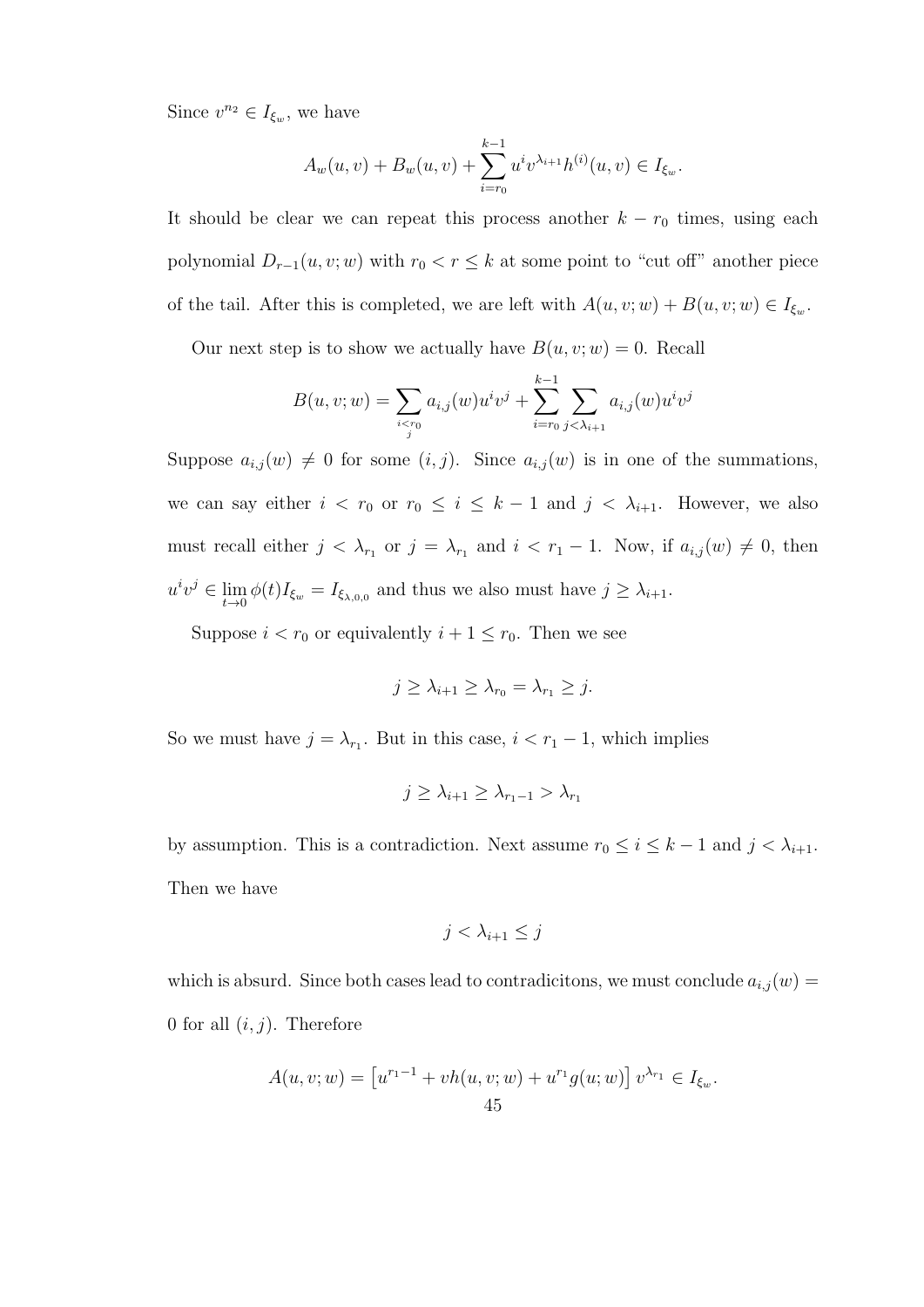Now set

$$
A_1(u, v; w) = A(u, v; w) - ug(u; w)A(u, v; w)
$$
  
= 
$$
[u^{r_1-1} + vh(u, v; w) + u^{r_1+1}g(u; w)] v^{\lambda_{r_1}}.
$$

In general, set

$$
A_i(u, v; w) = A_{i-1}(u, v; w) - ug(u; w) A_{i-1}(u, v; w)
$$
  
= 
$$
[u^{r_1-1} + vh(u, v; w) + u^{r_1+i}g(u; w)] v^{\lambda_{r_1}}.
$$

By Lemma 3.3.6, there exists some  $n_1$  such that  $u^{n_1} \in I_{\xi_w}$ . Thus, we see

$$
A_{n_1-r_1}(u, v; w) = A_{n_1-r_1-1}(u, v; w) - ug(u; w) A_{n_1-r_1-1}(u, v; w)
$$
  
= 
$$
[u^{r_1-1} + vh(u, v; w) + u^{n_1}g(u; w)] v^{\lambda_{r_1}}.
$$

Thus, we have whittled our way down to show that

$$
[u^{r_1-1} + vh(u, v; w)] v^{\lambda_{r_1}} \in I_{\xi_w}
$$
\n(3.3.5)

since  $u^{n_1}g(u;w)v^{\lambda_{r_1}} \in I_{\xi_w}$ .

Finally, let rewrite our polynomial from above as

$$
P_0(u, v; w) = [u^{r_1 - 1} + v f(u, v; w) + v u^{r_1 - 1} R(u, v; w)] v^{\lambda_{r_1}}
$$

where we have split  $h(u, v; w)$  from (3.3.5) so that the degree of u in  $f(u, v; w)$  is less than  $r_1 - 1$ . As before, define

$$
P_1(u, v; w) = P_0(u, v; w) - vR(u, v; w)P_0(u, v; w)
$$
  
= 
$$
[u^{r_1-1} + v f(u, v; w) + v^2 u^{r_1-1} R(u; w)] v^{\lambda_{r_1}}.
$$
  
46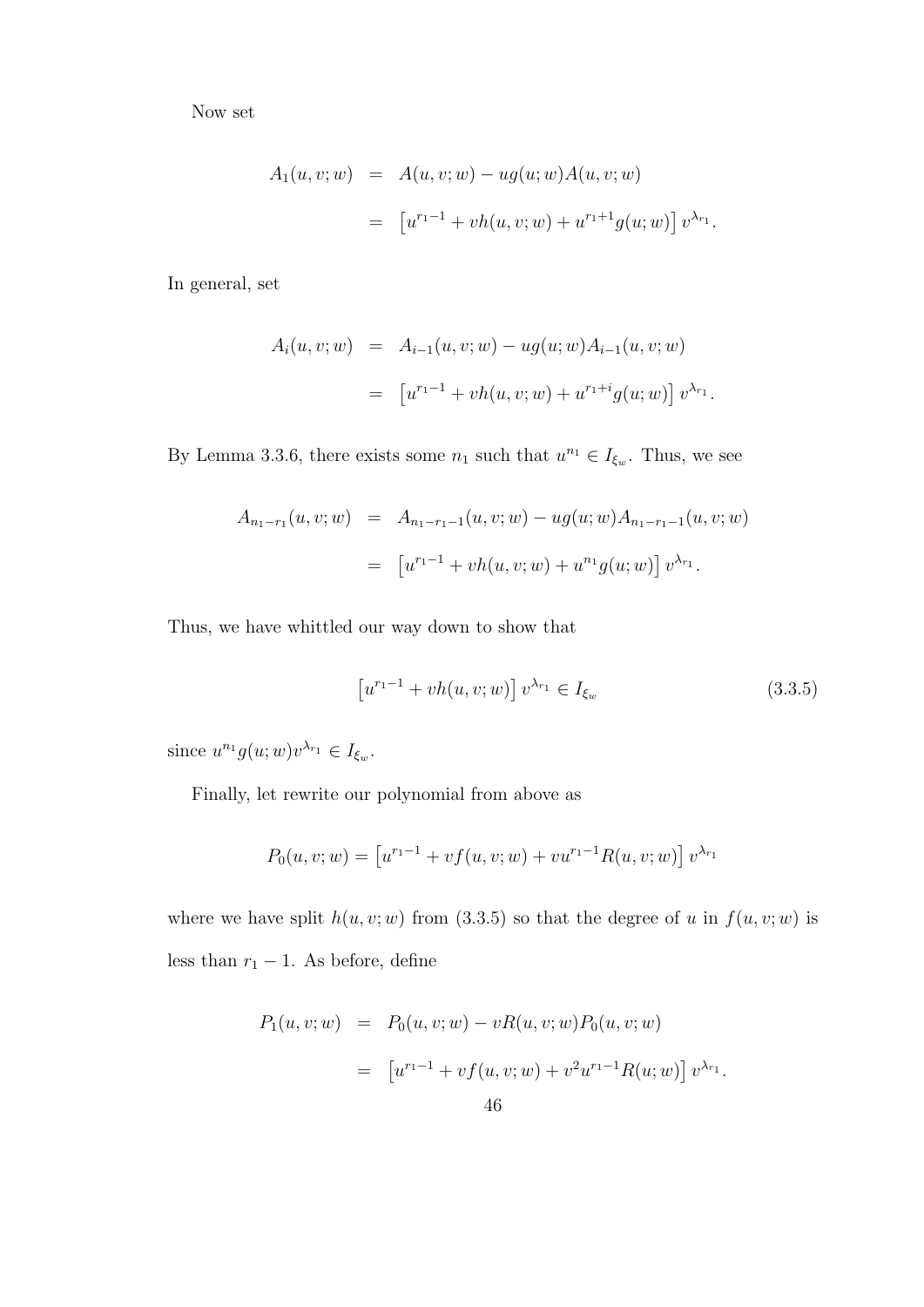Again, following similar procedures as last time, we adjust the terms so that the degree of u in  $f_w(u, v)$  is still less than  $r_1 - 1$ . Thus, in general,

$$
P_i(u, v; w) = P_{i-1}(u, v; w) - vR(u, v; w)P_{i-1}(u, v; w)
$$
  
= 
$$
[u^{r_1-1} + v f(u, v; w) + v^{i+1} u^{r_1-1} R(u; w)] v^{\lambda_{r_1}}
$$

and

$$
P_{n_2-1}(u, v; w) = P_{n_2-2}(u, v; w) - vR(u, v; w)P_{n_2-2}(u, v; w)
$$
  
= 
$$
\left[ u^{r_1-1} + v f(u, v; w) + v^{n_2} u^{r_1-1} R(u; w) \right] v^{\lambda_{r_1}}.
$$

Since  $v^{n_2} \in I_{\xi_w}$ , we have  $[u^{r_1-1} + v f(u, v; w)] v^{\lambda_{r_1}} \in I_{\xi_w}$  and the degree of u in  $f(u, v; w)$  is less than  $r_1 - 1$ . To complete the proof, we now finally set

$$
P(u, v; w) = u^{r_0 - r_1} [u^{r_1 - 1} + v f(u, v; w)] v^{\lambda_{r_1}}
$$
  
= 
$$
[u^{r_0 - 1} + v f(u, v; w)] v^{\lambda_{r_0}}.
$$

Note that  $\lambda_{r_1} = \lambda_{r_0}$  and that now the degree of u in  $f(u, v; w)$  is less than  $r_0-1$ . We also note that the  $P(u, v; w)$  converge as  $w \to 0$  since the  $f(u, v; w)$  are convergent. Thus, by induction, the proof is complete.

 $\Box$ 

Remark 3.3.10. Recall if

$$
\xi \in \overline{C}_{\lambda,0,0} - C_{\lambda,0,0}
$$

then there exist  $\xi_w \in C_{\lambda,0,0}$  such that

$$
\lim_{w \to 0} \xi_w = \xi.
$$
  
47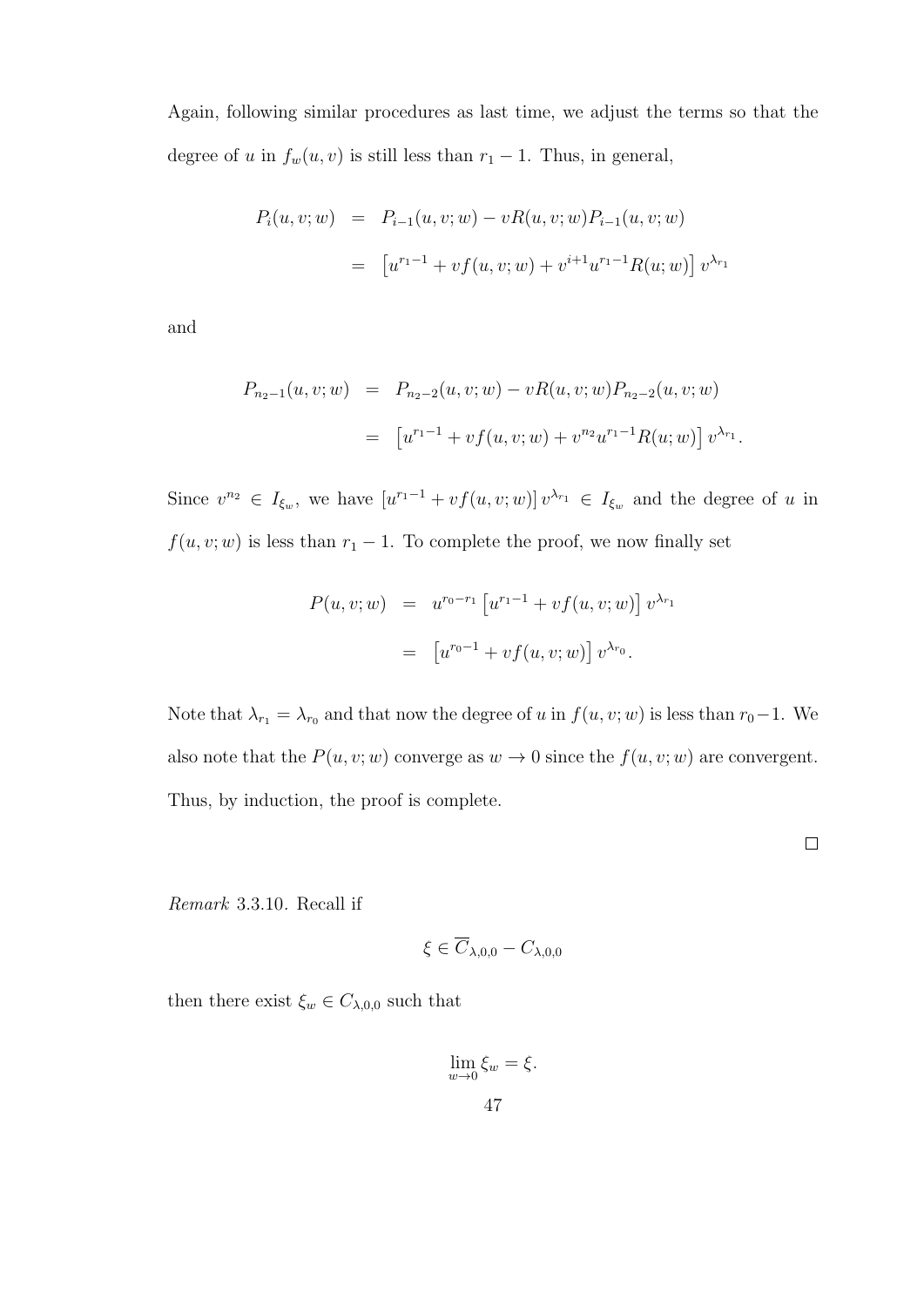Of course then, we can say that the ideal  $I_{\xi}$  is the flat limit of the ideals  $I_{\xi_w}$  as  $w \to 0$ . Now, suppose  $f(u, v; w) \in I_{\xi_w}$  such that it converges to a polynomail  $f(u, v) \in I_{\xi}$  as  $w \to 0$ . Suppose some monomial of the form  $u^{i}$  is a term of  $f(u, v; w)$ . If  $l(\lambda) = k$ , then we claim for sufficiently small w, we must have  $i \geq k$ . Assume  $1 \leq i \leq k-1$ . Then  $u^i \in \lim_{t\to 0} \phi(t)I_{\xi_w} = I_{\xi_{\lambda,0,0}}$  by Lemma 3.3.7, since  $\xi_w \in C_{\lambda,0,0}$ . But this is a contradiction since k is the smallest possible power of a monomial of the form  $u^i$  in  $I_{\xi_{\lambda,0,0}}$ . Now, if we let  $w \to 0$ , we see  $f(u, v)$  similarly will only have a monomial  $u^i$  as a term if  $i \geq k$ .

We can now prove Claim 3.3.5.

**Proposition 3.3.11.** Suppose  $\lambda$  is a partition of n and  $\xi \in \overline{C}_{\lambda,0,0} - C_{\lambda,0,0}$  where  $\lim_{t\to 0} \phi(t)\xi = \xi_{\nu,0,0}$  for some partition  $\nu$  of n. Then  $\lambda < \nu$ .

*Proof.* Suppose  $\lambda = (\lambda_1 \geq \cdots \geq \lambda_k)$  and  $\nu = (\nu_1 \geq \cdots \geq \nu_l)$ . We first note  $\lambda \neq \nu$  since  $\xi \notin C_{\lambda,0,0}$ . By Remark 3.3.10, if  $u^j \in \lim_{t \to 0} \phi(t)I_{\xi} = I_{\xi_{\nu,0,0}}$ , then we must have  $j \geq k$ . Since  $u^l \in I_{\xi_{\nu,0,0}},$  we have  $l \geq k$ . Of course, if  $l > k$ , we are done by Definition 3.3.1 since we would have  $\lambda < \nu$ . Thus, we will assume  $l = k$ . Since  $\lambda \neq \nu$ , there exists some  $1 \leq s \leq k$  such that  $\lambda_s \neq \nu_s$  and  $\lambda_i = \nu_i$  for  $s < i \leq k$ . Note if  $\lambda_s = \lambda_{s+1}$ , then  $\lambda_s = \nu_{s+1} \leq \nu_s$ . Since  $\lambda_s \neq \nu_s$ , we would conclude  $\lambda_s < \nu_s$ , which would again give us  $\lambda < \nu$ . Thus, let us assume  $\lambda_s > \lambda_{s+1}$ .

We know  $u^{s-1}v^{\nu_s} \in I_{\xi_{\nu,0,0}} = \lim_{t \to 0} \phi(t)I_{\xi}$ . By Lemma 3.3.7, there exists a polynomial of the form

$$
Q(u, v) = [u^{s-1} + vh(u, v) + u^s g(u)] v^{\nu_s} \in I_{\xi}
$$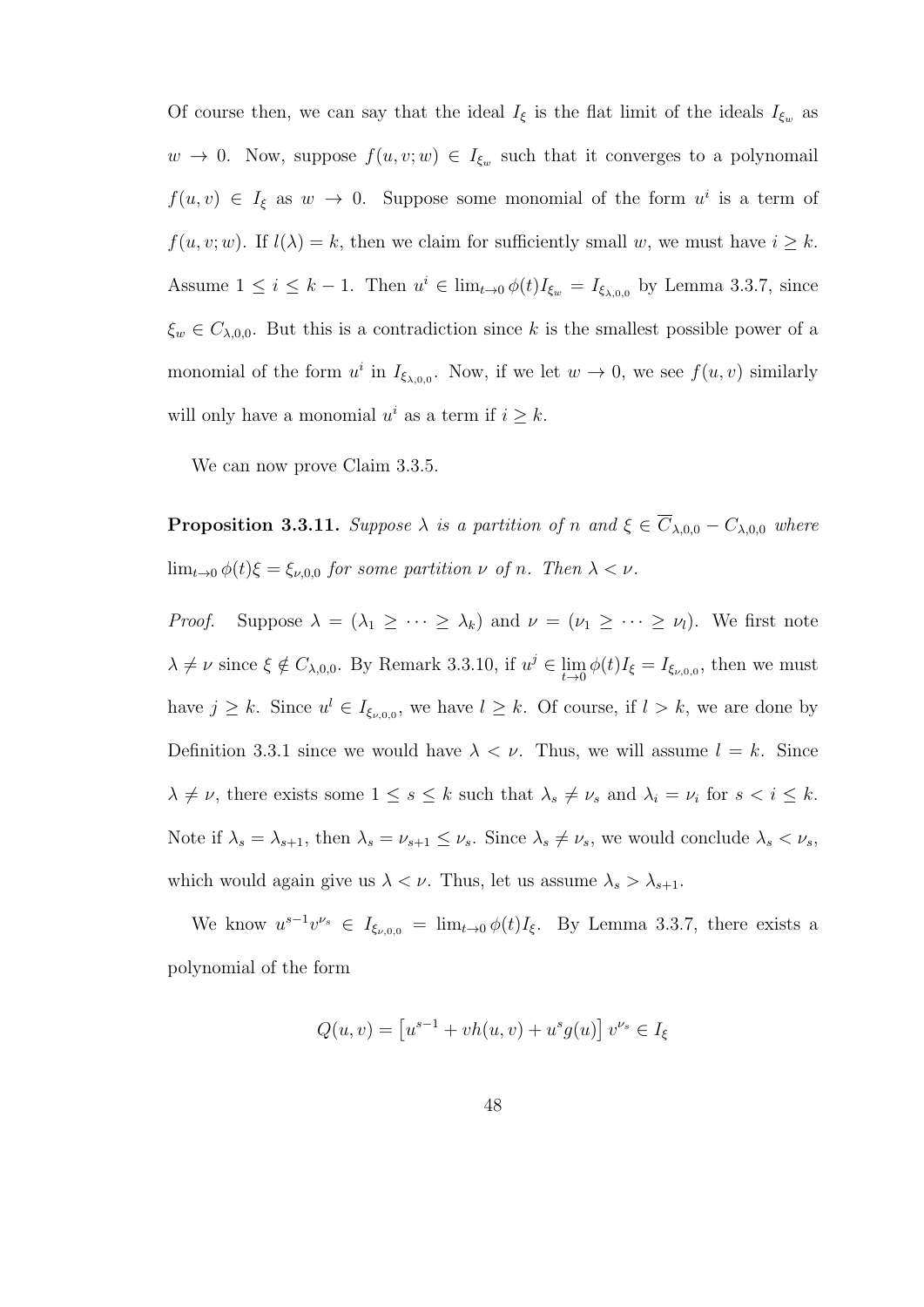and as before we see there exists a polynomial of the form

$$
Q(u, v; w) = [u^{s-1} + vh(u, v; w) + u^s g(u; w)] v^{\nu_s} + \sum_{i,j} a_{i,j}(w) u^i v^j \in I_{\xi_w}
$$

where

$$
h(u, v; w) \rightarrow h(u, v)
$$
  

$$
g(u; w) \rightarrow g(u)
$$
  

$$
a_{i,j}(w) \rightarrow 0
$$

as  $w \to 0$ . Also, note in the summation tail we have either  $j < \nu_s$  or  $j = \nu_s$  and  $i < s - 1$ , since any terms not fitting those restrictions can be included in the polynomials  $h(u, v; w)$  or  $g(u; w)$ .

As in the proof of Lemma 3.3.9, we can define

$$
Q(u, v; w) = A(u, v; w) + B(u, v; w) + C(u, v; w)
$$

where

$$
A(u, v; w) = [u^{s-1} + vh(u, v; w) + u^s g(u; w)] v^{\nu_s}
$$

$$
B(u, v; w) = \sum_{i \le s} a_{i,j}(w) u^i v^j + \sum_{i=s}^{k-1} \sum_{j < \nu_{i+1}} a_{i,j}(w) u^i v^j
$$

and

$$
C(u, v; w) = \sum_{i=s}^{k} u^{i} v^{\nu_{i+1}} h_i(u, v; w)
$$

for some polynomials  $h_1(u, v; w), \ldots, h_k(u, v; w)$ . Note that we have met all the assumptions of Lemma 3.3.9. Thus, we know there exist some

$$
P_{r-1}(u, v; w) = [u^{r-1} + v f_{r-1}(u, v; w)] v^{\lambda_r} \in I_{\xi_w}
$$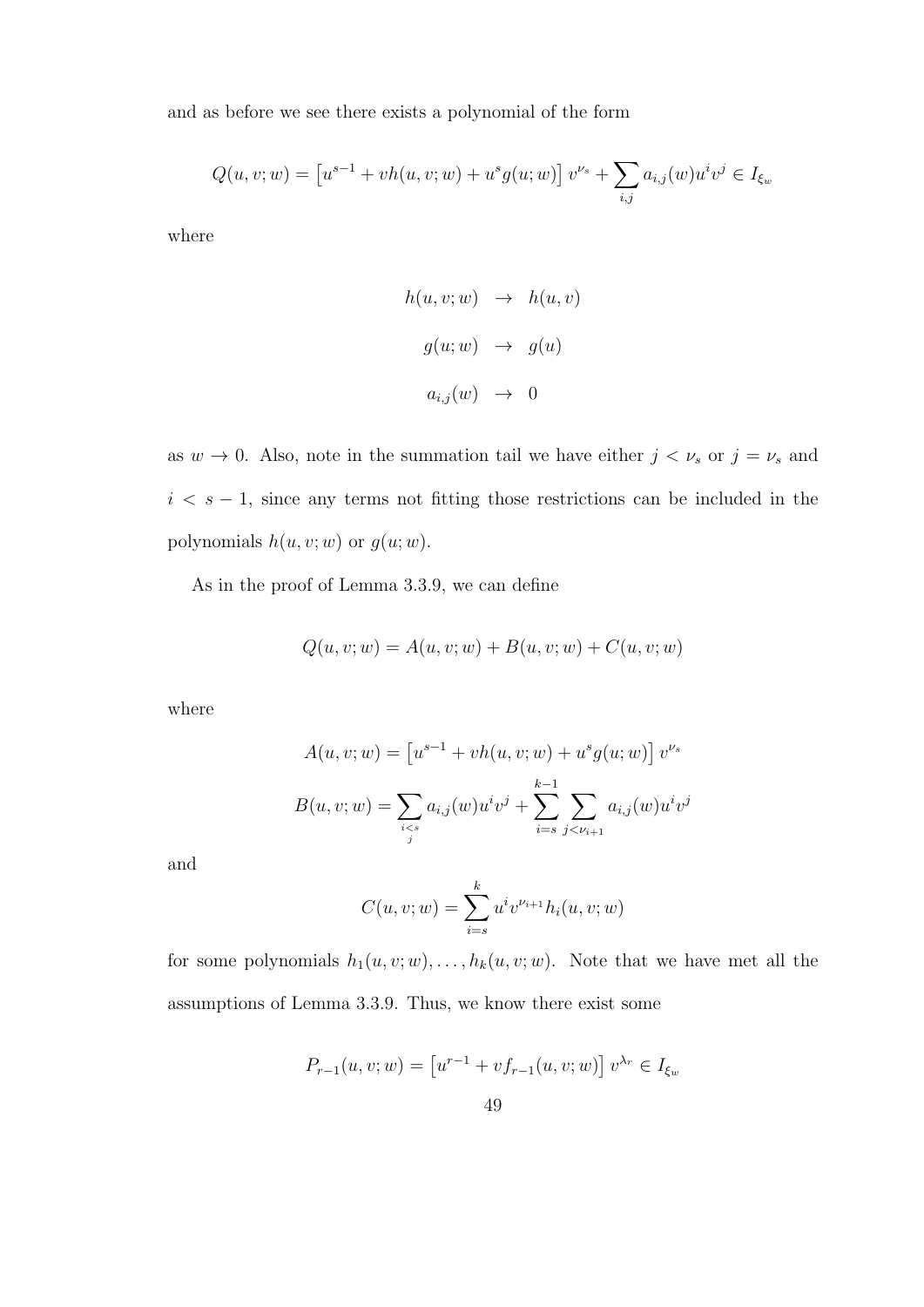for  $s < r \leq k + 1$ . Note that for  $s < r \leq k + 1$ , we have  $\lambda_r = \nu_r$ . By using tactics similar to those used in our proof of Lemma 3.3.8, we can "cut off" part of the tail. For example, set

$$
Q_0(u, v; w) = Q(u, v; w) - h_k(u, v; w) P_k(u, v; w)
$$
  
=  $A(u, v; w) + B(u, v; w) + \sum_{i=s}^{k-1} u^i v^{\lambda_{i+1}} h_i(u, v; w) + v u^k h_k(u, v; w).$ 

Again, be aware we have abused notation and adjusted our polynomials. Now if we set

$$
Q_1(u, v; w) = Q_0(u, v; w) - v h_k(u, v; w) P_k(u, v; w)
$$
  
=  $A(u, v; w) + B(u, v; w) + \sum_{i=s}^{k-1} u^i v^{\lambda_{i+1}} h_i(u, v; w) + v^2 u^k h_k(u, v; w)$ 

and in general

$$
Q_i(u, v; w) = Q_{i-1}(u, v; w) - v^i h_k(u, v; w) P_k(u, v; w)
$$
  
=  $A(u, v; w) + B(u, v; w) + \sum_{i=s}^{k-1} u^i v^{\lambda_{i+1}} h_i(u, v; w) + v^{i+1} u^k h_k(u, v; w)$ 

then, keeping in mind there exists some  $n_2$  such that  $v^{n_2} \in I_{\xi_w}$  by Lemma 3.3.6, we see

$$
Q_{n_2-1}(u, v; w) = Q_{n_2-2}(u, v; w) - v^{n_2-1}h_k(u, v; w)P_k(u, v; w)
$$
  
=  $A(u, v; w) + B(u, v; w) + \sum_{i=s}^{k-1} u^i v^{\lambda_{i+1}} h_i(u, v; w) + v^{n_2} u^k h_k(u, v; w).$ 

Since  $v^{n_2} \in I_{\xi_w}$ , we have

$$
A(u, v; w) + B(u, v; w) + \sum_{i=s}^{k-1} u^i v^{\lambda_{i+1}} h_i(u, v; w) \in I_{\xi_w}.
$$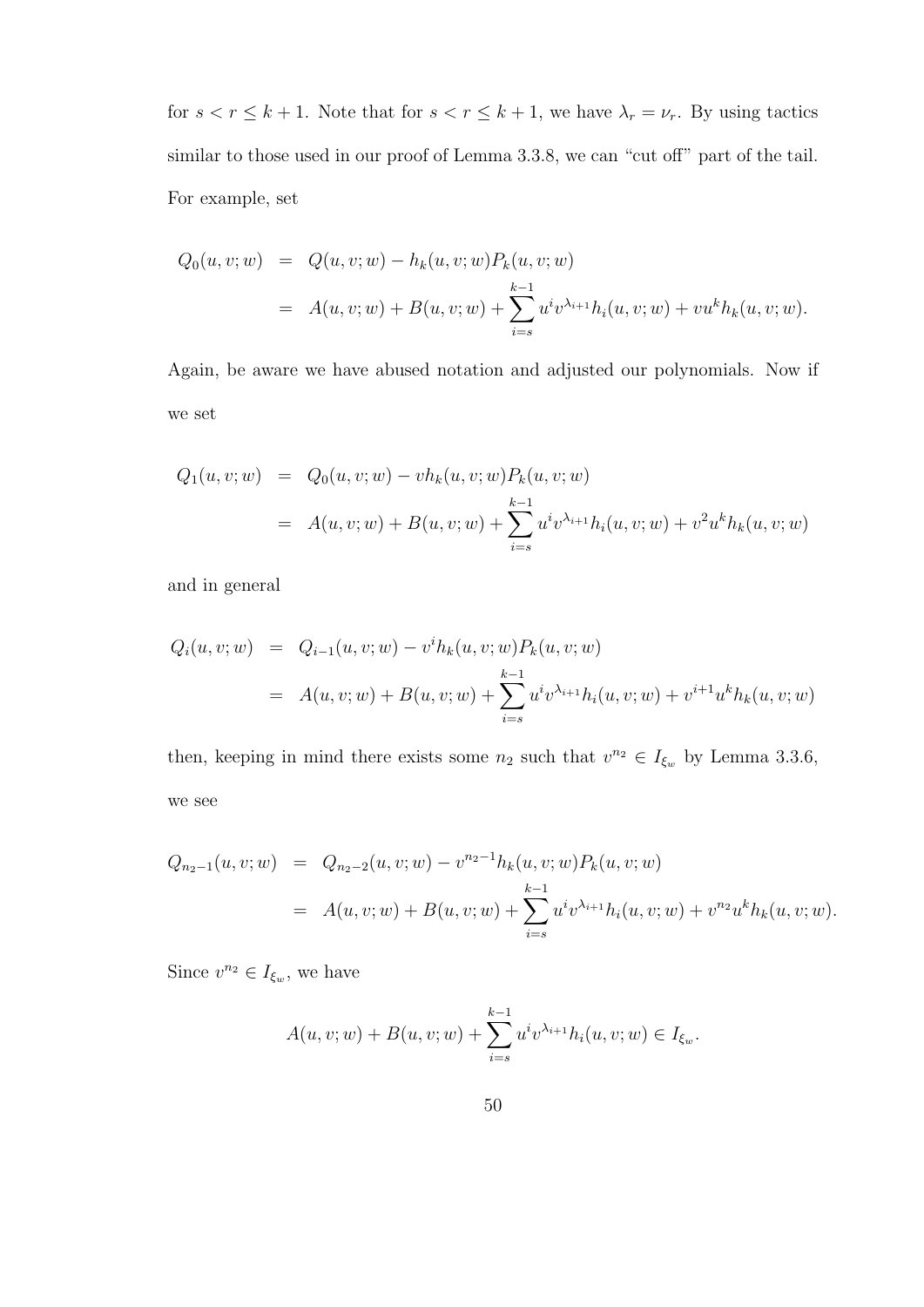It should be clear we can repeat this process another  $k - s$  times, using each polynomial  $P_{r-1}(u, v; w)$  with  $s < r \leq k$  at some point to "cut off" another piece of the tail. After this is completed, we are left with  $A(u, v; w) + B(u, v; w) \in I_{\xi_w}$ .

Now suppose  $a_{i_0,j_0}\neq 0$  for some  $a_{i_0,j_0}$  in the sums of  $B(u, v; w)$ . Then

$$
u^{i_0}v^{j_0} \in \lim_{t \to 0} \phi(t)I_{\xi_w} = I_{\xi_{\lambda,0,0}}
$$

where either  $i_0 < s$  or  $s \leq i_0 \leq k-1$  and  $j_0 < \nu_{i_0+1}$ .

Suppose we have the latter case. Since  $u^{i_0}v^{j_0} \in I_{\xi_{\lambda,0,0}},$  we must have  $j_0 \geq \lambda_{i_0+1}.$ Thus  $\lambda_{i_0+1} \leq j_0 < \nu_{i_0+1}$ , which is a contradiction since  $\lambda_{i+1} = \nu_{i+1}$  for all  $s \leq i \leq$ k − 1. Now suppose  $i_0 < s$ . Recall from before we must have  $j_0 \leq \nu_s$ . Then we see  $\lambda_s \leq \lambda_{i_0+1} \leq j_0 \leq \nu_s$ . But, of course,  $\lambda_s \neq \nu_s$ . Thus, in this case we would have  $\lambda_s < \nu_s$ , and by Definition 3.3.1, we would be done.

Therefore, let us assume  $a_{i,j} = 0$  for all  $a_{i,j}$  in  $B(u, v; w)$  (i.e. we assume  $B(u, v; w) = 0$ . Then  $I_{\xi_w}$  contains the polynomial

$$
A(u, v; w) = [u^{s-1} + vh(u, v; w) + u^{s}g(u; w)] v^{\nu_{s}}
$$

Thus,  $u^{s-1}v^{\nu_s} \in \lim_{t \to 0} \phi(t)I_{\xi_w} = I_{\xi_{\lambda,0,0}}$ . Therefore we must have  $\lambda_s \leq \nu_s$ . Once again, we assumed  $\lambda_s \neq \nu_s,$  so we conclude  $\lambda_s < \nu_s.$  $\Box$ 

We can illustrate Proposition 3.3.11 in the following examples.

Example 3.3.12. Suppose  $\lambda = (3, 1, 1)$ . Let  $\xi$  be the flat limit of  $\xi_w$  where  $I_{\xi_w} = \langle v^3, wuv + v^2, u^2v, u^3 \rangle$ . Note here that

$$
\lim_{t\to 0}\phi(t)I_{\xi_w}=\langle v^3,uv,u^2v,u^3\rangle=I_{\xi_{\lambda,0,0}}
$$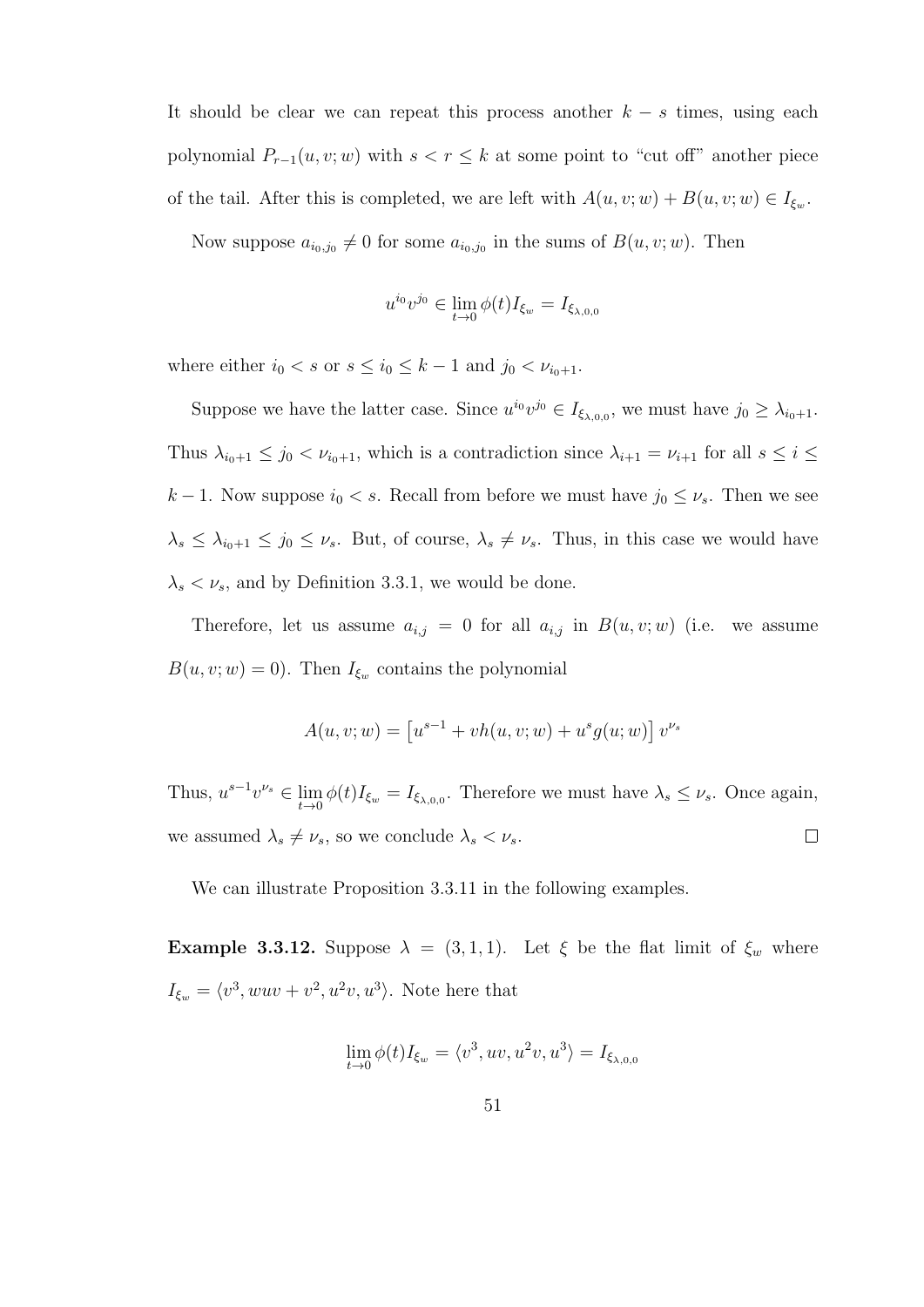so we confirm  $\xi_w \in C_{\lambda,0,0}$  and  $\xi \in \overline{C}_{\lambda,0,0}$ . Also, we can see  $I_{\xi} = \lim_{w \to 0} I_{\xi_w} = \langle v^3, v^2, u^2v, u^3 \rangle$ . Of course, applying the action to this ideal and taking the limit as  $t \to 0$  will yield the same ideal, so we see

$$
\lim_{t \to 0} \phi(t)I_{\xi} = \langle v^3, v^2, u^2v, u^3 \rangle = \langle v^2, uv^2, u^2v, u^3 \rangle = I_{\xi_{\nu,0,0}}
$$

where  $\nu = (2, 2, 1)$ . Thus,  $\xi \in \overline{C}_{\lambda,0,0} - C_{\lambda,0,0}$  and as we expect,  $\lambda < \nu$ .

**Example 3.3.13.** Suppose  $\lambda = (3, 1)$ . Let  $\xi$  be the flat limit of  $\xi_w$  where

$$
I_{\xi_w} = \langle v^3, wuv + v^2, u^2 \rangle.
$$

Note here that

$$
\lim_{t \to 0} \phi(t) I_{\xi_w} = \langle v^3, uv, u^2 \rangle = I_{\xi_{\lambda,0,0}}
$$

so we confirm  $\xi_w \in C_{\lambda,0,0}$  and  $\xi \in \overline{C}_{\lambda,0,0}$ . Also, we can see  $I_{\xi} = \lim_{w \to 0} I_{\xi_w} = \langle v^3, v^2, u^2 \rangle$ . Of course, applying the action to this ideal and taking the limit as  $t \to 0$  will yield the same ideal, so we see

$$
\lim_{t \to 0} \phi(t) I_{\xi} = \langle v^3, v^2, u^2 \rangle = \langle v^2, uv^2, u^2 \rangle = I_{\xi_{\nu,0,0}}
$$

where  $\nu = (2, 2)$ . Thus,  $\xi \in \overline{C}_{\lambda,0,0} - C_{\lambda,0,0}$  and as we expect,  $\lambda < \nu$ .

Now, recall from Definition 3.3.3 that

$$
W_{\nu} = \left\{ \sum_{i=1}^{\nu_1} (a_1, b_{1,i}) + \cdots + \sum_{i=1}^{\nu_k} (a_k, b_{k,i}) \right\}.
$$

The idea is to understand the intersection pairing

$$
\left\langle \overline C_{\lambda,0,0},\overline W_\nu\right\rangle.
$$

Proposition 3.3.11 will help to do this, as will the following lemma.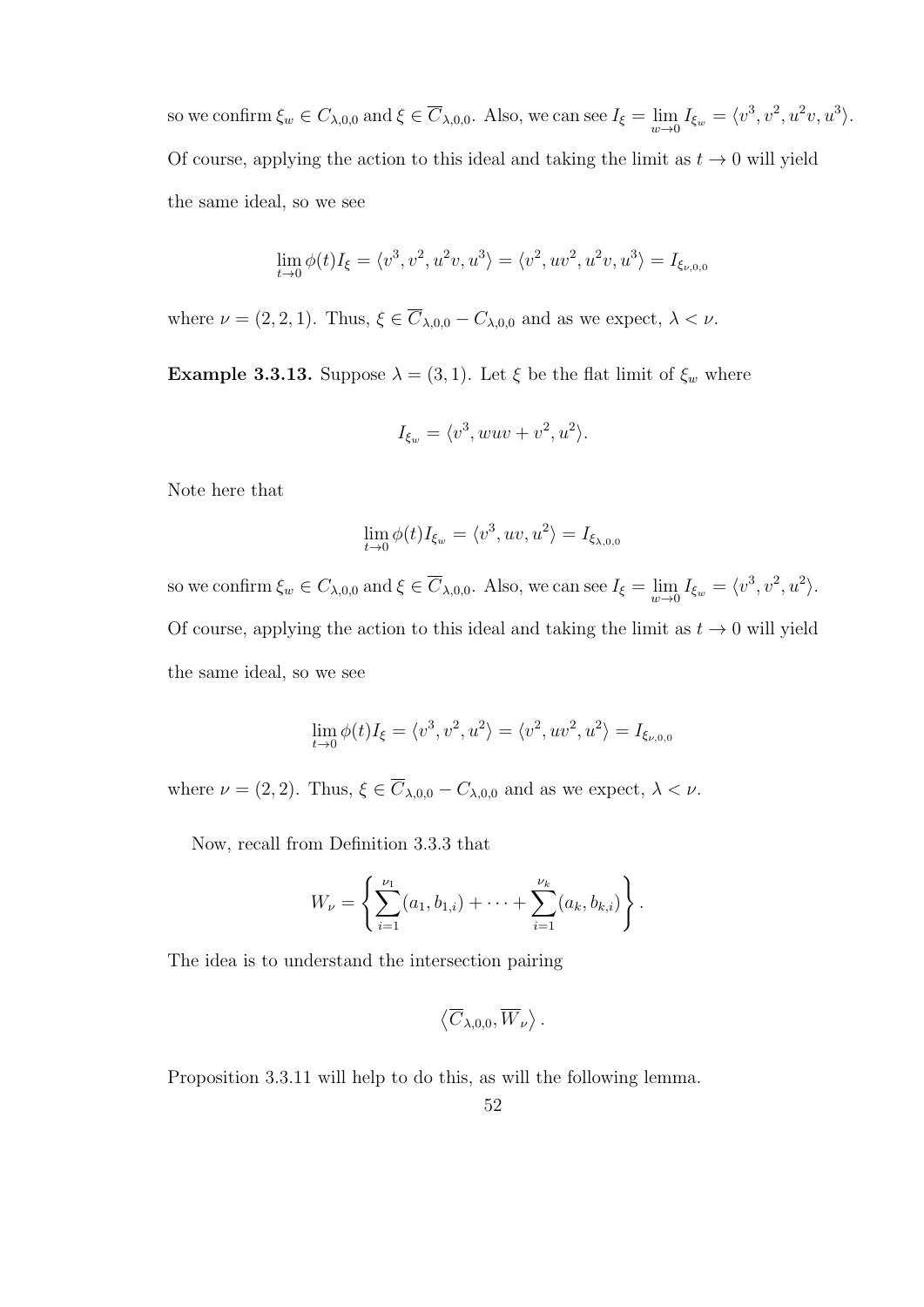**Lemma 3.3.14.** Let  $|\nu| = n$ . Suppose  $\xi \in \overline{W}_{\nu} \cap M_n(P_0)$  and  $\lambda$  is a partition of n such that  $\lim_{t\to 0} \phi(t)\xi = \xi_{\lambda,0,0}$ . Then  $\lambda \leq \nu$ . Furthermore, if  $\lambda = \nu$ , then  $\xi = \xi_{\lambda,0,0}$ .

*Proof.* Suppose  $\nu = (\nu_1 \ge \nu_2 \ge \cdots \ge \nu_k)$ . Let  $I_{\xi}$  be the ideal corresponding to  $\xi$ . Since  $\xi \in W_{\nu}$ ,  $I_{\xi}$  is the flat limit, as  $w \to 0$ , of some ideals  $I_{\xi_w}$  corresponding to some  $\xi_w \in W_\nu$ . From our definition of  $W_\nu$ , we have

$$
I_{\xi_w} = \prod_{i=1}^k \left\langle u - a_i(w), \prod_{j=1}^{\nu_i} (v - b_{i,j}(w)) \right\rangle
$$

for w close to 0. Since  $I_{\xi_w}$  is concentrated at  $P_0$ , we must have

$$
\lim_{w \to 0} a_i(w) = \lim_{w \to 0} b_{i,j}(w) = 0.
$$
  
Now, we see 
$$
\prod_{i=1}^k (u - a_i(w)) \in I_{\xi_w}
$$
, and thus  $u^k \in I_{\xi}$ . Since  

$$
\lim_{t \to 0} \phi(t)I_{\xi} = I_{\xi_{\lambda,0,0}}
$$

we have  $u^k \in I_{\xi_{\lambda,0,0}}$ . Thus,  $l(\lambda) \leq k = l(\nu)$ . Notice if  $l(\lambda) < l(\nu)$ , we are done. Thus, let us assume  $l(\lambda) = l(\nu)$ .

Fix some  $0 \le r \le k - 1$ . We intend to show  $I_{\xi_w}$  contains some polynomial

$$
P_r(u, v; w) = \prod_{i=1}^r (u - a_i(w))(v^{\nu_{r+1}} + f_r(u, v; w))
$$

where  $deg_u f_r < k - r$  and  $deg_v f_r < \nu_{r+1}$ . We employ a previous tactic. Let  $r+1\leq s\leq k.$  Then the following polynomials are contained in  $I_{\xi_w}$ 

$$
p_s(u, v; w) = \prod_{i=1}^r (u - a_i(w)) \prod_{i=r+1}^{s-1} (u - a_i(w)) \prod_{j=1}^{\nu_s} (v - b_{s,j}(w)) \prod_{i=s+1}^k (u - a_i(w)).
$$

Note we can rewrite this as

$$
p_s(u, v; w) = \prod_{i=1}^r (u - a_i(w)) \prod_{\substack{i=r+1 \\ i \neq s}}^k (u - a_i(w))(v^{\nu_s} - f_s(v; w))
$$
  
53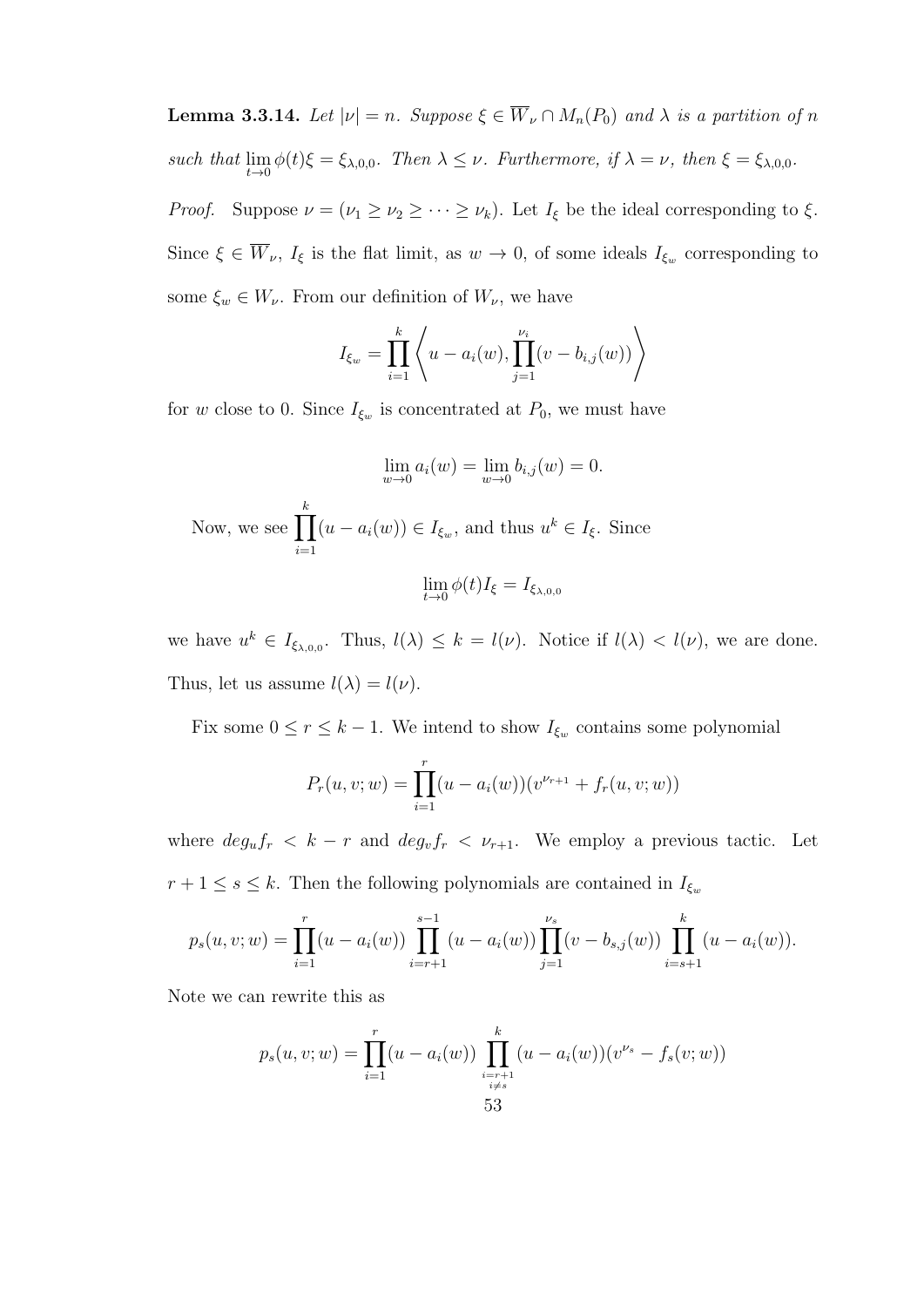where  $deg_v f_s < v_s$ . Now by Lemma 3.1.1, there exist some  $\beta_{r+1}(w), \ldots, \beta_k(w) \in \mathbb{C}$ such that

$$
\sum_{s=r+1}^{k} \beta_s(w) \prod_{\substack{i=r+1\\i\neq s}}^{k} (u - a_i(w)) = 1.
$$

Therefore,  $I_{\xi_w}$  contains

$$
P_r(u, v; w) := \sum_{s=r+1}^k \beta_s(w) v^{\nu_{r+1} - \nu_s} p_s(u, v; w)
$$
  
= 
$$
\prod_{i=1}^r (u - a_i(w))(v^{\nu_{r+1}} + f_r(u, v; w)).
$$

Note that, as we claimed before, that  $deg_u f_r < k - r$  and  $deg_v f_r < \nu_{r+1}$ . Thus, let us write

$$
f_r(u, v; w) = \sum_{\substack{0 \le p < k - r \\ 0 \le q < \nu_{r+1}}} d_{p, q, r}(w) u^p v^q.
$$

Next, we intend to show  $d_{p,q,r}(w) = 0$  whenever  $q \ge \nu_{p+r+1}$ . For  $r = k-1$  there is no work to be done, since  $q < \nu_k$  and  $p = 0$  in the sum. Suppose  $r = k - 2$ . We can write

$$
P_{k-2}(u, v; w) = \prod_{i=1}^{k-2} (u - a_i(w)) \left( v^{\nu_{k-1}} + \sum_{0 \leq p < 2 \atop 0 \leq q < \nu_{k-1}} d_{p,q,r}(w) u^p v^q \right)
$$
  
= 
$$
\prod_{i=1}^{k-2} (u - a_i(w)) \left( v^{\nu_{k-1}} + \sum_{0 \leq p < 2 \atop 0 \leq q < \nu_{p+k-1}} d_{p,q,r}(w) u^p v^q + u v^{\nu_k} g_1(v; w) \right)
$$

where  $deg_v g_1(v; w) \leq \nu_{k-1} - \nu_k - 1$ . Note  $P_{k-2}(u, v; w) - g_1(v; w) P_{k-1}(u, v; w) \in I_{\xi_w}$ . If we simplify this difference, we have

$$
\prod_{i=1}^{k-2} (u - a_i(w)) \left[ v^{\nu_{k-1}} + \sum_{\substack{0 \le p < 2 \\ 0 \le q < \nu_{p+k-1}}} d_{p,q,r}(w) u^p v^q + A(u, v; w) \right]
$$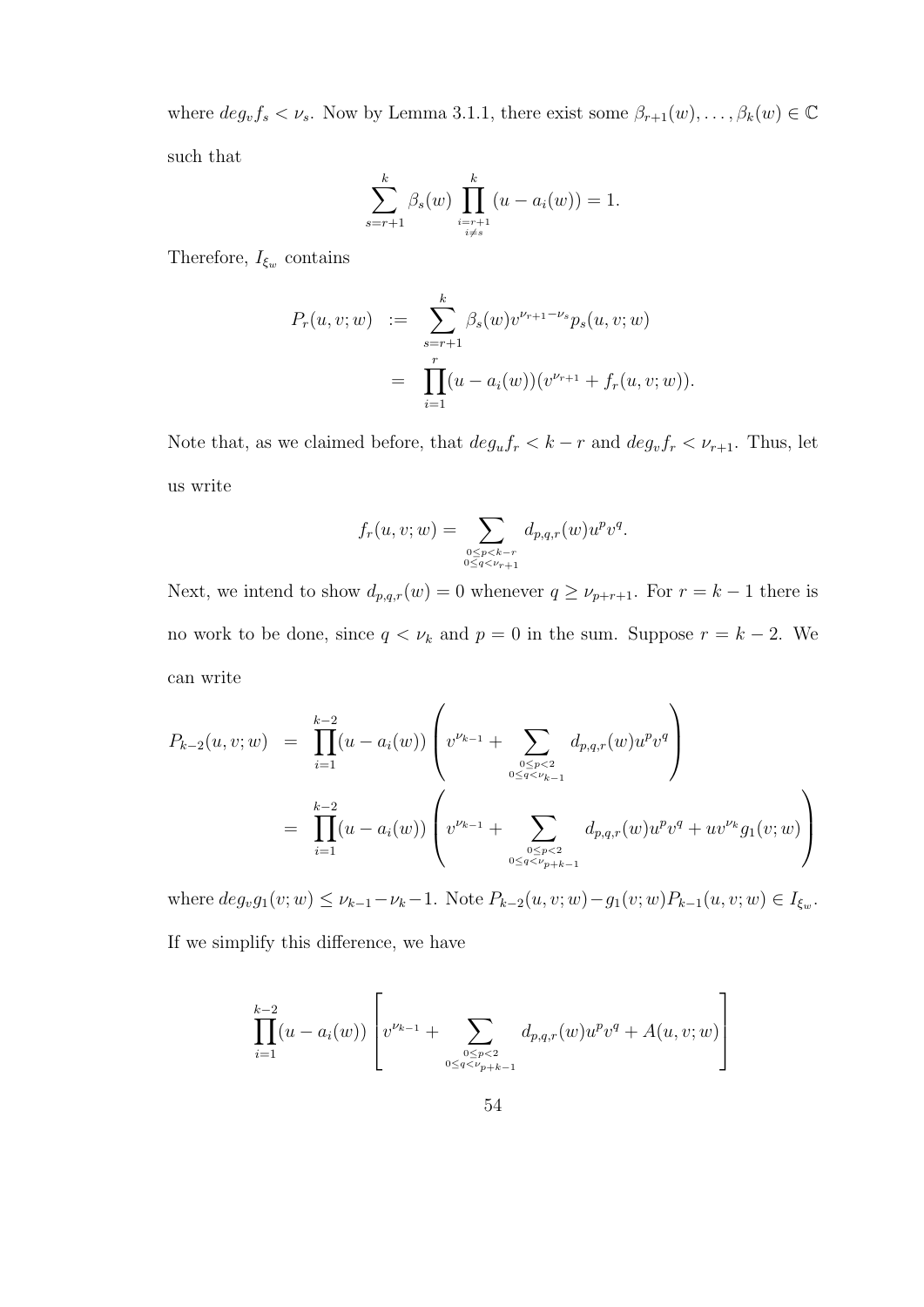where

$$
A(u, v; w) = a_{k-1}(w)v^{\nu_k}g_1(v; w) + \sum_{0 \le q < \nu_k} d_{p,q,r}(w)uv^qg_1(v; w) + \sum_{0 \le q < \nu_k} d_{p,q,r}(w)a_{k-1}(w)v^qg_1(v; w).
$$

Notice the degree of v in  $a_{k-1}(w)v^{\nu_k}g_1(v;w)$  and  $\sum$  $0 \leq q < \nu_k$  $d_{p,q,r}(w)a_{k-1}(w)v^qg_1(v;w)$  is less than  $\nu_{k-1}$  and thus they may be absorbed into the sum  $\sum$  $0 \leq p < 2$ <br> $0 \leq q < \nu_{p+k-1}$  $d_{p,q,r}(w)u^pv^q.$ 

We also note that in the sum  $\sum$  $0 \leq q < \nu_k$  $d_{p,q,r}(w)uv^q g_1(v;w)$ , the degree of v is less than  $\nu_{k-1} - 1$ . Thus, we can write  $P_{k-2}(u, v; w) - g_1(v; w)P_{k-1}(u, v; w)$  as

$$
\prod_{i=1}^{k-2} (u - a_i(w)) \left( v^{\nu_{k-1}} + \sum_{\substack{0 \le p < 2 \\ 0 \le q < \nu_{p+k-1}}} d_{p,q,r}(w) u^p v^q + u v^{\nu_k} g_2(v; w) \right)
$$

where  $deg_v g_2(v;w) \leq \nu_{k-1} - \nu_k - 2$ . If we abuse notation by calling this difference  $P_{k-2}(u, v; w)$  we see we have dropped the degree of  $g_1(v; w)$  by 1. After  $\nu_{k-1} - \nu_k$ iterations of this process, we will have some polynomial

$$
P_{k-2}(u,v;w) = \prod_{i=1}^{k-2} (u - a_i(w)) \left( v^{\nu_{k-1}} + \sum_{\substack{0 \le p < 2 \\ 0 \le q < \nu_{p+k-1}}} d_{p,q,r}(w) u^p v^q \right) \in I_{\xi_w}.
$$

Suppose  $0 \le r \le k-3$ . Using the same reasoning as above, we can subtract suitable multiples of  $P_{r+1}(u, v; w), \ldots, P_{k-1}(u, v; w)$  from  $P_r(u, v; w)$  so that we may safely assume  $d_{p,q,r}(w) = 0$  whenever  $q \ge \nu_{p+r+1}$ , and thus,

$$
f_r(u, v; w) = \sum_{\substack{0 \le p < k - r \\ 0 \le q < \nu_{p+r+1}}} d_{p,q,r}(w) u^p v^q.
$$

Note that these  $d_{p,q,r}(w)$  are analytic functions in w. Thus, we can factor  $d_{p,q,r}(w)$  such that we have

$$
d_{p,q,r}(w) = w^{e_{p,q,r}} \tilde{d}_{p,q,r}(w)
$$
  
55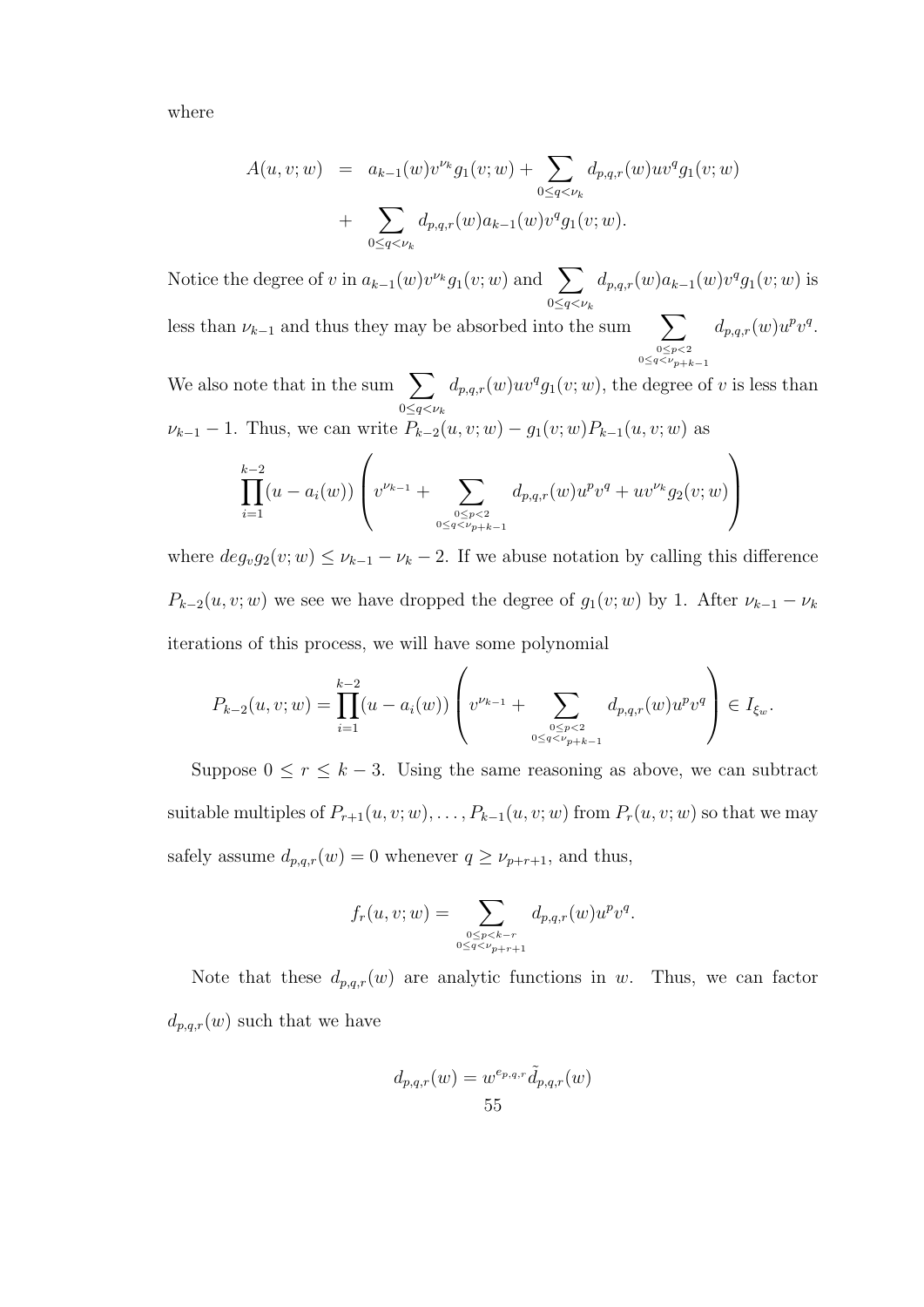where  $e_{p,q,r} \in \mathbb{Z}$  and  $\tilde{d}_{p,q,r}(0) \neq 0$ . Now define  $e_r = \min\{e_{p,q,r}, 0\}$ . Then for all  $0 \leq r \leq k-1$ , we have

$$
\lim_{w \to 0} w^{-e_r} P_r(u, v; w) = u^r \left( d_{q,r} v^{\nu_{r+1}} + \sum_{\substack{0 \le p < k-r \\ 0 \le q < \nu_{p+r+1}}} d_{p,q,r} u^p v^q \right) \in I_{\xi}
$$

where  $d_{q,r}, d_{p,q,r} \in \mathbb{C}$  and at least one of them is nonzero.

This leaves us with two cases. First, suppose  $d_{p,q,r} = 0$  for all  $p,q,r$ . Then  $u^r v^{\nu_{r+1}} \in I_\xi$  for all r. This implies  $\langle v^{\nu_1}, uv^{\nu_2}, \dots, u^k \rangle \subset I_\xi$ . Since both ideals have colengths of *n*, we have  $\langle v^{\nu_1}, uv^{\nu_2}, \dots, u^k \rangle = I_{\xi}$ . Thus,

$$
I_{\xi_{\lambda,0,0}} = \lim_{t \to 0} \phi(t) I_{\xi} = I_{\xi_{\nu,0,0}}
$$

In this case, we have  $\lambda = \nu$ . Since  $I_{\xi} = I_{\xi_{\lambda,0,0}}$  in this case, we have  $\xi = \xi_{\lambda,0,0}$ .

Now assume we have  $d_{p,q,r} \neq 0$  for some p, q, r. Here we may assume  $d_{p,q,s} = 0$  for all  $r < s \leq k-1, 0 \leq p < k-r$ , and  $0 \leq q < \nu_{p+r+1}$ . Then  $u^s v^{\nu_{s+1}} \in \lim_{t \to 0} \phi(t)I_{\xi} = I_{\xi_{\lambda,0,0}}$ . Thus, for  $r < s \leq k - 1$ , we have  $\lambda_{s+1} \leq \nu_{s+1}$ . Also, for some  $0 \leq p < k - r$  and  $0 \le q < \nu_{p+r+1}$  we have  $u^{r+p}v^q \in \lim_{t \to 0} \phi(t)I_{\xi} = I_{\xi_{\lambda,0,0}}$ . Now, if we let  $s_0 = r+p$ , then  $r \leq s_0 < k$  and  $u^{s_0}v^{\lambda_{s_0+1}} \in I_{\xi_{\lambda,0,0}}$ . Combining these facts we have

$$
\lambda_{s_0+1}\leq q<\nu_{s_0+1}
$$

Hence, in this case, we see  $\lambda < \nu$ .

*Remark* 3.3.15. Suppose we let  $I_{\xi_w} = \prod$ k  $i=1$  $\langle u - a_i(w), v^{\nu_i} \rangle$ , i.e. we let all  $b_{i,j}(w) = 0$ for all  $i, j$  in the proof of Lemma 3.3.14. Then the  $I_{\xi_w}$  define elements in  $\overline{W}_{\nu}$ . Now, we notice  $\lim_{t\to 0} \phi(t)I_{\xi_w} = \langle v^{\nu_1}, uv^{\nu_2}, \dots, u^{k-1}v^{\nu_k}, u^k \rangle$ . To see this, we refer to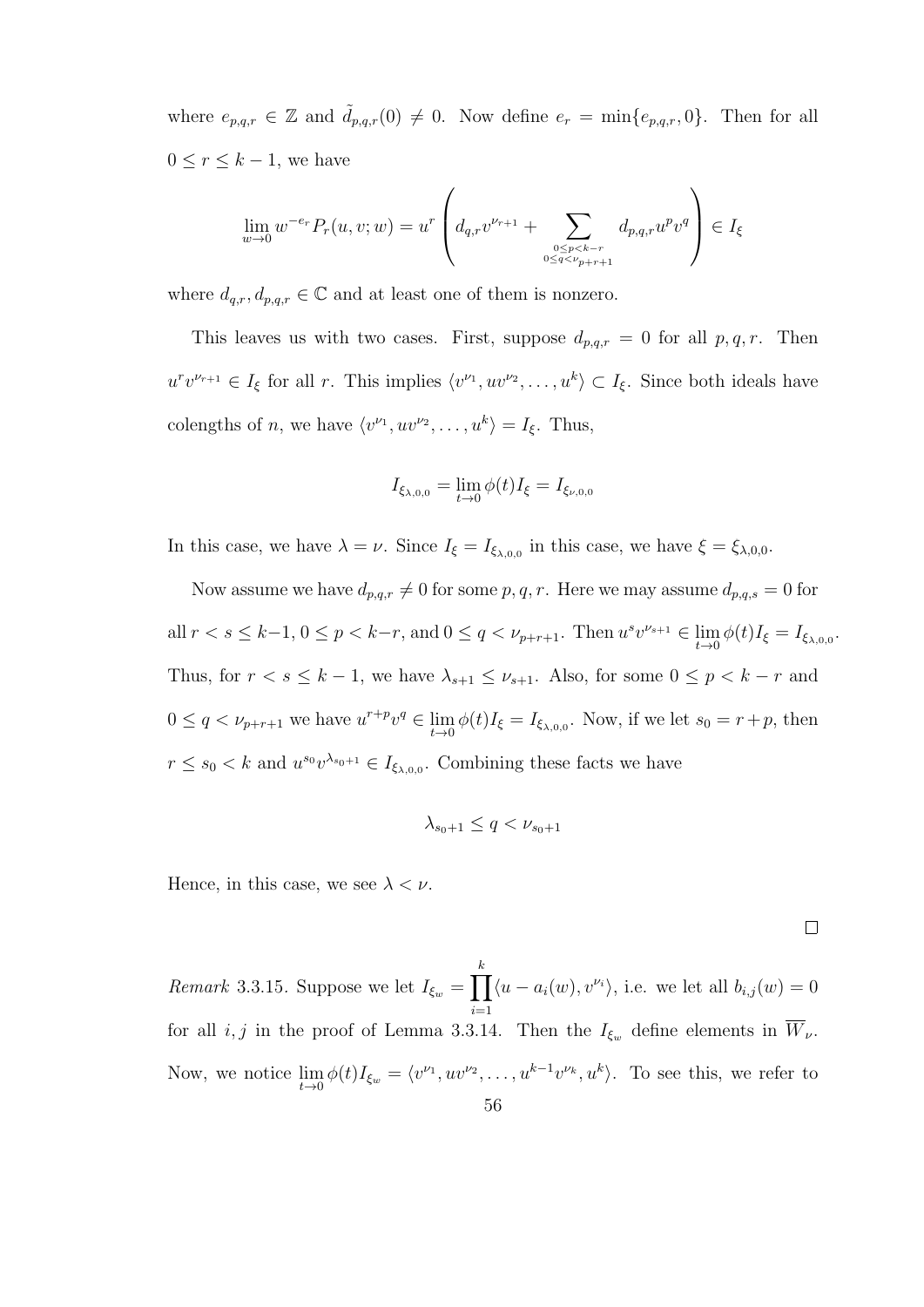the method used in the proof. Using the same notation as in the proof, we see for these  $I_{\xi_w}$ , we have

$$
p_s(u, v; w) = \prod_{i=1}^r (u - a_i(w)) \prod_{\substack{i=r+1 \ i \neq s}}^k (u - a_i(w)) v^{\nu_s} \in I_{\xi_w}
$$

and so

$$
P_r(u, v; w) = \sum_{s=r+1}^k \beta_s(w) v^{\nu_{r+1} - \nu_s} p_s(u, v; w)
$$
  
= 
$$
\prod_{i=1}^r (u - a_i(w)) v^{\nu_{r+1}} \in I_{\xi_w}.
$$

As we let  $w \to 0$ , we see  $\lim_{t \to 0} \phi(t) I_{\xi_w} \supset \langle v^{\nu_1}, uv^{\nu_2}, \dots, u^{k-1} v^{\nu_k}, u^k \rangle$  and since these both have codimensions of  $n$ , we have equality. We conclude that in this special case, we have  $\xi_{\nu,0,0} = \lim_{t \to 0} \phi(t) \xi_w \in \overline{W}_{\nu}$ .

We provide an example which expands upon Example 3.3.13.

**Example 3.3.16.** Suppose  $\lambda = (3, 1), \nu = (2, 2)$ , and we define  $I_{w, \tilde{w}}$  to be  $\langle u, v(v - \mu) \rangle$  $\langle w\tilde{w}\rangle\langle u-\tilde{w}, v^2\rangle$  where  $w,\tilde{w}\in\mathbb{C}^*$ . By definition, these  $I_{w,\tilde{w}}$  correspond to elements in  $\overline{W}_{\nu} \subset (\mathbb{C}^2)^{[n]}$ . Now, set  $I_{\xi_w} = \lim_{\tilde{w} \to 0} I_{w,\tilde{w}}$ . Then we see  $\xi_w \in \overline{W}_{\nu}$ . We can also show

$$
I_{\xi_w} = \lim_{\tilde{w}\to 0} I_{w,\tilde{w}} = \langle v^3, wuv + v^2, u^2 \rangle.
$$

Indeed, since  $u^2 - u\tilde{w} \in I_{w,\tilde{w}}$ , we see  $u^2 \in I_{\xi_w}$ . Also, we have  $uv^2$  and  $uv^2 - uvw\tilde{w}$  $v^2\tilde{w} - vw(\tilde{w})^2 \in I_{w,\tilde{w}}$ . Thus, their difference,  $uvw\tilde{w} + v^2\tilde{w} + vw(\tilde{w})^2$  is in the ideal. By dividing through by  $\tilde{w}$  and then letting  $\tilde{w} \to 0$ , we see  $uvw + v^2 \in I_{\xi_w}$ . Finally, having just shown  $uvw\tilde{w} + v^2\tilde{w} + vw(\tilde{w})^2 \in I_{w,\tilde{w}}$ , we observe

$$
uv2w - [v(uvw\tilde{w} + v2\tilde{w} + vw(\tilde{w})2)] = v3 + v2w\tilde{w} \in I_{w,\tilde{w}}.
$$
  
57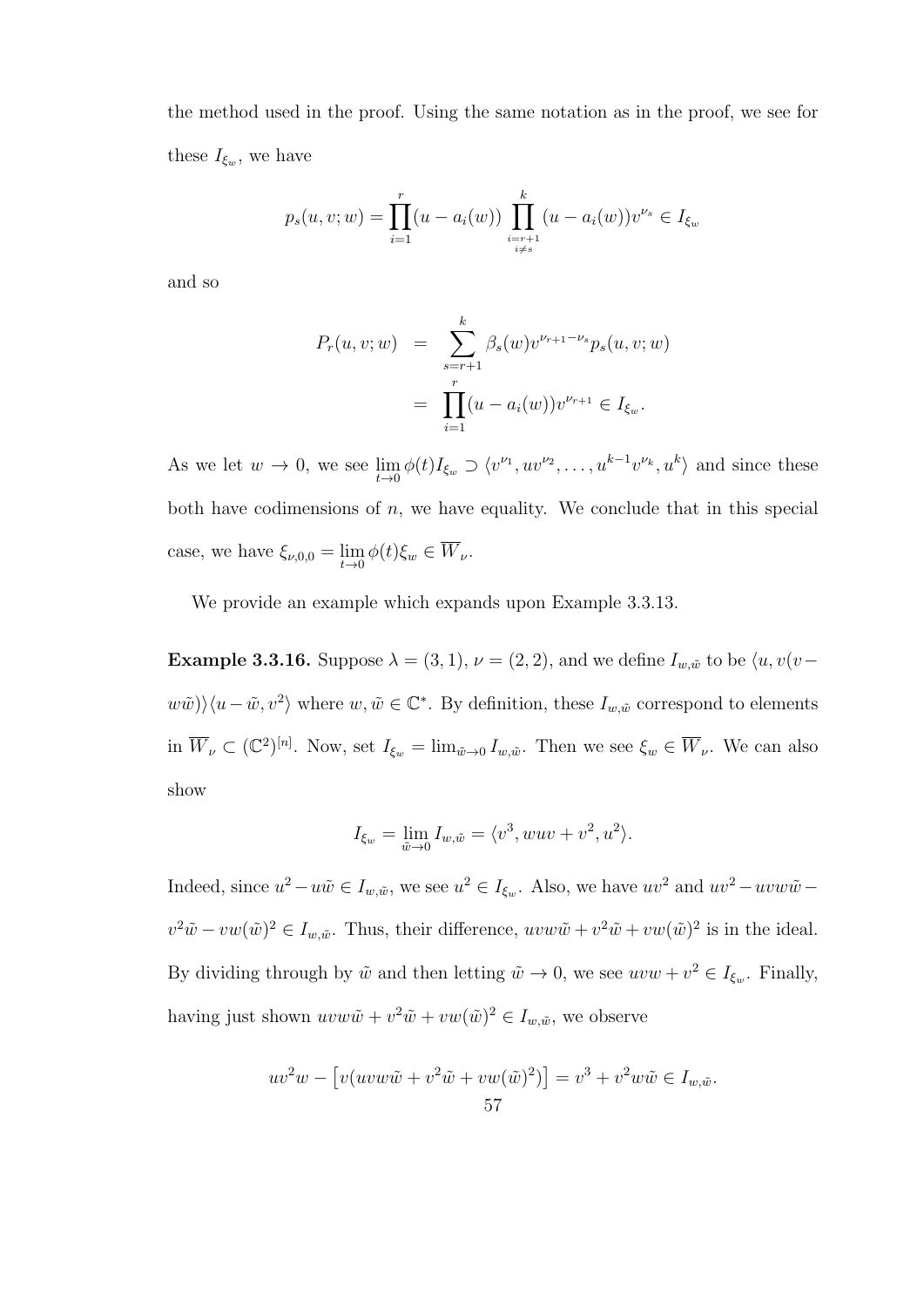Thus  $v^3 \in I_{\xi_w}$ . By Example 3.3.13, we have  $\xi_w \in \overline{C}_{\lambda,0,0}$  for  $w \in \mathbb{C}^*$ , and thus from this example, we can conclude dim  $(\overline{W}_{\nu} \cap \overline{C}_{\lambda,0,0}) \geq 1$ .

Now, we can finally make some claims about the intersection of  $\overline{W}_{\nu}$  and  $\overline{C}_{\lambda,0,0}$ . Note that Proposition 3.3.11 and Lemma 3.3.14 are essential to this proof.

**Lemma 3.3.17.** Suppose  $\lambda$  and  $\nu$  are partitions of n.

- (i) If  $\langle [\overline{C}_{\lambda,0,0}], [\overline{W}_{\nu}] \rangle$  is nonzero, then  $l(\lambda) = l(\nu)$ . Moreover,  $\lambda \leq \nu$ .
- $(ii) \langle [\overline{C}_{\lambda,0,0}], [\overline{W}_{\lambda}] \rangle$  is a positive integer.

*Proof.* Assume  $\langle [\overline{C}_{\lambda,0,0}], [\overline{W}_{\nu}] \rangle$  is nonzero. Then we must have dim  $\overline{C}_{\lambda,0,0}$  +  $\dim \overline{W}_{\nu} = 2n$ . Now, recall that by [6], we have

$$
\dim \overline{C}_{\lambda,0,0} = \dim C_{\lambda,0,0} = n - l(\lambda)
$$

$$
\dim \overline{W}_{\nu} = \dim W_{\nu} = \dim C_{0,0,\nu} = n + l(\nu).
$$

Thus  $l(\lambda) = l(\nu)$ .

By assumption, we know  $\overline{C}_{\lambda,0,0} \cap \overline{W}_{\nu} \neq \emptyset$ . Let  $\xi \in \overline{C}_{\lambda,0,0} \cap \overline{W}_{\nu}$ . Then  $\lim_{t\to 0}\phi(t)\xi=\xi_{\lambda',0,0}$  for some partition  $\lambda'$  of n. Since  $\xi\in\overline{C}_{\lambda,0,0}$ , we have  $\lambda\leq\lambda'$ by Proposition 3.3.11. Since  $\xi \in \overline{W}_{\nu}$  and  $\xi \in M_n(P_0)$  (since  $\overline{C}_{\lambda,0,0} \subset M_n(P_0)$ ), we have  $\lambda' \leq \nu$  by Lemma 3.3.14. Thus,  $\lambda \leq \lambda' \leq \nu$  and we have shown part (*i*).

Now we claim  $\overline{C}_{\lambda,0,0} \cap \overline{W}_{\lambda} = {\{\xi_{\lambda,0,0}\}}$ . Note that  $\xi_{\lambda,0,0} \in \overline{C}_{\lambda,0,0}$  by definition, and by Remark 3.3.15 we have  $\xi_{\lambda,0,0} \in \overline{W}_{\lambda}$ . Thus  $\xi_{\lambda,0,0} \in \overline{C}_{\lambda,0,0} \cap \overline{W}_{\lambda}$ . Now suppose  $\xi \in \overline{C}_{\lambda,0,0} \cap \overline{W}_{\lambda}$ . Then  $\lim_{t \to 0} \phi(t)\xi = \xi_{\lambda',0,0}$  for some partition  $\lambda'$  of n. By part  $(i)$ , we have  $\lambda \leq \lambda' \leq \lambda$ , and so  $\lambda' = \lambda$ . By Lemma 3.3.14,  $\xi = \xi_{\lambda,0,0}$ .  $\Box$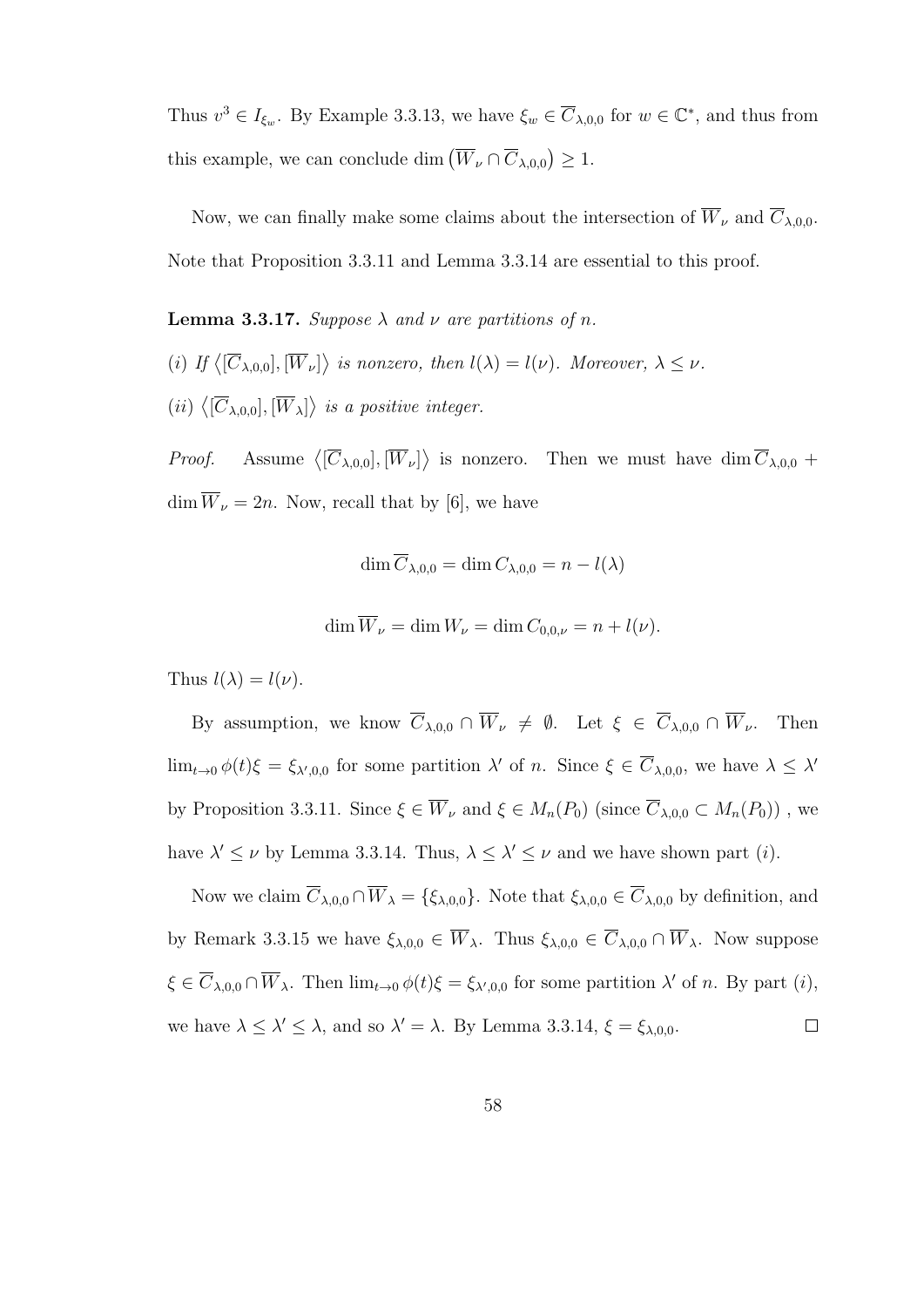Recall from (3.3.2), we established that

$$
[\overline{C}_{\lambda,0,0}]=\sum_{\genfrac{}{}{0pt}{}{l(\nu)=l(\lambda)}{| \nu|=|\lambda|}}e_{\lambda,\nu}\mathfrak{a}_{-\nu}(x)|0\rangle.
$$

Now we finally have enough information to prove our initial claim.

Theorem 3.3.18.  $[\overline{C}_{\lambda,0,0}]=e_{\lambda,\lambda}\mathfrak{a}_{-\lambda}(x)|0\rangle+\sum_{\lambda}$  $l(\nu)=l(\lambda)$  $|\nu|=|\lambda|$ ν>λ  $e_{\lambda,\nu}\mathfrak{a}_{-\nu}(x)|0\rangle$  where  $e_{\nu,\lambda}\in\mathbb{Z}$ 

and  $e_{\lambda,\lambda}$  is a positive integer.

*Proof.* Fix  $\nu_0$  be a partition such that  $l(\nu_0) = l(\lambda)$  and  $|\nu_0| = |\lambda| = n$ . From Proposition 3.2.8, we recall

$$
[\overline{W}_{\nu_0}]=[\overline{C}_{0,0,\nu_0}]\equiv \frac{(-1)^{n+l(\nu_0)}}{\mathfrak{z}_{\nu_0}}\mathfrak{a}_{-\nu_0}(1)|0\rangle\ \ (\mathrm{mod}\ \ \mathcal{I}^{[n]}).
$$

Now consider the intersection of both sides of  $(3.3.2)$  with  $[W_{\nu_0}]$ . The intersection between  $\mathfrak{a}_{-\nu}(x)|0\rangle$  and anything in  $\mathcal{I}^{[n]}$  is 0. Thus by Lemma 3.2.4, we have

$$
[\overline{C}_{\lambda,0,0}]\cdot [\overline{W}_{\nu_0}]=e_{\lambda,\nu_0}.
$$

If  $e_{\lambda,\nu_0} = 0$ , then its corresponding term in the expansion of  $[\overline{C}_{\lambda,0,0}]$  is 0. Otherwise, by part (i) of Lemma 3.3.17, we must have  $\lambda \leq \nu_0$ . Finally

$$
e_{\lambda,\lambda} = [\overline{C}_{\lambda,0,0}] \cdot [\overline{W}_{\lambda}].
$$

By Lemma 3.3.17 (*ii*),  $e_{\lambda,\lambda}$  is a positive integer.

 $\Box$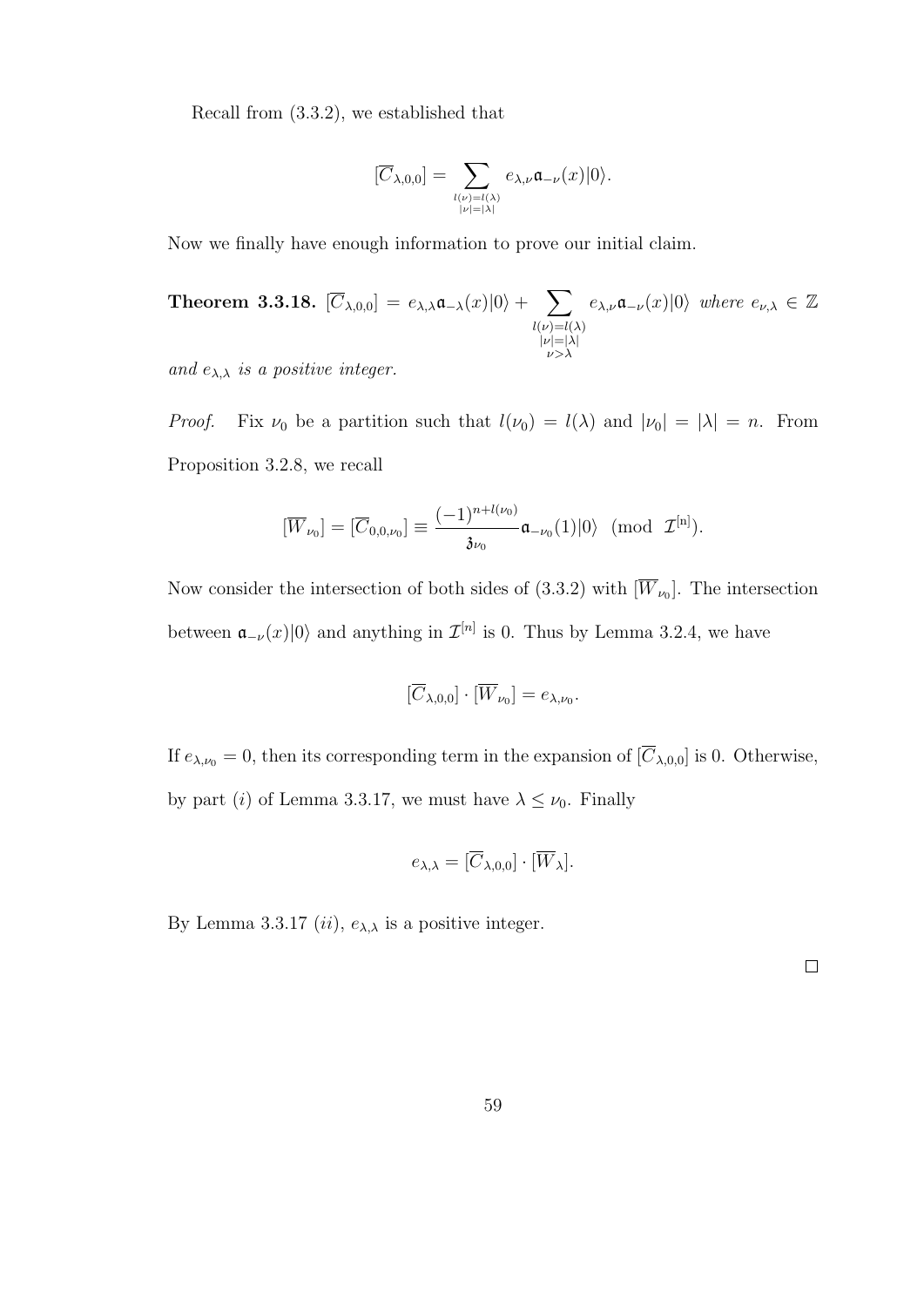## Chapter 4 Main Theorem

Recall from the definition of  $C_{\lambda,\mu,\nu}$  we can write  $\xi \in C_{\lambda,\mu,\nu}$  as  $\xi = \xi_0 + \xi_1 + \xi_2$ where

$$
\xi_0 \in C_{\lambda,0,0}
$$
,  $\text{supp}(\xi_0) \in F_0 = \{P_0\}$   
\n $\xi_1 \in C_{0,\mu,0}$ ,  $\text{supp}(\xi_1) \in F_1 = \mathfrak{L} - \{P_0\}$   
\n $\xi_2 \in C_{0,0,\nu}$ ,  $\text{supp}(\xi_2) \in F_2 = \mathbb{P}^2 - \mathfrak{L}$ .

**Definition 4.0.19.** Fix  $\lambda', \mu'$ , and  $\nu'$  such that  $|\lambda'| + |\mu'| + |\nu'| = n$ . Choose  $\tilde{\mu}$  such that  $|\tilde{\mu}| = |\mu'|$ . Let  $\tilde{\mathfrak{L}} \subset \mathbb{P}^2$  be a line different from  $\mathfrak{L}$ . Now fix  $x_1, \ldots, x_{l(\nu')} \in \mathbb{P}^2$ not lying on  $\tilde{\mathfrak{L}} \cup \mathfrak{L}$ . Then we define  $Z_{\lambda',\tilde{\mu},\nu'} \subset (\mathbb{P}^2)^{[n]}$  to be the subspace consisting of elements of the form

$$
\sum_{i=1}^{l(\lambda')} \eta_{1,i} + \eta_2 + \sum_{i=1}^{l(\nu')} \eta_{3,i}
$$

where  $\eta_{3,i} \in M_{\nu'_i}(x_i)$ ,  $\eta_2 \in L^{\tilde{\mu}}\tilde{\mathfrak{L}}$ , and  $\eta_{1,i} \in M_{\lambda'_i}(y_i)$  where  $y_1, \ldots, y_{l(\lambda')}$  are distinct points not in  $\{x_1, \ldots, x_{l(\nu')}\} \cup \tilde{\mathfrak{L}}$ .

Remark 4.0.20. Let  $\lambda' = (1^{m_1(\lambda')}, 2^{m_2(\lambda')}, \ldots, r^{m_r(\lambda')}, \ldots)$ . By Proposition 3.2 in  $([18]),$ 

$$
[\overline{Z}_{\lambda',\tilde{\mu},\nu'}] = \left(\prod_{i=1}^{l(\lambda')} i^{m_i(\lambda')}\right) \cdot \frac{1}{\lambda \lambda'} \mathfrak{a}_{-\lambda'}(1) \mathfrak{m}_{\tilde{\mu},\tilde{\Sigma}} \mathfrak{a}_{-\nu'}(x)|0\rangle.
$$
(4.0.1)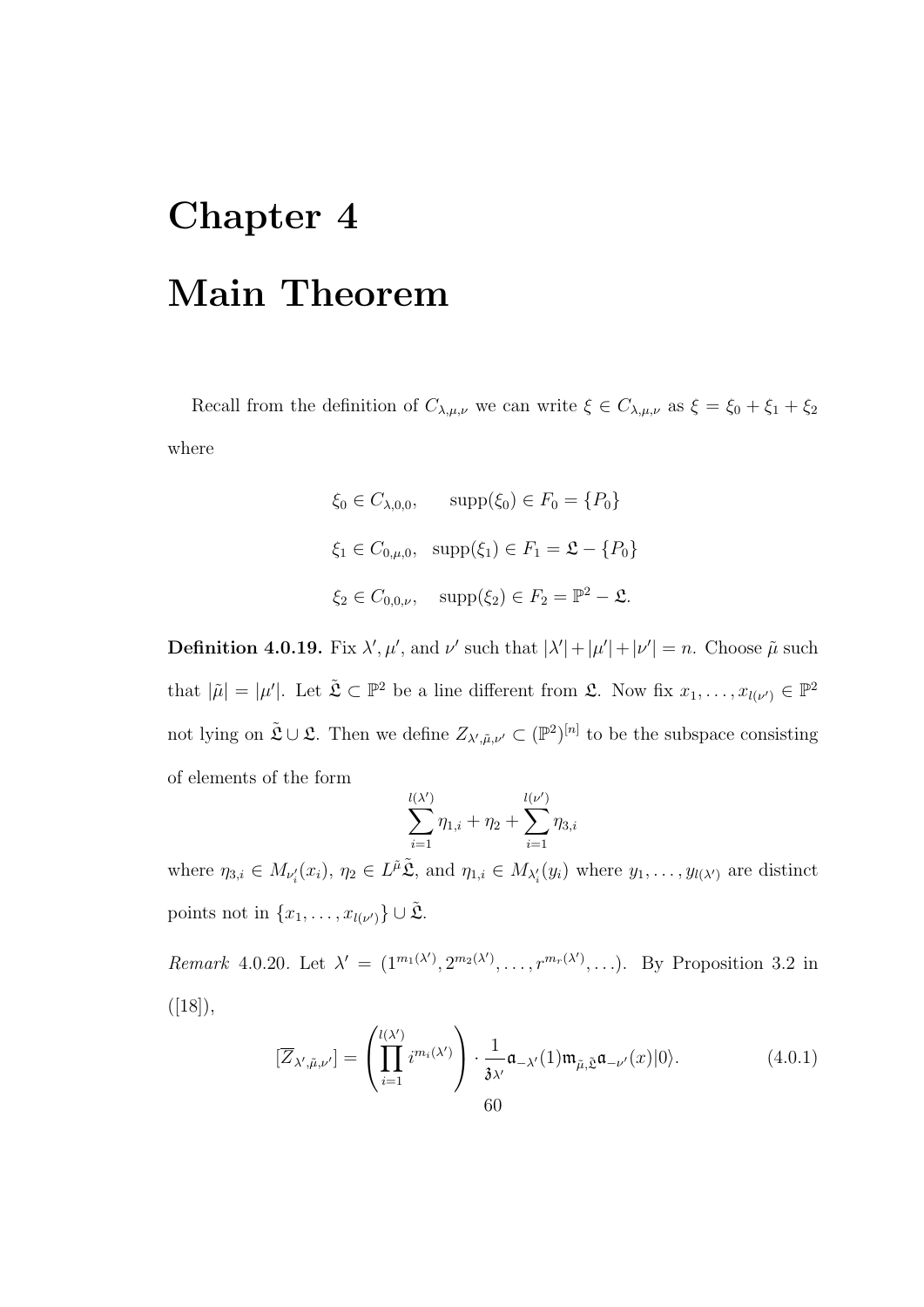Note  $\mathfrak{m}_{\tilde{\mu},\tilde{\mathfrak{L}}} = \mathfrak{m}_{\tilde{\mu},\mathfrak{L}}$ . Now, assume  $|\lambda| + |\mu| + |\nu| = n$ . By Theorem 2.2.8, we can write

$$
\left[\overline{C}_{\lambda,\mu,\nu}\right] = \sum_{\substack{\lambda',\mu',\nu'\\ |\lambda'|+|\mu'|+|\nu'|=n}} e^{\lambda,\mu,\nu}_{\lambda',\mu',\nu'} \frac{1}{\mathfrak{z}_{\nu'}} \mathfrak{a}_{-\nu'}(1)\mathfrak{m}_{\mu',\mathfrak{L}} \mathfrak{a}_{-\lambda'}(x)|0\rangle \tag{4.0.2}
$$

$$
= \sum_{\lambda',\nu'} \sum_{\substack{\mu'\\|\mu'|=n-|\lambda'|-|\nu'|}} e^{\lambda,\mu,\nu}_{\lambda',\mu',\nu'} \frac{1}{\mathfrak{z}_{\nu'}} \mathfrak{a}_{-\nu'}(1) \mathfrak{m}_{\mu',\mathfrak{L}} \mathfrak{a}_{-\lambda'}(x) |0\rangle \qquad (4.0.3)
$$

where  $e^{\lambda,\mu,\nu}_{\lambda',\mu'}$  $\lambda,\mu,\nu,\lambda,\mu',\nu' \in \mathbb{Z}$ . Thus, we can calculate  $\langle [\overline{C}_{\lambda,\mu,\nu}], [\overline{Z}_{\lambda',\tilde{\mu},\nu'}] \rangle$  and see from  $(4.0.1)$ 

that we get

$$
\left(\prod_{i=1}^{l(\lambda')}\,i^{m_i(\lambda')}\right)\cdot (-1)^{|\lambda'|+l(\lambda')+l\nu'|+l(\nu')}\left\langle\sum_{|\overline{\mu}|=n-|\lambda'|-|\nu'|}e^{\lambda,\mu,\nu}_{\lambda',\overline{\mu},\nu'}\mathfrak{m}_{\overline{\mu},\mathfrak{L}}|0\rangle,\mathfrak{m}_{\tilde{\mu},\mathfrak{L}}|0\rangle\right).
$$

Let us define  $S_{\lambda',\nu'}$  such that

$$
S_{\lambda',\nu'} = \sum_{|\overline{\mu}|=n-|\lambda'|-|\nu'|} e^{\lambda,\mu,\nu}_{\lambda',\overline{\mu},\nu'} \mathfrak{m}_{\overline{\mu},\mathfrak{L}}|0\rangle
$$

and we can write

$$
\left\langle [\overline{C}_{\lambda,\mu,\nu}], [\overline{Z}_{\lambda',\tilde{\mu},\nu'}] \right\rangle = \left( \prod_{i=1}^{l(\lambda')} i^{m_i(\lambda')} \right) \cdot (-1)^{|\lambda'|+l(\lambda')+l\nu'|+l(\nu')} \left\langle S_{\lambda',\nu'}, \mathfrak{m}_{\tilde{\mu},\mathfrak{L}} |0\rangle \right\rangle . (4.0.4)
$$

We will need this theorem from [22].

**Theorem 4.0.21.** Let  $\alpha_1, \ldots, \alpha_k \in H^2(X)$  be linearly independent classes, and let  $M_{\underline{\alpha}}$  be the intersection matrix of  $\alpha_1, \ldots, \alpha_k$ . Fix a positive integer n. Let  $M_{n,\underline{\alpha}}$  be the intersection matrix of the classes in  $H^{2n}(X^{[n]})$ :

$$
\mathfrak{m}_{\lambda_1,\alpha_1}\cdots \mathfrak{m}_{\lambda_k,\alpha_k}|0\rangle, \quad |\lambda_1|+\cdots+|\lambda_k|=n.
$$

If det  $M_{\alpha} = \pm 1$ , then we have det  $M_{n,\alpha} = \pm 1$  as well.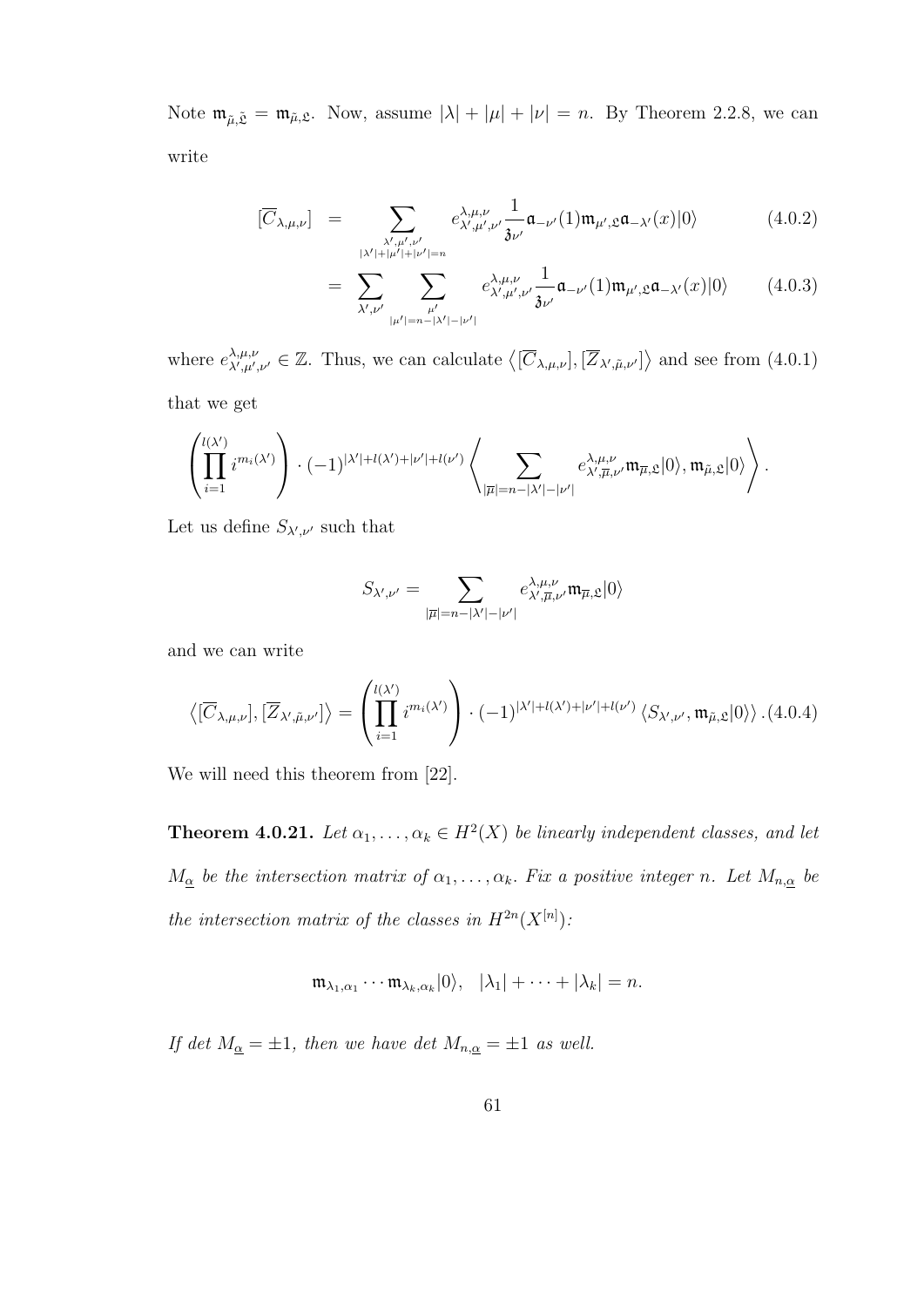**Lemma 4.0.22.** Let  $\lambda, \mu$ , and  $\nu$  be partitions such that  $|\lambda| + |\mu| + |\nu| = n$ . Then

$$
[\overline{C}_{\lambda,\mu,\nu}] = (-1)^{|\nu|+l(\nu)} \frac{e_{\lambda,\lambda} \tilde{f}_{\nu}}{\mathfrak{z}_{\nu}} \mathfrak{a}_{-\nu}(1) \mathfrak{m}_{\mu,\mathfrak{L}} \mathfrak{a}_{-\lambda}(x)|0\rangle + \sum_{\substack{\lambda',\mu',\nu' \\ |\lambda'|+|\mu'|+|\nu'|=n}} e_{\lambda',\mu',\nu'}^{\lambda,\mu,\nu} \frac{1}{\mathfrak{z}_{\nu'}} \mathfrak{a}_{-\nu'}(1) \mathfrak{m}_{\mu',\mathfrak{L}} \mathfrak{a}_{-\lambda'}(x)|0\rangle
$$

where  $e^{\lambda,\mu,\nu}_{\lambda',\mu'}$  $\lambda,\mu,\nu,\lambda',\mu',\nu' \in \mathbb{Z}$  and one of the following is true for the triple  $(\lambda',\mu',\nu')$ . (*i*)  $|\nu'| < |\nu|$ 

- (*ii*)  $\nu' = \nu$  and  $|\mu'| < |\mu|$
- (iii)  $\nu' = \nu$ ,  $\mu' = \mu$ ,  $l(\lambda') = l(\lambda)$ , and  $\lambda < \lambda'$ .

*Proof.* We assume from (4.0.2) that  $e^{\lambda,\mu,\nu}_{\lambda',\mu'}$  $\lambda^{\lambda,\mu,\nu}_{\lambda',\mu',\nu'} \neq 0$  for some partitions  $\lambda', \mu', \nu'$  where  $|\lambda'| + |\mu'| + |\nu'| = n$ . By Theorem 4.0.21, the classes  $\mathfrak{m}_{\overline{\mu},\mathfrak{L}}|0\rangle$  with  $|\overline{\mu}| = n - |\lambda'| - |\nu'|$ are linearly independent. Thus,

$$
\sum_{|\overline{\mu}|=n-|\lambda'|-|\nu'|}e_{\lambda',\overline{\mu},\nu'}^{\lambda,\mu,\nu}\mathfrak{m}_{\overline{\mu},\mathfrak{L}}|0\rangle\neq 0.
$$

Therefore, there must exist some  $\tilde{\mu}$  such that  $|\tilde{\mu}| = n - |\lambda'| - |\nu'|$  and

$$
\left\langle \sum_{|\overline{\mu}|=n-|\lambda'|-|\nu'|} e^{\lambda,\mu,\nu}_{\lambda',\overline{\mu},\nu'} \mathfrak{m}_{\overline{\mu},\mathfrak{L}} |0\rangle, \mathfrak{m}_{\tilde{\mu},\mathfrak{L}} |0\rangle \right\rangle \neq 0.
$$
 (4.0.5)

By  $(4.0.4), \overline{C}_{\lambda,\mu,\nu} \cap \overline{Z}_{\lambda',\tilde{\mu},\nu'}$  is nonempty.

Let  $\xi \in C_{\lambda,\mu,\nu} \cap Z_{\lambda',\tilde{\mu},\nu'}$ . We can write  $\xi = \xi_1 + \xi_2$  where supp $(\xi_1) \subset \mathfrak{L}$  and  $\text{supp}(\xi_2) \cap \mathfrak{L} = \emptyset$ . Thus, we must have  $l(\xi_1) \geq |\lambda| + |\mu|$  and  $l(\xi_2) \geq |\nu'|$ . But, since we also have  $l(\xi_2) = l(\xi) - l(\xi_1) = (|\lambda| + |\mu| + |\nu|) - l(\xi_1) \leq |\nu|$ , we get

$$
|\nu| \ge l(\xi_2) \ge |\nu'|.
$$

If  $|\nu| > |\nu'|$ , we have case (i) and we are done.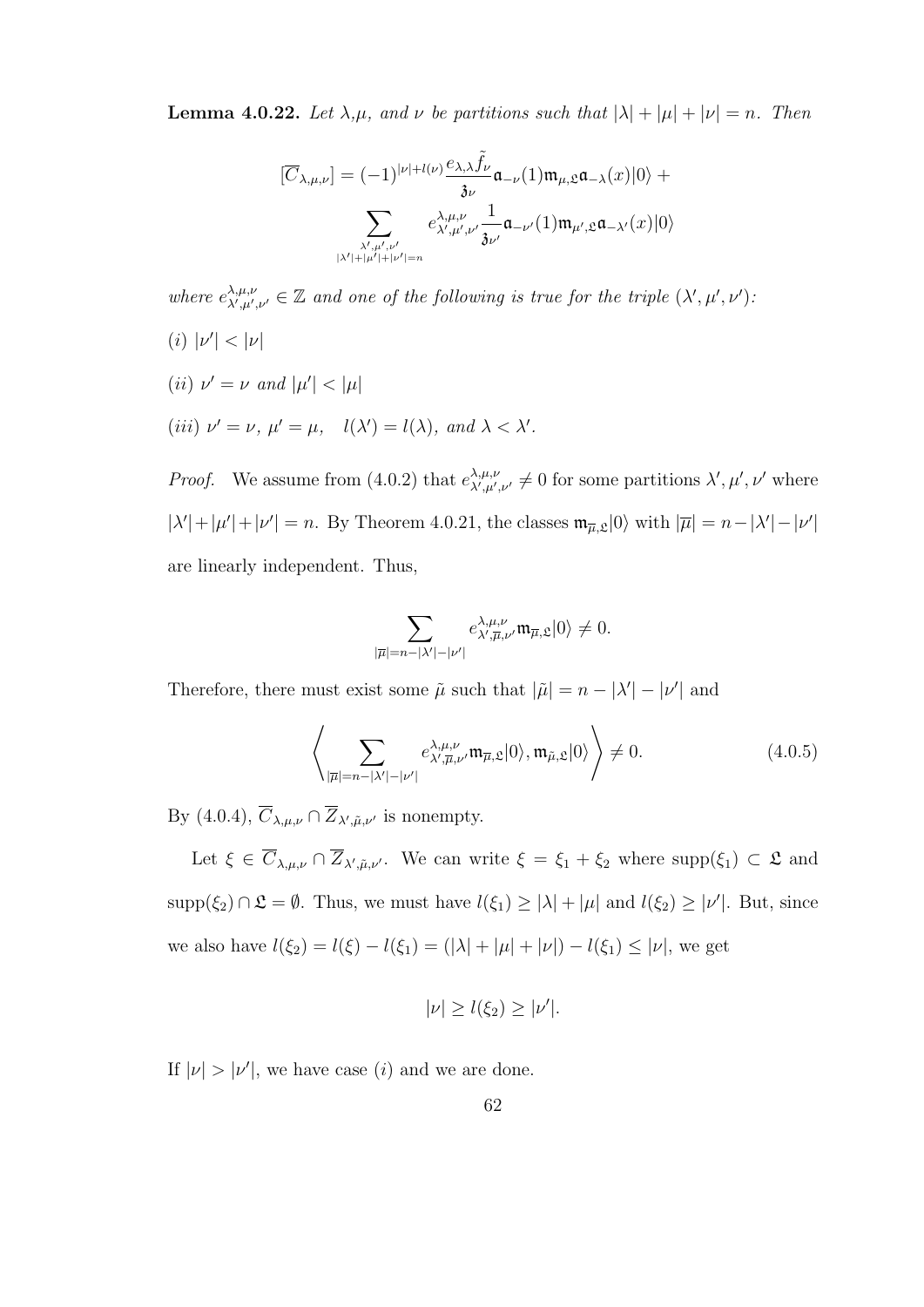Assume  $|\nu| = |\nu'|$ . Then  $l(\xi_2) = |\nu|$ , so by definition we have

$$
\xi_2 \in \overline{C}_{0,0,\nu} \cap \prod_{i=1}^{l(\nu')} M_{\nu'_i}(x_i).
$$

Therefore  $C_{0,0,\nu} \cap \mathfrak{a}_{-\nu'}(x)|0\rangle \neq \emptyset$ . By our proof of Lemma 3.2.7 (*i*), we must have  $\nu'=\nu$ .

Since locally we can split  $(\mathbb{P}^2)^{[n]}$  into  $(\mathbb{P}^2)^{[|\lambda|+|\mu|]} \times (\mathbb{P}^2)^{[|\nu]}$ , we can have

$$
\langle [\overline{C}_{\lambda,\mu,\nu}], [\overline{Z}_{\lambda',\tilde{\mu},\nu}] \rangle = \langle [\overline{C}_{\lambda,\mu,0}], [\overline{Z}_{\lambda',\tilde{\mu},0}] \rangle \cdot \langle [\overline{C}_{0,0,\nu}], [\overline{Z}_{0,0,\nu}] \rangle \tag{4.0.6}
$$

But  $\langle [\overline{C}_{0,0,\nu}], [\overline{Z}_{0,0,\nu}] \rangle = \langle [\overline{C}_{0,0,\nu}], \mathfrak{a}_{-\nu}(x)|0 \rangle \rangle = \tilde{f}_{\nu}$  by Proposition 3.2.8.

Recalling (4.0.4), we see  $\overline{C}_{\lambda,\mu,0} \cap \overline{Z}_{\lambda',\tilde{\mu},0}$  is nonempty. Let  $\xi \in \overline{C}_{\lambda,\mu,0} \cap \overline{Z}_{\lambda',\tilde{\mu},0}$ . Write  $\xi = \xi_3 + \xi_4$  where  $\text{supp}(\xi_3) = \{P_0\}$  and

$$
\mathrm{supp}(\xi_4) \subset \mathfrak{L} - \{P_0\}.
$$

By definition, we have  $l(\xi_3) \geq |\lambda|$  and  $l(\xi_4) \geq |\tilde{\mu}|$  so that

$$
\begin{array}{rcl}\n|\tilde{\mu}| & \leq & l(\xi_4) \\
 & = & l(\xi) - l(\xi_3) \\
 & = & (|\lambda| + |\mu|) - l(\xi_3) \\
 & \leq & |\mu|. \\
\end{array}
$$

If we recall that  $|\tilde{\mu}| = |\mu'|$ , we see  $|\mu'| \leq |\mu|$ . Now, if  $|\mu'| < |\mu|$  we have case *(ii)* and we are done.

Assume  $\nu = \nu'$  and  $|\mu'| = |\mu|$ . Then  $l(\xi_4) = |\mu|$  and consequently,  $l(\xi_3) = |\lambda|$ . Thus,  $\xi_3 \in \overline{C}_{\lambda,0,0} \cap \overline{Z}_{\lambda',0,0}$  and  $\xi_4 \in \overline{C}_{0,\mu,0} \cap \overline{Z}_{0,\tilde{\mu},0}$ , i.e.,  $\xi_4 \in \overline{C}_{0,\mu,0} \cap L^{\tilde{\mu}}\tilde{\mathfrak{L}}$ . By similar logic as above, we have

$$
\langle [\overline{C}_{\lambda,\mu,0}], [\overline{Z}_{\lambda',\tilde{\mu},0}] \rangle = \langle [\overline{C}_{\lambda,0,0}], [\overline{Z}_{\lambda',0,0}] \rangle \cdot \langle [\overline{C}_{0,\mu,0}], [\overline{Z}_{0,\tilde{\mu},0}] \rangle.
$$
 (4.0.7)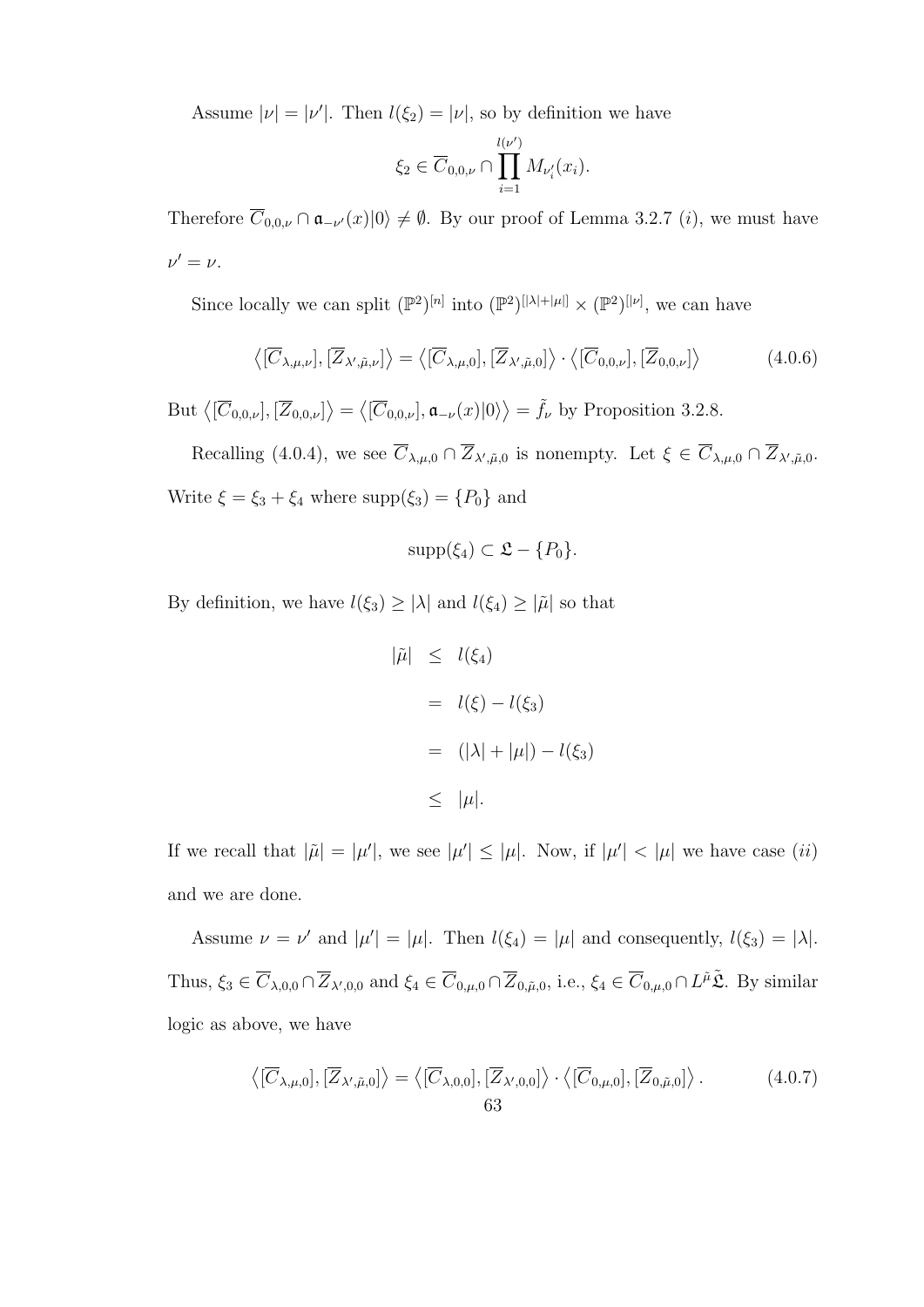Note that this is true for every  $\tilde{\mu}$  with  $|\tilde{\mu}| = |\mu|$ . Now recall, by (4.0.1)

$$
\left[\overline{Z}_{\lambda',0,0}\right] = \left(\prod_{i=1}^{l(\lambda')} i^{m_i(\lambda')}\right) \cdot \frac{1}{\mathfrak{z}_{\lambda'}} \mathfrak{a}_{-\lambda'}(1)|0\rangle \tag{4.0.8}
$$

$$
\left[\overline{Z}_{0,\tilde{\mu},0}\right] = \mathfrak{m}_{\tilde{\mu},\tilde{\mathfrak{L}}}|0\rangle = \mathfrak{m}_{\tilde{\mu},\mathfrak{L}}|0\rangle \qquad (4.0.9)
$$

and by Proposition 3.1.2,

$$
[\overline{C}_{0,\mu,0}] = \mathfrak{m}_{\mu,\mathfrak{L}}|0\rangle.
$$
\n(4.0.10)

Thus,  $\langle [\overline{C}_{\lambda,\mu,0}], [\overline{Z}_{\lambda',\tilde{\mu},0}] \rangle$  is equal to

$$
\left\langle [\overline{C}_{\lambda,0,0}], \left( \prod_{i=1}^{l(\lambda')} i^{m_i(\lambda')} \right) \cdot \frac{1}{\mathfrak{z}_{\lambda'}} \mathfrak{a}_{-\lambda'}(1) |0\rangle \right\rangle \cdot \langle \mathfrak{m}_{\mu,\mathfrak{L}} |0\rangle, \mathfrak{m}_{\tilde{\mu},\mathfrak{L}} |0\rangle \rangle. \tag{4.0.11}
$$

By (4.0.4) and (4.0.6), we have

$$
\tilde{f}_{\nu}\left\langle [\overline{C}_{\lambda,\mu,0}], [\overline{Z}_{\lambda',\tilde{\mu},0}] \right\rangle = \left( \prod_{i=1}^{l(\lambda')} i^{m_i(\lambda')} \right) \cdot (-1)^{|\lambda'|+l(\lambda')+|\nu|+l(\nu)} \langle S_{\lambda',\nu}, \mathfrak{m}_{\tilde{\mu},\mathfrak{L}} |0 \rangle \rangle (4.0.12)
$$

Thus, combining (4.0.11) and (4.0.12), and dividing out  $l(\lambda)$  $\Pi$ )  $i=1$  $i^{m_i(\lambda')}$ , we have

$$
\left\langle\left\langle [\overline{C}_{\lambda,0,0}],\frac{\tilde{f}_{\nu}}{\mathfrak{z}_{\lambda'}}\mathfrak{a}_{-\lambda'}(1)|0\rangle\right\rangle\mathfrak{m}_{\mu,\mathfrak{L}}|0\rangle,\mathfrak{m}_{\tilde{\mu},\mathfrak{L}}|0\rangle\right\rangle=(-1)^{|\lambda'|+l(\lambda')+|\nu|+l(\nu)}\left\langle S_{\lambda',\nu},\mathfrak{m}_{\tilde{\mu},\mathfrak{L}}|0\rangle\right\rangle.
$$

Now, let us define  $\mathbb L$  to be the Z-linear span in  $H^*((\mathbb P^2)^{[n]},\mathbb Z)$  of classes of the form

$$
\mathfrak{m}_{\overline{\mu},\mathfrak{L}}|0\rangle, \quad |\overline{\mu}|=n-|\lambda'|-|\nu|.
$$

By Theorem 4.0.21, these  $\mathfrak{m}_{\overline{\mu},\mathfrak{L}}|0\rangle$  form a basis. Thus, we have

$$
\left\langle \left[ \overline{C}_{\lambda,0,0} \right], \frac{\tilde{f}_{\nu}}{\mathfrak{z}_{\lambda'}} \mathfrak{a}_{-\lambda'}(1) |0\rangle \right\rangle \mathfrak{m}_{\mu,\mathfrak{L}} |0\rangle = (-1)^{|\lambda'|+l(\lambda')+|\nu|+l(\nu)} S_{\lambda',\nu}
$$
  

$$
= (-1)^{|\lambda'|+l(\lambda')+|\nu|+l(\nu)} \sum_{|\overline{\mu}|=n-|\lambda'|-|\nu|} e^{\lambda,\mu,\nu}_{\lambda',\overline{\mu},\nu} \mathfrak{m}_{\overline{\mu},\mathfrak{L}} |0\rangle.
$$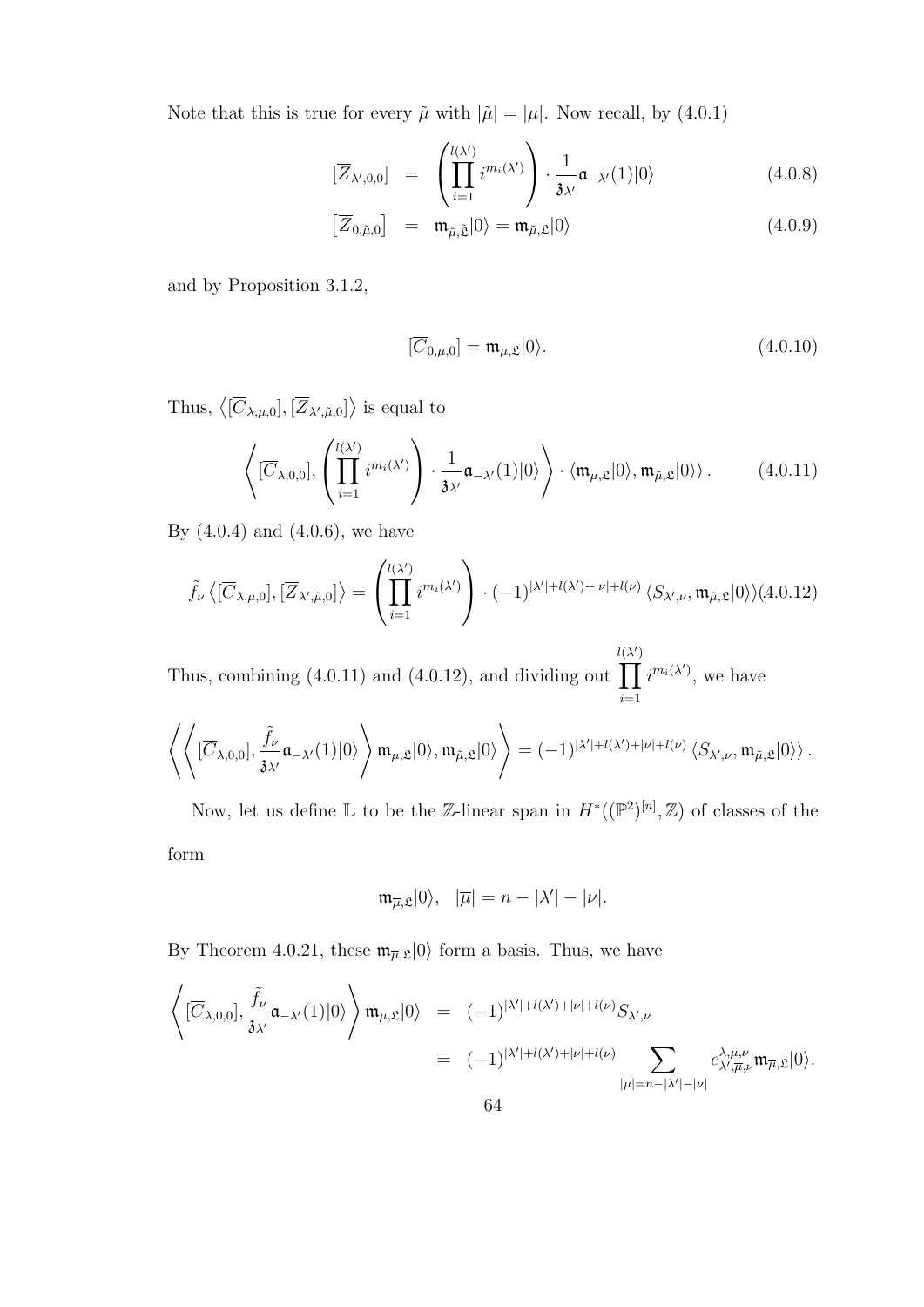Since  $|\mu'| = n - |\lambda'| - |\nu|$  and  $e^{\lambda,\mu,\nu}_{\lambda',\mu'}$  $\lambda, \mu, \nu, \lambda', \mu', \nu \neq 0$ , we must have  $\mu = \mu'$  and

$$
\left\langle [\overline{C}_{\lambda,0,0}], \frac{\tilde{f}_{\nu}}{\mathfrak{z}_{\lambda'}} \mathfrak{a}_{-\lambda'}(1)|0\rangle \right\rangle = (-1)^{|\lambda'|+l(\lambda')+|\nu|+l(\nu)} e^{\lambda,\mu,\nu}_{\lambda',\mu,\nu}.
$$
 (4.0.13)

Since  $\nu = \nu'$  and  $\mu = \mu'$ ,  $|\lambda| = |\lambda'|$ . Now, since  $e^{\lambda,\mu,\nu}_{\lambda',\mu,\lambda'}$  $\lambda^{\lambda,\mu,\nu}_{\lambda',\mu,\nu} \neq 0$ , by Theorem 3.3.18 and (4.0.13), we have  $l(\lambda) = l(\lambda')$  and  $\lambda' \geq \lambda$ . If  $\lambda' = \lambda$ , then the inner product in  $(4.0.13)$  becomes  $\langle e_{\lambda,\lambda}\mathfrak{a}_{-\lambda}(x)|0\rangle, \frac{\tilde{f}_{\lambda}}{3\nu}$  $\frac{f_{\nu}}{\delta\lambda}\mathfrak{a}_{-\lambda}(1)|0\rangle\rangle$  by Theorem 3.3.18 which is equal to  $(-1)^{|\lambda|+l(\lambda)}e_{\lambda,\lambda}\tilde{f}_{\nu}$  by Lemma 3.2.4. Thus,

$$
e^{\lambda,\mu,\nu}_{\lambda,\mu,\nu} = (-1)^{|\nu|+l(\nu)} \cdot e_{\lambda,\lambda} \cdot \tilde{f}_{\nu}.
$$

 $\Box$ 

Now recall that Definition 3.3.1 gives a total ordering on partitions, and thus, our following definition also gives a total ordering.

**Definition 4.0.23.** Suppose we have 3-tuples of partitions  $(\lambda, \mu, \nu)$  and  $(\lambda', \mu', \nu')$ such that  $|\lambda| + |\mu| + |\nu| = |\lambda'| + |\mu'| + |\nu'|$ . Then  $(\lambda, \mu, \nu) > (\lambda', \mu', \nu')$  if one of the following is true:

- (*i*)  $\nu > \nu'$ ,
- (*ii*)  $\nu = \nu'$  and  $\mu > \mu'$ , or
- (*iii*)  $\nu = \nu', \mu = \mu'$  and  $\lambda' > \lambda$ .

We now prove our main theorem.

**Theorem 4.0.24.** Let  $\lambda$ ,  $\mu$ , and  $\nu$  be partitions such that  $|\lambda| + |\mu| + |\nu| = n$ . Then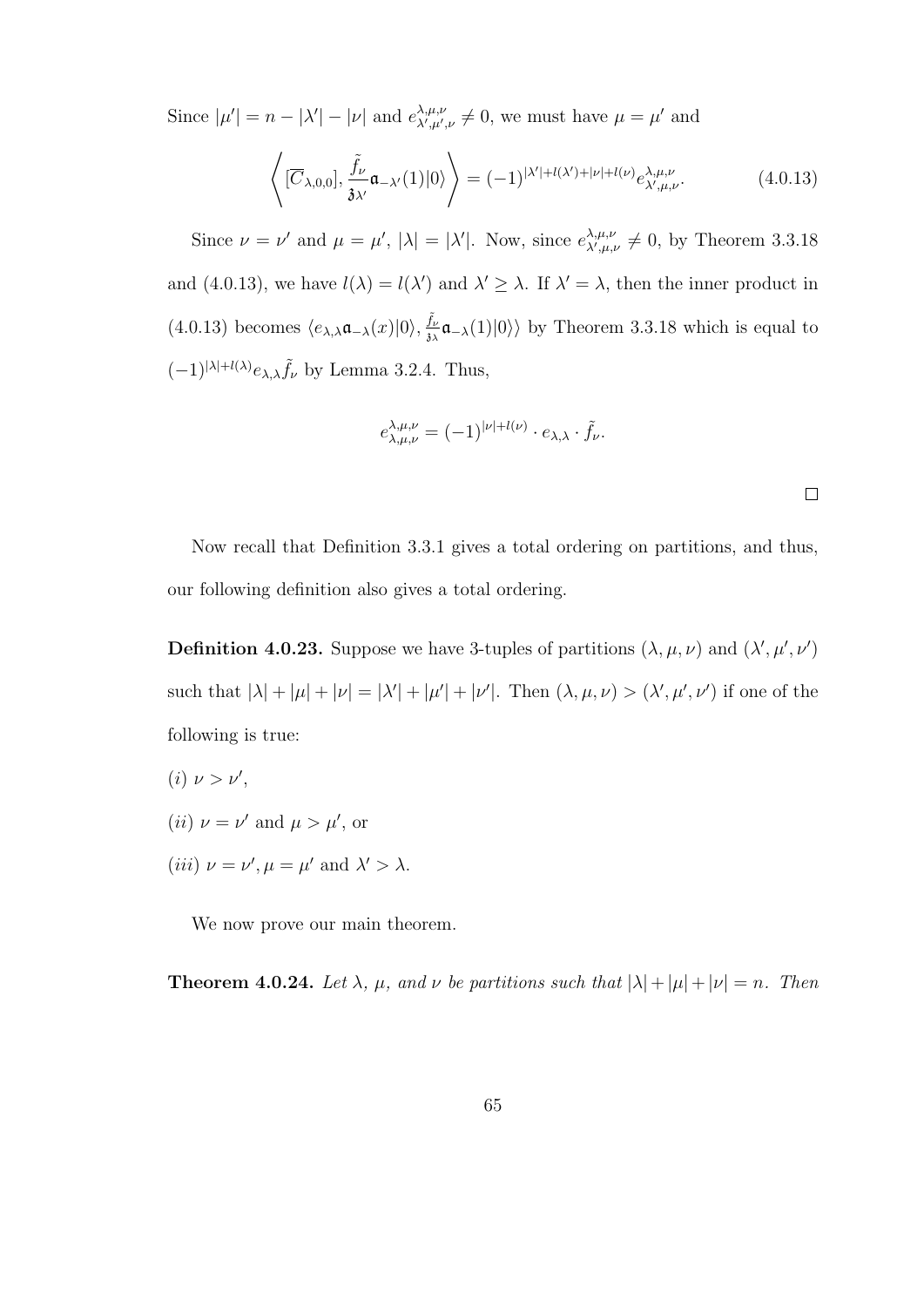$$
[\overline{C}_{\lambda,\mu,\nu}] = (-1)^{|\nu|+l(\nu)} \frac{1}{\mathfrak{z}_{\nu}} \mathfrak{a}_{-\nu}(1) \mathfrak{m}_{\mu,\mathfrak{L}} \mathfrak{a}_{-\lambda}(x) |0\rangle +
$$

$$
\sum_{\substack{\lambda',\mu',\nu' \\ |\lambda'|+|\mu'|+|\nu'|=n}} e^{\lambda,\mu,\nu}_{\lambda',\mu',\nu'} \frac{1}{\mathfrak{z}_{\nu'}} \mathfrak{a}_{-\nu'}(1) \mathfrak{m}_{\mu',\mathfrak{L}} \mathfrak{a}_{-\lambda'}(x) |0\rangle
$$

where  $e^{\lambda,\mu,\nu}_{\lambda',\mu'}$  $\lambda,\mu,\nu,\lambda,\mu',\nu' \in \mathbb{Z}$  and one of the following is true about the triple  $(\lambda',\mu',\nu')$ .

(*i*)  $|\nu'| < |\nu|$ (*ii*)  $\nu' = \nu$  and  $|\mu'| < |\mu|$ (iii)  $\nu' = \nu$ ,  $\mu' = \mu$ ,  $l(\lambda') = l(\lambda)$ , and  $\lambda < \lambda'$ .

Proof. By Lemma 4.0.22, it remains to show that

$$
e_{\lambda,\lambda} = \tilde{f}_{\nu} = 1
$$

where  $\tilde{f}_{\nu}$  is the positive integer from Proposition 3.2.8 and  $e_{\lambda,\lambda}$  is the positive integer from Theorem 3.3.18.

Consider the transition matrix T between the two bases of  $H^*((\mathbb{P}^2)^{[n]}; \mathbb{Z})$ 

$$
\mathcal{A} = \left\{ \left[ \overline{C}_{\lambda,\mu,\nu} \right] \middle| |\lambda| + |\mu| + |\nu| = n \right\}
$$
\n(4.0.14)

$$
\mathcal{B} = \left\{ \frac{1}{3\nu} \mathfrak{a}_{-\nu}(1) \mathfrak{m}_{\mu, \mathfrak{L}} \mathfrak{a}_{-\lambda}(x) |0\rangle ||\lambda| + |\mu| + |\nu| = n \right\}.
$$
 (4.0.15)

Let P be the set of 3-tuples of the form  $(\lambda, \mu, \nu)$  such that  $|\lambda| + |\mu| + |\nu| = n$ . Then we have |P| basis elements for A and |P| basis elements for B. Let us order these using Definition 4.0.23. Let  $(\lambda_1, \mu_1, \nu_1)$  be the 3-tuple where  $\lambda_1 = \mu_1 = 0$  and  $\nu_1 = ($ n  ${\overline{1,\ldots,1}} = (1^n).$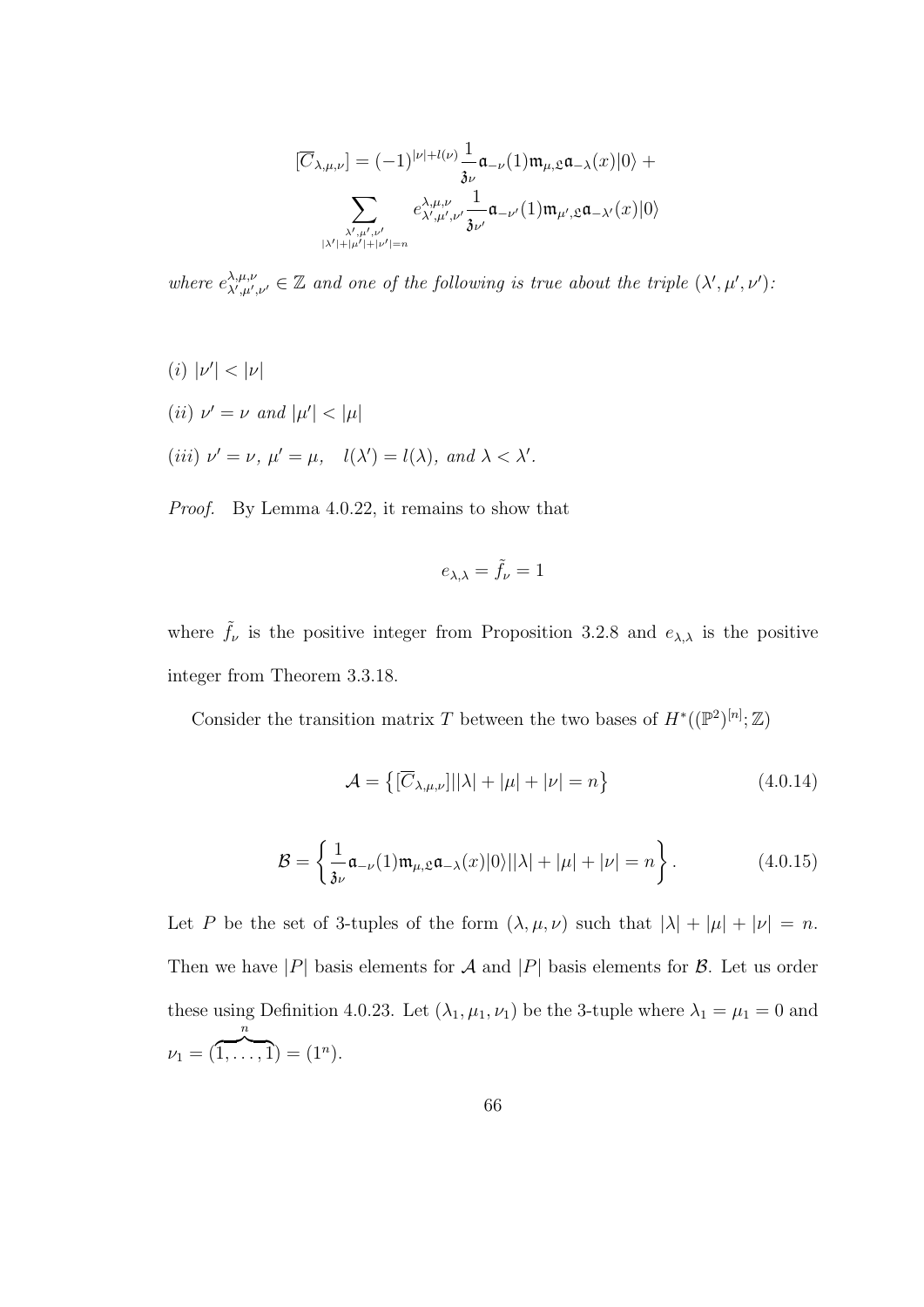Now, for  $i = 2, ..., |P|$ , we can inductively define the 3-tuple  $(\lambda_i, \mu_i, \nu_i)$  to be the "next" 3-tuple after  $(\lambda_{i-1}, \mu_{i-1}, \nu_{i-1}),$  i.e.  $(\lambda_i, \mu_i, \nu_i) < (\lambda_{i-1}, \mu_{i-1}, \nu_{i-1})$  and there exists no  $(\lambda, \mu, \nu) \in P$  such that  $(\lambda_i, \mu_i, \nu_i) < (\lambda, \mu, \nu) < (\lambda_{i-1}, \mu_{i-1}, \nu_{i-1}).$ Since the ordering from Definition 4.0.23 is a total ordering, this definition makes sense.

We order the basis elements of  $A$  and  $B$  by putting

$$
A_i = [\overline{C}_{\lambda_i, \mu_i, \nu_i}] \quad \text{and} \quad B_i = \frac{1}{\mathfrak{z}_{\nu_i}} \mathfrak{a}_{-\nu_i}(1) \mathfrak{m}_{\mu_i, \mathfrak{L}} \mathfrak{a}_{-\lambda_i}(x) |0\rangle.
$$

With these orderings the transition matrix T between  $A$  and  $B$  is an upper triangular matrix. Moreover, by Proposition 3.2.8 and Theorem 3.3.18, the positive integers  $e_{\lambda,\lambda}$  and  $\tilde{f}_{\nu}$  appear on the diagonal of T. Since  $\det(T) = \pm 1$ , we must have

$$
e_{\lambda,\lambda} = \tilde{f}_{\nu} = 1.
$$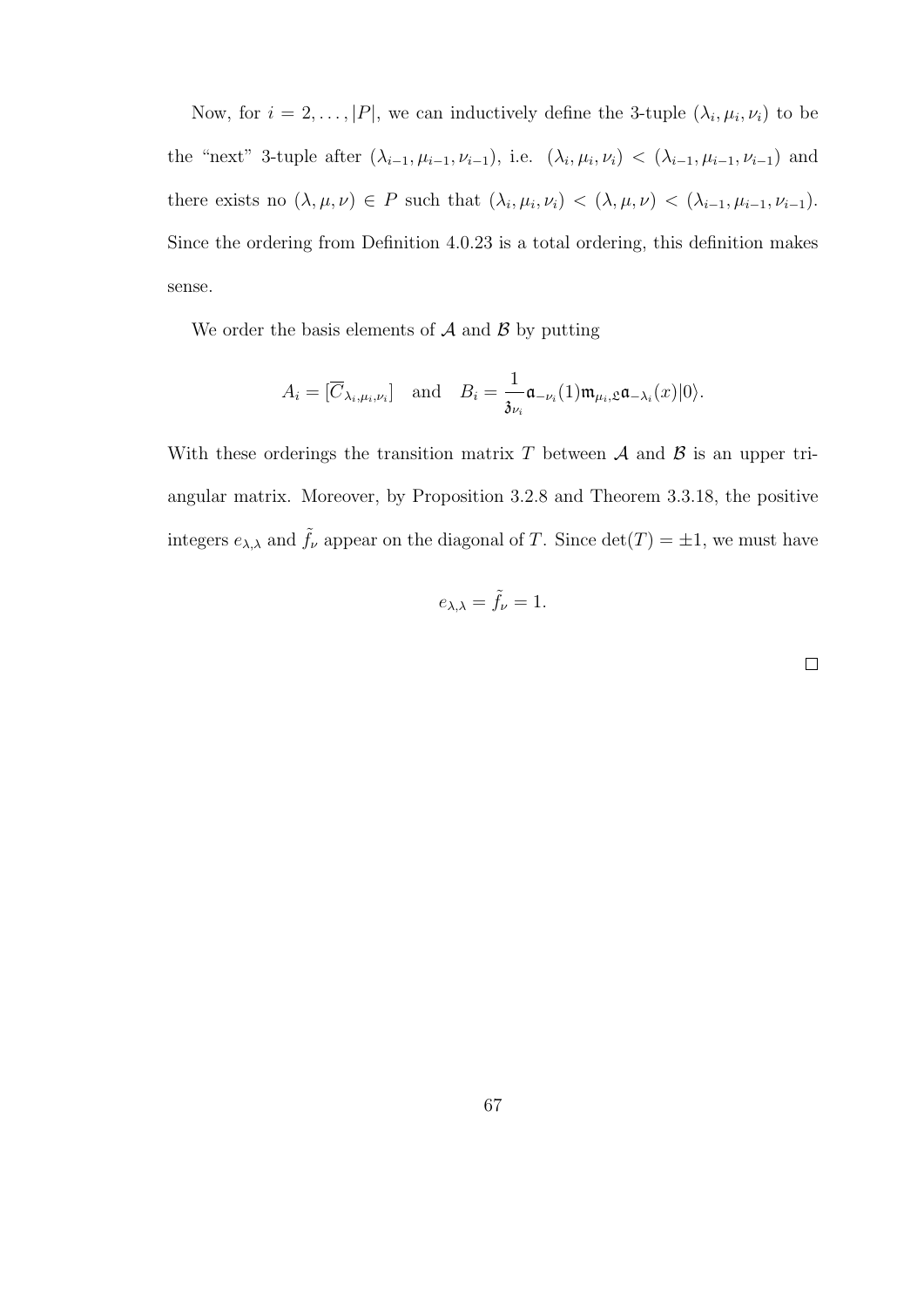## Chapter 5 Examples

By Theorem 4.0.24, we now have our correlation between our two bases of

$$
H^*((\mathbb{P}^2)^{[n]};\mathbb{Z}).
$$

In this chapter, we will explicitly work out the cases of  $n = 2$  and  $n = 3$ .

## 5.1 Transition matrix for  $n = 2$

Let  $n = 2$ . There are nine basis elements in this case. Let us list the basis elements for both bases  $A$  and  $B$ , arranging them decreasing in the ordering we defined above:

$$
A_1 = [\overline{C}_{0,0,(1,1)}]
$$
\n
$$
A_2 = [\overline{C}_{0,0,(2)}]
$$
\n
$$
A_3 = [\overline{C}_{0,1),(1)}]
$$
\n
$$
A_4 = [\overline{C}_{0,1,0,(1)}]
$$
\n
$$
A_5 = [\overline{C}_{0,(1,1,0)}]
$$
\n
$$
A_6 = [\overline{C}_{0,(2,0)}]
$$
\n
$$
A_7 = [\overline{C}_{(1,1,0,0]}]
$$
\n
$$
A_8 = [\overline{C}_{(1,1,0,0]}]
$$
\n
$$
A_9 = [\overline{C}_{(2,0,0)}]
$$
\n
$$
A_1 = [\overline{C}_{(1,1,0,1,0]}]
$$
\n
$$
A_2 = [\overline{C}_{(1,1,0,0]}]
$$
\n
$$
A_3 = [\overline{C}_{(1,1,0,1,0]}]
$$
\n
$$
A_5 = [\overline{C}_{(1,1,0,0]}]
$$
\n
$$
A_6 = [\overline{C}_{(1,1,0,0]}]
$$
\n
$$
A_7 = [\overline{C}_{(1,1,0,0]}]
$$
\n
$$
A_8 = [\overline{C}_{(2,1,0,0]}]
$$
\n
$$
A_9 = [\overline{C}_{(2,0,0,0]}]
$$
\n
$$
A_9 = \overline{C}_{(2,1,0,0,0]}]
$$
\n
$$
A_0 = \overline{C}_{(2,1,0,0,0]}]
$$
\n
$$
A_1 = [\overline{C}_{(2,1,0,0,0]}]
$$
\n
$$
A_2 = \overline{C}_{(2,1,0,0,0]}]
$$
\n
$$
A_3 = [\overline{C}_{(2,1,0,0,0]}]
$$
\n
$$
A_5 = [\overline{C}_{(2,1,0,0,0]}]
$$
\n
$$
A_6 = [\overline{C}_{(2,1,0,0,0]}]
$$
\n
$$
A_7 = [\overline{C}_{(2,1,0,0,0]}]
$$
\n
$$
A_8 = [\overline{C}_{(2,1,0,0,0]}]
$$
\n $$ 

Now applying several of the theorems above, we can write the elements of basis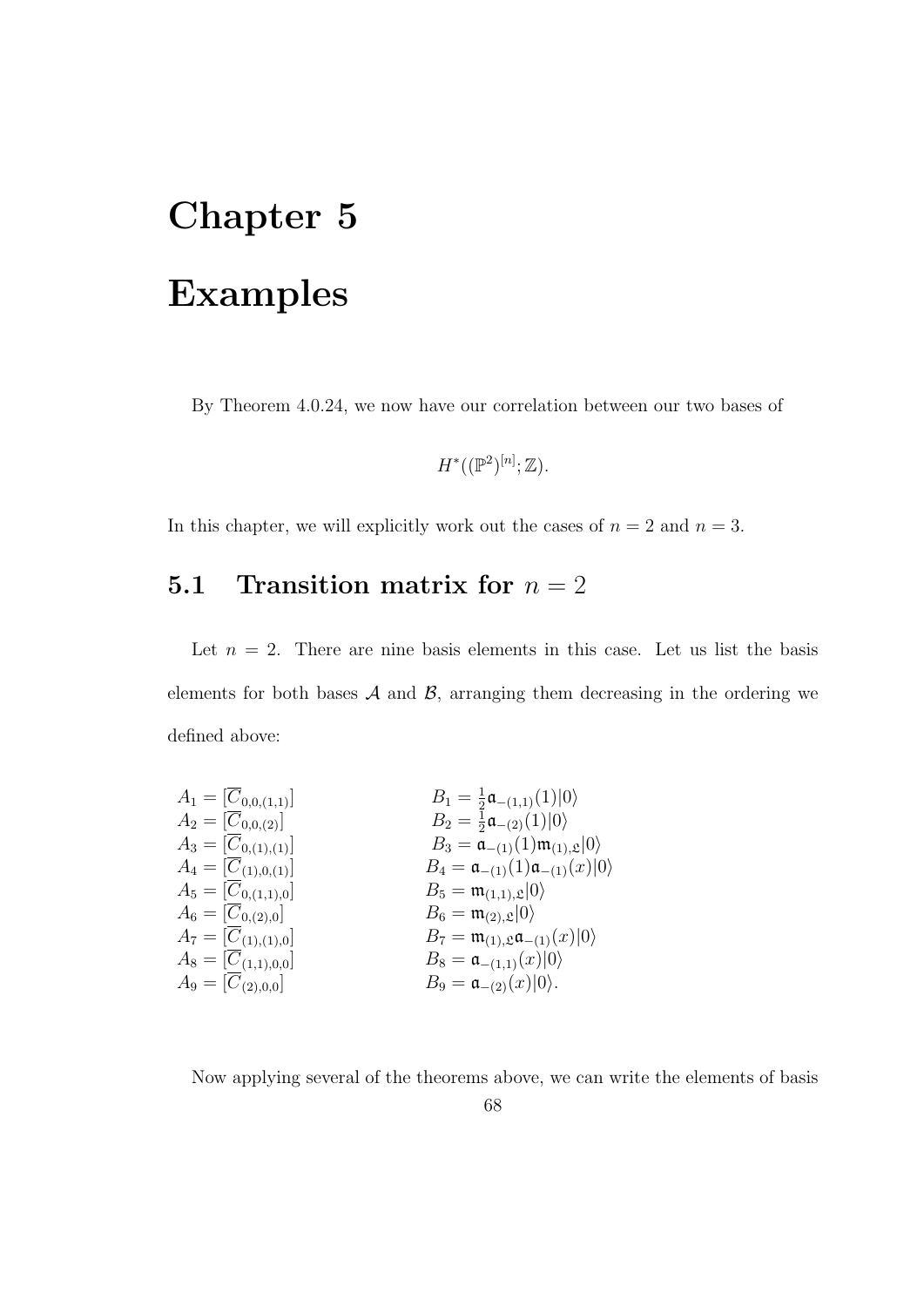A as linear combinations of elements in B. Since the  $n = 2$  case is relatively small, let us explicitly write down these linear combinations:

$$
A_1 = B_1 + \sum_{j=3}^{9} d_{1,j} B_j \tag{5.1.1}
$$

$$
A_2 = -B_2 + \sum_{j=3}^{9} d_{2,j} B_j \tag{5.1.2}
$$

$$
A_3 = B_3 + \sum_{j=4}^{9} d_{3,j} B_j \tag{5.1.3}
$$

$$
A_4 = B_4 + \sum_{j=5}^{9} d_{4,j} B_j \tag{5.1.4}
$$

$$
A_5 = B_5 \t\t(5.1.5)
$$

$$
A_6 = B_6 \t\t(5.1.6)
$$

$$
A_7 = B_7 + \sum_{j=8}^{9} d_{7,j} B_j \tag{5.1.7}
$$

$$
A_8 = B_8 \tag{5.1.8}
$$

$$
A_9 = B_9. \t\t(5.1.9)
$$

where  $d_{i,j} \in \mathbb{Z}$ . In fact, one will note that these  $d_{i,j}$  are exactly the  $e^{\lambda,\mu,\nu}_{\lambda',\mu'}$  $\chi^{\lambda,\mu,\nu}_{\lambda',\mu',\nu'}$  from Theorem 4.0.24.

Note (5.1.5) and (5.1.6) come directly from Proposition 3.1.2. Likewise, we get  $(5.1.8)$  and  $(5.1.9)$  from Theorem 3.3.18, since in the case of  $n = 2$  the tail in Theorem 3.3.18 would be an empty sum. In the remaining linear combinations, we cannot say exactly what all the integral coefficients are. However, one will notice that by the stipulations of Theorem 4.0.24, for each  $A_i$  we have the coefficients must be 0 on any  $B_j$  for  $j < i$ .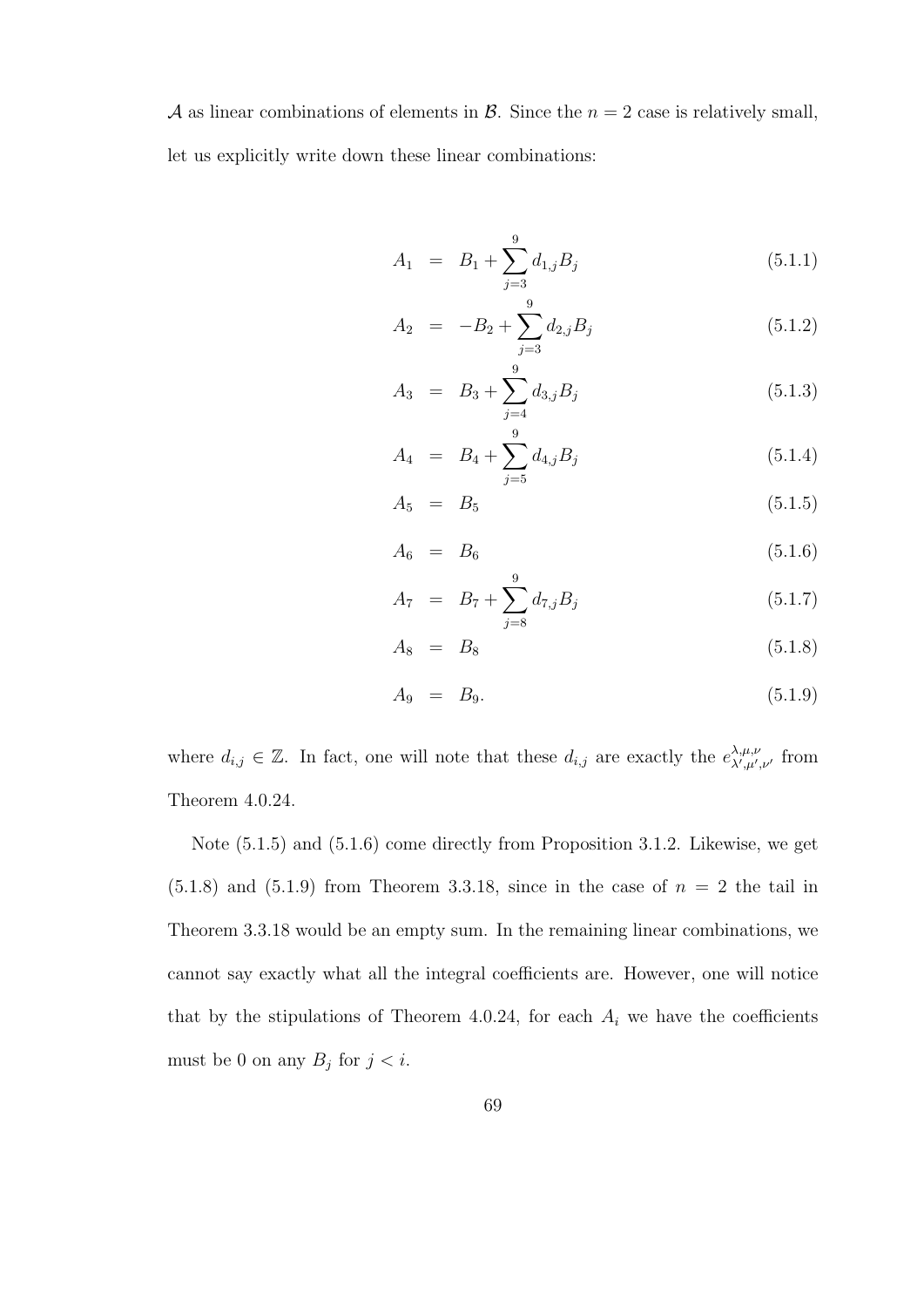It should be obvious that the ordering described in Definition 4.0.23 allows us to have this nice arrangement. For example, in  $(5.1.3)$ , the coefficient for  $B_1$  must be 0 since  $|(1,1)| > |(1)|$  and  $(1,1) \neq (1)$ . The same can be said for  $B_2$  since  $|(2)| > |(1)|$  and  $(2) \neq (1)$ . In other words, these are the cases where  $|\nu'| > |\nu|$ . Now, if we look at  $(5.1.4)$ , again coefficients for  $B_1$  and  $B_2$  must be 0, but also for B<sub>3</sub>. Although  $\nu' = \nu$ , we have  $\mu' = (1)$  and  $\mu = 0$ . Thus, the coefficient on B<sub>3</sub> must be 0.

From Theorem 4.0.24, we can also see for each  $A_i$  we get this leading coefficient of  $\pm 1$  on  $B_i$ . As we hinted at before, the following transition matrix is upper triangular with  $\pm 1$  for the diagonal entries. The unknown entries are marked by  $*$ .

|          | 0 | ∗       | $^\ast$          | $\ast$ | $^\ast$ | $\ast$  | $\ast$  | $\ast$           |
|----------|---|---------|------------------|--------|---------|---------|---------|------------------|
| $\Omega$ |   | $^\ast$ | $^\ast$          | $\ast$ | $^\ast$ | $^\ast$ | $^\ast$ | $\ast$           |
|          | 0 | 1       | $\ast$           | $\ast$ | $\ast$  | $^\ast$ | $^\ast$ | $\ast$           |
|          | 0 | 0       | 1                | $\ast$ | $\ast$  | $\ast$  | $\ast$  | $\ast$           |
|          | 0 | 0       | $\hspace{.0cm}0$ | 1      | 0       | 0       | 0       | $\left( \right)$ |
|          | 0 | 0       | 0                | 0      | 1       | 0       | 0       | 0                |
|          | 0 | 0       | 0                | 0      | 0       | 1       | $\ast$  | $\ast$           |
|          | 0 | 0       | 0                | 0      | 0       | 0       | 1       | 0                |
|          | 0 |         | 0                | 0      | 0       | 0       | 0       | $1\vert$         |

## **5.2** Transition matrix for  $n = 3$

If  $n = 3$ , we have 22 elements in each basis. By using the ordering outlined in Definition 4.0.23 and in the proof of Theorem 4.0.24, we can again produce an ordered list of the basis elements for each basis and linear combinations as we did in the previous section. Because of the cumbersome amount of elements, we omit these lists and instead simply provide the transition matrix from  $A$  to  $B$  in the  $n = 3$  case. The matrix is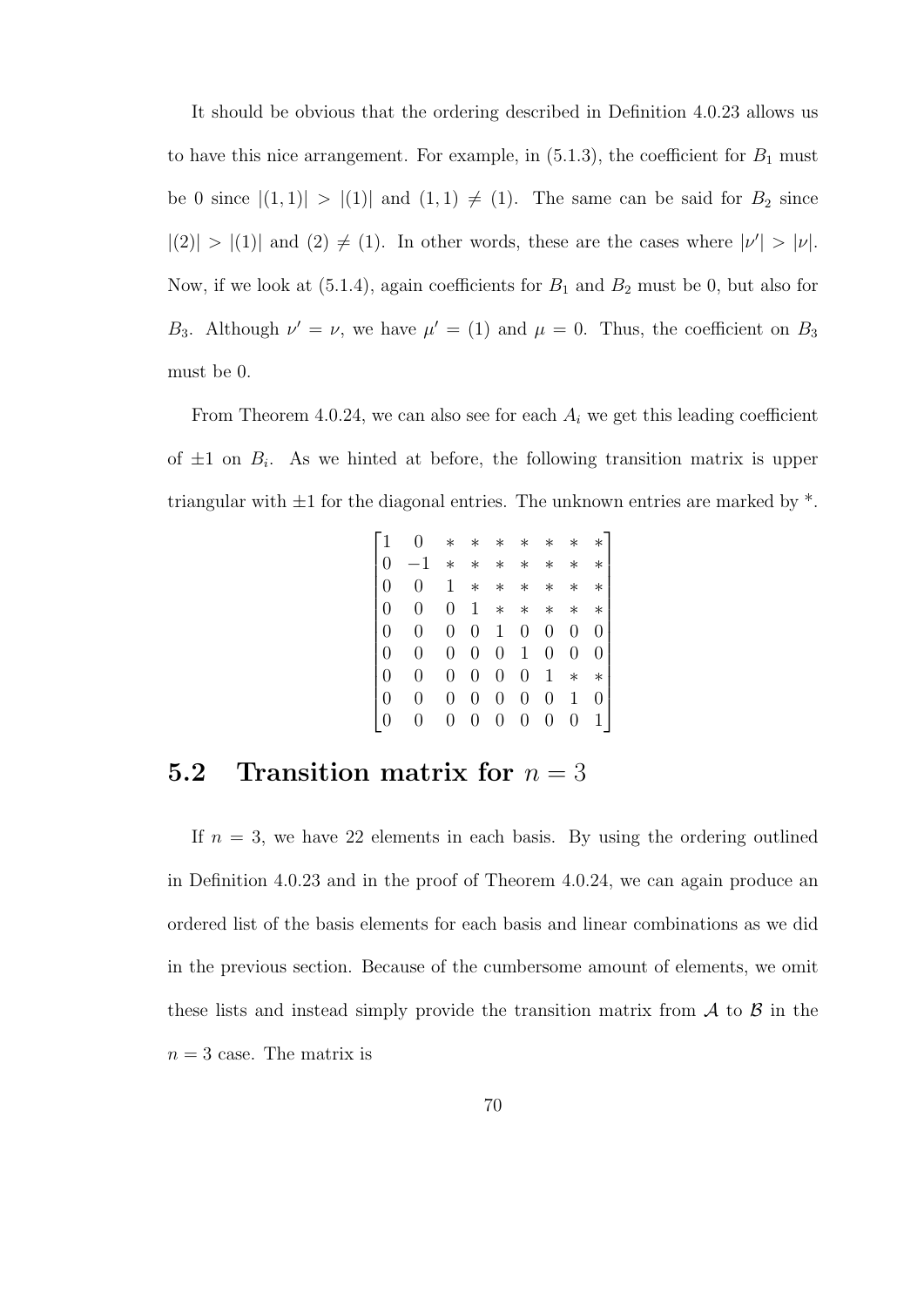| `1               | $\Omega$         | 0              | $^\ast$ | $^{\ast}$        | $^\ast$        | $\ast$           | $^{\ast}$        | $^{\ast}$        | $^\ast$        | $^{\ast}$      | $^\ast$        | ∗                | $^\ast$          | $^{\ast}$        | $^\ast$          | ∗        | $^{\ast}$        | ∗              | $^{\ast}$      | $\ast$           | $^\ast$          |
|------------------|------------------|----------------|---------|------------------|----------------|------------------|------------------|------------------|----------------|----------------|----------------|------------------|------------------|------------------|------------------|----------|------------------|----------------|----------------|------------------|------------------|
| $\overline{0}$   | $^{-1}$          | $\theta$       | $\ast$  | $\ast$           | $\ast$         | $\ast$           | $\ast$           | $\ast$           | $\ast$         | $\ast$         | $\ast$         | $\ast$           | $\ast$           | $\ast$           | $\ast$           | $\ast$   | $\ast$           | $\ast$         | $\ast$         | $\ast$           | $\ast$           |
| 0                | $\overline{0}$   | 1              | $^\ast$ | ∗                | $\ast$         | $\ast$           | $\ast$           | $\ast$           | $\ast$         | $\ast$         | $\ast$         | $\ast$           | $\ast$           | $^\ast$          | $^\ast$          | $\ast$   | $\ast$           | $\ast$         | $\ast$         | $\ast$           | $\ast$           |
| $\overline{0}$   | $\overline{0}$   | $\overline{0}$ | 1       | $\ast$           | $\overline{0}$ | $\overline{0}$   | $\ast$           | $\ast$           | $\ast$         | $\ast$         | $\ast$         | $\ast$           | $\ast$           | $\ast$           | $\ast$           | $\ast$   | $\ast$           | $\ast$         | $\ast$         | $\ast$           | $^\ast$          |
| $\boldsymbol{0}$ | $\overline{0}$   | $\overline{0}$ | 0       | 1                | $\ast$         | $\ast$           | $\ast$           | $\ast$           | $\ast$         | $\ast$         | $\ast$         | $\ast$           | $\ast$           | $\ast$           | $\ast$           | $\ast$   | $\ast$           | $\ast$         | $\ast$         | $\ast$           | $\ast$           |
| 0                | $\overline{0}$   | $\overline{0}$ | 0       | $\overline{0}$   | $^{-1}$        | $\ast$           | $\ast$           | $\ast$           | $\ast$         | $\ast$         | $\ast$         | $\ast$           | $\ast$           | $\ast$           | $\ast$           | $\ast$   | $\ast$           | $\ast$         | $\ast$         | $\ast$           | $^\ast$          |
| $\overline{0}$   | $\overline{0}$   | $\overline{0}$ | 0       | $\overline{0}$   | $\overline{0}$ | $-1$             | $\ast$           | $\ast$           | $\ast$         | $\ast$         | $\ast$         | $\ast$           | $\ast$           | $\ast$           | $\ast$           | $\ast$   | $\ast$           | $\ast$         | $\ast$         | $\ast$           | $\ast$           |
| $\boldsymbol{0}$ | $\overline{0}$   | $\overline{0}$ | 0       | $\boldsymbol{0}$ | $\overline{0}$ | $\overline{0}$   | 1                | $\overline{0}$   | $\ast$         | $\ast$         | $\ast$         | $\ast$           | $\ast$           | $^\ast$          | $^\ast$          | $\ast$   | $\ast$           | $\ast$         | $\ast$         | $\ast$           | $\ast$           |
| 0                | $\overline{0}$   | $\overline{0}$ | 0       | $\boldsymbol{0}$ | $\overline{0}$ | $\overline{0}$   | $\overline{0}$   | 1                | $\ast$         | $\ast$         | $\ast$         | $\ast$           | $\ast$           | $\ast$           | $\ast$           | $\ast$   | $\ast$           | $\ast$         | $\ast$         | $\ast$           | $\ast$           |
| $\boldsymbol{0}$ | $\overline{0}$   | $\overline{0}$ | 0       | $\boldsymbol{0}$ | $\overline{0}$ | $\overline{0}$   | $\overline{0}$   | $\boldsymbol{0}$ | $\mathbf{1}$   | $\ast$         | $\ast$         | $\ast$           | $\ast$           | $^\ast$          | $\ast$           | $\ast$   | $\ast$           | $\ast$         | $\ast$         | $\ast$           | $\ast$           |
| $\overline{0}$   | $\overline{0}$   | $\overline{0}$ | 0       | $\boldsymbol{0}$ | $\overline{0}$ | $\overline{0}$   | $\overline{0}$   | 0                | $\Omega$       | 1              | $\ast$         | $\ast$           | $\ast$           | $\ast$           | $\ast$           | $\ast$   | $\ast$           | $\ast$         | $\ast$         | $\ast$           | $^\ast$          |
| $\overline{0}$   | $\overline{0}$   | $\overline{0}$ | 0       | $\overline{0}$   | $\overline{0}$ | $\overline{0}$   | $\boldsymbol{0}$ | 0                | 0              | 0              | 1              | $\ast$           | $\ast$           | $\ast$           | $\ast$           | $\ast$   | $\ast$           | $\ast$         | $\ast$         | $\ast$           | ∗                |
| 0                | $\overline{0}$   | $\overline{0}$ | 0       | $\overline{0}$   | $\overline{0}$ | $\overline{0}$   | $\overline{0}$   | 0                | 0              | 0              | 0              | 1                | 0                | $\left( \right)$ | 0                | 0        | 0                | $\theta$       | $\overline{0}$ | $\theta$         | $\theta$         |
| $\overline{0}$   | $\overline{0}$   | $\overline{0}$ | 0       | $\boldsymbol{0}$ | $\overline{0}$ | $\overline{0}$   | $\overline{0}$   | $\overline{0}$   | 0              | $\theta$       | $\overline{0}$ | $\theta$         | 1                | $\theta$         | 0                | 0        | 0                | $\theta$       | $\overline{0}$ | $\overline{0}$   | $\theta$         |
| $\overline{0}$   | $\overline{0}$   | $\overline{0}$ | 0       | $\overline{0}$   | $\overline{0}$ | $\boldsymbol{0}$ | $\overline{0}$   | $\overline{0}$   | 0              | $\theta$       | 0              | $\theta$         | 0                | 1                | 0                | 0        | 0                | $\overline{0}$ | $\overline{0}$ | $\overline{0}$   | $\theta$         |
| $\boldsymbol{0}$ | $\overline{0}$   | $\overline{0}$ | 0       | $\overline{0}$   | $\overline{0}$ | $\overline{0}$   | $\overline{0}$   | 0                | 0              | 0              | 0              | $\theta$         | $\left( \right)$ | $\left( \right)$ | 1                | $\theta$ | $\ast$           | $\ast$         | $\ast$         | $\ast$           | $\ast$           |
| $\overline{0}$   | $\overline{0}$   | $\overline{0}$ | 0       | $\boldsymbol{0}$ | $\overline{0}$ | $\overline{0}$   | $\boldsymbol{0}$ | $\overline{0}$   | 0              | $\overline{0}$ | $\overline{0}$ | $\theta$         | $\overline{0}$   | 0                | 0                | 1        | $\ast$           | $\ast$         | $\ast$         | $\ast$           | $\ast$           |
| $\boldsymbol{0}$ | $\overline{0}$   | $\overline{0}$ | 0       | $\boldsymbol{0}$ | $\overline{0}$ | $\overline{0}$   | $\overline{0}$   | $\overline{0}$   | $\theta$       | $\theta$       | $\overline{0}$ | $\theta$         | 0                | $\theta$         | 0                | 0        | $\mathbf{1}$     | $\ast$         | $\ast$         | $\ast$           | $\ast$           |
| $\overline{0}$   | $\overline{0}$   | $\overline{0}$ | 0       | $\overline{0}$   | $\overline{0}$ | $\overline{0}$   | $\overline{0}$   | 0                | 0              | $\overline{0}$ | 0              | 0                | 0                | $\theta$         | 0                | 0        | 0                | 1              | $\ast$         | $\ast$           | $\ast$           |
| $\overline{0}$   | $\overline{0}$   | $\overline{0}$ | 0       | $\overline{0}$   | $\overline{0}$ | $\overline{0}$   | $\overline{0}$   | 0                | 0              | $\theta$       | 0              | $\left( \right)$ | 0                | $\Omega$         | $\left( \right)$ | 0        | 0                | $\overline{0}$ | 1              | $\theta$         | $\left( \right)$ |
| 0                | $\overline{0}$   | $\theta$       | 0       | $\theta$         | $\overline{0}$ | $\overline{0}$   | $\theta$         | 0                | $\theta$       | 0              | 0              | $\theta$         | 0                | 0                | 0                | 0        | $\left( \right)$ | $\theta$       | 0              | $\mathbf{1}$     | $\theta$         |
| $\boldsymbol{0}$ | $\boldsymbol{0}$ | $\overline{0}$ | 0       | $\overline{0}$   | $\overline{0}$ | $\overline{0}$   | $\boldsymbol{0}$ | $\boldsymbol{0}$ | $\overline{0}$ | $\overline{0}$ | $\overline{0}$ | $\overline{0}$   | $\overline{0}$   | 0                | 0                | 0        | 0                | $\overline{0}$ | $\overline{0}$ | $\boldsymbol{0}$ | 1                |

Once again, we note that we have an upper triangular matrix with a determinant of  $\pm 1$ . Just as in the  $n = 2$ , there are instances in which previous results allow us to know exactly certain rows. For example, by Proposition 3.1.2, we know

$$
[\overline{C}_{0,\mu,0}] = \mathfrak{m}_{\mu,\mathfrak{L}}|0\rangle
$$

where  $|\mu|=3$ . Thus, we get rows 13-15.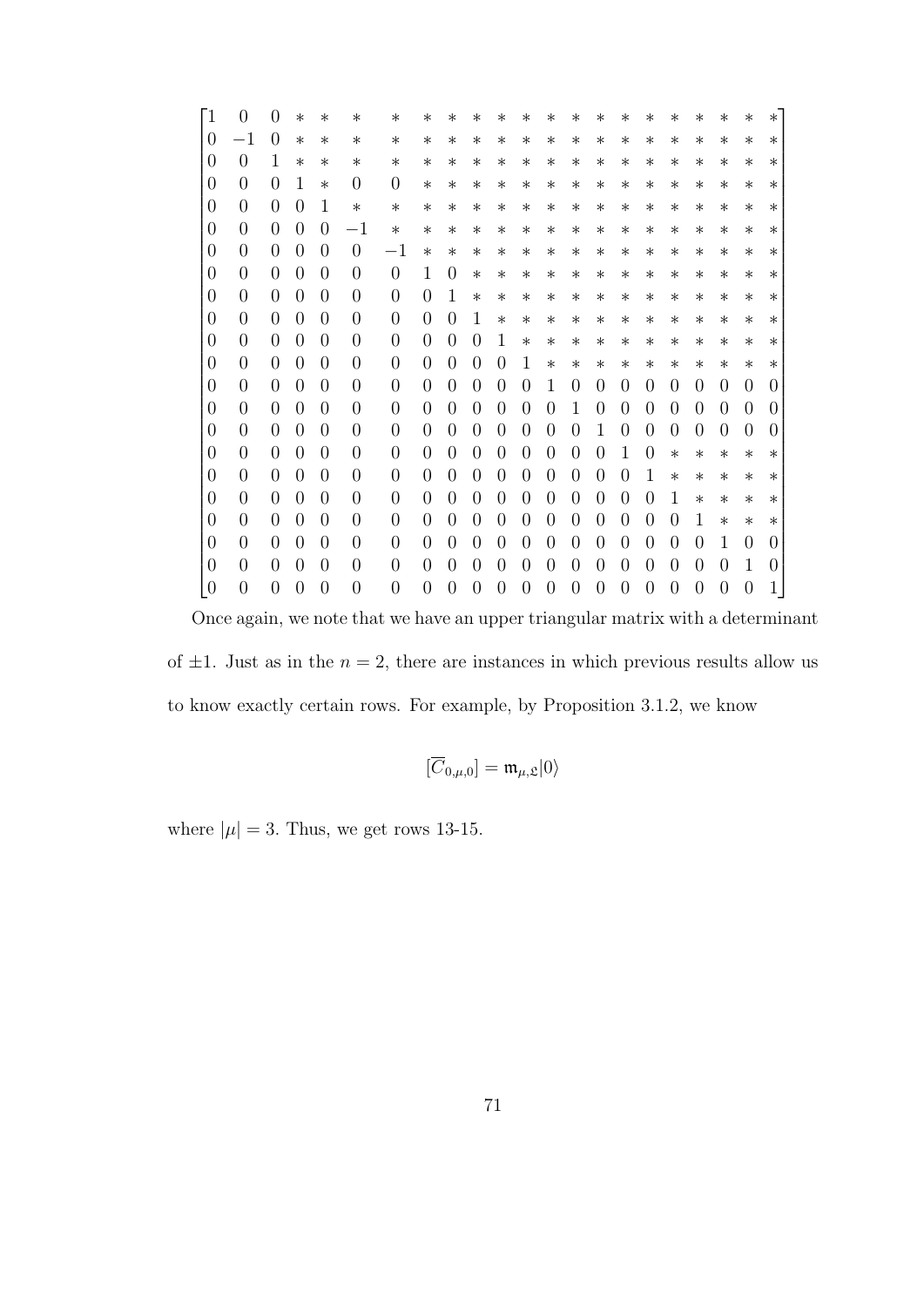## Bibliography

- $[1]$  Beauville, A. : *Variété kählriennes dont la première classe de Chern est* nulle. Journ. of Differential Geom. **18**, 755-782 (1983).
- [2] Bialynicki-Birula, A. : Some theorems on algebraic groups. Ann. Math. 98, 480-497 (1973).
- [3] Bialynicki-Birula, A. : Some properties of the decomposition of algebraic  $varieties$  determined by actions of a torus. Bull. Acad. Pol. Sci. Sér. Sci. Math. astron. Phys. 24, (No. 9) 667-674 (1976).
- [4] Briancon, J. : *Description de Hilb<sup>n</sup>C*( $x, y$ ). Invent. Math. 41, 45-89 (1977).
- [5] Cataldo, M.A., Migliorini, L. : The Douady space of a complex surface. Adv. in Math. 151, 283-312 (2000).
- [6] Ellingsrud, G., Strømme, S.A. : On the homology fo the Hilbert scheme of points in the plane. Invent. Math. 87, 343-352 (1987).
- [7] Fogarty, J. : Algebraic families on an algebraic surface. Amer. J. Math. 90, 511-521 (1968).
- [8] Fogarty, J. : Algebraic families on an algebraic surface II: Picard scheme of the punctual Hilbert scheme. Amer. J. Math. 96, 660-687 (1979).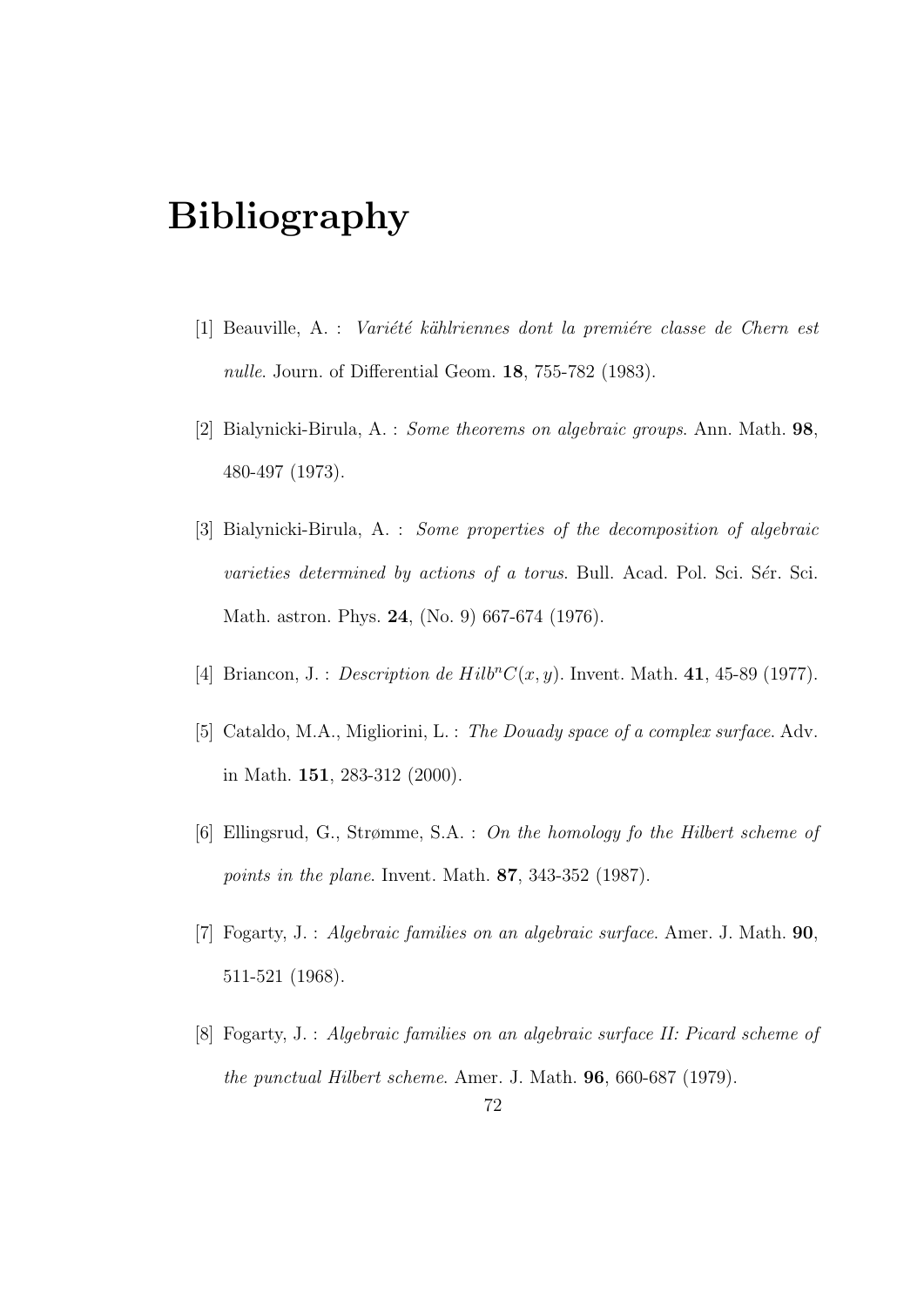- [9] Fulton, W. : Intersection Theory. Egebnisse der Mathermatik und ihrer Grenzgebiete. Berlin-Heidelberg-New York. Springer 1984.
- [10] Gaffney, T. : Multiple points and associated ramification loci. In: Singularities. Proceedings of symposia in pure mathematics of the AMS. Volume 40, part 1 (1983).
- [11] Göttsche, L. : The Betti numbers of the Hilbert scheme of points on a smooth projective surface. Math. Ann. 286, 193-207 (1990).
- [12] Grojnowski, I. :Instantons and affine algebras I: the Hilbert scheme and vertex operators. Math. Res. Letters 3, 275-291 (1996).
- [13] Grothendieck, A. : Techniques de contruction et théorèmes d'existence en géométrie algébrique IV. Les schémas de Hilbert, Séminaire Bourbaki exposé. **221** (1960,1961).
- [14] Hirschowitz, A. : Le group de Chow équivariant. C.R. Acad. Sc. Paris.  $298$ , 87 (1984).
- [15] Lehn, L., Sorger, C. : Symmetric groups and the cup product on the cohomology of Hilbert Schemes of Hilbert Schemes. Duke Math. J. 110, 345-357 (2001).
- [16] Li, W.P., Qin, Z. : Integral cohomology of Hilbert schemes of points on surfaces. Comm. Anal. Geom. 16, 969-988 (2008).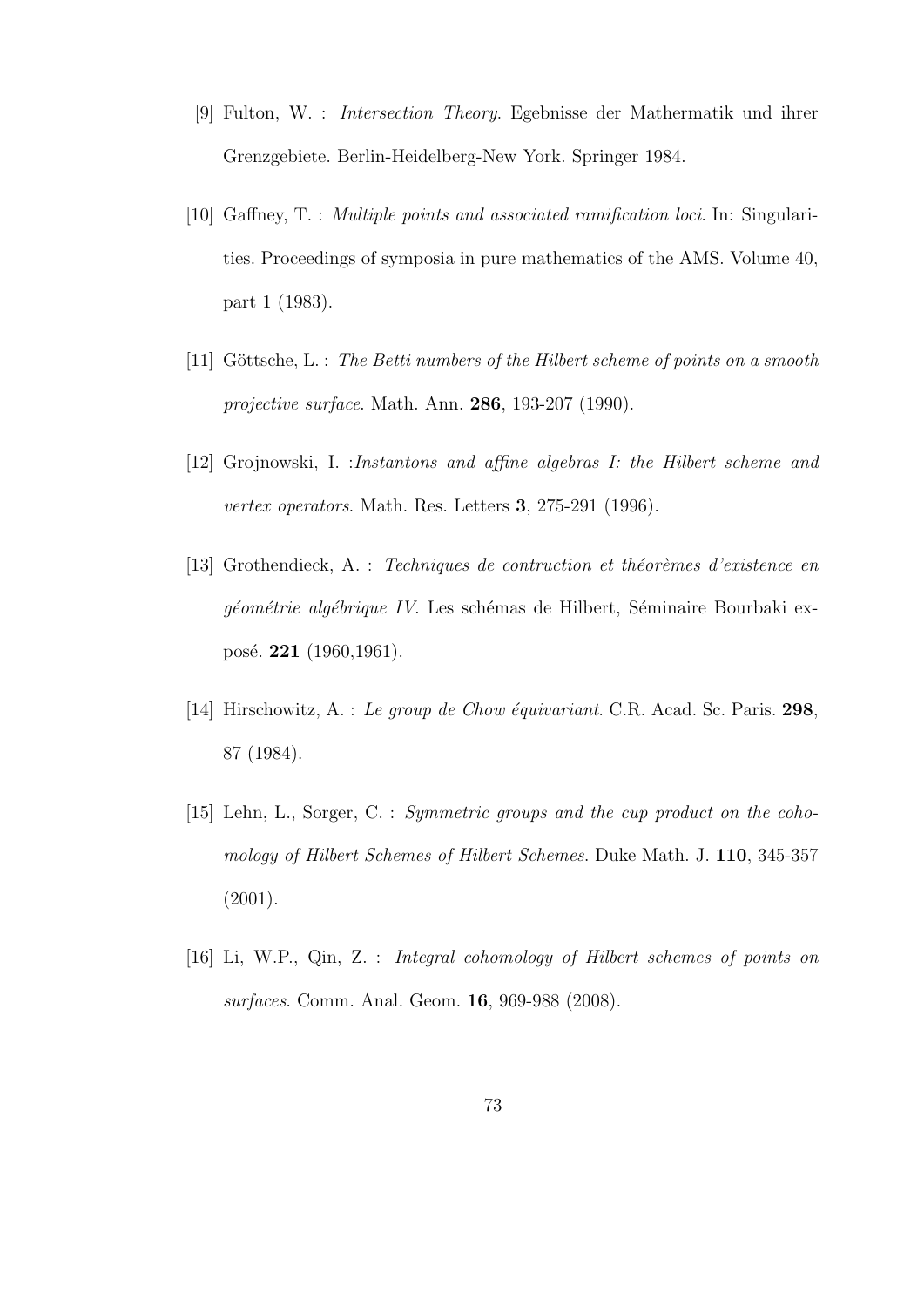- [17] Li, W.P., Qin, Z., Wang, W.: Ideals of the cohomology rings of Hilbert Schemes and their applications. Am. Math. Soc. 356, 245-265 (1999).
- [18] Li, W.P., Qin, Z., Wang, W.: Hilbert scheme intersection numbers, Hurwitz numbers, and Gromov-Witten invariants. Contemp. Math. 392, 67-81 (2005).
- [19] Macdonald, I. G.: Symmetric functions and Hall polynomials, 2nd ed. Clarendon Press, Oxford (1995).
- [20] Nakajima, H. : Lectures on Hilbert schemes of points on surfaces. Univ. Lect. Ser. 18, Am. Math. Soc. (1999).
- [21] Nakajima, H. : Heisenberg algebra and Hilbert schemes of points on surfaces. Ann. of Math. 145, 379-388 (1997).
- [22] Qin, Z.,Wang, W. : Integral operators and integral cohomolgy classes of Hilbert schemes, Math. Ann. 331, 669-692 (2005).